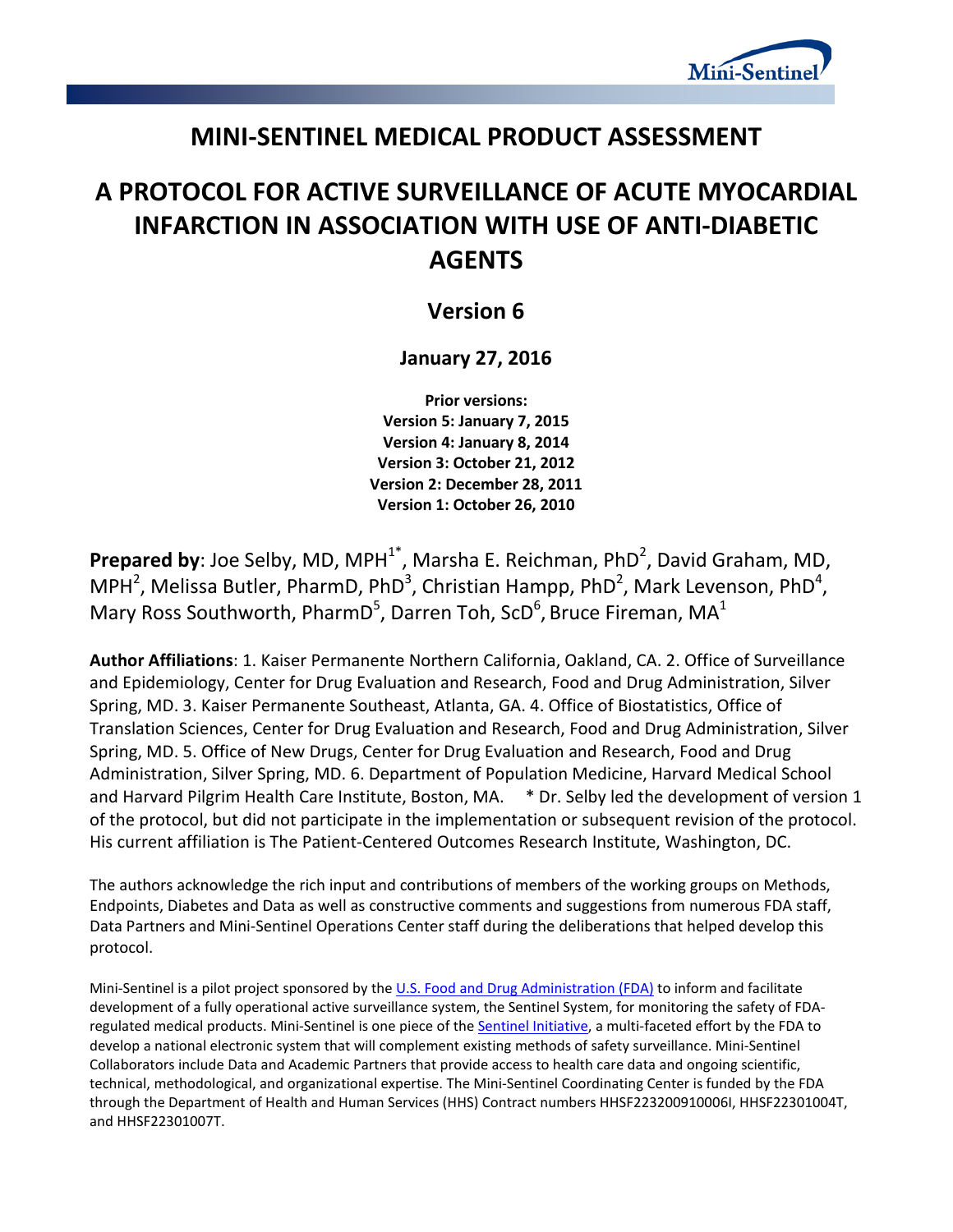

## **History of Modifications**

| <b>Version</b> | <b>Date</b> | <b>Modification</b>                                                                                                                                                                                                                                                                       | By                                                 |
|----------------|-------------|-------------------------------------------------------------------------------------------------------------------------------------------------------------------------------------------------------------------------------------------------------------------------------------------|----------------------------------------------------|
| V <sub>2</sub> | 12/28/2011  | Modified the title of the protocol<br>$\bullet$<br>Included an analysis plan for a simulated<br>$\bullet$<br>surveillance of sitagliptin<br>Updated Tables 2, 3, and 4<br>$\bullet$<br>Provided more detail about the analysis plan<br>$\bullet$<br>Minor text modifications<br>$\bullet$ | Mini-Sentinel AMI<br>Surveillance Workgroup        |
| V <sub>3</sub> | 10/21/2012  | Updated Tables 3 and 4<br>$\bullet$<br>Restored missing citations<br>٠<br>Minor text modifications<br>$\bullet$                                                                                                                                                                           | <b>Mini-Sentinel AMI</b><br>Surveillance Workgroup |
| V <sub>4</sub> | 1/8/2014    | Included minor edits and clarifications in<br>$\bullet$<br>response to comments from independent<br>audit of analytic code<br>Removed Poisson analysis, a proposed<br>٠<br>secondary analysis<br>Revised the number of sequential looks<br>٠<br>Updated the timeline<br>$\bullet$         | <b>Mini-Sentinel AMI</b><br>Surveillance Workgroup |
| V <sub>5</sub> | 1/7/2015    | Included minor edits and clarifications in<br>$\bullet$<br>response to comments from independent<br>audit of analytic code                                                                                                                                                                | Mini-Sentinel AMI<br>Surveillance Workgroup        |
| V <sub>6</sub> | 1/27/2016   | Included an addendum that described a one-<br>$\bullet$<br>time analysis of hospitalized heart failure risk<br>in association with DPP-4 inhibitors                                                                                                                                       | <b>Mini-Sentinel AMI</b><br>Surveillance Workgroup |

### **This protocol is modified periodically to document major changes made during protocol implementation.**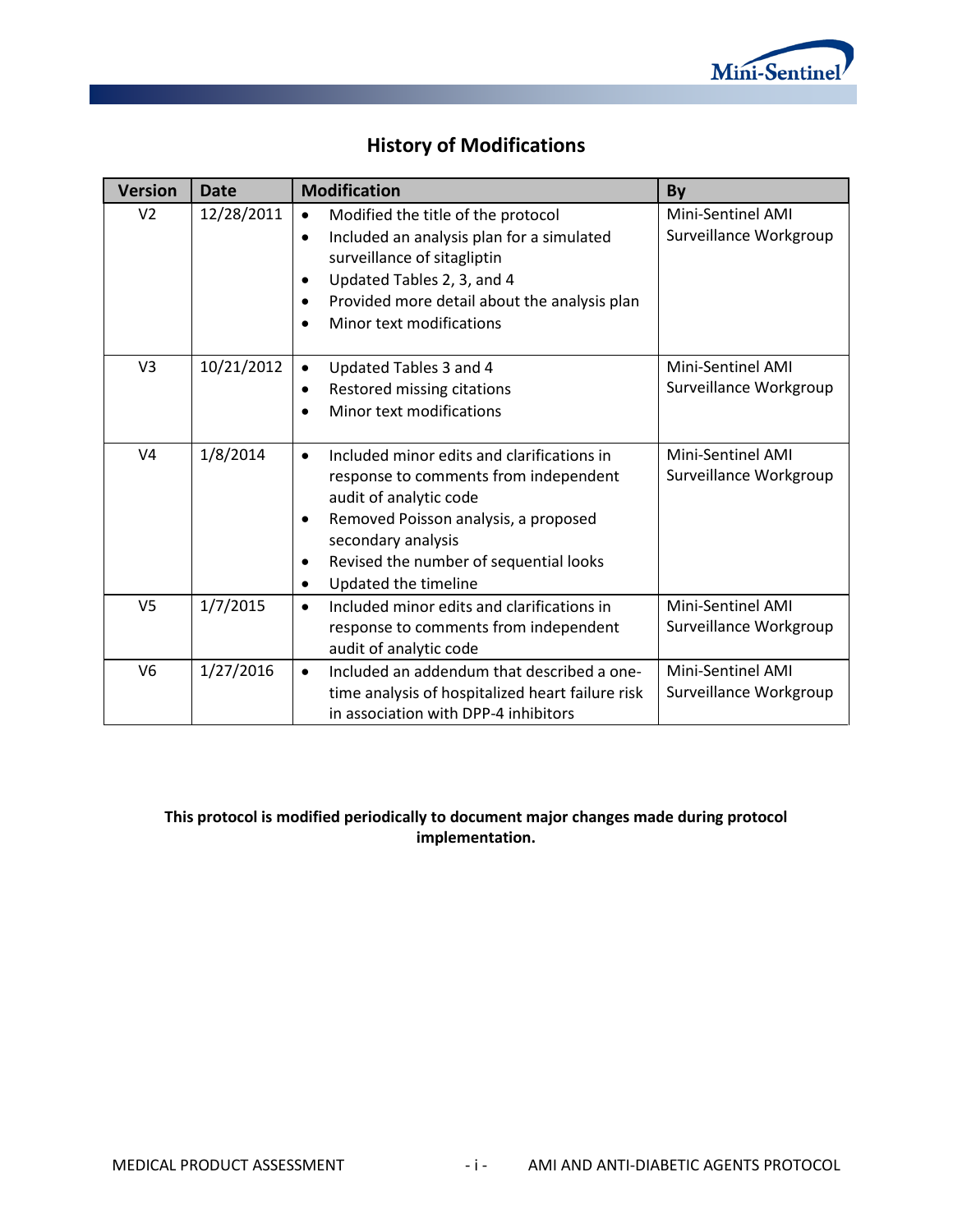

### MINI-SENTINEL MEDICAL PRODUCT ASSESSMENT

## A Protocol for Active Surveillance of Acute Myocardial Infarction in Association with Use of Anti-Diabetic Agents

#### **Table of Contents**

| $\mathbf{I}$ . |                                                                              |  |
|----------------|------------------------------------------------------------------------------|--|
| П.             |                                                                              |  |
| III.           |                                                                              |  |
| IV.            | PROTOCOL FOR ACTIVE SURVEILLANCE OF AMI ASSOCIATED WITH USE OF SAXAGLIPTIN 4 |  |
| А.             |                                                                              |  |
| <b>B.</b>      |                                                                              |  |
| C.             |                                                                              |  |
| D.             |                                                                              |  |
| E.             |                                                                              |  |
| F.             |                                                                              |  |
| G.             |                                                                              |  |
| Η.             |                                                                              |  |
|                |                                                                              |  |
|                |                                                                              |  |
|                |                                                                              |  |
|                |                                                                              |  |
|                |                                                                              |  |
| $\mathbf{L}$   |                                                                              |  |
| J.             | RECOMMENDATIONS FOR THE MINI-SENTINEL AMI VALIDATION WORKGROUP  27           |  |
|                |                                                                              |  |
| К.             |                                                                              |  |
| V.             |                                                                              |  |
| Α.             |                                                                              |  |
| <b>B.</b>      |                                                                              |  |
| $C_{\cdot}$    |                                                                              |  |
| D.             |                                                                              |  |
| E.             |                                                                              |  |
|                |                                                                              |  |
|                |                                                                              |  |
|                |                                                                              |  |
|                |                                                                              |  |
| E.             |                                                                              |  |
|                |                                                                              |  |
|                |                                                                              |  |
|                |                                                                              |  |
| G.             |                                                                              |  |
|                |                                                                              |  |
|                |                                                                              |  |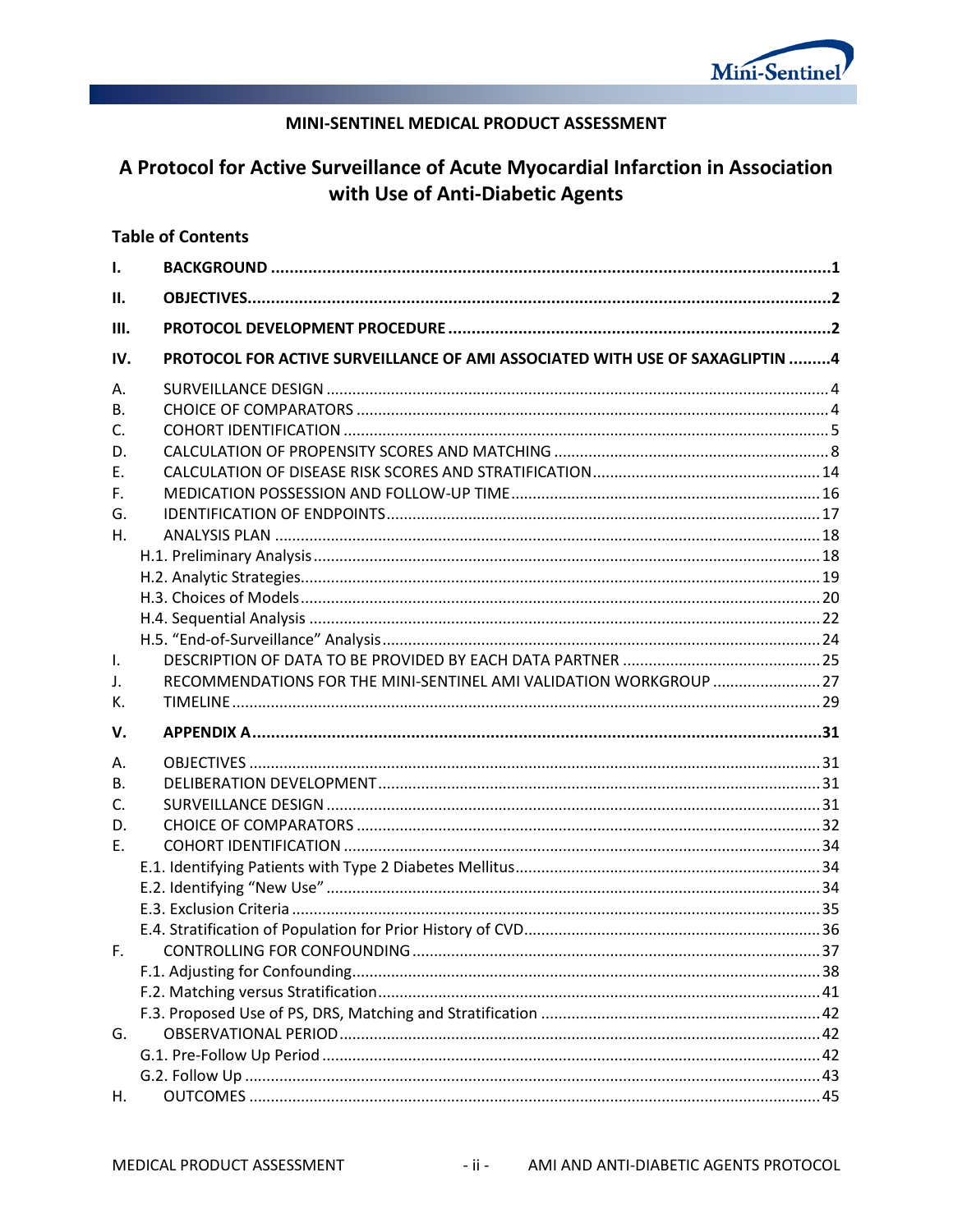

|                | H.6. Recommendations for the Mini-Sentinel AMI Validation Workgroup and AMI Other Validation    |  |
|----------------|-------------------------------------------------------------------------------------------------|--|
|                |                                                                                                 |  |
| $\mathbf{I}$ . |                                                                                                 |  |
|                |                                                                                                 |  |
|                |                                                                                                 |  |
|                |                                                                                                 |  |
|                |                                                                                                 |  |
|                | I.5. Multiple comparisons; Primary versus secondary methods of analysis; Consistency of results |  |
|                | across comparator drugs, across subgroups defined by CVD history or site, and across time       |  |
|                |                                                                                                 |  |
| VI.            |                                                                                                 |  |
| Α.             |                                                                                                 |  |
| В.             | FREQUENCY OF PERSONS WITH DIABETES AGED 40 YEARS OR OLDER DURING 2007-200855                    |  |
| $\mathsf{C}$ . | ESTIMATES OF THE CRUDE INCIDENCE OF AMI AND ACUTE CORONARY SYNDROME                             |  |
|                |                                                                                                 |  |
| VII.           |                                                                                                 |  |
| А.             |                                                                                                 |  |
| B.             |                                                                                                 |  |
| C.             |                                                                                                 |  |
| D.             |                                                                                                 |  |
| F.             |                                                                                                 |  |
| F.             |                                                                                                 |  |
| G.             | EVALUATING POTENTIAL BIAS OR INSTABILITY DUE TO RETROSPECTIVE UPDATING OF CLAIMS                |  |
|                |                                                                                                 |  |
| Η.             | DECIDING WHETHER TO END SITAGLIPTIN SURVEILLANCE OR CONTINUE IT PROSPECTIVELY 63                |  |
| $\mathsf{L}$   | TIMELINE FOR THE SIMULATED ACTIVE SURVEILLANCE ANALYSIS OF SITAGLIPTIN  63                      |  |
| VIII.          | ADDENDUM: ASSESSMENT OF HOSPITALIZED HEART FAILURE OUTCOME 65                                   |  |
| IX.            |                                                                                                 |  |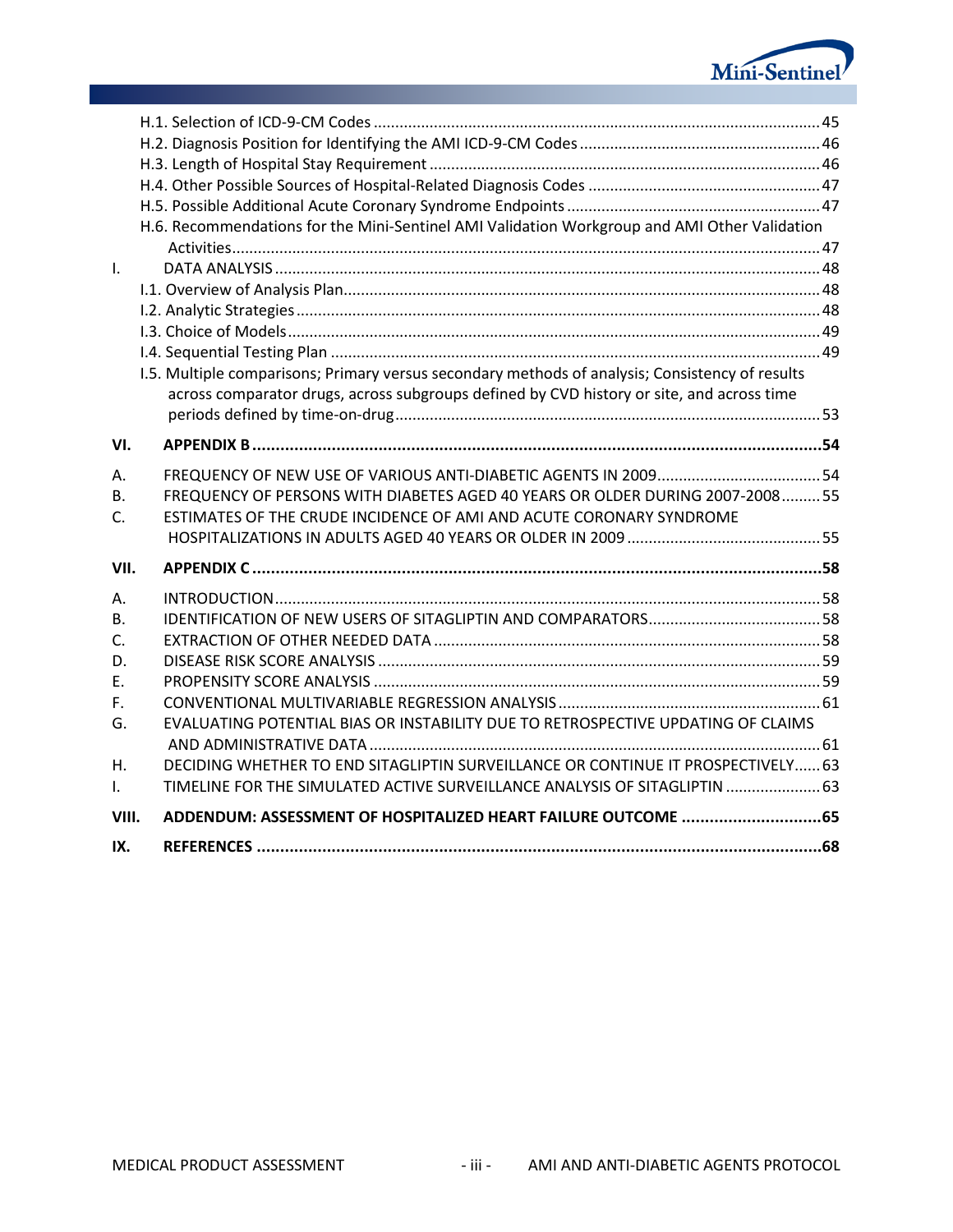

## <span id="page-4-0"></span>**I. BACKGROUND**

Saxagliptin is an oral dipeptidyl peptidase-4 (DPP-4) inhibitor used in the treatment of type 2 diabetes mellitus. It was approved by the FDA in July 2009 as an adjunct to diet and exercise to improve glycemic control in adults with type 2 diabetes mellitus, and can be used as either monotherapy or combination therapy. As of October 2010, saxagliptin is one of two DPP-4 inhibitors marketed in the U.S.. DPP-4 inhibitors work by slowing the inactivation of the incretin hormones by the DPP-4 enzyme. Incretin hormones, including glucagon-like peptide-1 (GLP-1) and glucose-dependent insulinotropic polypeptide, are released into the bloodstream from the intestine and cause the release of insulin from the pancreatic beta-cells. GLP-1 also lowers the secretion of glucagons from pancreatic alpha cells, leading to reduced hepatic glucose production. The resulting increase and prolongation of incretin levels by DPP-4 inhibitors reduces both fasting and postprandial glucose concentrations in a glucose-dependent manner.

Saxagliptin provides modest reductions in hemoglobin A1c (0.5% to 0.8%) relative to what has been observed with other anti-diabetic agents (1% to 2% reduction for metformin and sulfonylureas, and 1.5% to 3.5% for insulin). $^{1,2}$ As a whole, DPP-4 inhibitors appear to be well tolerated. They have neutral effects on weight while other anti-diabetic agents (e.g., sulfonylureas, insulin, thiazolidinediones) are associated with weight gain. Due to their glucose-dependent mechanism of action, DPP-4 inhibitors have a low risk of hypoglycemia which is similar to that of placebo in clinical trials. Saxagliptin is dosed once-daily and does not require dose titration. Saxagliptin can be used in patients with severe renal impairment (creatinine clearance <30 mL/min).

The cardiovascular disease (CVD) risk of long-term treatment with saxagliptin is unknown. Based on preapproval clinical trials, there is no signal of increased cardiovascular risk with saxagliptin; in fact, the pooled data suggest that it could be modestly protective against CVD.<sup>3</sup> However, patients at risk for cardiovascular events may have been excluded from pre-market trials; therefore there is uncertainty of the level of risk in a more general population.

The FDA has recommended that newly approved medications for treatment of diabetes be thoroughly and systematically evaluated for risk of CVD.<sup>4</sup> In the case of saxagliptin, a large double-blind post-market randomized trial comparing saxagliptin use with placebo in patients with type 2 diabetes mellitus is being conducted.<sup>5</sup> The primary objective of this trial is to establish that the upper bound of the twosided 95% confidence interval for the estimated risk ratio comparing CVD incidence with saxagliptin to that observed in the control group is less than 1.3. The trial will include a portion of the population at greater risk for cardiovascular adverse events. However, its results will not be available for more than five years.

In the meantime, the FDA intends to conduct post-market active surveillance using the exposure and outcome data from large, population-based clinical and claims databases. This protocol is proposed as an additional method to monitor and detect any potential increase in CVD associated with saxagliptin within Mini-Sentinel. More generally, the FDA seeks to learn from the surveillance activities described in this protocol about efficient approaches to active surveillance for other newly approved pharmaceuticals and for other endpoints.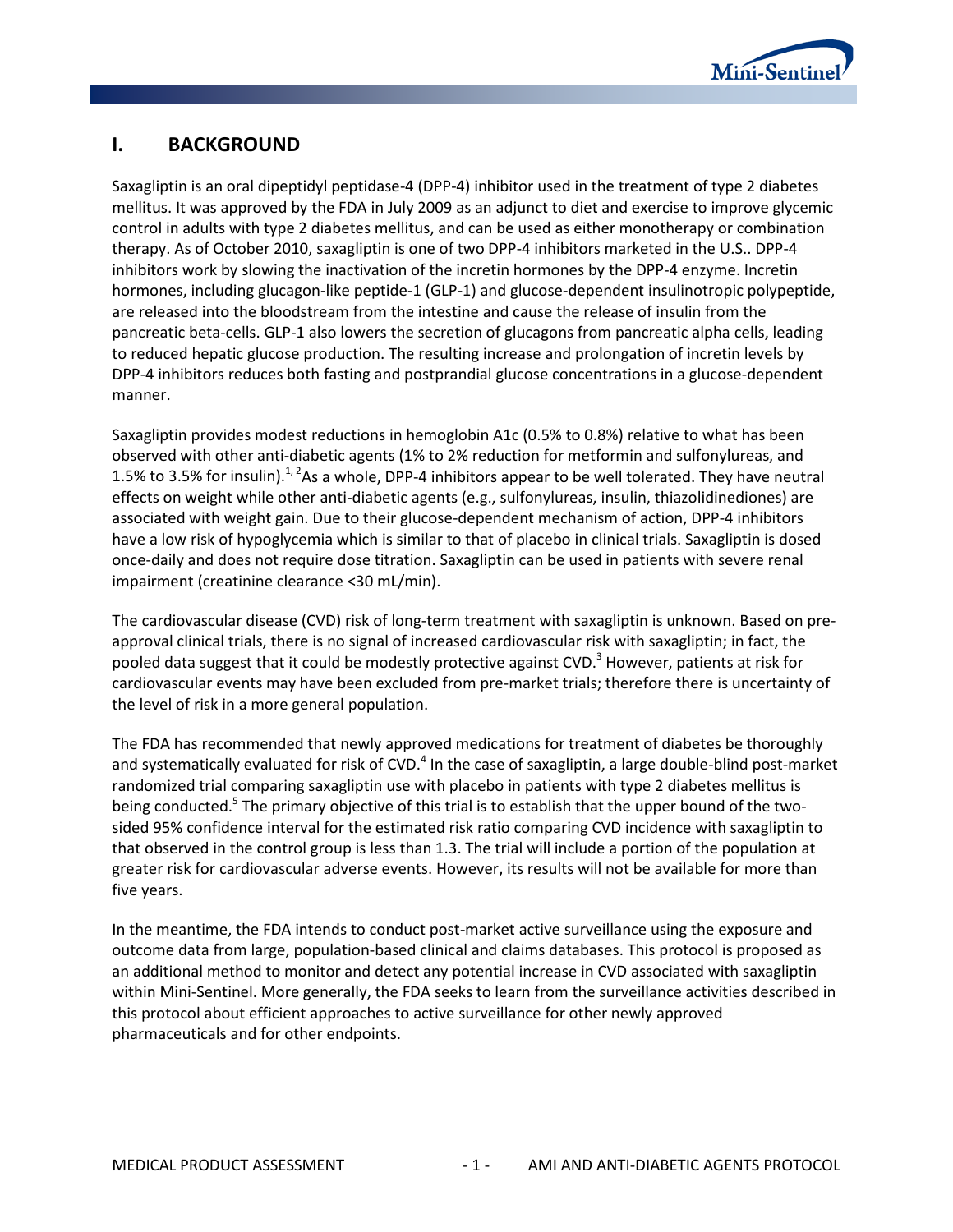

## <span id="page-5-0"></span>**II. OBJECTIVES**

- 1. To develop a protocol for the active surveillance of acute myocardial infarction (AMI) in users of saxagliptin compared to users of comparator agents, based on prospective data obtained from large, population-based clinical and claims databases. The protocol should allow for repeated assessment of accumulating experience at a frequency commensurate with the rate of acquisition of new data.
- 2. To document the deliberations behind all decisions that support the final protocol (**[Appendix A](#page-34-0)**).
- 3. To recommend specific data validation efforts that should be applied as the protocol is applied for surveillance.
- 4. To evaluate the validity and efficiency of several statistical approaches for the active surveillance analyses to inform future surveillance activities.

## <span id="page-5-1"></span>**III. PROTOCOL DEVELOPMENT PROCEDURE**

During the three months allocated for this protocol development, the Kaiser Permanente-led team convened four working groups: Methods, Endpoints, Diabetes and Data. Formal membership on the four working groups is shown in **[Table 1](#page-5-2)**. Numerous additional individuals from the FDA and Mini-Sentinel also participated in working group deliberations. The deliberations of these working groups are documented in **[Appendix A](#page-34-0)**. The Mini-Sentinel Data Core, joined by Drs. Selby and Butler and FDA, served as the Data working group for this project. Each working group met periodically as needed in open teleconference meetings. Meetings were joined by additional representatives of the FDA and the Mini-Sentinel Operations Center. In addition, the Methods and Endpoints working groups each met with Dr. Jerry Gurwitz who was heading a parallel Mini-Sentinel Workgroup on AMI validation. This workgroup was charged with conducting AMI validation work using data from the Mini-Sentinel Distributed Database (MSDD). Continuity across the four working groups was provided through attendance on all calls by Drs. Selby and Butler and project manager, Ms. Cathy Chou. Additional communication within groups was accomplished by email exchanges between calls. The work of the four working groups was synthesized and presented bi-weekly in teleconferences open to all Mini-Sentinel participants.

<span id="page-5-2"></span>

| <b>Table 1. Protocol Development Team</b> |                           |                    |  |  |  |
|-------------------------------------------|---------------------------|--------------------|--|--|--|
| <b>Working Group</b>                      | Investigator              | <b>Institution</b> |  |  |  |
| Overall Leads                             | Joe Selby MD MPH          | Kaiser Permanente  |  |  |  |
|                                           | Marsha Reichman PhD       | <b>FDA</b>         |  |  |  |
|                                           | <b>Bruce Fireman MA</b>   | Kaiser Permanente  |  |  |  |
|                                           | Melissa Butler PharmD PhD | Kaiser Permanente  |  |  |  |
| <b>Methods Working Group</b>              | Melissa Butler PharmD PhD | Kaiser Permanente  |  |  |  |
|                                           | Daniel Canos PhD          | <b>FDA</b>         |  |  |  |
|                                           | Andrea Cook PhD           | <b>HMORN</b>       |  |  |  |
|                                           | <b>Bruce Fireman MA</b>   | Kaiser Permanente  |  |  |  |
|                                           | David Graham MD MPH       | <b>FDA</b>         |  |  |  |
|                                           | Marie Griffin MD MPH      | Vanderbilt         |  |  |  |
|                                           | Lanh Green PharmD MPH     | <b>FDA</b>         |  |  |  |
|                                           | Jennifer Nelson PhD       | <b>HMORN</b>       |  |  |  |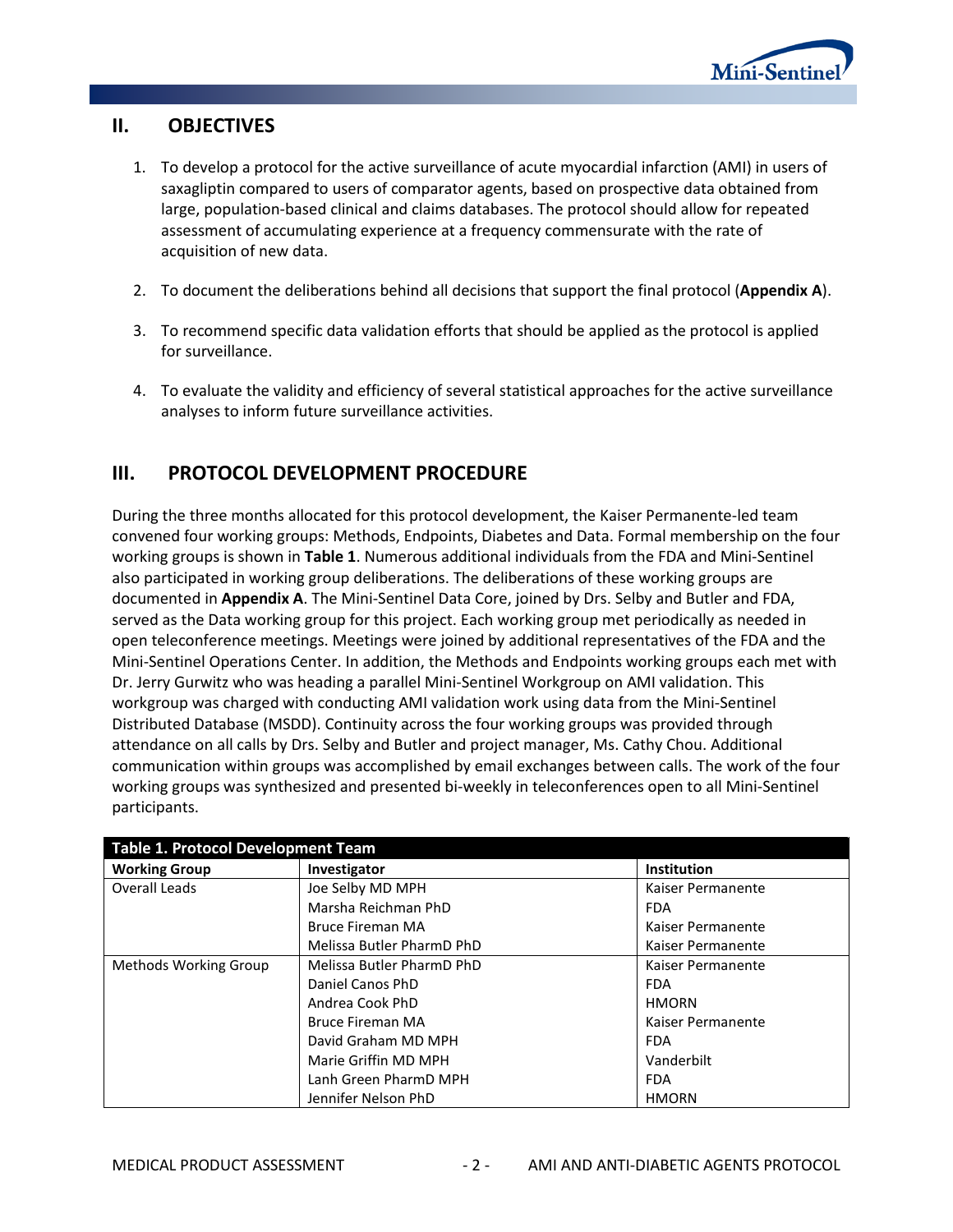

| <b>Table 1. Protocol Development Team</b> |                                                                   |                        |  |  |  |
|-------------------------------------------|-------------------------------------------------------------------|------------------------|--|--|--|
| <b>Working Group</b>                      | Investigator                                                      | Institution            |  |  |  |
|                                           | <b>Bruce Psaty MD</b>                                             | U Washington           |  |  |  |
|                                           | Judity Racoosin MD MPH                                            | <b>FDA</b>             |  |  |  |
|                                           | Marsha Reichman PhD                                               | <b>FDA</b>             |  |  |  |
|                                           | Melissa Robb RN                                                   | <b>FDA</b>             |  |  |  |
|                                           | Sebastian Schneeweiss MD ScD                                      | <b>HMORN</b>           |  |  |  |
|                                           | Joe Selby MD MPH                                                  | Kaiser Permanente      |  |  |  |
|                                           | Mary Ross Southworth PharmD                                       | <b>FDA</b>             |  |  |  |
|                                           | Judy Staffa PhD RPh                                               | <b>FDA</b>             |  |  |  |
|                                           | Darren Toh ScD                                                    | <b>HMORN</b>           |  |  |  |
|                                           | Diane Wysowski PhD                                                | <b>FDA</b>             |  |  |  |
|                                           | Hui Talia Zhang ScD                                               | <b>FDA</b>             |  |  |  |
| <b>Endpoints Working Group</b>            | Allen Brinker MD                                                  | <b>FDA</b>             |  |  |  |
|                                           | Melissa Butler PharmD PhD                                         | Kaiser Permanente      |  |  |  |
|                                           | Amy Egan MD MPH                                                   | <b>FDA</b>             |  |  |  |
|                                           | Alan Go MD                                                        | Kaiser Permanente      |  |  |  |
|                                           | Hylton Joffe MD                                                   | <b>FDA</b>             |  |  |  |
|                                           | Joe Selby MD MPH                                                  | Kaiser Permanente      |  |  |  |
| <b>Diabetes Mellitus Working</b>          | Amy Egan MD MPH                                                   | <b>FDA</b>             |  |  |  |
| Group                                     | William Herman MD                                                 | U Michigan             |  |  |  |
|                                           | Hylton Joffe MD                                                   | <b>FDA</b>             |  |  |  |
|                                           | Judity Racoosin MD MPH                                            | <b>FDA</b>             |  |  |  |
|                                           | Marsha Reichman PhD                                               | <b>FDA</b>             |  |  |  |
| Melissa Robb RN                           |                                                                   | <b>FDA</b>             |  |  |  |
|                                           | Joe Selby MD MPH                                                  | Kaiser Permanente      |  |  |  |
| Data working group                        | Nicolas Beaulieu MA                                               | <b>HMORN</b>           |  |  |  |
|                                           | Denise Boudreau PhD                                               | <b>HMORN</b>           |  |  |  |
|                                           | Lesley Curtis PhD                                                 | <b>Duke University</b> |  |  |  |
|                                           | <b>Greg Daniel PhD</b>                                            | HealthCore             |  |  |  |
|                                           | Marie Griffin MD MPH                                              | Vanderbilt             |  |  |  |
|                                           | Vinit Nair BPharm MS                                              | Humana                 |  |  |  |
|                                           | Marsha Raebel PharmD                                              | Kaiser Permanente      |  |  |  |
|                                           | Judity Racoosin MD MPH                                            | <b>FDA</b>             |  |  |  |
|                                           | Marsha Reichman PhD                                               | <b>FDA</b>             |  |  |  |
|                                           | Melissa Robb RN                                                   | <b>FDA</b>             |  |  |  |
|                                           | Mark Weiner MD                                                    | U Pennsylvania         |  |  |  |
| <b>Operations Center</b>                  | Darren Toh ScD                                                    | <b>HMORN</b>           |  |  |  |
|                                           | * Dr. Braty participated on an ad boo basis without roimbursement |                        |  |  |  |

\* Dr. Psaty participated on an ad hoc basis without reimbursement.

Early in the protocol development, a data request was submitted to the Data Core. This request was modified several times in iterative discussions between Methods, Endpoints, Diabetes and Data working groups. The final request is shown in **[Appendix B](#page-57-0)**. The request was designed to be run against the MSDD. Requested data included estimates of the number of individuals who met criteria for type 2 diabetes mellitus by age group from each Data Partner based on the two years of data in the MSDD; the numbers of new users of saxagliptin and three of the four proposed comparators (sitagliptin, pioglitazone, long-acting or combination insulin) observed in the last 12 months of the 2008-2009 period; patterns of concurrent anti-diabetic medication use for each of these new-user groups; and the proportions of all diabetic patients in each age group and Data Partner who appeared to experience an AMI, or a hospitalization for acute coronary syndrome (ACS) without infarction, during 2009. Results of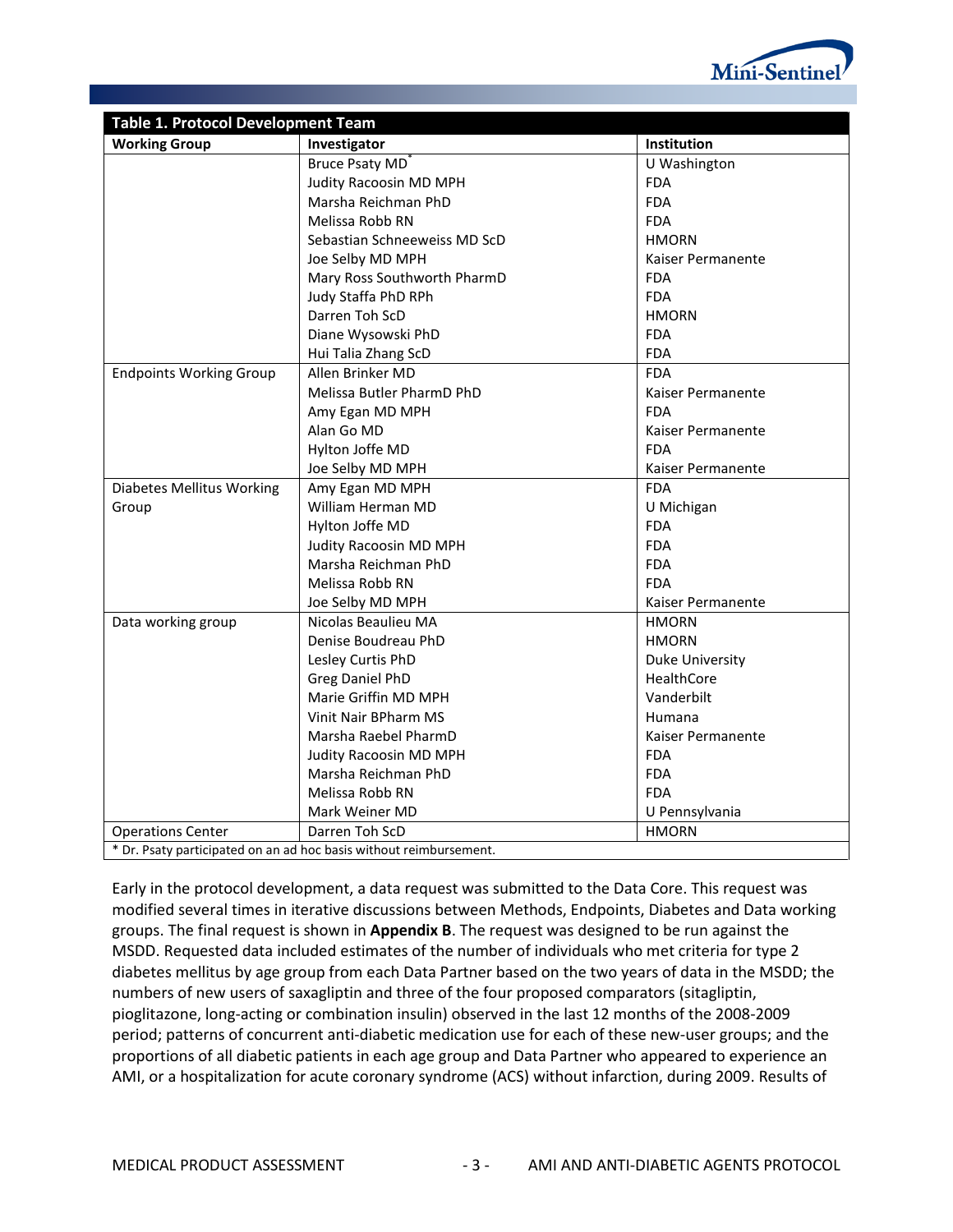

the data request are also presented in **[Appendix B](#page-57-0)** and were used to inform the work of the Methods and Endpoints working groups.

During protocol development, an opportunity was recognized to conduct a simulated surveillance exercise similar to that proposed here. Sitagliptin, the first DPP-4 inhibitor, was approved in October 2006. The Data Partners have agreed that, using the MSDD, it would be possible to conduct surveillance activities using already available data for the period from 2006 through the first quarter of 2010, a period almost identical in length to that proposed here. From this activity, which can be completed during the first nine months of the proposed saxagliptin surveillance, we can quickly evaluate some of the implicit assumptions and unknowns in this saxagliptin active surveillance protocol. The simulated surveillance protocol is included as **[Appendix C](#page-61-0)** and is referenced several occasions in this protocol.

## <span id="page-7-0"></span>**IV. PROTOCOL FOR ACTIVE SURVEILLANCE OF AMI ASSOCIATED WITH USE OF SAXAGLIPTIN**

### <span id="page-7-1"></span>**A. SURVEILLANCE DESIGN**

This active surveillance will use "new user" parallel cohort design.<sup>6,7</sup> New users of saxagliptin will be identified from the MSDD using as many of the Data Partners as can comply with protocol requirements, and beginning in August 2009. New users of four comparator anti-diabetic medications will also be identified. These cohorts of new users will be followed longitudinally in four separate analyses in which the occurrence of AMI is compared between new users of saxagliptin and new users of one comparator. In each comparison, previous users of saxagliptin or of the comparator being studied are excluded. This new-user approach is chosen over a strategy that would include all identified users (i.e., prevalent as well as incident users) because it more closely resembles a clinical trial and it ensures that all persons included in the analysis were considered eligible and appropriate for initiation of a new anti-diabetic therapy at the start of follow-up. It allows patient characteristics to be measured before the start of therapy so that they are not influenced by the therapy choice. Early, as well as delayed, effects of the drug of interest can be uniformly identified with no risk of a "survivor user" bias, wherein only the survivors of early therapy are studied. Duration of use at cohort entry does not differ between those exposed to saxagliptin and the comparators and thus does not require measurement or adjustment. The cohorts of new users will be separated immediately into subgroups with and without a prior history of CVD.

## <span id="page-7-2"></span>**B. CHOICE OF COMPARATORS**

New users of four comparator anti-diabetic agents will be identified, followed, and compared in separate analyses to new users of saxagliptin. The comparators are: sitagliptin, long-acting insulin, pioglitazone, and second-generation sulfonylureas (glimepiride, glipizide, and glyburide). These four are chosen because they represent common alternative agents to saxagliptin. Sitagliptin is the only other approved DPP-4 inhibitor at the time of protocol development and would be used in patients very similar to those starting saxagliptin. There is no evidence that risk for AMI is increased by use of sitagliptin.<sup>3</sup> Long-acting insulin is often initiated after failure of two-drug oral therapy to adequately control hemoglobin A1c, a clinical situation in which saxagliptin may also be considered. Insulin initiators are likely to have more severe and long-standing diabetes, probably with higher average hemoglobin A1c values at baseline. Pioglitazone is selected as the representative of the thiazolidinedione class of agents because it may have somewhat lower risk for CVD endpoints than rosiglitazone and because it is likely to be initiated much more frequently than rosiglitazone in coming months. Second-generation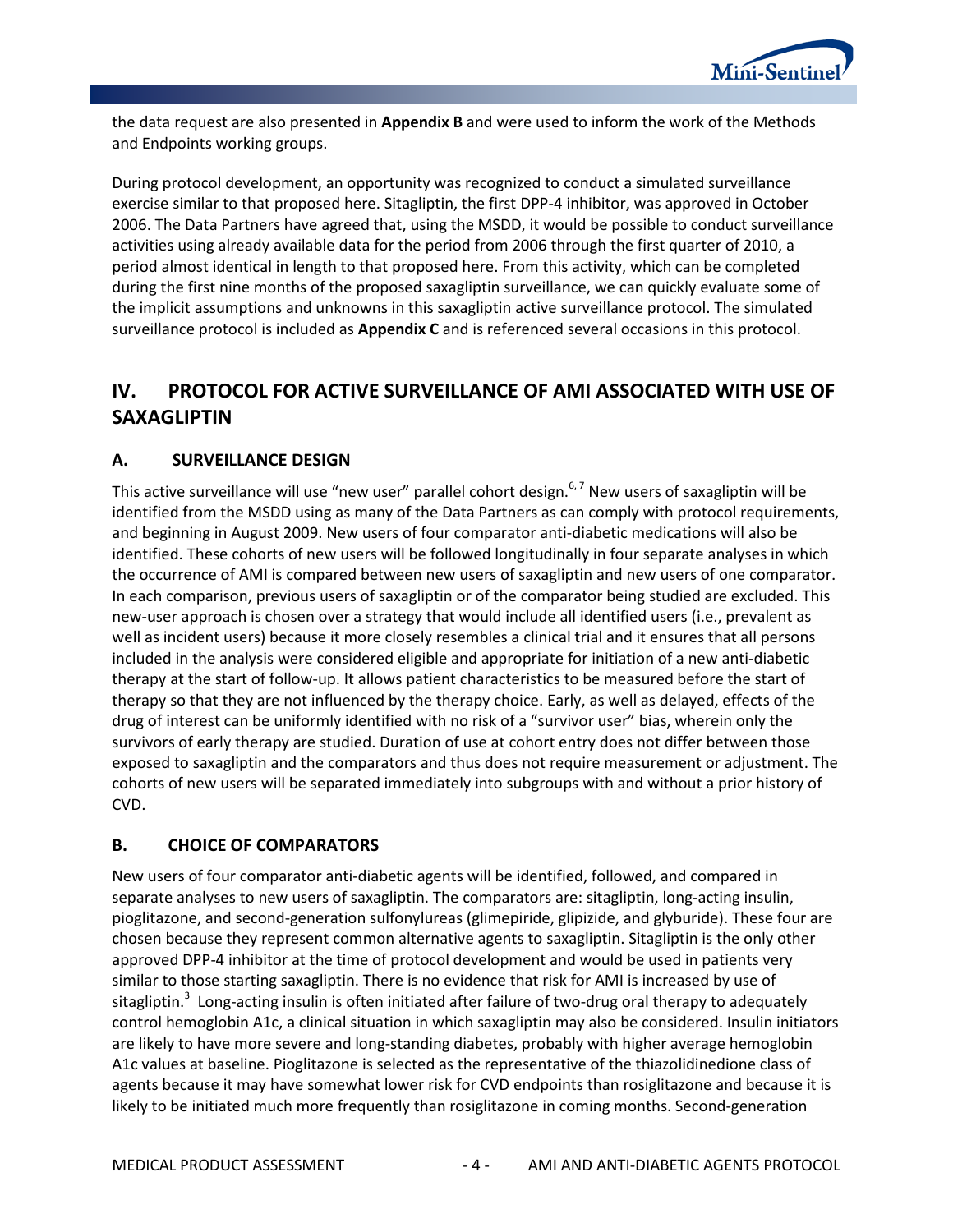

sulfonylureas are also proposed as the fourth comparator because prescribing data provided by the Data Core suggest that saxagliptin and sitagliptin are sometimes being used as second-line therapy with metformin. Recent treatment guidelines also suggest a role as second-line therapy.<sup>8</sup>

No single comparator is ideal. Sitagliptin could share a "class effect" with saxagliptin that leads to increased risk for AMI. The relative effects of the other comparators on AMI risk are also not well known. Under these circumstances, it is preferable to examine the saxagliptin experience from several perspectives. Whether there are differences in risk for AMI between initiators of sitagliptin, pioglitazone, or a sulfonylurea is not known with certainty, although none are strongly suspected of increasing AMI risk. Thus, a signal suggesting an increased risk with saxagliptin in comparison to any of these would be of concern, precisely because saxagliptin is likely to be used in place of each of these agents. With respect to insulin, we anticipate that persons placed on long-acting insulin may well be at increased risk for AMI relative to initiators of these other agents, by virtue of having more severe or longer duration of diabetes, or a diabetes complication such as early renal disease, retinopathy, neuropathy or CVD, each of which is associated with increased risk for AMI. Therefore, any signal of a higher risk for AMI in saxagliptin users relative to insulin initiators would be of great concern.

#### <span id="page-8-0"></span>**C. COHORT IDENTIFICATION**

To identify new users of saxagliptin and comparators, a prior observation period of at least 12 months is needed so that earlier use can be ruled out. This prior enrollment period must be accompanied by prescription drug coverage throughout so that previous use of the same agent can be detected with confidence. Although the MSDD will provide nearly two years of exposure history prior to August 1, 2009 for many patients, turnover within health plans and systems is sufficient so that requiring two full years of prior enrollment in each case would eliminate many potential new users. Therefore, a one-year period of continuous enrollment (i.e., a one-year period with no gap in enrollment longer than 31 days), with no evidence of previous use of saxagliptin and no evidence of previous use of the comparator in question, is required. Previous use of a comparator agent is of concern only in defining new users of the agent and in excluding those new saxagliptin users who have previously used it from comparisons with the agent. Since enrollment information is often available only at the monthly level in most Data Partner sites, "continuous" enrollment will be defined as having a gap no longer than 31 days.

**[Table 2](#page-9-0)** lists the search steps to be applied by each Data Partner for identifying patients eligible to be included in the analyses. The initial search using this strategy will identify new users beginning on August 1, 2009 and will likely cover at least a one-year period at the initial data collection. Thereafter, searches will be repeated quarterly, commensurate with the update frequency of the MSDD. This strategy is intended to identify new users by excluding anyone with prior use and to assure that all users truly have diabetes.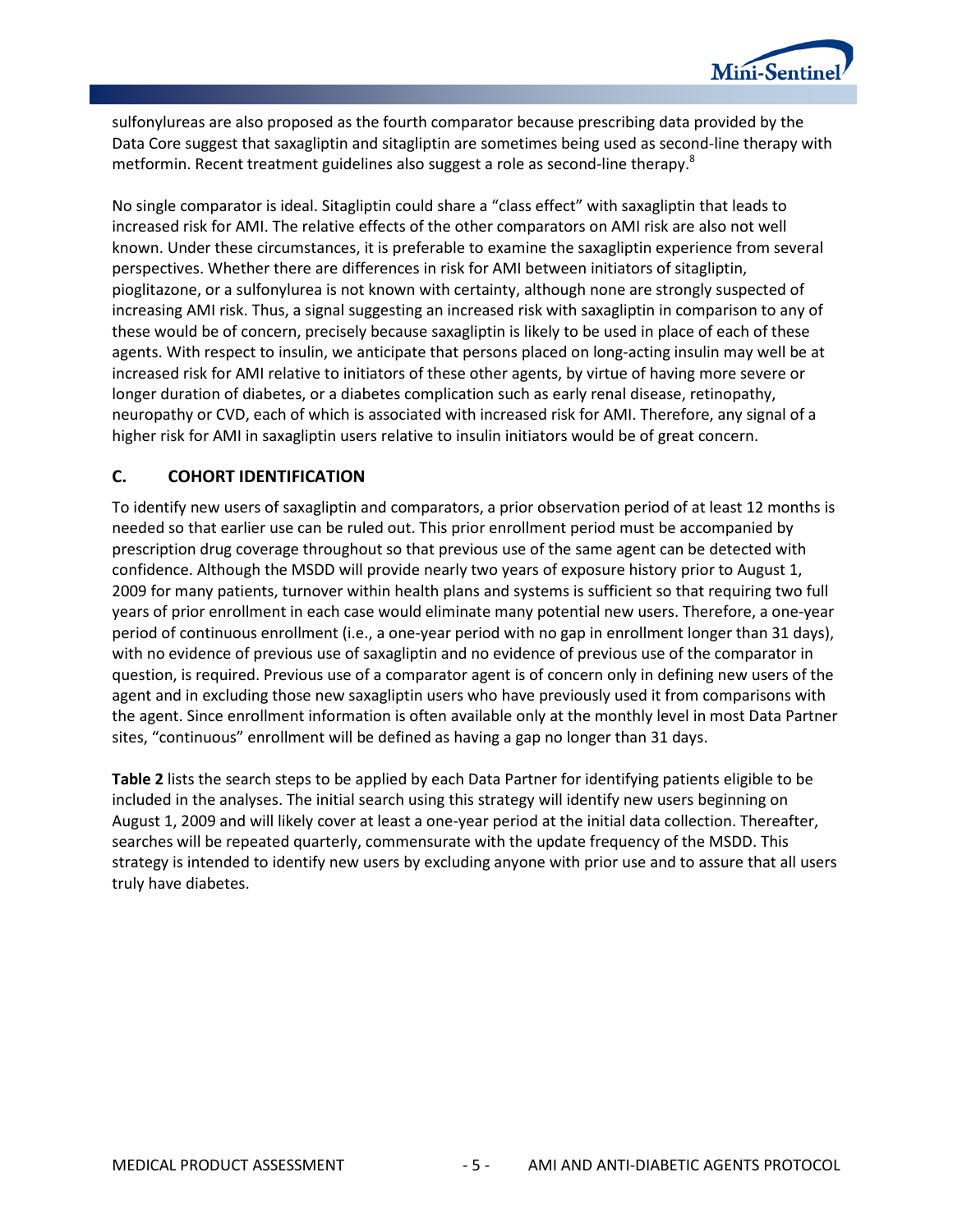

#### <span id="page-9-0"></span>**Table 2. Search Strategy to Identify New Users of Anti-Diabetic Medications in the Mini-Sentinel Distributed Database**

- a) Identify all currently enrolled individuals with pharmacy coverage and a dispensing of saxagliptin or any comparator on or after August 1, 2009.
- b) Exclude any individual who does not have at least one year of continuous enrollment (i.e., no enrollment gap > 31 days) with prescription drug coverage immediately preceding the dispensing date.
- c) Exclude any individual who had a prior dispensing of saxagliptin or the comparator of interest (for each pairwise comparison) during that 12-month period.
- d) Exclude (and save records for) any individual with a history of hospital discharge for a principal diagnosis of acute myocardial infarction (ICD-9-CM codes 410.x0 or 410.x1) in the 60-day period prior to date of first dispensing of saxagliptin or comparator.
- e) Exclude any individual who does not have at least one dispensing of an anti-diabetic medication\* or at least one diagnosis of diabetes (regardless of type of encounter) during the 12-month period.
- f) Exclude women with possible gestational diabetes on the date of their first dispensing of saxagliptin or comparator. Women are presumed to have gestational diabetes on this date if i) they have any type of encounter with a pregnancy diagnosis during the prior year and ii) they do not have an encounter with a diagnosis or procedure indicating that the last pregnancy in the prior year ended (due to childbirth, spontaneous abortion, etc, identified by ICD-9-CM codes 630-679, V22, V23, and V28) more than three months prior to the index dispensing.
- g) Include only the first eligible treatment episode if the individual has more than one eligible treatment episode for saxagliptin or a specific comparator drug.
- h) Stratify all remaining eligible individuals into two strata: those with a diagnosis or procedure consistent with CVD (see **[Table 3](#page-10-0)**) and those without.

\* The list of anti-diabetic medications does not include short-acting insulin to reduce chances of including type 1 diabetic patients.

Patients with a recent history (in the 60 days prior to the first dispensing) of hospitalization for AMI are excluded from the analysis because of their extreme risk for recurrence, likelihood that confounding factors may vary significantly from those for other patients, the high potential for residual confounding, and because they are excluded from the post-market randomized trial required by the FDA.<sup>9</sup> However, these patients will be retained in a separate dataset by each Data Partner for possible future analysis. All remaining eligible patients are divided immediately into those with and those without a history of a diagnosis or procedure consistent with CVD during the 12 months prior to the first dispensing, using the identification criteria in **[Table 3](#page-10-0)**.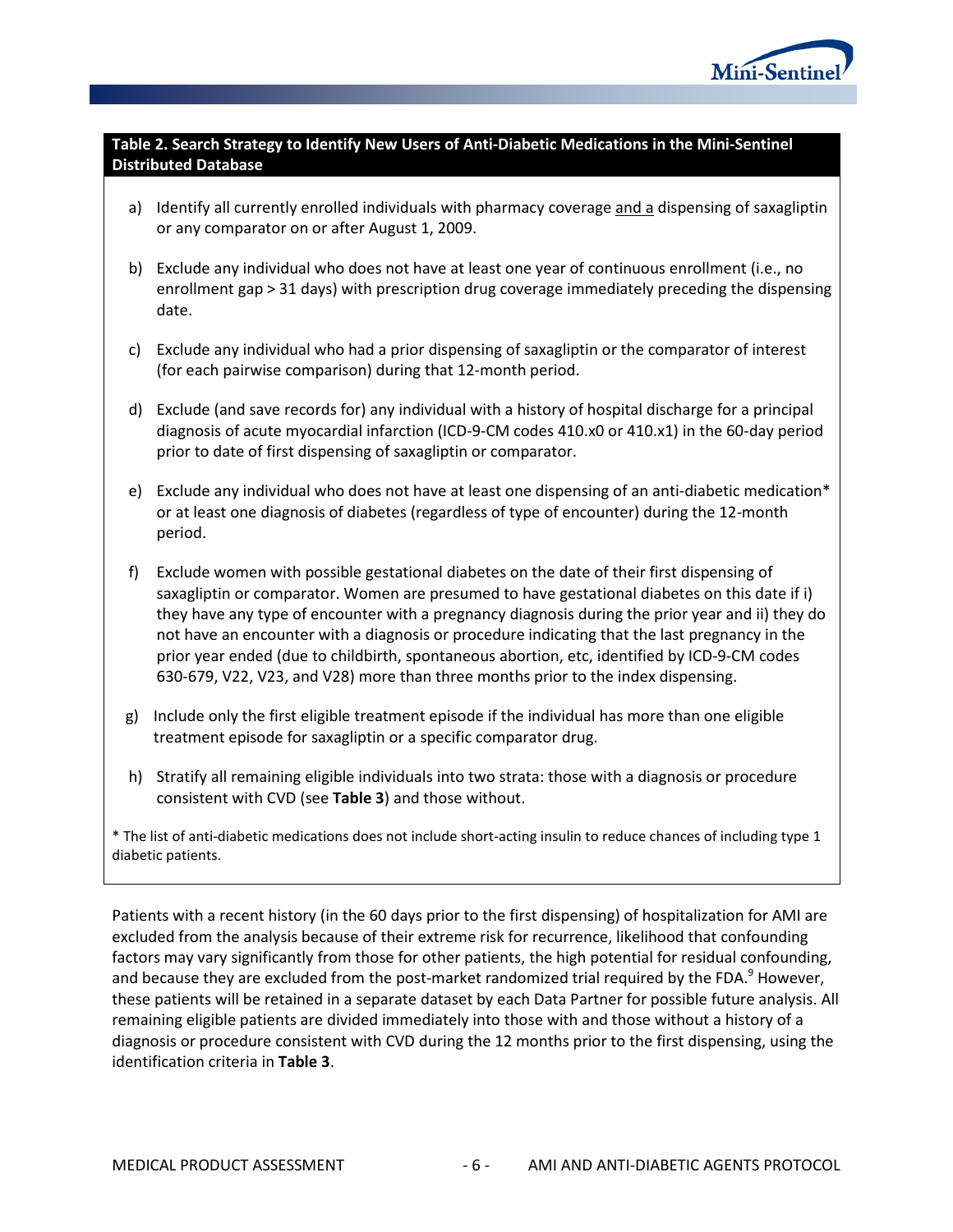

<span id="page-10-0"></span>

| Table 3. Diagnoses and Procedures Indicative of a History of Cardiovascular Disease                                                                                                       |                                                                                                                                                                                                                                                                                                                                                 |  |  |  |  |
|-------------------------------------------------------------------------------------------------------------------------------------------------------------------------------------------|-------------------------------------------------------------------------------------------------------------------------------------------------------------------------------------------------------------------------------------------------------------------------------------------------------------------------------------------------|--|--|--|--|
| <b>Diagnosis or procedure</b>                                                                                                                                                             | Codes*                                                                                                                                                                                                                                                                                                                                          |  |  |  |  |
| Prior AMI <sup>+</sup>                                                                                                                                                                    | ICD9D: 410                                                                                                                                                                                                                                                                                                                                      |  |  |  |  |
| Other ischemic heart disease                                                                                                                                                              | ICD9D: 411-414                                                                                                                                                                                                                                                                                                                                  |  |  |  |  |
| Other heart disease                                                                                                                                                                       | ICD9D: 402.01, 402.11, 402.91, 420-429, 440                                                                                                                                                                                                                                                                                                     |  |  |  |  |
| Stroke                                                                                                                                                                                    | ICD9D: 430-434, 436                                                                                                                                                                                                                                                                                                                             |  |  |  |  |
| Peripheral arterial disease                                                                                                                                                               | ICD9D: 443.9                                                                                                                                                                                                                                                                                                                                    |  |  |  |  |
| Coronary revascularization procedures                                                                                                                                                     |                                                                                                                                                                                                                                                                                                                                                 |  |  |  |  |
| Coronary artery bypass graft                                                                                                                                                              | ICD9D: 996.03, V45.81<br>ICD9P: 36.1X, 36.2<br>CPT4: 33510-33514, 33516-33523, 33525, 33528, 33530,<br>33533-33536, 33560, 33570, 33572, 33575, 35600<br>HCPCS: S2205-S2209                                                                                                                                                                     |  |  |  |  |
| Percutaneous coronary intervention                                                                                                                                                        | ICD9D: V45.82<br>ICD9P: 0.66, 17.55, 36.01-36.09, 37.22, 37.23, 88.5x<br>CPT4: 92973, 92974, 92977, 92980, 92981, 92982, 92984,<br>92987, 92995, 92996<br>HCPCS: G0290, G0291                                                                                                                                                                   |  |  |  |  |
| Carotid revascularization procedures                                                                                                                                                      |                                                                                                                                                                                                                                                                                                                                                 |  |  |  |  |
| Carotid endarterectomy, stenting,<br>angioplasty, or atherectomy                                                                                                                          | ICD9P: 00.61, 00.63, 38.11, 38.12<br>CPT4: 35301, 35390, 35501, 35601, 35901, 0075T, 0076T,<br>37215, 37216<br><b>HCPCS: S2211</b>                                                                                                                                                                                                              |  |  |  |  |
| Carotid bypass                                                                                                                                                                            | ICD9P: 39.28                                                                                                                                                                                                                                                                                                                                    |  |  |  |  |
| Lower extremity revascularization                                                                                                                                                         |                                                                                                                                                                                                                                                                                                                                                 |  |  |  |  |
| Lower extremity endarterectomy, stenting,<br>angioplasty, or atherectomy                                                                                                                  | ICD9P: 38.18, 38.19<br>CPT4: 35454, 35456, 35459, 35470, 35473, 35474, 35482,<br>35483, 35492, 35493, 35495, 37207, 37208, 37220-37235                                                                                                                                                                                                          |  |  |  |  |
| Lower extremity bypass                                                                                                                                                                    | ICD9P: 39.25, 39.29<br>CPT4: 35351, 35355, 35361, 35363, 35371, 35372, 35521,<br>35533, 35541, 35546, 35548, 35549, 35551, 35556, 35558,<br>35563, 35565, 35566, 35570, 35571, 35582, 35583, 35585,<br>35587, 35621, 35623, 35637, 35638, 35641, 35646, 35647,<br>35651, 35654, 35656, 35661, 35663, 35665, 35666, 35671,<br>35681-35683, 35879 |  |  |  |  |
| Lower extremity amputation                                                                                                                                                                | ICD9P: 84.10-84.17<br>CPT4: 27295, 27590-27592, 27598, 27880-27882, 27888,<br>27889, 28800, 28805, 28810, 28820, 28825                                                                                                                                                                                                                          |  |  |  |  |
| Terminology codes; HCPCS: Healthcare Common Procedure Coding System codes.<br>We exclude patients with a principal hospital discharge diagnosis indicating AMI within 60 days of new use. | Use only codes associated with visits (inpatient or outpatient). All diagnoses and procedures are sought for the 12-month<br>period prior to first dispensing. ICD9D: ICD-9-CM diagnosis codes; ICD9P: ICD-9 procedure codes; CPT4: Current Procedural                                                                                          |  |  |  |  |

Note that patients could be selected as new users of more than one medication of interest during the course of surveillance. A patient could be followed in two comparator cohorts at the same time since these are essentially separate analyses. Two comparators could begin on the same day (e.g., the combination medications including pioglitazone and a sulfonylurea), but it is more likely that a second comparator would be added at some point during follow-up. Obviously, a patient cannot be in the saxagliptin cohort and a comparator cohort at the same time. However, patients could switch during follow-up from one comparator to another, or from a comparator to saxagliptin.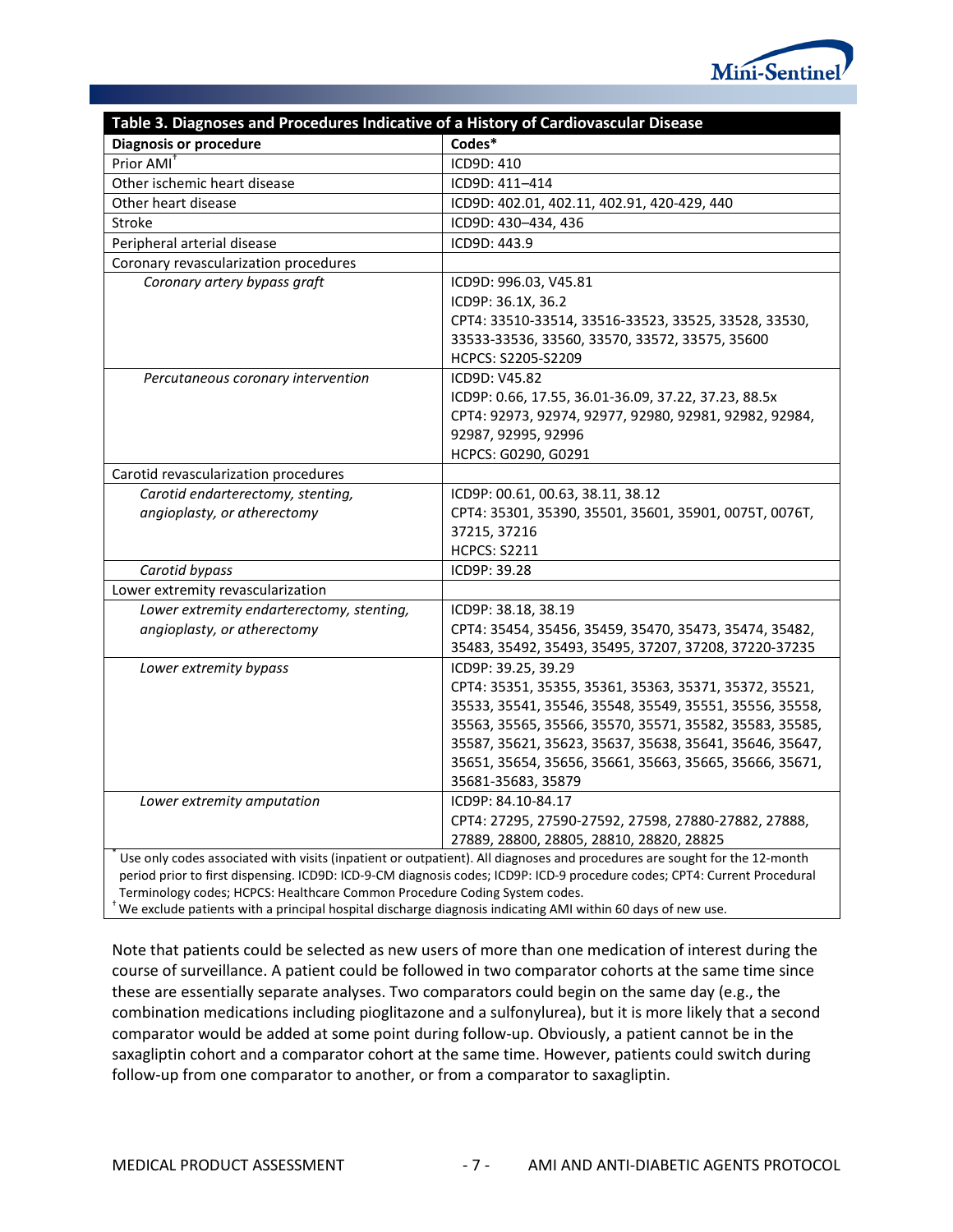

**[Figure 1](#page-11-1)** illustrates the appropriate identification of new users. Patient 1a was found to be a new user of either saxagliptin or a comparator in late 2009, had more than a year of enrollment at that point and continued using (and followed-up until a gap in use in mid-2011). Patient 1b appeared to be a new user of a drug of interest (a comparator) in late 2009 but had less than 12 months follow-back. Later, in 2010, new use of another comparator agent was observed. More than 12 months follow-back were now available and the patient continued under observation into 2012. Patient 1c was an eligible new user of a comparator in late 2009, stopped using that agent in late 2010, but initiated a different agent (either saxagliptin or another comparator) in 2011 and then contributed follow-up for that agent. Patient 1d initiated a comparator in late 2009. One year later, this patient began use of another comparator without stopping use of the first agent. That person contributed follow-up into 2012 in two comparator cohorts.

<span id="page-11-1"></span>**Figure 1** shows the selection and follow-up for new users.



Only one comparison-specific exclusion will be implemented. Patients with a history of congestive heart failure (ICD-9-CM: 404.x1, 402.x1, 404.x3, and 428) noted during the baseline period will be excluded from the saxagliptin versus pioglitazone comparison because congestive heart failure is a contraindication to use of pioglitazone.

## <span id="page-11-0"></span>**D. CALCULATION OF PROPENSITY SCORES AND MATCHING**

Confounding is a principal threat to the validity of observational drug safety assessments. New users of saxagliptin are likely to differ from those who initiate other anti-diabetic agents on numerous demographic and clinical characteristics that may also be predictive of AMI. Many such covariates, including age, sex, comorbidities, and use of other medications can be found in the MSDD. We propose three complementary approaches to adjust for potential confounders, two design-based and one analysis-based. Each approach will be implemented separately in subgroups defined by Data Partner and by presence versus absence of CVD.

a) Matching 1:1 by an exposure propensity score (PS)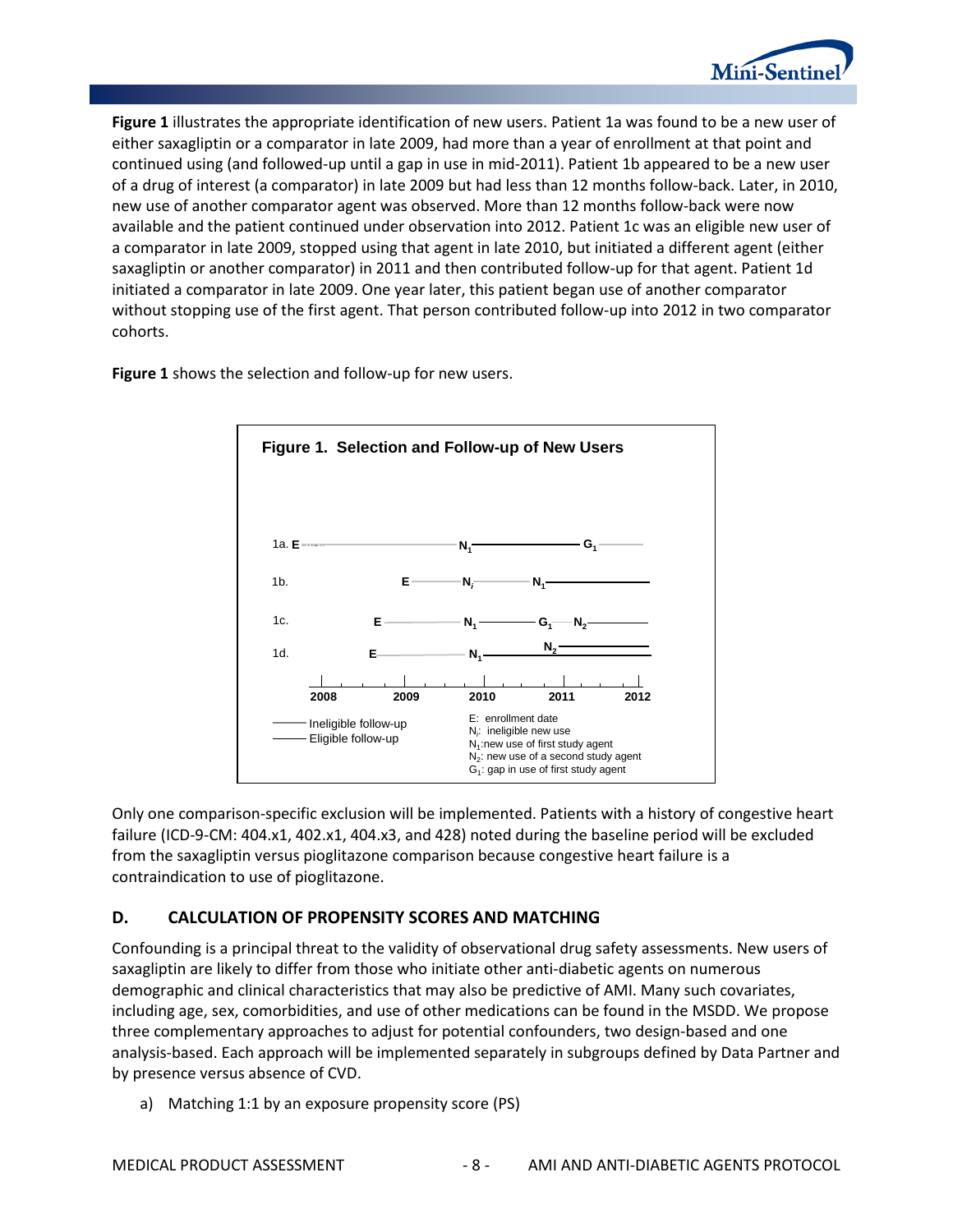

- b) Stratification by a disease risk score (DRS)
- c) "Conventional" multivariable regression modeling at end of surveillance

Propensity scores (PS)<sup>10-12</sup> and disease risk scores (DRS)<sup>13, 14</sup> are two approaches for reducing large numbers of variables (covariates) into single summary scores variables that can be used to match saxagliptin users with comparators (as proposed for the PS) or to stratify users and comparators into groupings with comparable risk for developing AMI (as proposed for the DRS). Summary scores can make adjustment and estimation feasible compared with standard multivariable regression modeling when the number of events is low in relation to the number of covariates, as it will be, especially early on in surveillance.<sup>15</sup>

We identified a list of covariates for inclusion in each PS and DRS (**[Table 4](#page-12-0)**). These covariates are to be sought in the MSDD for the 12 months immediately preceding the date of the first eligible dispensing of saxagliptin or a comparator drug. Each diagnosis, procedure or drug use is assumed to be absent for a person if not found in the MSDD. That is, there are no "missing" variables. Comorbidities are identified either from hospital discharges or from data related to outpatient visits or prescription fills. Diagnoses linked to laboratory tests or other non-visit-related utilization will not be included because the validity of these diagnoses is less well established and because they are not available in all Data Partners. Similarly, data on patient race/ethnicity is not uniformly available and is therefore not included in the primary PS and DRS models.

| Table 4. Baseline Covariates to be included in Propensity Score and Disease Risk Score Model |                                                              |  |  |  |  |
|----------------------------------------------------------------------------------------------|--------------------------------------------------------------|--|--|--|--|
| FOR BOTH STRATA (With, without prior CVD)                                                    |                                                              |  |  |  |  |
| <b>Demographics</b>                                                                          | Codes*                                                       |  |  |  |  |
| Age at 1 <sup>st</sup> cohort entry                                                          | "Residence in nursing home" is determined from the           |  |  |  |  |
| Sex                                                                                          | Encounter Type, Discharge Status and Admitting Source        |  |  |  |  |
| Residence in nursing home (or stay in other non-                                             | values in the MSDD Encounter table (including nursing home,  |  |  |  |  |
| hospital institution) during prior year                                                      | skilled nursing facility, hospice, rehabilitation center,    |  |  |  |  |
|                                                                                              | overnight non-hospital dialysis, and other non-hospital      |  |  |  |  |
|                                                                                              | institutional stays).                                        |  |  |  |  |
| <b>Utilization Measures</b>                                                                  |                                                              |  |  |  |  |
| Any hospitalization within prior 30 days                                                     | "Unique medications" are determined by counting unique 9-    |  |  |  |  |
| Any hospitalization 31-365 days                                                              | digit NDC codes in the MSDD Dispensing table. Combination    |  |  |  |  |
| Any ED visit within prior 30 days                                                            | drugs are not broken into their constituents. (The study     |  |  |  |  |
| Any ED visit 31-365 days before                                                              | drugs and covariate drugs are identified in more detail than |  |  |  |  |
| Number of outpatient visits in prior year                                                    | the 11-digit NDC codes, as specified elsewhere)              |  |  |  |  |
| Number of unique medications dispensed in                                                    |                                                              |  |  |  |  |
| prior year                                                                                   |                                                              |  |  |  |  |
| <b>Co-morbid conditions</b>                                                                  |                                                              |  |  |  |  |
| Asthma                                                                                       | 493                                                          |  |  |  |  |
| Cancer (excluding non-melanoma skin cancer)                                                  | 140-209 (excluding 173 and 209.4-209.6)                      |  |  |  |  |
| Chronic kidney disease (excluding ESRD)                                                      | 585.1-585.4                                                  |  |  |  |  |
|                                                                                              | HCPCS: G0420, G0421, G8487, G8771                            |  |  |  |  |
| Chronic obstructive pulmonary disease                                                        | 491, 492, 496                                                |  |  |  |  |
| Dementia                                                                                     | 290.0-290.4, 291.2, 292.82, 294.0, 294.1, 294.8, 331.0-      |  |  |  |  |
|                                                                                              | 331.2, 331.7-331.9, 797                                      |  |  |  |  |
| Depression                                                                                   | 296.2, 296.3, 300.4, 311                                     |  |  |  |  |
| End stage renal disease (ESRD)                                                               | 458.21, 585.5, 585.6, 996.56, 996.68, 996.73, V42.0, V45.1,  |  |  |  |  |
|                                                                                              | V <sub>56</sub>                                              |  |  |  |  |

#### <span id="page-12-0"></span>**Table 4. Baseline Covariates to be Included in Propensity Score and Disease Risk Score Model**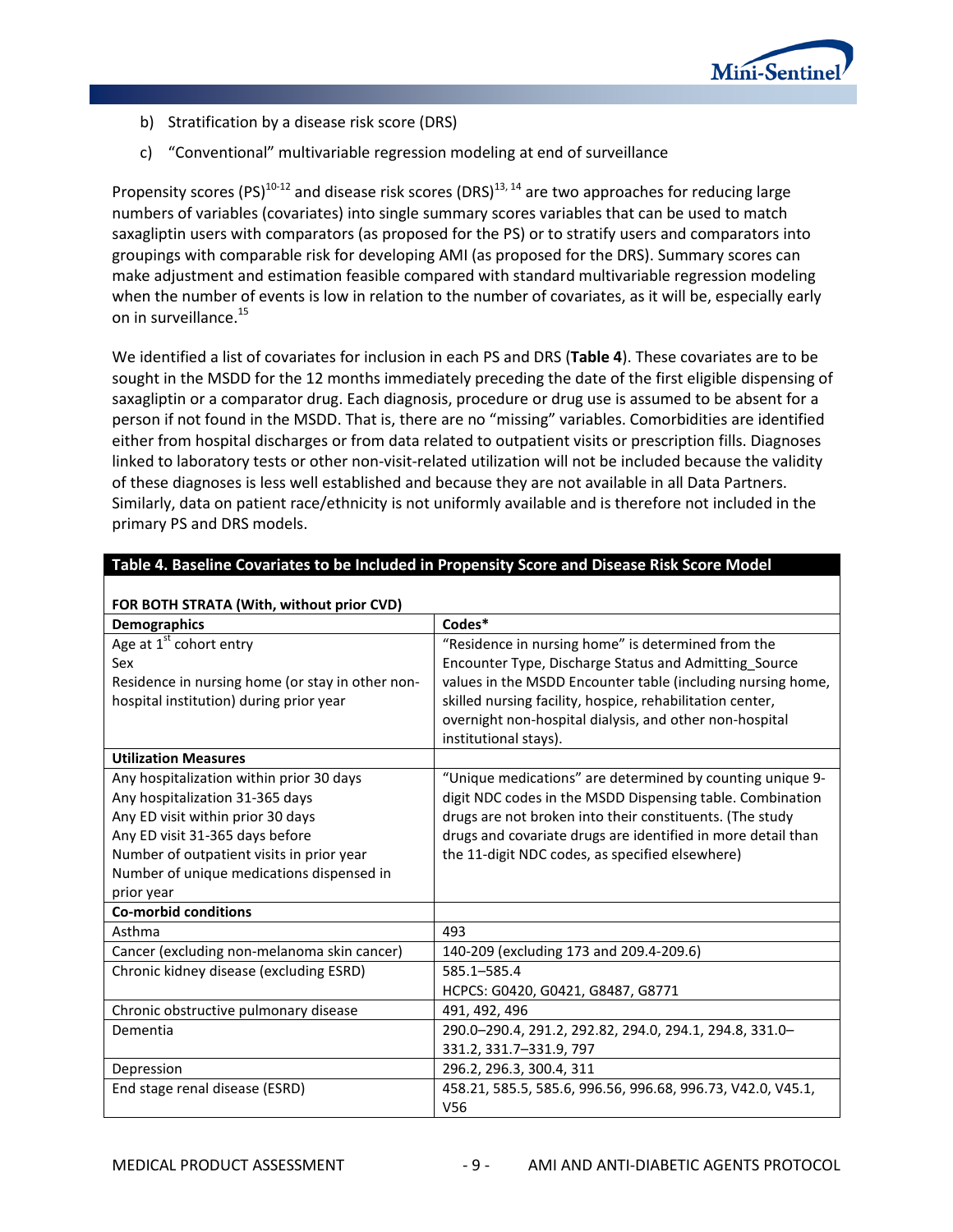

|                                                   | Table 4. Baseline Covariates to be Included in Propensity Score and Disease Risk Score Model |  |  |  |  |
|---------------------------------------------------|----------------------------------------------------------------------------------------------|--|--|--|--|
|                                                   | ICD9P: 38.95, 39.27, 39.42, 39.43, 39.53, 39.93, 39.94, 39.95,                               |  |  |  |  |
|                                                   | 54.98, 55.6                                                                                  |  |  |  |  |
|                                                   | CPT4: 36145, 36800, 36810, 36815, 36825, 36830-36833,                                        |  |  |  |  |
|                                                   | 50323, 50325, 50327-50329, 50340, 50341, 50360, 50365,                                       |  |  |  |  |
|                                                   | 50366, 90918-90925, 90935, 90937, 90939-90944, 90945,                                        |  |  |  |  |
|                                                   | 90947, 90951-90969, 90970, 90976-90979, 90982-90985,                                         |  |  |  |  |
|                                                   | 90989, 90993, 90995, 90996, 90997, 90998, 90999, 93990,                                      |  |  |  |  |
|                                                   | 99512                                                                                        |  |  |  |  |
|                                                   | HCPCS: A4653, A4656, A4657, A4670-A4674, A4680, A4706-                                       |  |  |  |  |
|                                                   | A4709, A4712, A4714, A4719, A4720-A4726, A4728, A4730,                                       |  |  |  |  |
|                                                   | A4736, A4737, A4740, A4750, A4755, A4760, A4765, A4766,                                      |  |  |  |  |
|                                                   | A4770, A4771, A4773, A4774, A4802, A4860, A4870, A4890,                                      |  |  |  |  |
|                                                   | A4911, A4913, A4918, A4928, A4929, C1881, E1500, E1520,                                      |  |  |  |  |
|                                                   | E1530, E1540, E1550, E1560, E1570, E1575, E1580, E1600,                                      |  |  |  |  |
|                                                   | E1610, E1615, E1620, E1625, E1634-E1639, E1699, G0257,                                       |  |  |  |  |
|                                                   | G0308-G0327, G8727, G9013, G9014, J0635, J0636, S2065,                                       |  |  |  |  |
|                                                   | S9335, S9339                                                                                 |  |  |  |  |
| Fracture                                          | 733.1, 733.93-733.98, 805-815 (excluding 807.5 and 807.6),                                   |  |  |  |  |
|                                                   | 818-825, 827, 828, V54.13, V54.23                                                            |  |  |  |  |
|                                                   | ICD9P: 79.01-79.03, 79.05-79.07, 79.11-79.13, 79.15-79.17,                                   |  |  |  |  |
|                                                   | 79.21-79.23, 79.25-79.27, 79.31-79.33, 79.35-79.37, 79.61-                                   |  |  |  |  |
|                                                   | 79.63, 79.65-79.67, 81.65, 81.66                                                             |  |  |  |  |
| Heart failure                                     | 404.x1, 402.x1, 404.x3, and 428                                                              |  |  |  |  |
| HIV/AIDS                                          | 042, 043, 044, 795.71, V08                                                                   |  |  |  |  |
| Hyperlipidemia or lipid disorder                  | 272.0, 272.1, 272.2, 272.4                                                                   |  |  |  |  |
| Hypertension                                      | 401-405 (excluding 402.01, 402.11, 402.91)                                                   |  |  |  |  |
| Hypoglycemia                                      | 250.8, 251.0-251.2                                                                           |  |  |  |  |
| Obesity (or weight gain)                          | 278.0, 793.91, V85.3, V85.4 (783.1)                                                          |  |  |  |  |
| Osteoporosis                                      | 733.0, V17.81, V82.81                                                                        |  |  |  |  |
| Peripheral neuropathy                             | 250.6, 337.1, 354, 355, 357.2                                                                |  |  |  |  |
| Tobacco use                                       | 305.1, V15.82                                                                                |  |  |  |  |
| <b>Concurrent Medication Use</b>                  |                                                                                              |  |  |  |  |
| Other anti-diabetic agents (current at baseline - | Any medications other than the comparators; entered as                                       |  |  |  |  |
| yes/no for each medication class)                 | class                                                                                        |  |  |  |  |
| Alpha-glucosidase inhibitors                      | Compound drugs are split into their constituents for these                                   |  |  |  |  |
| <b>Biguanides</b>                                 | calculations.                                                                                |  |  |  |  |
| Other DPP-4 inhibitors                            |                                                                                              |  |  |  |  |
| GLP-1 analogues                                   |                                                                                              |  |  |  |  |
| Insulin                                           |                                                                                              |  |  |  |  |
| Meglitinides                                      |                                                                                              |  |  |  |  |
| Sulfonylureas                                     |                                                                                              |  |  |  |  |
| <b>Other Thiazolidinediones</b>                   |                                                                                              |  |  |  |  |
| Any of the above                                  |                                                                                              |  |  |  |  |
| Anti-diabetic agents dispensed in prior year      |                                                                                              |  |  |  |  |
| (yes/no for each possible medication class)       |                                                                                              |  |  |  |  |
| Alpha-glucosidase inhibitors                      | Compound drugs are split into their constituents for these                                   |  |  |  |  |
| <b>Biguanides</b>                                 | calculations.                                                                                |  |  |  |  |
| Other DPP-4 inhibitors                            |                                                                                              |  |  |  |  |
| GLP-1 analogues                                   |                                                                                              |  |  |  |  |
| Insulin                                           |                                                                                              |  |  |  |  |
| Meglitinides                                      |                                                                                              |  |  |  |  |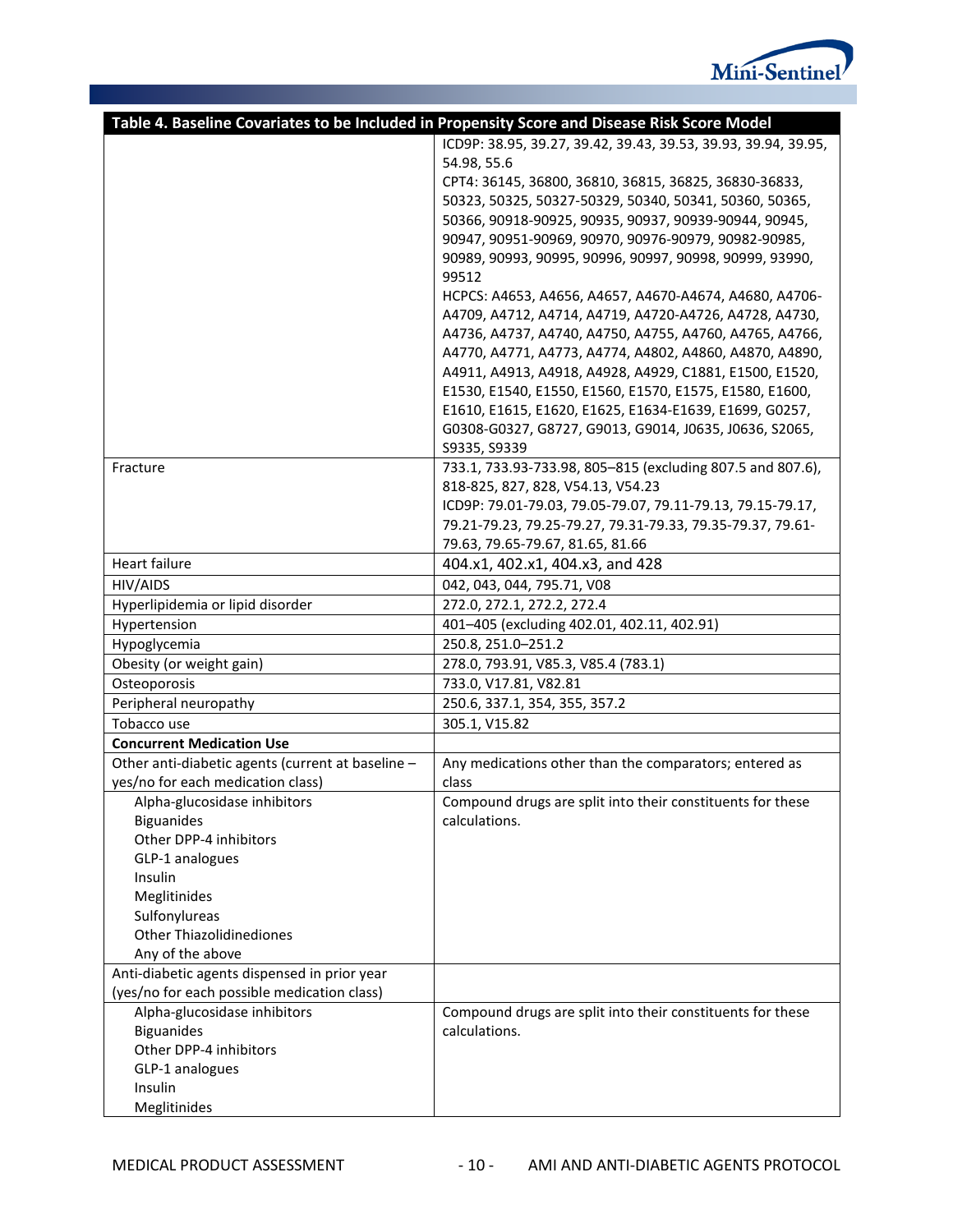

|                                                    | Table 4. Baseline Covariates to be Included in Propensity Score and Disease Risk Score Model |
|----------------------------------------------------|----------------------------------------------------------------------------------------------|
| Sulfonylureas                                      |                                                                                              |
| <b>Other Thiazolidinediones</b>                    |                                                                                              |
| Any of the above                                   |                                                                                              |
| Anti-hypertensive agents use at baseline or in     |                                                                                              |
| prior year (coded separately) - yes/no for each    |                                                                                              |
| medication class                                   |                                                                                              |
| Angiotensin-converting enzyme inhibitors           | Compound drugs are split into their constituents for these                                   |
| Alpha blockers                                     | calculations.                                                                                |
| Angiotensin receptor blockers                      |                                                                                              |
| <b>Beta blockers</b>                               |                                                                                              |
| Calcium channel blockers                           |                                                                                              |
| Direct vasodilators                                |                                                                                              |
| Loop diuretics                                     |                                                                                              |
| Potassium sparing diuretics                        |                                                                                              |
| Thiazide diuretics                                 |                                                                                              |
| Any of the above                                   |                                                                                              |
| Lipid-lowering agents at baseline or in prior year |                                                                                              |
| (coded separately)                                 |                                                                                              |
|                                                    |                                                                                              |
| ADDITIONAL VARIABLES FOR STRATUM WITH PRIOR CVD    |                                                                                              |
| Prior AMI <sup>+</sup>                             | 410                                                                                          |
| Other ischemic heart disease                       | 411-414                                                                                      |
| Other heart disease                                | 402.01, 402.11, 402.91, 420-429, 440                                                         |
| Stroke (narrow) <sup>§</sup>                       | 430, 431, 433.x1, 434.x1, 436                                                                |
| Stroke (broad) <sup>§</sup>                        | 430-434, 436                                                                                 |
| Peripheral arterial disease                        | 443.9                                                                                        |
| Coronary revascularization procedures              |                                                                                              |
| Coronary artery bypass graft                       | ICD9D: 996.03, V45.81                                                                        |
|                                                    | ICD9P: 36.1X, 36.2                                                                           |
|                                                    | CPT4: 33510-33514, 33516-33523, 33525, 33528, 33530,                                         |
|                                                    | 33533-33536, 33560, 33570, 33572, 33575, 35600                                               |
|                                                    | HCPCS: S2205-S2209                                                                           |
| Percutaneous coronary intervention                 | ICD9D: V45.82<br>ICD9P: 0.66, 17.55, 36.01-36.09, 37.22, 37.23, 88.5x                        |
|                                                    | CPT4: 92973, 92974, 92977, 92980, 92981, 92982, 92984,                                       |
|                                                    | 92987, 92995, 92996                                                                          |
|                                                    | HCPCS: G0290, G0291                                                                          |
| Carotid revascularization procedures               |                                                                                              |
| Carotid endarterectomy, stenting,                  | ICD9P: 00.61, 00.63, 38.11, 38.12                                                            |
| angioplasty, or atherectomy                        | CPT4: 35301, 35390, 35501, 35601, 35901, 0075T, 0076T,                                       |
|                                                    | 37215, 37216                                                                                 |
|                                                    | <b>HCPCS: S2211</b>                                                                          |
| Carotid bypass                                     | ICD9P: 39.28                                                                                 |
| Lower Extremity revascularization                  |                                                                                              |
| Lower extremity endarterectomy, stenting,          | ICD9P: 38.18, 38.19                                                                          |
| angioplasty, or atherectomy                        | CPT4: 35454, 35456, 35459, 35470, 35473, 35474, 35482,                                       |
|                                                    | 35483, 35492, 35493, 35495, 37207, 37208, 37220-37235                                        |
| Lower extremity bypass                             | ICD9P: 39.25, 39.29                                                                          |
|                                                    | CPT4: 35351, 35355, 35361, 35363, 35371, 35372, 35521,                                       |
|                                                    | 35533, 35541, 35546, 35548, 35549, 35551, 35556, 35558,                                      |
|                                                    | 35563, 35565, 35566, 35570, 35571, 35582, 35583, 35585,                                      |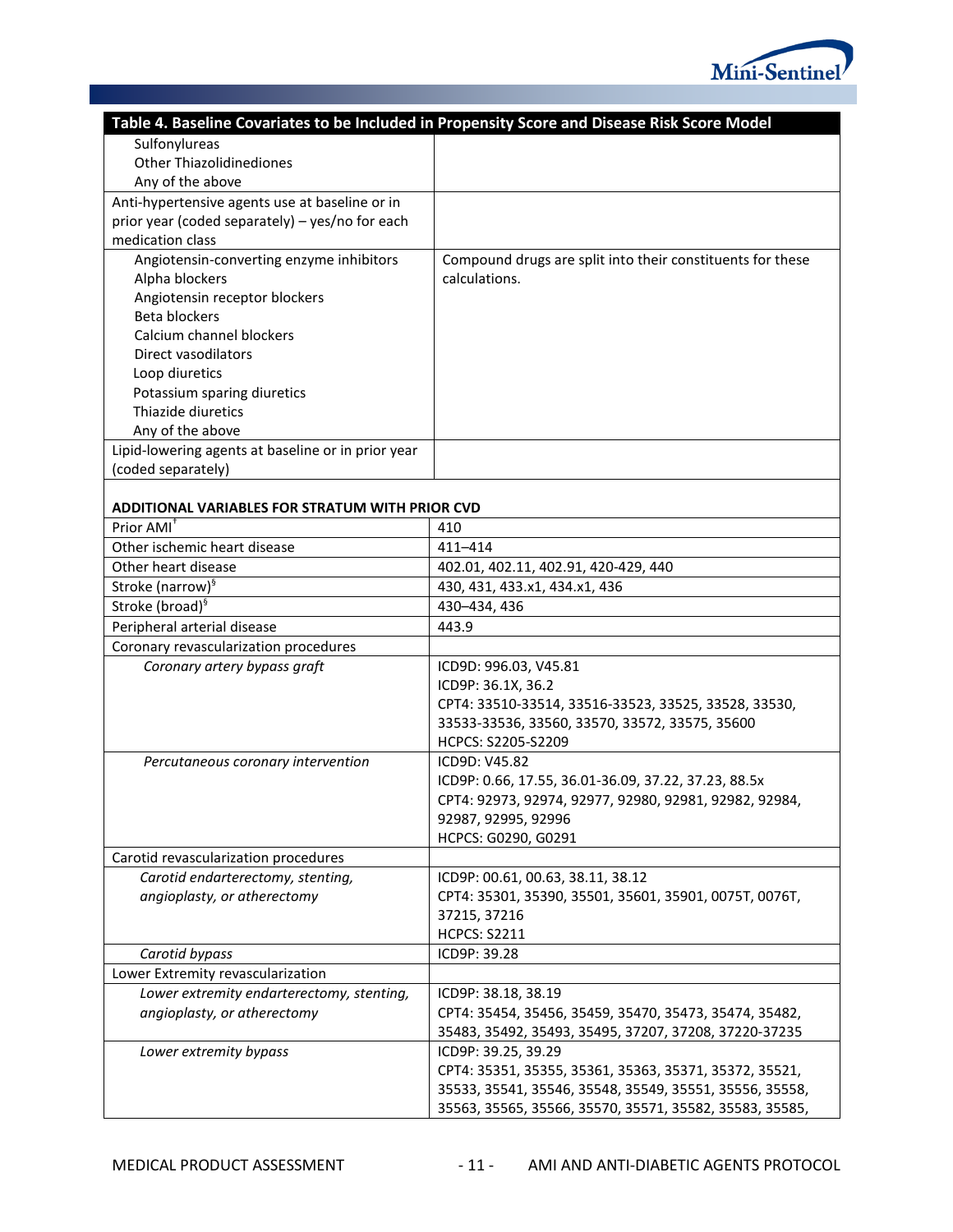

| Table 4. Baseline Covariates to be Included in Propensity Score and Disease Risk Score Model |                                                                                                                             |  |  |  |
|----------------------------------------------------------------------------------------------|-----------------------------------------------------------------------------------------------------------------------------|--|--|--|
| 35587, 35621, 35623, 35637, 35638, 35641, 35646, 35647,                                      |                                                                                                                             |  |  |  |
|                                                                                              | 35651, 35654, 35656, 35661, 35663, 35665, 35666, 35671,                                                                     |  |  |  |
| 35681-35683, 35879                                                                           |                                                                                                                             |  |  |  |
| Lower extremity amputation                                                                   | ICD9P: 84.10-84.17                                                                                                          |  |  |  |
|                                                                                              | CPT4: 27295, 27590-27592, 27598, 27880-27882, 27888,                                                                        |  |  |  |
| 27889, 28800, 28805, 28810, 28820, 28825                                                     |                                                                                                                             |  |  |  |
|                                                                                              | * Use only codes associated with visits (inpatient or outpatient). All diagnoses and procedures are sought for the 12-month |  |  |  |

period prior to first dispensing. ICD9D: ICD-9-CM diagnosis codes; ICD9P: ICD-9 procedure codes; CPT4: Current Procedural Terminology codes; HCPCS: Healthcare Common Procedure Coding System codes.

† We exclude patients with a principal hospital discharge diagnosis indicating AMI within 60 days of new use.

§ The narrowly defined stroke includes the principal discharge diagnoses. The more broadly defined stroke includes diagnoses associated with an inpatient or outpatient encounter.

Covariates were selected *a priori* on the basis of their availability in the MSDD, a probability of having an association with risk for AMI, and a likely prevalence of at least 1% in the population. Covariates include any anti-diabetic medications the patient may be taking except for the new use of saxagliptin or the specific comparator of interest. We do not propose a search for covariates that predict choice of antidiabetic agent but not AMI risk because these are likely to vary substantially across Data Partners, and because adjustment for variables that predict exposure (treatment choice) but not outcome can increase the variance and introduce bias.<sup>16, 17</sup>

PS will be developed locally by each Data Partner using a centrally written program. Four separate PSs will be developed, to estimate the probability of saxagliptin use versus use of each comparator. Estimation of each PS will be performed separately within subgroups defined by presence or absence of prior CVD. Only new users of saxagliptin and a specific comparator are included in each analysis and any prior users of either saxagliptin (among comparators) or of the comparator (among saxagliptin users) are excluded from that analysis. PS are generated using a logistic regression model in which the dichotomous dependent variable indicates whether the individual is a new user of saxagliptin (=1) or of the comparator (=0). Independent covariates are shown in **[Table 4](#page-12-0)**. The same covariates will be used by each participating Data Partner and standard programming for the PS models will be developed centrally and distributed to each Partner. All covariates will be included in each model at each Data Partner, regardless of whether the covariate appears to be statistically significantly associated with AMI. Additional diagnoses and procedures related to prior CVD will be included in the PS models for the subgroup with a history of CVD, but not for the subgroup without a history of CVD since, by definition, these covariates are not present in this subgroup.

Some Data Partners may have additional covariate information (e.g., blood pressure levels, body mass index, laboratory values, and race/ethnicity) that could contribute to a PS. Those sources will be asked to include such additional variables in a more detailed PS model that will be examined in secondary analyses to determine whether further adjustment for covariates may modify effect estimates. However, primary analyses will rely on a PS that is identically calculated for all Data Partners.

In the main analysis, PS calculation will not be performed until at least 300 new users of saxagliptin and 300 new users of a comparator (between August 1, 2009 and the date of the data pull) are available in at least one of the two CVD strata (prior history or no prior history) at the Data Partner. **[Appendix B](#page-57-0)** shows the preliminary counts of saxagliptin initiators observed in the Data Partners during the first five months' availability in 2009. Anticipating gradual increases in its use during 2010, we expect that most Data Partners will have 300 new users of saxagliptin and a comparator within each CVD subgroup by the end of 2010. Requiring 300 new users in each drug group is intended to ensure that a PS can be reliably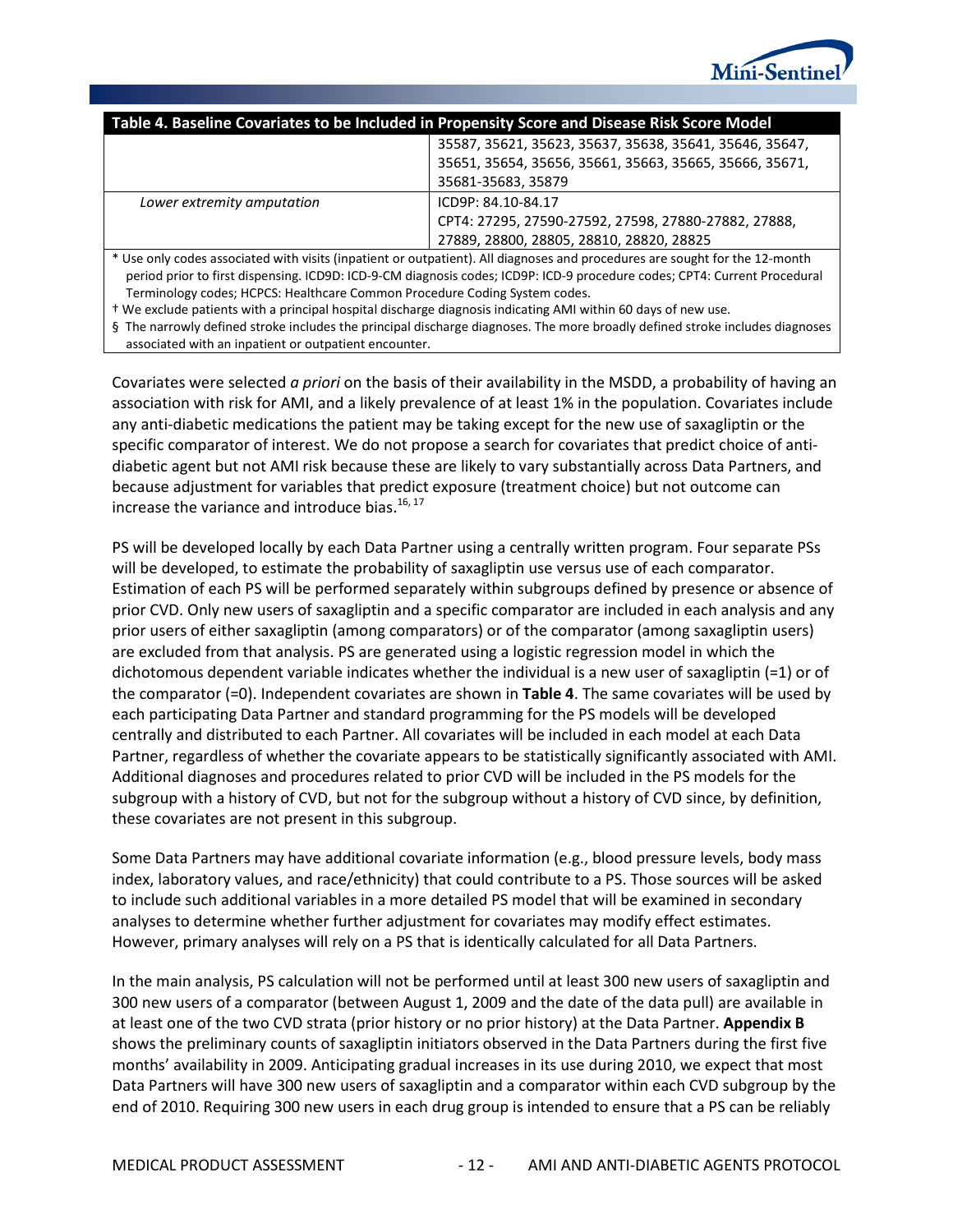

estimated using a logistic regression model.<sup>18</sup> If fewer than 300 new users of either saxagliptin or a comparator are available in the initial pull for a Data Partner and a CVD subgroup, that source will not contribute to the main analyses for that subgroup until later when a more reliable PS can be calculated.

The multivariable adjusted predicted probability of being a saxagliptin user (i.e., a function of the PS) are output from the logistic regression model for each individual, ordered from lowest to highest and then used to match each saxagliptin user with the comparator having the closest available PS. However, before matching, saxagliptin and comparator users are stratified by quarter of cohort entry in order to match closely on time of entry and available follow-up times. Within these strata, the saxagliptin users are matched in a random order. Each saxagliptin user is matched to a comparator user with the nearest PS. If there are more than one eligible comparator users with the same PS, the match is chosen randomly among them. A comparator user is eligible to be matched to a given saxagliptin user if a) this comparator user has not already been matched, and b) the comparator user's PS differs from the saxagliptin user's PS by less than 0.01 (on the probability scale). If no comparator users are within this 0.01 "caliper" for a given saxagliptin user, then this hard-to-match saxagliptin user will not be included in analyses of saxagliptin versus this comparator. However, these individuals will be tallied and kept for later examination of the clinical characteristics that made them difficult to match.

The PS is recalculated quarterly after addition of new data on eligible new users of saxagliptin or comparators identified during the prior three months. These subsequent analyses are stratified on the quarter in which new users enter the cohort. (The third and fourth quarters of 2009 are combined into a single stratum because saxagliptin was newly licensed and the number of new users was low.) For each quarter, cumulative data for all available new users up to the time of calculation are included in calculating each PS, but the newly calculated PS will be used to match only the newly added users. Although those individuals matched previously are included in the new PS model, they will remain linked to their original PS matches. If a person could not be matched in the original search, they will not be subsequently matched to a comparator identified later in time. If covariate relationships with saxagliptin use appear to be changing substantially over time as new data accumulate, interaction terms of time (i.e., quarter) with covariates will be included in later PS models.

Heterogeneity in PS associations across Data Partners and particularly across sites within Data Partners, will be examined in models for the PS. PS models will be fit separately for each Data Partner, and matching will be done within Data Partners. However, for two of the Data Partners, Kaiser Permanente and the HMO Research Network, there may be a non-trivial amount of variation in predictors of drug use across sites within the Partner; that is across six regions within Kaiser Permanente or across the seven independent health plans in the HMO Research Network. Although all Kaiser Permanente regions use the same formulary and share clinical practice guidelines, local variations in practice or coding patterns may exist. We will first conduct PS calculations for each region. If these models suggest heterogeneity in associations, we will include indicators for region in a pooled model and test for interactions of site with other model covariates. If these analyses also suggest heterogeneity, we will include interaction terms in the final PS calculation and then perform all matching within region. This should not substantially impair our ability to find matches because we expect to have multiple users of each comparator for each eligible saxagliptin user.

For the seven sites of the HMO Research Network, we will use the same approach as for Kaiser Permanente. The HMO Research Network sites have agreed to share individual-level data with their coordinating center at the Group Health Research Institute. Preliminary data suggest that this pooling will be needed to satisfy the requirement for at least 300 new users saxagliptin and a comparator before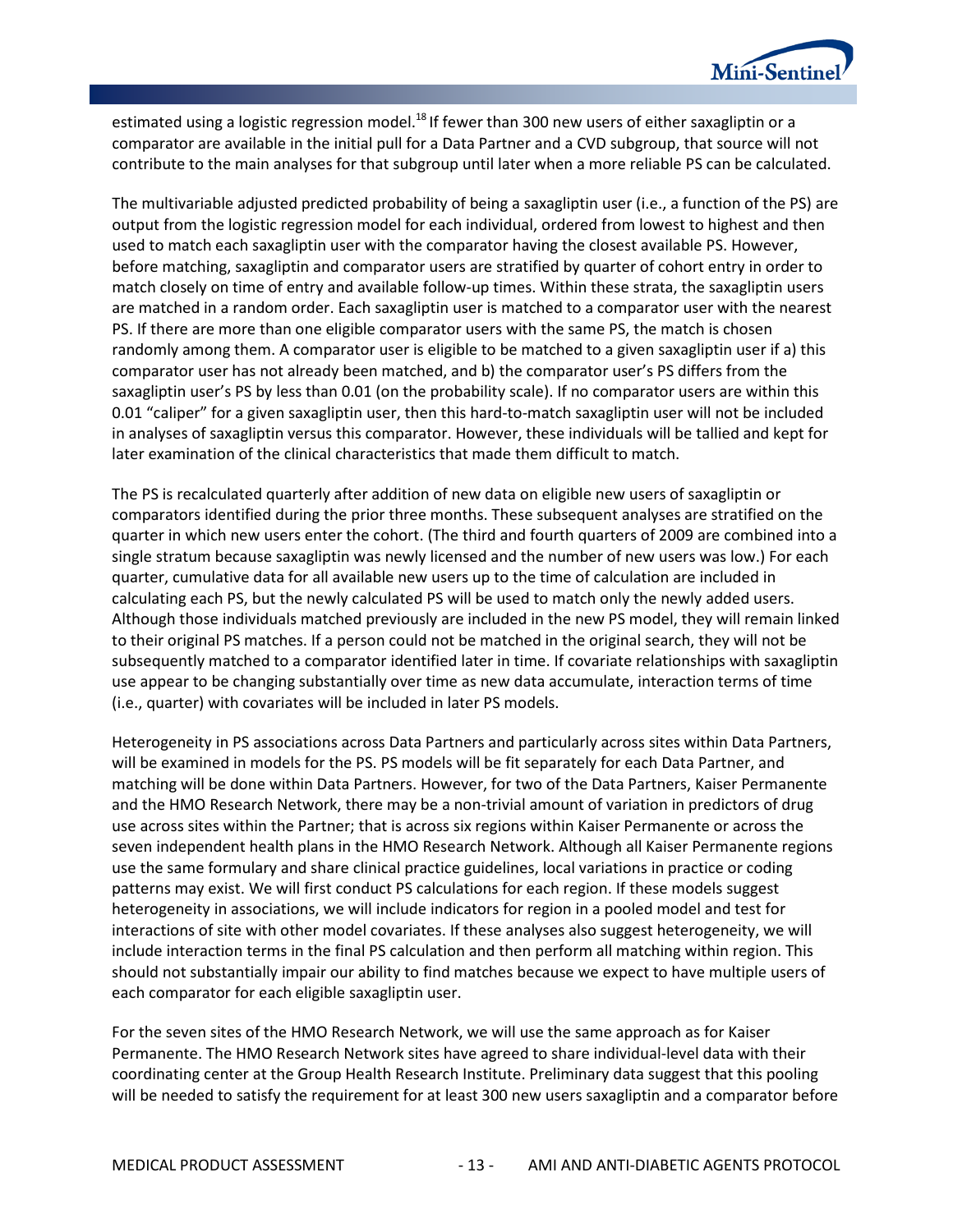

calculating a PS. Across the HMO Research Network sites, prescribing rates for sitagliptin appear to vary significantly, in part because formularies may differ. It is likely that AMI rate will also vary at least modestly. Therefore, the predictors of saxagliptin receipt may differ, as may predictors of AMI. We will include indicators for each participating health plans in calculating the PS and DRS and include interaction terms of site with other covariates. We would perform matching within sites. If or when data allow, we would calculate fully site-specific PS and use these for matching.

### <span id="page-17-0"></span>**E. CALCULATION OF DISEASE RISK SCORES AND STRATIFICATION**

Whereas the PS reduces covariate information on the basis of the multivariate relationship between covariates and the exposure (saxagliptin versus comparator), the DRS does so on the basis of the covariates' relationship to AMI (yes versus no). The DRS has several potential advantages over PS in the situation of outcome-based active surveillance. It can be calculated using data available on the large population of adults with diabetes in the MSDD prior to the start of surveillance in August 2009, so that a relatively reliable risk scoring algorithm is already available at that point. Covariate relationships with AMI should be relatively stable over time and across Data Partners, so that even though individual-level data cannot be pooled, DRS models at various sites should be quite similar. Importantly, a single DRS score is required to examine multiple comparators rather than the four distinct scores that must be calculated for the PS. A common DRS across all comparator choices also allows for comparisons of event rates between comparators and for pooling all exposure groups in a single analysis, whereas PS is calculated only for the pairwise analysis of a single comparator versus saxagliptin. Although not included in this protocol, a single DRS could be calculated for an entire cohort, allowing for assessments of AMI risk with a variety of drug-related exposures beyond anti-diabetic medications in persons with diabetes.

To calculate the DRS, a cohort is built by each Data Partner. Data from a baseline year (2007 for most Data Partners or the first year available at Data Partners whose data availability begins later) are used to identify members who have diabetes according to either or both criteria (a) and (b) below:

- a)  $\geq$  one dispensing of an anti-diabetic medication other than metformin during the baseline year (usually 2007)
- b) ≥ one inpatient or outpatient diagnosis of diabetes plus ≥ one dispensing of metformin during the baseline year (usually 2007).

Eligible patients must also have continuous health plan membership, age >18 years and no pregnancy diagnosis during the baseline year (usually 2007). Although diabetic patients could also be identified solely by having diagnoses of diabetes, we are planning surveillance of diabetes patients who use pharmaceutical therapies. Those who do not require medications typically have milder diabetes, with lower risk for AMI and other macrovascular complications. Relationships of other covariates with AMI risk could also vary for this group of patients. Therefore, only diabetes subjects using at least one antidiabetic medication are included. Those who receive only insulin during the entire 2-year period are not included in order to exclude possible type 1 diabetes patients.

For patients who meet these criteria for diabetes in the baseline year (usually 2007), follow-up begins on January 1 of the next year (usually 2008). Follow-up continues through the end of the following year (usually 2009). The cohort is immediately divided into two subgroups: those with versus those without a prior history of CVD during the 12-month baseline period. Persons with a principal hospital discharge diagnosis of AMI in the final 60 days of the baseline period (i.e., 2007) are excluded as they will be excluded in the actual surveillance analyses. As with the PS, all covariates in **[Table 4](#page-12-0)** are measured and included in Cox proportional hazards model used to estimate the DRS. Separate DRS models are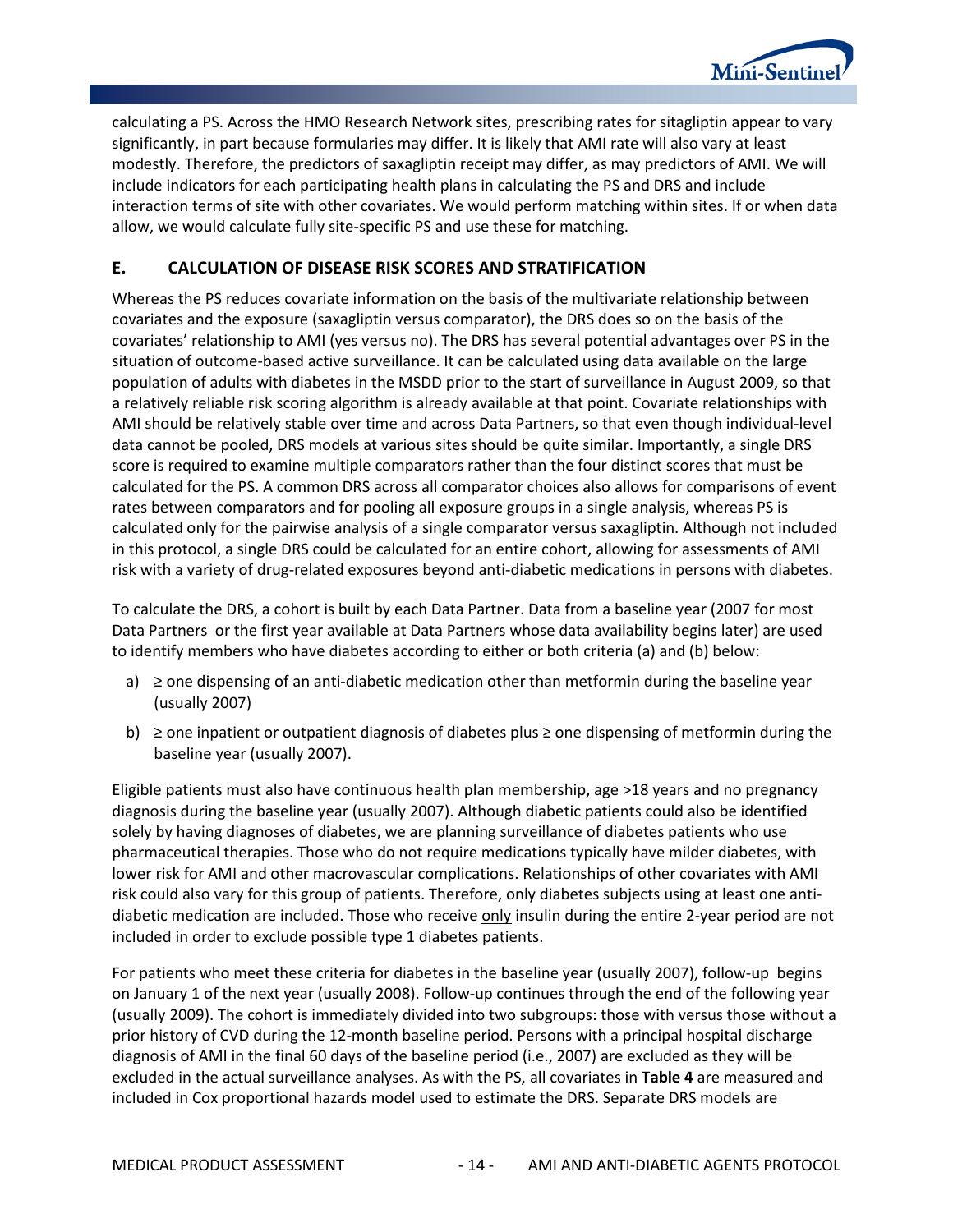

estimated for the subgroups with and without prior CVD. Again, covariates are retained in the model regardless of whether they are statistically significantly associated with AMI. A centrally developed program for running the proportional hazards model will be distributed to all participating Data Partners. The dependent variable is the occurrence of an AMI at any time after the beginning of followup through the end of 2009. AMI is identified by the algorithm described in Section G below. Censoring of follow-up occurs if an enrollee dies or disenrolls before December 31, 2009. DRS model results are expected to be relatively similar across Data Partners because the covariates included are based on a well-understood epidemiology of AMI. We will consider use of meta-analysis to combine model results across sources, but we are proposing that Data Partner-specific model results be used in the primary surveillance analyses. As with the PS, Data Partners with additional covariates predictive of AMI will be asked to calculate a DRS based on this more detailed information, which will be used in secondary analyses.

Once the DRS model is run, the estimated model coefficients for each covariate are used to estimate the relative hazard of AMI for each new user in surveillance. It is important to note that coefficients from the fitted DRS model for either saxagliptin or a comparator cannot matter to the risk scores that we assign to new users of these drugs of interest, because risk is scored on the profile of morbidities and drugs from the pre-initiation period only – i.e., the DRSs of the new users in surveillance are based on the 12-month period *prior* to initiating saxagliptin or the comparator. These DRSs are then ordered from lowest to highest and divided into deciles. The same coefficients and decile boundaries are subsequently applied to calculate DRS and to stratify all new users identified after active surveillance begins (i.e., beginning on August 1, 2009). We do not expect there to be a need to re-run the proportional hazards model quarterly as we do the PS model, because we do not expect the predictors of AMI to vary over time as predictors of saxagliptin use likely will. However, we will periodically evaluate the possibility that risk factor relationships are changing over time as AMI events accumulate during surveillance.

Although we do not anticipate substantial heterogeneity across sites (within a Data Partner) in associations of the covariates with the AMI outcome, we will look for it and address it as appropriate in DRS stratification, either by including a term for site and interactions term for site and covariates in the DRS model or, if data permit, by calculating separate DRS within each site.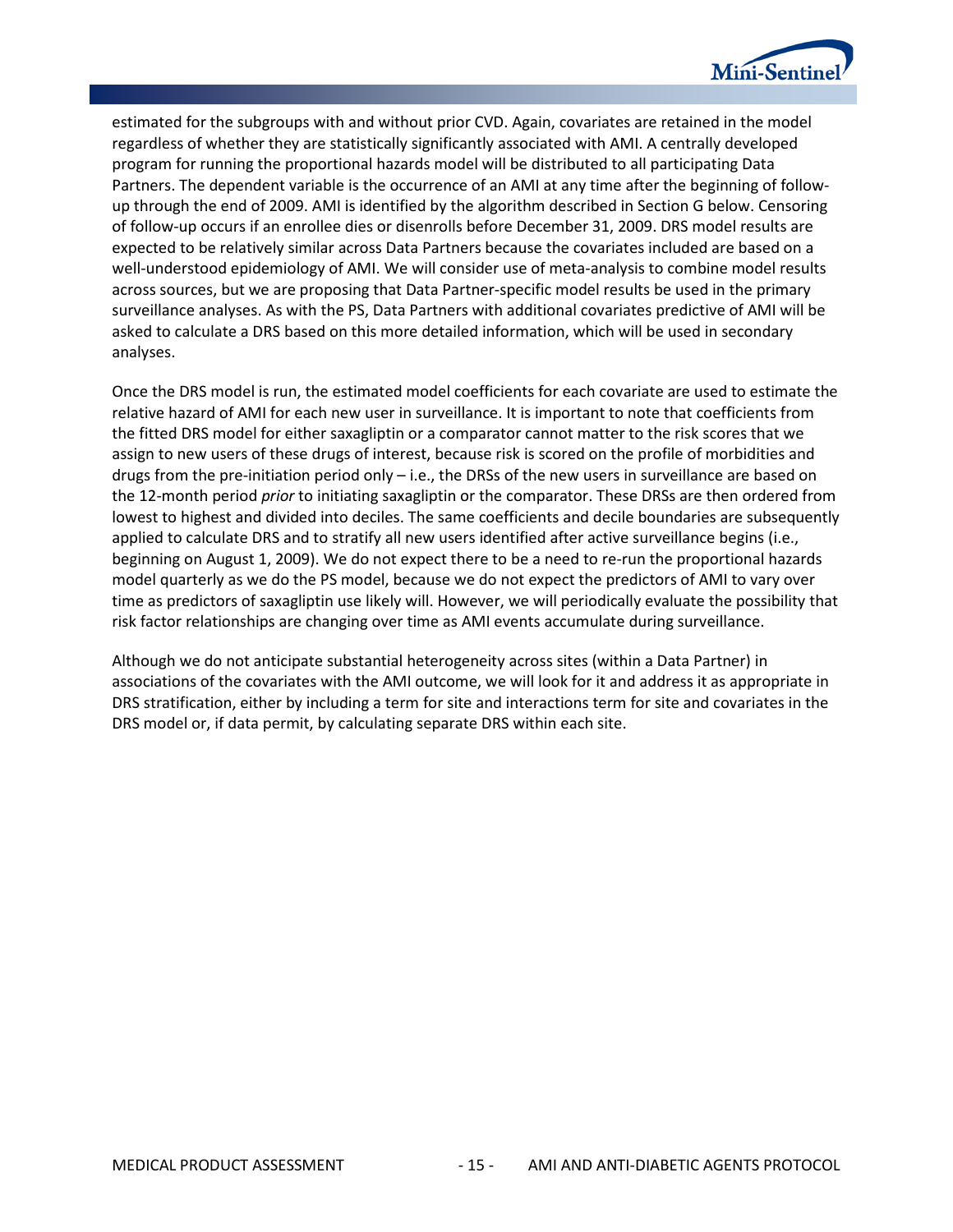

#### <span id="page-19-0"></span>**F. MEDICATION POSSESSION AND FOLLOW-UP TIME**

For eligible new users identified after August 1, 2009, follow-up begins on the date of the initial dispensing and continues for as long as the patient continues under observation and uses the drug of interest (saxagliptin or the comparator). Follow-up ceases at the occurrence of a first AMI, or at the end of the surveillance period, or is censored if the patient: 1) disenrolls from the health plan and therefore from observation for more than 31 days – censoring in this case is on the date of disenrollment; 2) dies and the death is not identified as an AMI; 3) is being followed as a new user of any comparator and switches to or adds saxagliptin; or 4) ceases using the drug of interest. As noted above, a person may contribute follow-up simultaneously or sequentially to two or more comparator cohorts. A saxagliptin user is typically included in more than one comparison. If that user adds a new comparator, they are censored only in the analyses with that comparator. A person originally enrolled as a user of a comparator who subsequently adds saxagliptin is censored from analyses of that comparator, but they may be eligible to be new users of saxagliptin in comparisons with other drugs of interest they have never used.

Cessation of use is considered to occur when a person's days' supply appears to have been exhausted for a period equal to 1/3 of the days' supply of the most recent dispensing. Gaps in days' supply of less than 10 days are not considered cessation regardless of the prior dispensing quantity. Thus, if a person received a dispensing with a 30-days' supply or less, follow-up would be censored on the  $11<sup>th</sup>$  day after the end of the days' supply. If a person received a 100-day dispensing, the allowable "gap" before censoring would be 33 days. Wide variation in the typical days' supply across Data Partners (from 30 to 100 days) precludes using a simpler uniform gap for all Data Partners. However, if patients within a single Data Partner appear to almost always receive the same days' supply, we will consider using a standard "gap" for that Data Partner to simplify programming. This extension of follow-up for the allowable gap makes the comparisons between persons who do not fill until the last day of the gap, those who appear to quit on the basis of going beyond the allowable gap, and persons who switch to another comparator. In the case of a switch from one comparator to another or to saxagliptin, it means that there will be a brief period of "overlap" in which a person contributes follow-up to two distinct exposures, in distinct comparison analyses.

In calculating days' supply of study drugs, "stockpiling" is accounted for by adding any remaining pills to the next dispensing's days' supply, up to a maximum of an additional 120 days' supply (accounting for stockpiling is done only for the study drugs; there is no accounting for stockpiling of covariate drugs). Periods during which a person is hospitalized for diagnoses that are ultimately specified as other than AMI (as the principal discharge diagnosis) are, by definition, periods in which a person could not have a primary discharge diagnosis of AMI. If they had an AMI, the attending physician and hospital coding staff obviously chose to list another diagnosis in the principal position, suggesting that an AMI may have a different etiology or epidemiology than AMI's which cause hospitalization. Importantly, in-hospital time represents a period when exposures are unclear. Patients are often switched off their usual medications. It can be argued that person-days spent in hospital for other diagnoses should be removed from follow-up of all cohort members. However, excluding these person-days based on information obtained later in the follow-up (i.e., at discharge) may introduce bias, and removal of these person-days is somewhat complex in the determination of risk sets. Risk sets are composed of all cohort members who are under observation on the date of the AMI that anchors the set. It will be necessary to identify and remove any persons who were in hospital for another cause on the day of the risk set formation. Therefore, hospitalized person-times during the follow-up will not be removed from the primary analyses.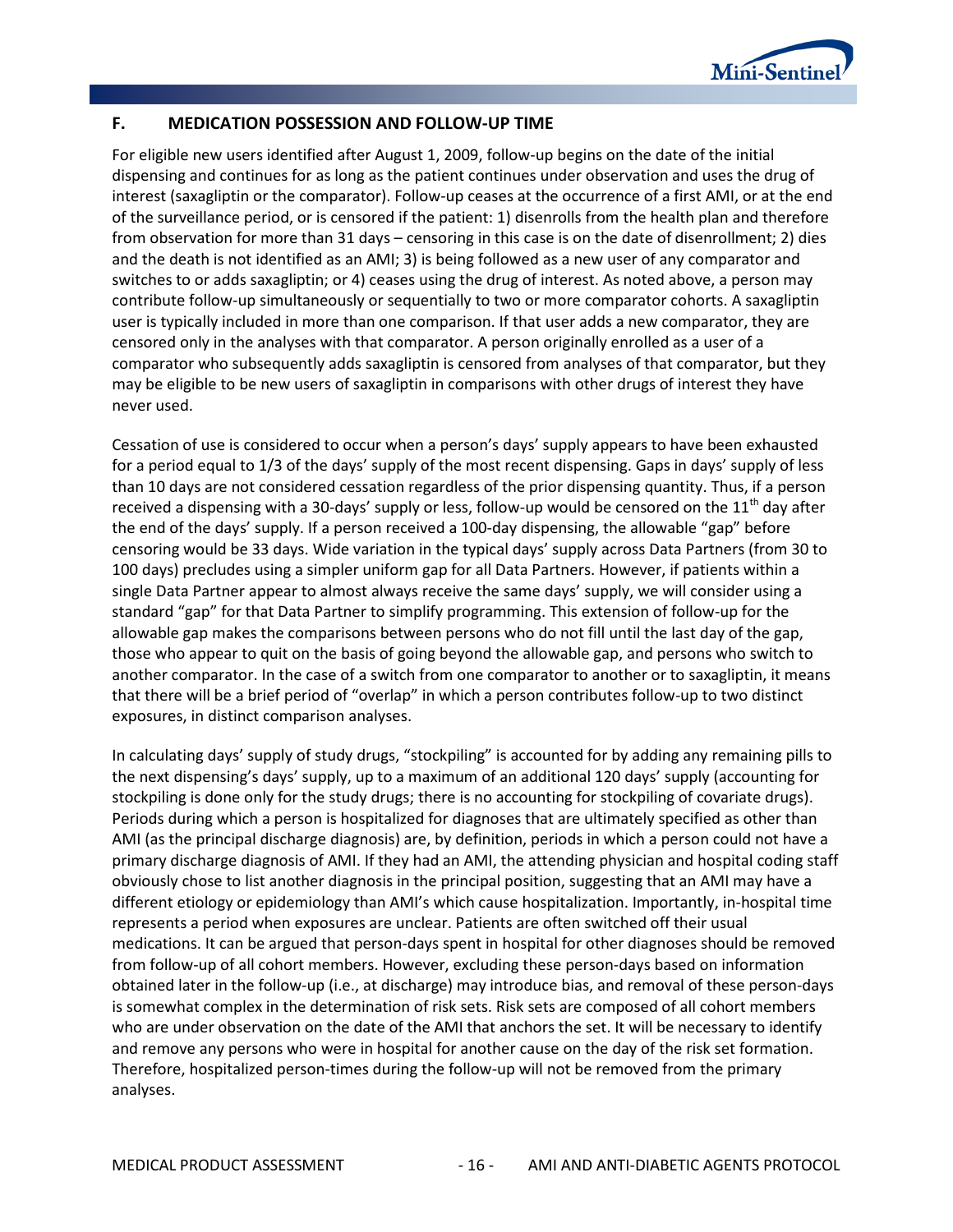

Follow-up is updated and provided in aggregate with each new quarter's data (see Section I below). In order to calculate individual follow-up, it will be necessary to link dispensing information from the previous period in order to know days' supply accurately at the outset of the new quarter. Thereafter, ongoing medication possession can be determined and censoring dates established if medication supply is exhausted. Enrollment and death data, as well as dates of initiating new therapy with saxagliptin or a comparator will also be needed to identify censoring dates.

### <span id="page-20-0"></span>**G. IDENTIFICATION OF ENDPOINTS**

The primary endpoint for this surveillance activity is AMI occurring at any point during eligible follow-up time. An AMI is identified from hospital discharge diagnosis codes, emergency department diagnosis codes and any available death records using either of the two algorithms in **[Table 5](#page-20-1)**. Discharge codes of 410.x2 are not included as AMI because these specifically refer to "prior" rather than acute events, and because one validation activity suggested that inclusion of these codes lowers the positive predictive value for AMI.<sup>19</sup> There is no length of stay requirement for hospitalizations. Hospitalization episodes that appear to have two or more principal discharge diagnoses are included if any one meets the criteria for AMI. Admission dates, length of stay, and discharge status (alive, dead) are captured. The second criterion for AMI (death following an emergency department visit for ischemic heart disease) is anticipated to be infrequent, but intended primarily to capture deaths from AMI in the emergency department that may be missed by hospital discharge claims. It is similar to the definition used by Graham et al. in a recent study of CVD endpoints in users of rosiglitazone versus pioglitazone.<sup>20</sup>

#### <span id="page-20-1"></span>**Table 5. Definition of Acute Myocardial Infarction**

- a) ICD-9-CM hospital discharge codes (principal) of 410.x0 and 410.x1.
- b) Deaths occurring on the day or the day after an emergency room encounter associated with an acute ischemic heart disease (ICD-9-CM code: 410.x0, 410.x1, 411.1, 411.8x, 413.x).\*

\* If there are multiple discharge diagnoses associated with a single hospital episode, a single discharge diagnosis of AMI is sufficient.

A potential need for a second endpoint had been suggested by the finding that the positive predictive value for an AMI diagnosis varies between health systems, being lower in systems dominated by fee-forservice care.<sup>21</sup> This suggests that hospitals in predominantly fee-for-service environments may code AMI more aggressively than hospitals in other settings. In preliminary data (**[Appendix B](#page-57-0)**) from four Data Partners, AMI occurrence did appear to be greater in two large fee-for-service health plans relative to two HMO-based networks. The possibility was considered that in these latter, less aggressive settings, patients could be more likely to receive discharge diagnoses consistent with unstable angina (411.1), occlusion without infarction (411.8), or coronary insufficiency (411.89). However, the preliminary data did not suggest such a compensatory excess of non-AMI acute coronary syndrome events in the HMObased Data Partners. On the basis of this finding, and because of the lack of validation studies of acute coronary syndrome, we will not examine acute coronary syndrome as an endpoint in this surveillance activity.

*Addendum (Version 4): Upon reviewing results from the initial looks based on the original AMI definition above, the workgroup observed a higher-than-expected variation in AMI incidence rate across Data Partners. After consulting with the Data Core, the workgroup concluded that the variation was likely due to Data Partners populating their principal discharge diagnosis variable differently at the early stage of*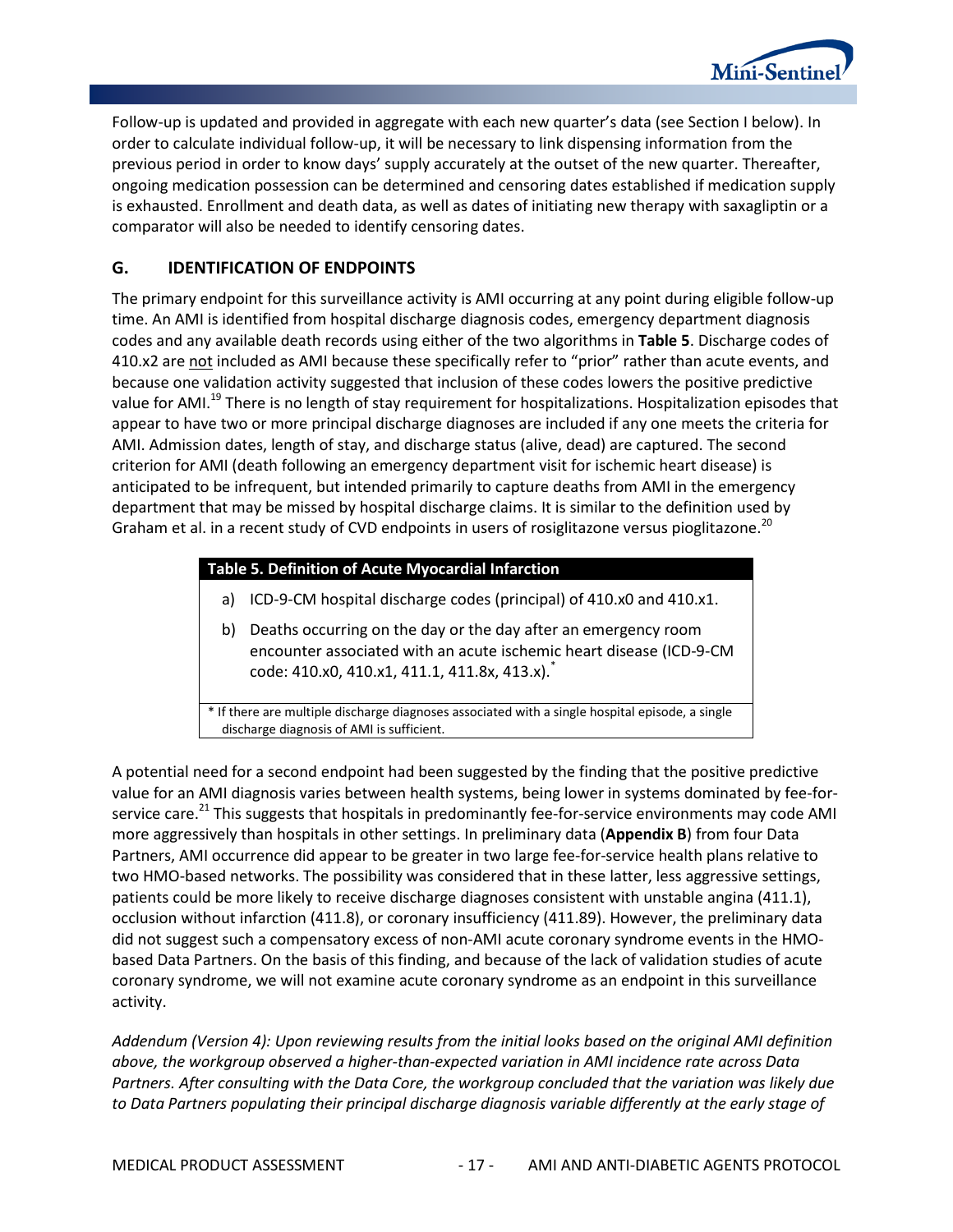

*the Mini-Sentinel program. After deliberation, we included an alternative, separate outcome algorithm that considered either primary or non-secondary discharge diagnosis of AMI (i.e., AMI diagnosis not known to be secondary) in our surveillance. We will assess the robustness of the findings based on these two slightly different outcome algorithms.*

#### <span id="page-21-0"></span>**H. ANALYSIS PLAN**

Several approaches are proposed for managing confounding and for modeling the association of saxagliptin use with risk for AMI in the context of sequential testing. With each approach, the relative risk for AMI in saxagliptin users versus users of the comparator is the primary target for estimation. Relative risks will be examined separately for persons with and without a prior history of CVD, but the primary test will combine these two subgroups unless marked differences in subgroup-specific relative risks are observed. After combining data across all participating Data Partners, we will "signal" concern about the safety of saxagliptin if we can reject the null hypothesis according to our alpha spending plan (described in Section H.4.). If there is no safety signal, then we will assess how much of a relative risk can be confidently ruled out and then how much reassurance is appropriate. In this section, we first describe plans for estimating the relative risk. Then we describe our alpha spending plan and how we follow it. In addition to relative risks, we also describe estimation of absolute risks and risk differences between users of saxagliptin and comparators.

#### <span id="page-21-1"></span>**H.1. Preliminary Analysis**

We will begin by describing the analytic cohort at each of the Data Partners and over time. We will describe the rates at which new users of each of the drugs of interest enter the analytic cohort, accumulate follow-up, and are censored for various reasons (stopped using the drug of interest, left the health plan, etc.). We will look across Data Partners to characterize patterns of days' supply and adherence. The users of each of the drugs will be profiled with respect to age, sex, concomitant antidiabetic medications, CVD and other comorbidities noted during the baseline period. Numbers of AMI events, and unadjusted incidence rates, will be summarized. Survival curves, where time extends from start of follow-up until AMI, will be plotted by the Kaplan-Meier methods for each of the drugs of interest.

All Data Partners will participate from the first day of surveillance in these activities, including creation of the new-user cohort, calculation of the DRS, and in producing the descriptive data described above. None of these activities requires a minimum number of prospectively identified new users of saxagliptin or any comparator. As described previously, initial calculation of the PS at each Data Partner will require that 300 new users of saxagliptin and of a comparator be identified in at least one of the two CVD strata (prior history or no prior history). The retrospective simulated sitagliptin surveillance (**[Appendix C](#page-61-0)**) will provide an opportunity to evaluate the stability of the PS when there are relatively low numbers of new users during the early stages of active surveillance. If models are unstable, matches will not be robust. This would become apparent when we re-assess the closeness of original matches using the improved PS scores from subsequent periods. A second problem is that finding acceptable matches could prove difficult in the early data pulls, when there are relatively fewer numbers of comparator new users. Either of these problems, if seen in the simulated sitagliptin surveillance could lead us to modify the required number of new users for the initial PS calculations.

Heterogeneity in AMI rates across the Data Partners will be examined and implications considered. For example, an unusually high or low incidence of AMI at a Data Partner may permit us to identify and address errors in a database or unusual coding or diagnostic practices. Differences in DRS and PS models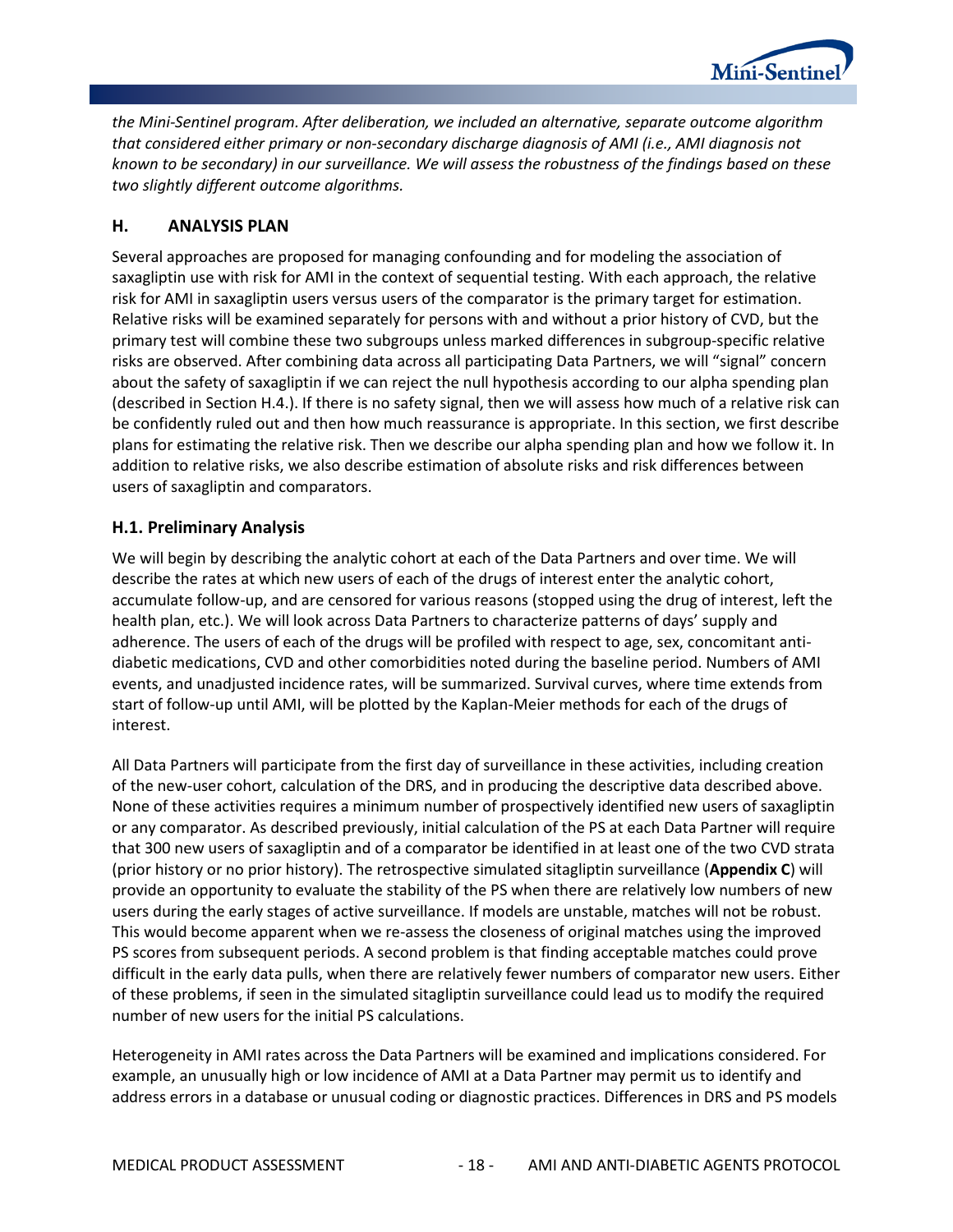

may indicate either different prescribing patterns (for PS) or possible differences in coding or diagnostic practice (for either score).

We will also look for evidence of possible bias in the accumulating data due to receipt of partial data at some sites (with additions or corrections to the late-arriving data then made during subsequent quarterly data pulls). A data stability assessment is now underway in Mini-Sentinel to quantify the occurrence of these additions and corrections across Data Partners. In these prospective surveillance analyses, we will compare risk ratio and risk difference estimates obtained using all available data at each look with similar estimates obtained after waiting for the period found in the data stability report to insure data completeness at each Data Partner. We will produce tables for both risk ratios and risk differences showing results with confidence intervals for each delay. If we see evidence of bias in risk estimates in the early looks of the saxagliptin surveillance, we will examine associations of missingness and corrections with prescribing patterns, and we will consider whether to adopt a standard delay for future looks, from some or all Data Partners.

Once PSs have been calculated at one or more Data Partners, we will consider conducting the first PSmatched exposure–outcome analyses. These analyses will require at least some AMI events. Preliminary data gathered from four Data Partners suggested annual AMI event rates of approximately 9 per 1,000 diabetic patients per year. With at least 300 new users of saxagliptin and an equal number of each comparator at each contributing site accumulated over a period of 18 months, and an estimated average of approximately 6 months (0.5 years) of exposed follow-up per person, we expect that a Data Partner would contribute at least 2.7 events to each PS-matched analysis (600 new users x 0.5 years per new user x 0.009 AMIs per person-year). The smallest number of events across all Data Partners that could yield a significant signal is seven. With seven events and a 7-0 split with all events occurring either in saxagliptin users or in comparator users, a signal would have a nominal p-value = 0.0078, which is below our 0.0144 threshold for signaling (see Section H.4.). Any smaller number of events could not yield a significant signal. Because it is desirable to identify an elevated relative risk as soon as possible, we propose to conduct the initial analysis provided that at least seven events have been observed across all contributing Data Partners in any 1:1 matched comparison. Since the separate analyses of saxagliptin versus each comparator are complementary (i.e., each analysis is helpful in interpreting the others), we believe it is worthwhile to conduct all comparisons even if only one meets criteria specified for a "look."

In contrast to the PS, a DRS requires no new users of saxagliptin because it is performed on pre-existing data from the period just before saxagliptin was released. We will learn from the simulated sitagliptin surveillance how comparable the DRS-stratified and PS-matched analyses are with each other and with the conventional multivariable analytic approach. Again, however, we would require that at least seven endpoints be observed across all Data Partners. In these analyses, Data Partners could contribute aggregate data on very small numbers of news users of either saxagliptin or only of a comparator. However, only those strata with at least one AMI event would contribute to pooled analyses.

#### <span id="page-22-0"></span>**H.2. Analytic Strategies**

After considerable discussion, the Methods Working Group concluded that there was merit in employing two approaches to adjustment for confounding in sequential analyses, and further value in examining results of a third approach at the end of the surveillance period. Both sequential analytic approaches rely on construction of summary confounder scores, the PS in one case and a DRS in the other. By using both the PS and the DRS score, we will gain experience with each in the sequential testing environment.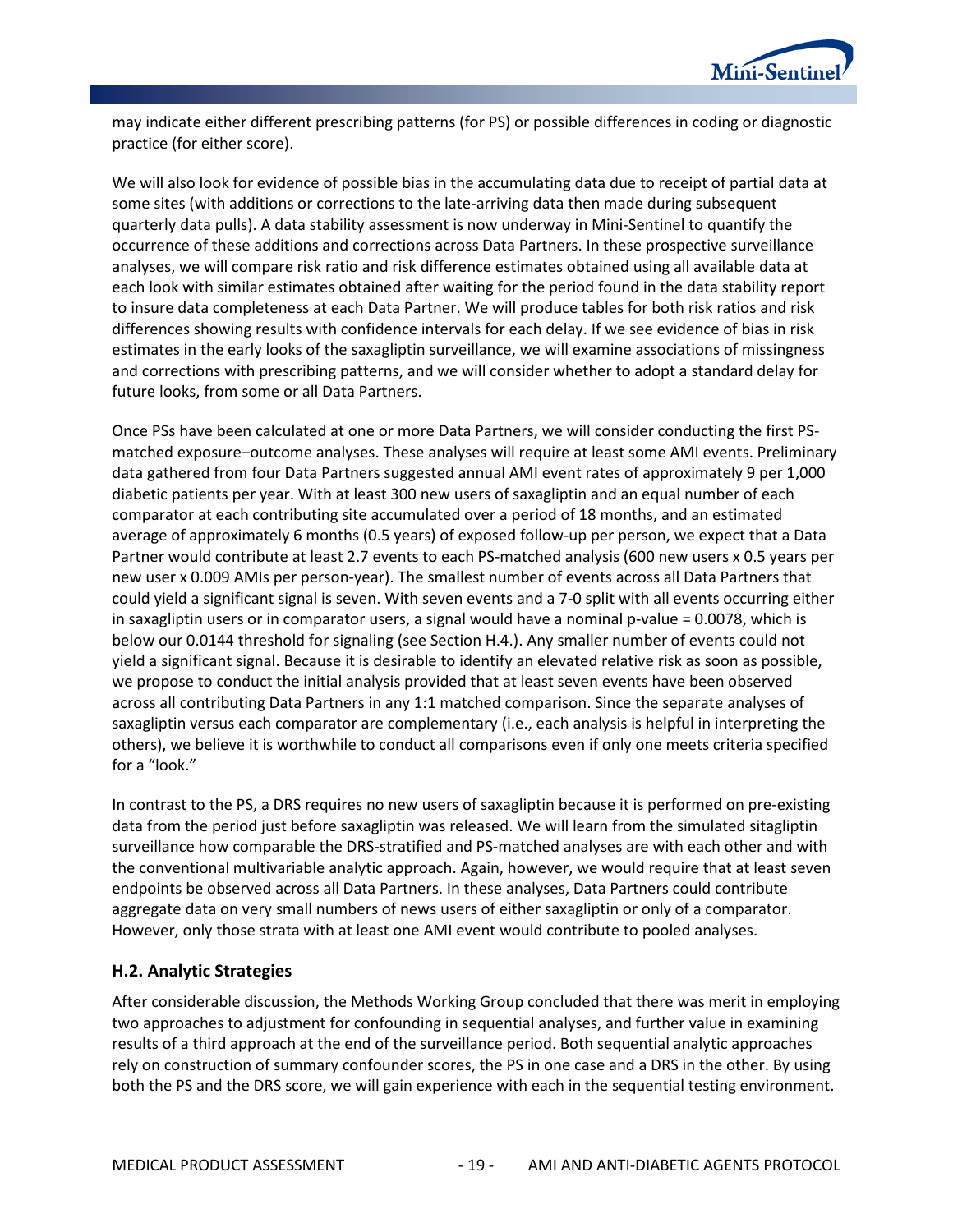

Neither is specified as the primary approach. If substantial differences in relative risk estimates are observed using the two approaches, we will attempt to determine the source of these differences.

We will use 1:1 matching with the PS and we will stratify by the DRS. Matching provides the closest possible adjustment for differences in covariates at baseline, assuming that there is substantial overlap of scores between users of saxagliptin and the comparator. For those matched, baseline covariate distributions are essentially identical and saxagliptin users and their comparators can be compared using transparent, simpler unmatched methods. Comparisons using Kaplan-Meier survival curves can also be generated more easily. We will have to monitor for differential dropout over time to ensure that the unmatched analysis remains appropriate. Stratification (on deciles of the DRS) has the advantage over 1:1 PS-matching of including larger numbers of patients on comparator agents (assuming that there will generally be many more new users of the comparator than of saxagliptin), thereby augmenting power somewhat in a context where power is critically important.

In both matching and stratification, saxagliptin users may be excluded if comparable comparators cannot be found. The numbers of saxagliptin users that cannot be matched, and their clinical characteristics, will be maintained by each Data Partner. In the stratified analysis, it is also possible that an entire stratum might be eliminated from analysis if either saxagliptin users or users of the comparator were extremely skewed within the stratum. In this instance, "restriction" has been recommended to guard against persistent unmeasured confounding. $^{22}$ 

The third proposed approach uses individual covariate information in typical proportional hazards models rather than constructing either score. This approach has the advantage of familiarity and also provides an opportunity to examine individually the potential confounding effects and interactions of individual covariates. At present, there is no plan to share individual-level data, even de-identified data across Data Partners. Thus, these multivariable models would be run by each Data Partner and model results pooled using meta-analytic techniques.

#### <span id="page-23-0"></span>**H.3. Choices of Models**

Cox regression will be the primary approach for estimating relative risks for all analyses. Proportional hazards models are familiar to a broad audience and are designed to accommodate differential length of follow-up across individuals. We specify a stratified Cox proportional hazards regression model in which the hazard ratio for each stratum, at each point in time (i.e., at the time of each AMI event), is a function of a binary indicator of saxagliptin use, an unspecified baseline hazard, and no additional covariates. Covariate adjustment is accomplished completely either by the PS matching or by the DRS stratification. Time is measured in days from the first saxagliptin dispensing until the person has an AMI or is censored. With PS matching, each risk set includes every person in a given Data Partner who is uncensored on a day when there was at least one AMI in the new-user cohort; the risk sets for the Cox regression are stratified only by Data Partner, quarter of cohort entry, and presence/absence of CVD. With DRS stratification, the risk sets are additionally stratified by DRS level (in deciles).

In such Cox models, the hazard, at time *t* in the  $k^{th}$  stratum, is equal to  $(\lambda_{kt})e^{\beta x}$ , where  $\beta$  is the estimate of the log of the hazard ratio and is assumed to be constant across the strata and over time. *X* is a saxagliptin indicator: 1 for saxagliptin users and 0 for users of the comparator.  $\lambda_{kt}$  is the baseline hazard of AMI at time *t*, in stratum *k*, among users of the comparator. Our target for estimation is *eß* , which is the hazard ratio for AMI in saxagliptin users versus users of the comparator. We can find *e<sup>ß</sup>* without estimating the nuisance parameters – which represent the baseline hazards in the strata over time –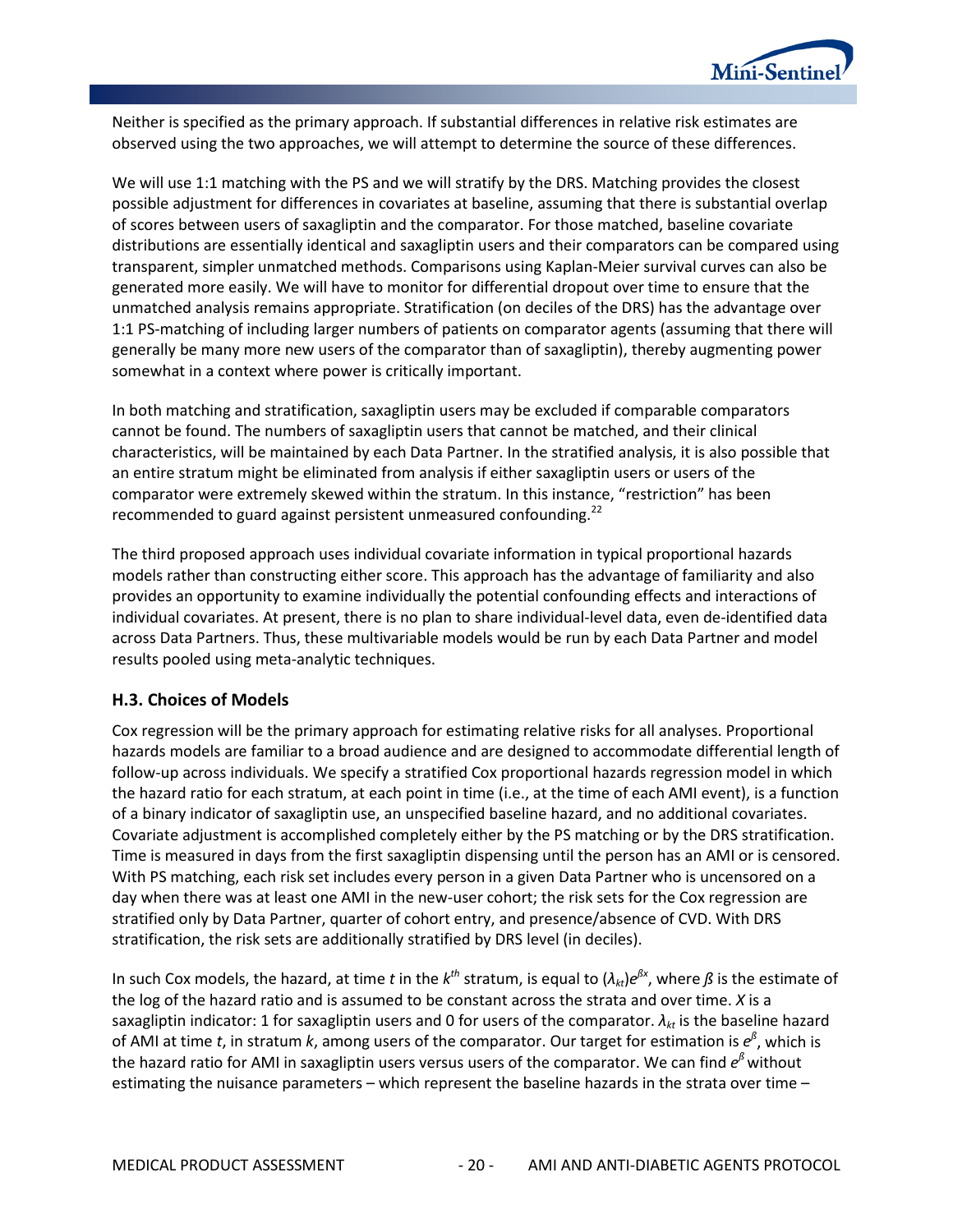

because these "cancel out" in the partial likelihood, assuming that our target hazard ratio is constant across the strata and over time.

This stratified Cox model is especially simple to fit because it includes only one binary covariate. In the usual case when individual patient-level data are available and can be pooled, we would use the PHREG procedure in SAS to estimate the hazard ratio. In our case, we will not be able to pool the patient-level data, at least not in the active surveillance and sequential analysis portion of this project. Nevertheless, we can obtain identical results by fitting a logistic regression model to a small dataset that contains all the relevant information required to fit the usual Cox model and is built from data aggregated at the Data Partner and then pooled across Data Partners (shown in the tables in Section I below). This small dataset includes only one record per risk set.<sup>23</sup> The outcome variable is whether or not the AMI, which anchors the risk set, happened to a saxagliptin user; the sole predictor is the proportion of people in the risk set who are saxagliptin users. The logit of this sole predictor is specified as an offset (because it indicates the expected log odds, under the null, that the AMI occurred in a saxagliptin user).

If users of saxagliptin and comparators are lost to follow-up at equal rates over time in the 1:1 PSmatched samples, then the proportion of saxagliptin users will be 0.5 in all of the risk sets. If so, the ratio of AMIs in saxagliptin users to AMIs in users of the comparator will be our estimate of the relative risk. Furthermore, we could do an exact binomial test of the null hypothesis because the number of AMIs in saxagliptin users, conditional on the total AMIs, would have a simple binomial distribution (like coin flips). In the DRS-stratified analysis, the ratio of saxagliptin users to users of comparators will vary across the risk sets; so the relative risk estimator – and its distribution under the null hypothesis – are less transparent but nonetheless possible to calculate exactly. (For convenience and transparency, we will use familiar SAS software – the LOGISTIC procedure – for statistical tests of the null hypothesis, but we note here that it would be equally possible to use exact tests, which were also used in the simulation described below to find the threshold p-value for signaling that would control alpha-spending across planned sequential analyses).

If it turns out that saxagliptin users and comparator users are censored at equal rates, and the balance achieved by 1:1 PS-matching is sustained, then the strata (the rows of **[Table 6](#page-29-0)** below) will be collapsible, and the relative risk would be simply estimated by the ratio of AMI incidence in saxagliptin users divided by AMI incidence in comparator users. With DRS stratification, the relationship of saxagliptin persontimes to comparator person-times will vary across the strata and so the strata would not be collapsible.

In all analyses, we will describe whether the relative risks vary over time or across Data Partners (i.e., we will examine the "proportionality" assumption and "interactions"). If we find meaningful amounts of such variation, then this finding will be considered and reported.

After fitting the regression models, AMI incidence in saxagliptin users and relative risk estimates will be used to calculate risk differences in absolute terms between users of saxagliptin and comparators. Specifically, we will estimate the risk difference by subtracting the expected incidence of AMI in saxagliptin users from the observed incidence, where the "expected" amounts to the observed incidence divided by the relative risk estimate. Confidence intervals (CIs) will be reported for these risk differences as well as for the relative risks. Interpretation of these CIs – given our plan for multiple quarterly analyses – is discussed below under "sequential analysis." If significant risk differences are found, corresponding "numbers needed to harm" will be presented.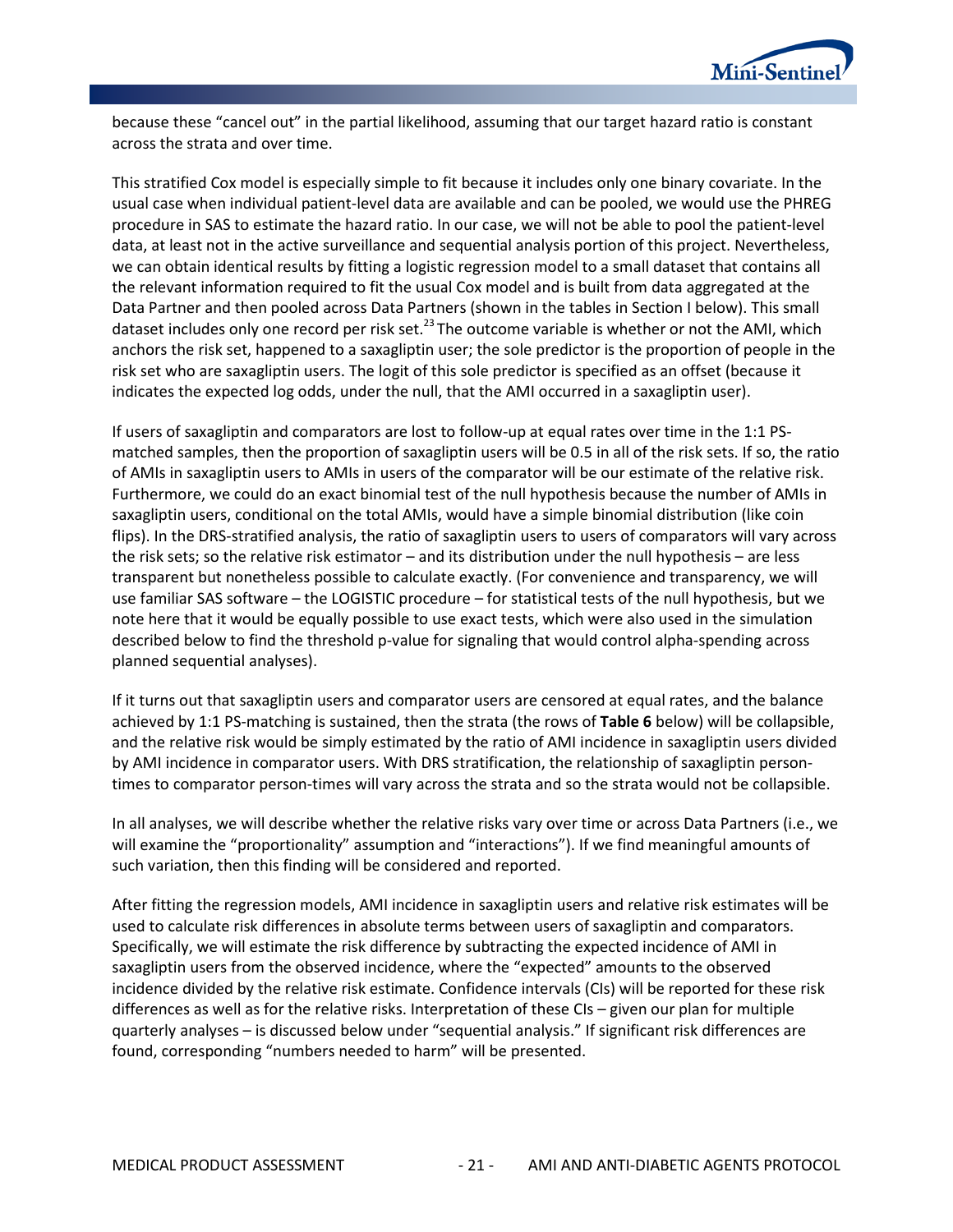

#### <span id="page-25-0"></span>**H.4. Sequential Analysis**

Our sequential analysis plan is designed to have 80% statistical power to detect a relative risk of 1.33 over the surveillance period. In other words, the probability of ever signaling during planned surveillance is 0.80 if saxagliptin really increases the risk of AMI by 33%. We plan 10 sequential analyses. The first analysis will be done as soon as is feasible, which we expect to be near the end of 2010 or early 2011. Then the nine subsequent analyses will follow on a quarterly basis. Our proposed alpha-spending plan would keep the chances of a Type I error (i.e., a false signal) to 5%, spread across the maximum of 10 sequential analyses. The alpha spending plan described below was obtained using simulations based on the observed AMI event rates for patients with diabetes in preliminary data from four Data Partners (**[Appendix B](#page-57-0)**) and on the following assumptions: 1) that by the end of the first surveillance period (which covers the first five quarters after licensure of saxagliptin), 0.25% of the diabetes population will have become eligible for the analysis as a new user of saxagliptin; 2) that in the  $5<sup>th</sup>$  quarter of that first period the quarterly accrual rate as new users of saxagliptin would be equivalent to 0.1% of the diabetes population; 3) that thereafter, the total number of new users of saxagliptin would increase by approximately 15% per quarter over the next nine quarters (2.25 years); and 4) that the average followup time on saxagliptin and the comparators (and eventually available for the primary analyses) will be six months per new user. These assumptions regarding saxagliptin uptake were needed because we considered the preliminary 5-month uptake data available to us and shown in **[Appendix B](#page-57-0)** to be too early to make estimates for a full 3-year period. Nevertheless, the preliminary data do raise the possibility that uptake could be slower than we have assumed. We believe that this surveillance project would prove useful even if saxagliptin use remains limited during the surveillance period because it will allow us to pilot methods for active population-based surveillance and afford rich opportunities to examine the relative safety of the four comparators.

We assumed that saxagliptin use would increase by an average of 15% per quarter over the next two years. On this basis, we expect 205 cumulative AMIs in saxagliptin users. Specifically, we assumed that there will be:

- a) 46,000 new users of saxagliptin entering the PS-matched cohort (and slightly more entering the DRS-stratified cohort) and followed for an average of six months each (until an AMI or censoring event). If the overall diabetes population in all participating Data Partners amounts to about 1.6 million at the outset of surveillance, as expected, then 46,000 new users of saxagliptin would amount to just under 2.3% of this diabetes population.
- b) 23,000 person-years of follow-up in saxagliptin users and the same amount or more for users of each comparator.
- c) 9 AMIs per 1,000 person-years of follow-up in new users of saxagliptin and comparator, under the null hypothesis that saxagliptin and all comparators have the same event rate.

At each of the 10 planned looks at the accumulating data, according to this alpha-spending plan, we will analyze all of the informative data that will have been accrued cumulatively since saxagliptin licensure. To maintain an alpha of 0.05 across all 10 looks, we require a one-tailed p-value of 0.0144 to signal at any look. We plan to keep the signaling threshold fixed – in terms of the nominal p-value – at all looks, following the general approach of Lan and Demets.<sup>24-26</sup> In order to find the specific threshold level of 0.0144 that we are proposing, we performed a simulation in which we tailored this alpha-spending plan to the AMIs expected at each look in new users of saxagliptin (under the null hypothesis that saxagliptin is as safe as the comparators), and assuming that the number of comparator users in all informative risk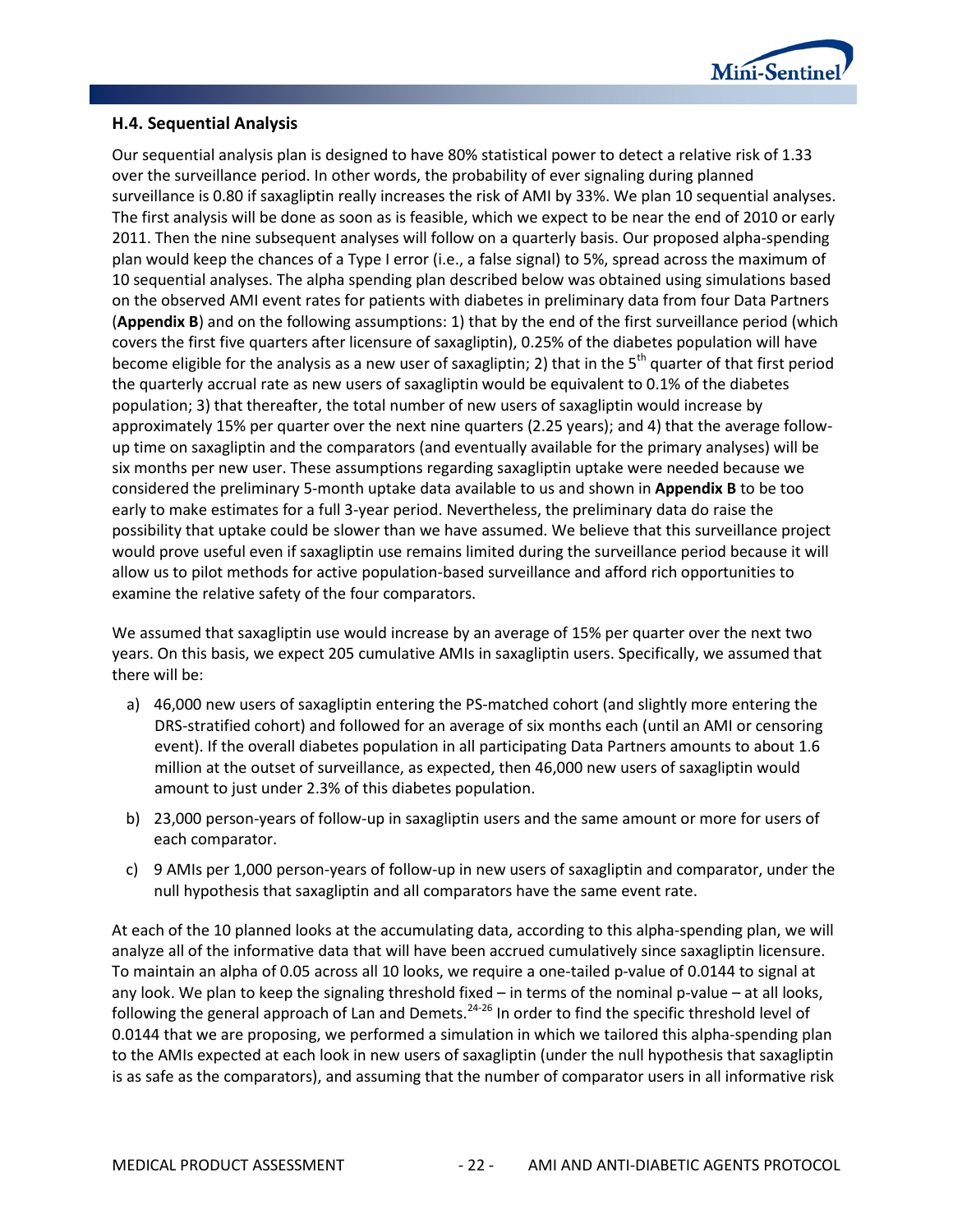

sets is always the same as the number of saxagliptin users (under PS matching) or greater (under DRS stratification).

The threshold p-value for signaling is straightforward to calculate because the proposed stratified Cox regression model yields test statistics that are distributed (in relatively large samples) approximately the same as the test statistics from Bernoulli trials ("coin flips"). In other words, the cumulative AMIs available for analysis at each look can be examined as if they were coin flips that land "heads" (when the AMI is in a saxagliptin user) or "tails" (when the AMI is in a user of the comparator drug). The conditional probability of our test statistic (conditional on not having signaled at a prior look) can also be calculated exactly. Our test statistic is the number of AMIs in comparator users, given the total number of AMIs ascertained thus far and the proportions of comparator users in the risk sets; and equivalently we can say that our test statistic is the corresponding nominal p-value.

The overall power of the proposed design to detect relative risks of 1.25, 1.33, 1.4, and 1.5 by the final analysis is 0.61, 0.81, 0.91, and 0.98, respectively. The chance of detecting these relative risks by the fifth quarterly analysis is 0.33, 0.49, 0.62, and 0.78, respectively. If the average person has a longer period of follow-up than our assumption (above) of six months, then power is increased. Conversely, if we accumulate only half as much follow-up time, then we will have 80% power to detect a relative risk of 1.50 by the final analysis.

Nominal CIs will be reported to facilitate interpretation and – in the absence of a signal – to facilitate evaluation of the amount of reassurance that is warranted. It should be kept in mind that with multiple sequential analyses, there is somewhat more than a 5% chance that the true relative risk will be outside the nominal 95% CI at one or another analysis. Because we used a nominal p-value of 0.0144, rather than 0.05 at each look, if there is truly no safety problem for saxagliptin or the comparator, there is a 8.1% chance that the lower bound of the 95% CI will have been above 1.0 at least once. CIs will also be reported for the risk difference and for AMI events per 1,000 person-years of saxagliptin use, along with information on the performance of these statistics in the context of sequential surveillance.

It is important to note that the proposed threshold level of the p-value, required for signaling, is not adjusted for the multiple comparisons at each periodic look. At each look, we are planning separate pairwise comparisons of saxagliptin with each of the four comparator drugs. Furthermore, we plan to conduct each comparison separately in a) the subgroup of patients with a history of CVD, b) the subgroup of patients with no history of CVD, and c) the entire new-user cohort including both types of subgroups. We further plan analyses that are adjusted by PS matching, and others adjusted by DRSstratification. Thus, each quarterly look will include 4 x 3 x 2 = 24 analyses, yielding 24 estimates of the relative risk for AMI in saxagliptin users versus users of a comparator. Any one of these 24 analyses can yield a "signal." Although the results of these 24 analyses seem likely to be closely correlated, we need to acknowledge that if saxagliptin is really entirely safe, the chance of at least one false signal, among all planned comparisons at all planned looks, is above 0.05. If the relative risk estimates differ by subgroup, or over time, or by method of adjusting for confounding, then such differences will be examined further to facilitate interpretation.

We will monitor the accumulation of saxagliptin use, events, and the average period of continuous follow-up among new users across all Data Partners quarterly. If trends in saxagliptin uptake in Mini-Sentinel or in average follow-up fall substantially short of expectations, or if event rates prove to be less than we have assumed, the FDA will be notified immediately of the consequences for our power to detect relative risks of various magnitudes within the planned time frame. Initial calculations of power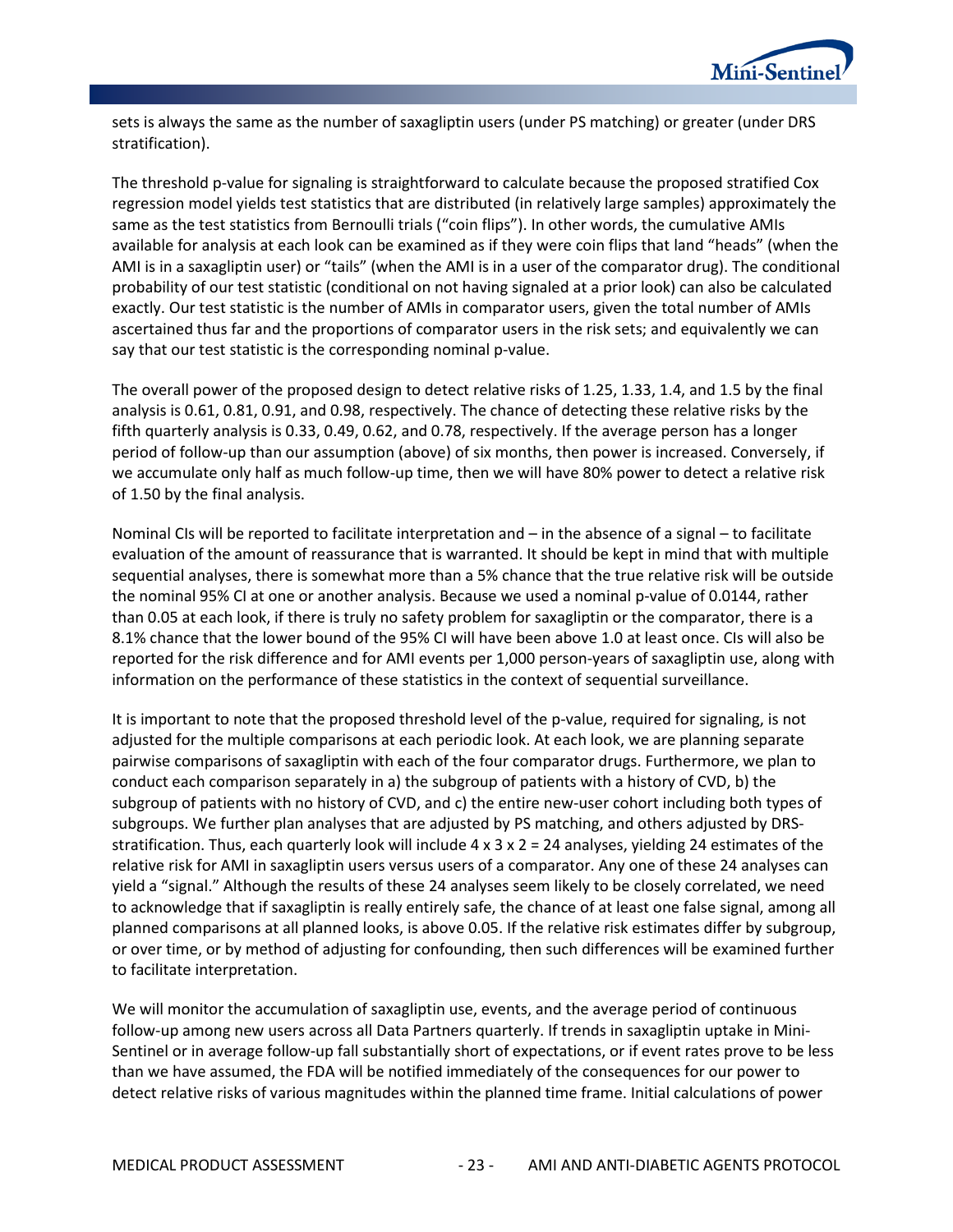

and alpha spending were based on the estimates of both the numbers of new users and the numbers of events described above. If accrual of new users or event rates is substantially lower than expected, the complex question arises of whether the next look should be delayed. Each look uses a portion of alpha. We could spend alpha inefficiently and thereby attenuate our power to detect drug-event associations.

Because each subsequent look adds follow-up time as well as new users, new information could be obtained even if no new users were added. We therefore propose to defer any quarterly look only if fewer than four additional events have become available for all matched comparisons. If any scheduled look is deferred, we will consider re-computing the threshold level (of the p-value) that is required for a subsequent signal. By raising the threshold level slightly to reflect the lower total number of looks during follow-up, we can reduce (though not eliminate) the loss of power from lower accrual. Regardless of the ultimate number of looks, a final analysis will be conducted after 30 months, as planned.

Alternatively, as we examine the accrual of saxagliptin users and events from quarter to quarter, revised projections of the statistical power anticipated by 30 months could lead to a joint decision (with the FDA) to extend the duration of surveillance beyond 30 months. In that case, we would then retain the 10-look design without revising the threshold for signaling. By this alternative approach, we would retain the power of the original design but it would not be achieved until later (when we expect that sufficient AMIs will be ascertained).

*Addendum (Version 4): As of November 2013, we have completed 5 sequential looks. Upon reviewing the uptake of saxagliptin in the MSDD and the timeline, the workgroup revised the number of looks from 10 to 7. The signaling threshold – calculated based on 10 looks – remained unchanged. Keeping the signaling threshold while reducing the number of looks would result in a more conservative analysis, i.e., we may fail to "signal", but we believe the revision would not otherwise have any substantial impact on the scientific validity of the surveillance.*

#### <span id="page-27-0"></span>**H.5. "End-of-Surveillance" Analysis**

At the end of the surveillance period, we propose to also fit a Cox proportional hazards model using individual covariate data rather than the two confounder scores within each Data Partner. This will allow us to compare and confirm findings from the somewhat less familiar PS and DRS approaches, to understand the role of various covariates as they may affect associations of exposure and AMI, and to examine possible treatment-covariate interactions that would not be appreciated using the summary covariate scores. These end-of-surveillance analyses would remain stratified by subgroup defined by Data Partner and prior CVD as in the sequential analyses. We would also perform separate analyses for those with versus without a prior history of CVD.

These models would first be run at each Data Partner using all available data and a centrally developed, standard program. After examination of results for possible differences across Data Partners, results would be combined using meta-analytic techniques. At present there are no plans to pool de-identified individual-level data across Data Partners. The model would use the same algorithms for determining follow-up as described in Section F above. However, the availability of individual-level data would also allow for some more complex approaches to measuring exposure. Thus, in end-of-surveillance analyses we will relax criteria for censoring patients promptly at cessation of initial, continuous use of the drug of interest. For example, resumption of use of the drug of interest after an interval of non-use would contribute additional follow-up time to cumulative exposure. This is likely to increase our available follow-up time and possibly provide a proportionally greater opportunity to examine longer term cumulative exposure. In these analyses, follow-up during which patients are not taking the drugs of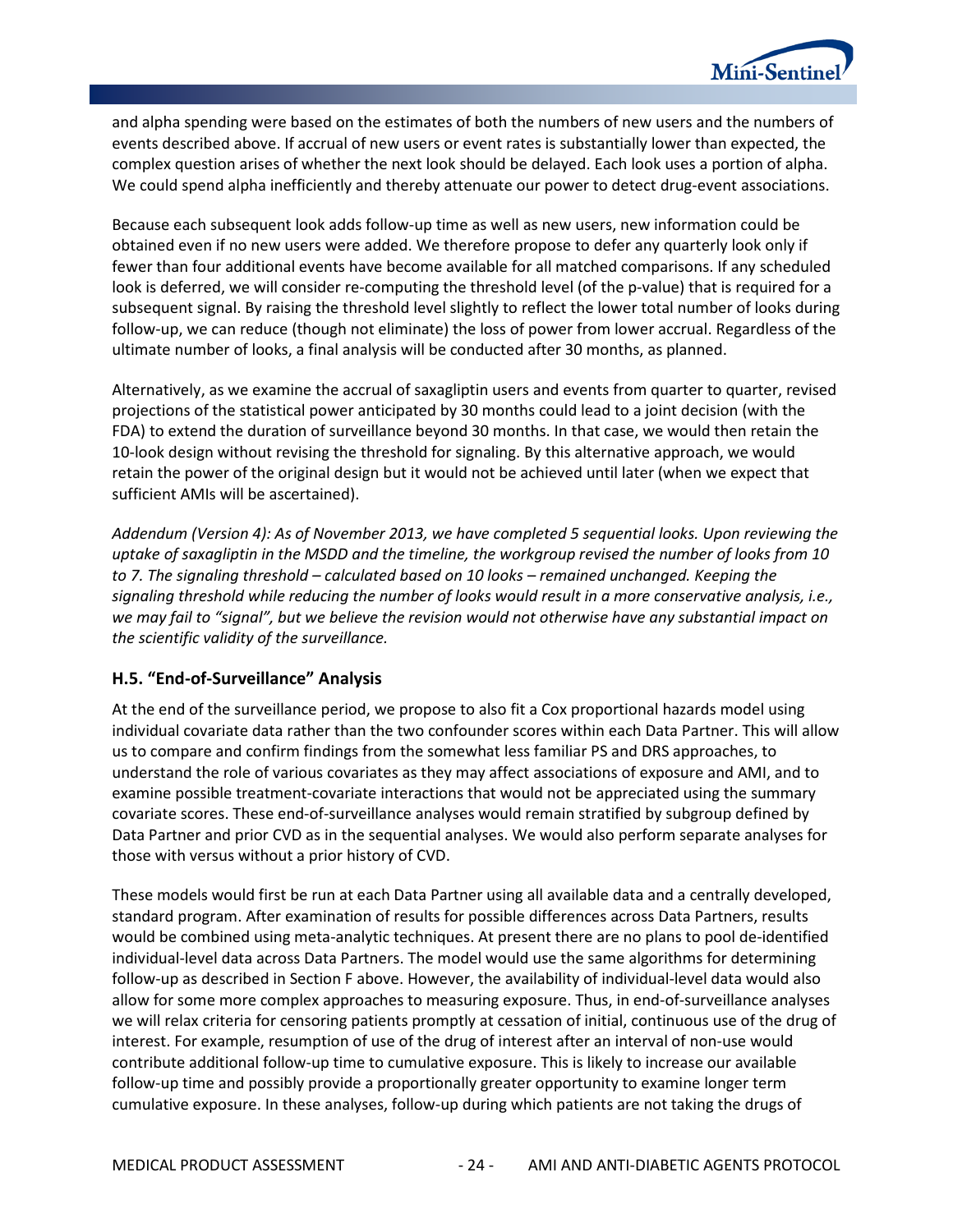

interest would be attributed to either "recent" or "former" use. These analyses will be particularly useful if the average duration of initial use of the drugs of interest is brief, as they were in the study of rosiglitazone versus pioglitazone in U.S. Medicare recipients.<sup>20</sup> These analyses would carefully quantify the duration or cumulative exposure and also account for time-varying exposure to other therapies.

In a final check for possible delayed effects of exposure to saxagliptin, we will use an approach in which persistent exposure is not required after a minimum duration of exposure is reached. If an agent of interest such as saxagliptin should influence aspects of atherosclerosis progression that predispose individuals to increased risk later in life, this may be missed in analyses that terminate follow-up as soon as a gap is noted. Even the relaxation of these censoring rules to allow resumption of use, may yield a dataset that is weighted heavily toward early months or years of exposure. In the final check, we will continue follow-up for all persons who had been exposed cumulatively for at least one year, regardless of their subsequent exposures. The only grounds for censoring will be addition of the comparator agent.

#### <span id="page-28-0"></span>**I. DESCRIPTION OF DATA TO BE PROVIDED BY EACH DATA PARTNER**

In this section, we describe the requirements for the aggregate data that will be needed from each Data Partner at the initial and at subsequent quarterly data pulls. No individual-level data will be requested during active surveillance. Privacy is further enhanced by use of the two confounder scores which summarize (and obscure) individual covariate information.

As shown in **[Table 6,](#page-29-0)** for each of the four distinct comparisons, aggregated data are cumulated, quarter by quarter, in strata defined by the quarter of entry into the cohort, the DRS decile (for the DRS stratified analyses) and the presence/absence of prior CVD. The data are hypothetical data representing expected numbers from one of the participating Data Partners for three surveillance periods. These expected numbers were used in the simulations described above to assess power. At the time the third sequential analysis is done, there will be three cohorts that have entered the surveillance (one for each period of data pull) and from one to three periods of follow-up per stratum. However, the numbers shown in the table represent the numbers after combining all strata of the DRS and both strata of CVD history.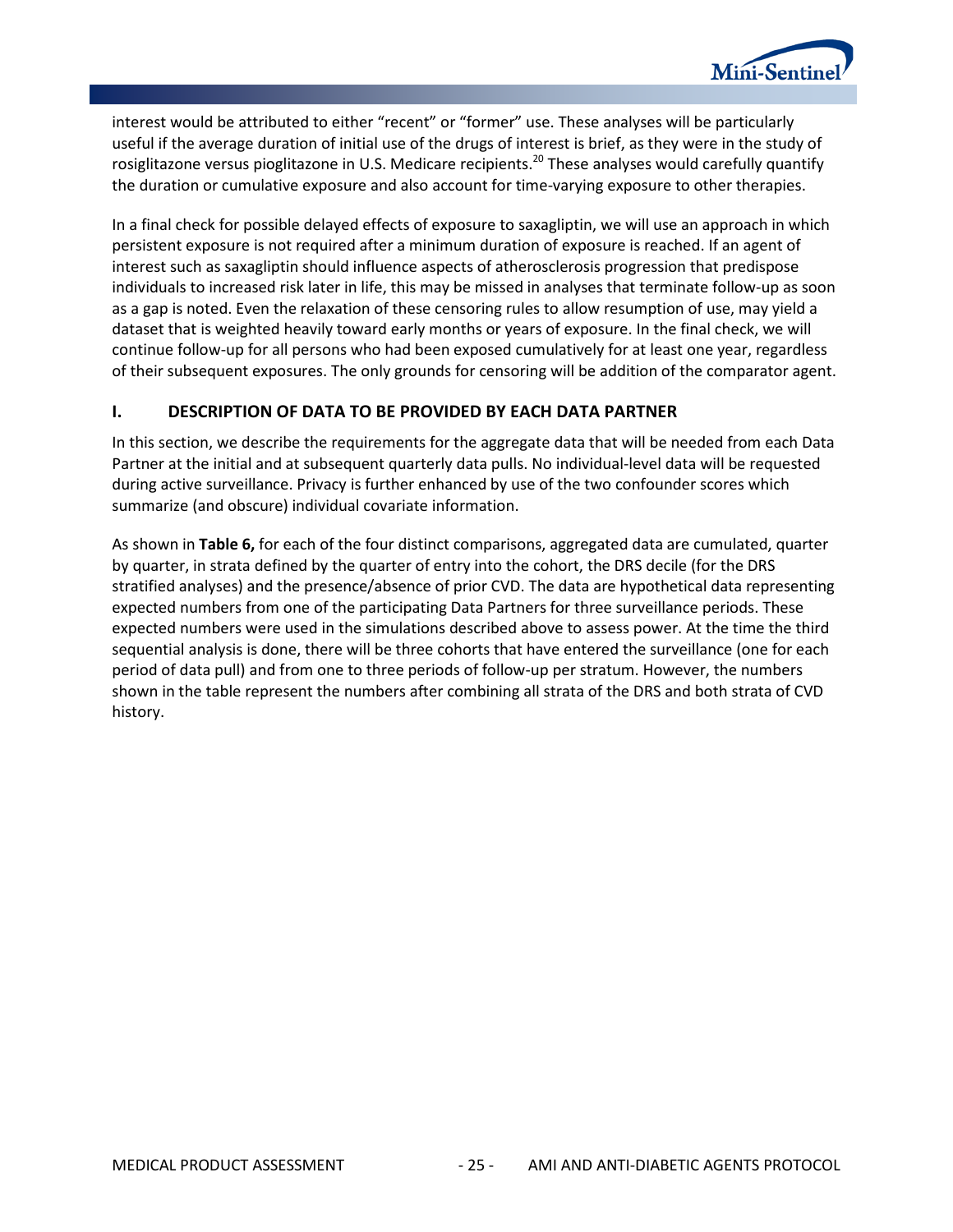

<span id="page-29-0"></span>

| Table 6. Aggregated Data Required for Each Comparator for the DRS Stratified Analysis |              |                               |                   |                  |               |                              |               |                         |               |
|---------------------------------------------------------------------------------------|--------------|-------------------------------|-------------------|------------------|---------------|------------------------------|---------------|-------------------------|---------------|
| Prior CVD                                                                             | <b>DRS</b>   | Period<br>οf<br>Follow-<br>up | Period<br>οf      | Persons          |               | Person-years<br>of follow-up |               | Number of AMI<br>Events |               |
|                                                                                       | Decile       |                               | <b>New</b><br>Use | Saxa-<br>gliptin | All<br>Comptr | Saxa-<br>gliptin             | All<br>Comptr | Saxa-<br>gliptin        | All<br>Comptr |
| $\Omega$                                                                              | $\mathbf{1}$ | 1                             | $\mathbf{1}$      | 1,092            | 10,995        | 364                          | 3,647         | 3                       | 32            |
| $\mathbf 0$                                                                           | 1            | $\overline{2}$                | $\mathbf{1}$      | 819              | 8,207         | 171                          | 1,710         | 1                       | 14            |
| $\Omega$                                                                              | $\mathbf{1}$ | $\overline{2}$                | $\overline{2}$    | 483              | 4,744         | 55                           | 544           | $\Omega$                | 6             |
| $\Omega$                                                                              | $\mathbf{1}$ | 3                             | $\mathbf{1}$      | 546              | 5,349         | 123                          | 1,204         | $\mathbf{1}$            | 14            |
| $\Omega$                                                                              | $\mathbf{1}$ | 3                             | $\overline{2}$    | 362              | 3,601         | 75                           | 750           | $\overline{2}$          | 9             |
| $\Omega$                                                                              | $\mathbf{1}$ | 3                             | 3                 | 555              | 5,601         | 64                           | 642           | $\mathbf{1}$            | 6             |
|                                                                                       |              |                               |                   |                  |               |                              |               |                         |               |
| $\Omega$                                                                              | $\mathbf{1}$ | 10                            | $\mathbf{1}$      | 256              | 2,593         | 62                           | 632           | $\mathbf{1}$            | 10            |
| $\Omega$                                                                              | 1            | 10                            | $\overline{2}$    | 119              | 1,182         | 29                           | 288           | 1                       | 5             |
|                                                                                       |              |                               |                   |                  |               |                              |               |                         |               |
| 0                                                                                     | 1            | 10                            | 9                 | 964              | 4,821         | 201                          | 1,005         | $\mathbf{1}$            | 12            |
| 0                                                                                     | 1            | 10                            | 10                | 1,478            | 7,231         | 169                          | 826           | 1                       | 6             |

As shown in the table, the initial numbers of comparators within each stratum is expected to be much larger than the numbers of saxagliptin users. For each cohort defined by a period of new use, the numbers of users of saxagliptin and comparators in follow-up declines over time, reflecting censoring. For our simulation, these declines were comparable between saxagliptin and comparator cohorts. A data display such as this could help visualize whether this assumption is met.

A similar table could be drawn to represent the data that will be provided for the PS-matched analysis. Here there would be no column for DRS decile; the number of saxagliptin users may be a little smaller if sources are unable to match some to comparator users. The number of comparators would be identical to the number of saxagliptin users in the initial period of follow-up. These numbers would remain similar during follow-up, unless there is differential cessation of use or switching.

The aggregate data, such as in **[Table 6](#page-29-0)**, will be sufficient for the Cox proportional hazards model if we are willing to discretize time into 3-month time points. However, it may be desirable to have a finer view of the order of occurrence of events than the quarterly aggregate. To permit the finest ordering of outcome event in time, each Data Partner would prepare and send a table such as **[Table 7](#page-30-1)**, with one row for each AMI (i.e., for each risk set).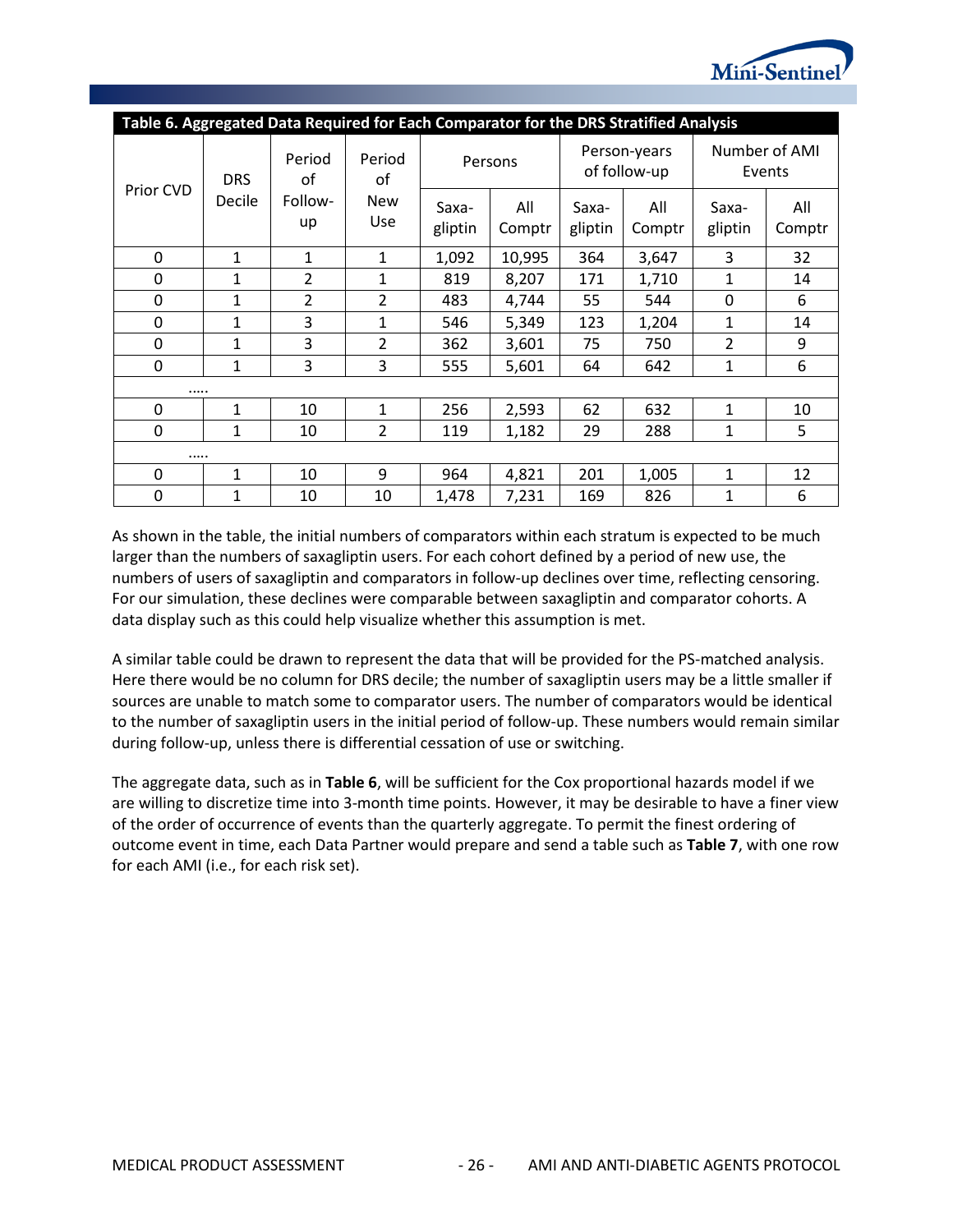

<span id="page-30-1"></span>

|              | Table 7. Risk-set Level Information Required of One Data Partner. |                               |                                          |                            |                                       |                                                |  |  |  |
|--------------|-------------------------------------------------------------------|-------------------------------|------------------------------------------|----------------------------|---------------------------------------|------------------------------------------------|--|--|--|
| Prior CVD    | <b>DRS</b><br>Decile                                              | Period<br>of<br>Follow-<br>up | Period<br>οf<br><b>New</b><br><b>Use</b> | Number<br>of AMI<br>Events | Drug used by<br>person who<br>had AMI | Proportion in risk set<br>who used saxagliptin |  |  |  |
| 0            | 1                                                                 | 1                             | 1                                        | 1                          | Comparator                            | .0903                                          |  |  |  |
| 0            | 1                                                                 | 1                             | 1                                        | 2                          | Comparator                            | .0898                                          |  |  |  |
| $\Omega$     | 1                                                                 | 1                             | 1                                        | 3                          | Saxagliptin                           | .0901                                          |  |  |  |
| 0            | 1                                                                 | 1                             | 1                                        | 4                          | Comparator                            | .0889                                          |  |  |  |
| <sup>0</sup> | 1                                                                 | 1                             | 1                                        | 5                          | Comparator                            | .0890                                          |  |  |  |
| 0            | 1                                                                 | 1                             | 1                                        | 6                          | Comparator                            | .0904                                          |  |  |  |
| 0            | 1                                                                 | 1                             | $\mathbf{1}$                             |                            | Comparator                            | .0893                                          |  |  |  |
| 0            | 1                                                                 | 1                             | 1                                        | 5                          | Comparator                            | .0901                                          |  |  |  |
| 0            | 1                                                                 | 1                             | $\mathbf{1}$                             | 6                          | Comparator                            | .0899                                          |  |  |  |
| 0            | 1                                                                 | 1                             | 1                                        | 7                          | Comparator                            | .0892                                          |  |  |  |

#### <span id="page-30-0"></span>**J. RECOMMENDATIONS FOR THE MINI-SENTINEL AMI VALIDATION WORKGROUP**

The validity and high positive predictive value (PPV) of the AMI diagnosis have been demonstrated repeatedly in hospital discharge data from various databases.<sup>19, 21, 27-32</sup> However, it has also been suggested that the PPV for this diagnosis may vary between health care systems. This AMI active surveillance project is novel in combining data from multiple large health care systems, representing distinct hospitals, financing systems and geographic areas. Although all analyses will be stratified by Data Partner, the risk remains that the validity of the AMI endpoints may vary somewhat by system. If this proves to be the case, apparent associations of saxagliptin use and AMI would also vary across systems. Differential use of saxagliptin by system is anticipated. Thus, despite stratification, final safety estimates will rely more heavily on some sources than others. Thus, it will be important to know whether the PPV for this diagnosis varies by system. The planned Mini-Sentinel AMI validation activity, if it purposefully samples from each Data Partner, will be able to address concerns about differences in validity across sources.

A second concern is that at least one Mini-Sentinel Data Partner does not appear to be able to identify a principal discharge diagnosis in its hospital discharge data. Instead, it has relied on the "first listed" diagnosis in previous studies. In one such study,<sup>32</sup> the PPV for AMI using the first listed discharge diagnosis was relatively low at 88%. There is an ongoing study that is validating the first listed diagnosis of AMI in a pediatric population,<sup>33</sup> but there are no AMI validation studies in adults that address this directly. This difference could contribute to apparent differences in endpoint validity across systems and should be addressed if the Data Partner cannot find a way to reliably obtain the principal discharge diagnosis. Again, the planned Mini-Sentinel AMI validation activity, if sampled in a balanced fashion across sources, will be able to address possible differences in validity between the first position code and a principal discharge diagnosis.

A third need relates to possible differences in validity of the ICD-9-CM discharge diagnosis code of 410.x0 ("episode of care unspecified") and code 410.x1 (initial episode of care). A third code is 410.x2, which is clearly designated as an episode of care following an AMI. That code is rarely included in AMI studies. In one study that included the 410.x2 codes variably, their inclusion lowered PPVs of the 410 code for AMI modestly.<sup>19</sup> We recommend that the planned Mini-Sentinel AMI validity activity stratify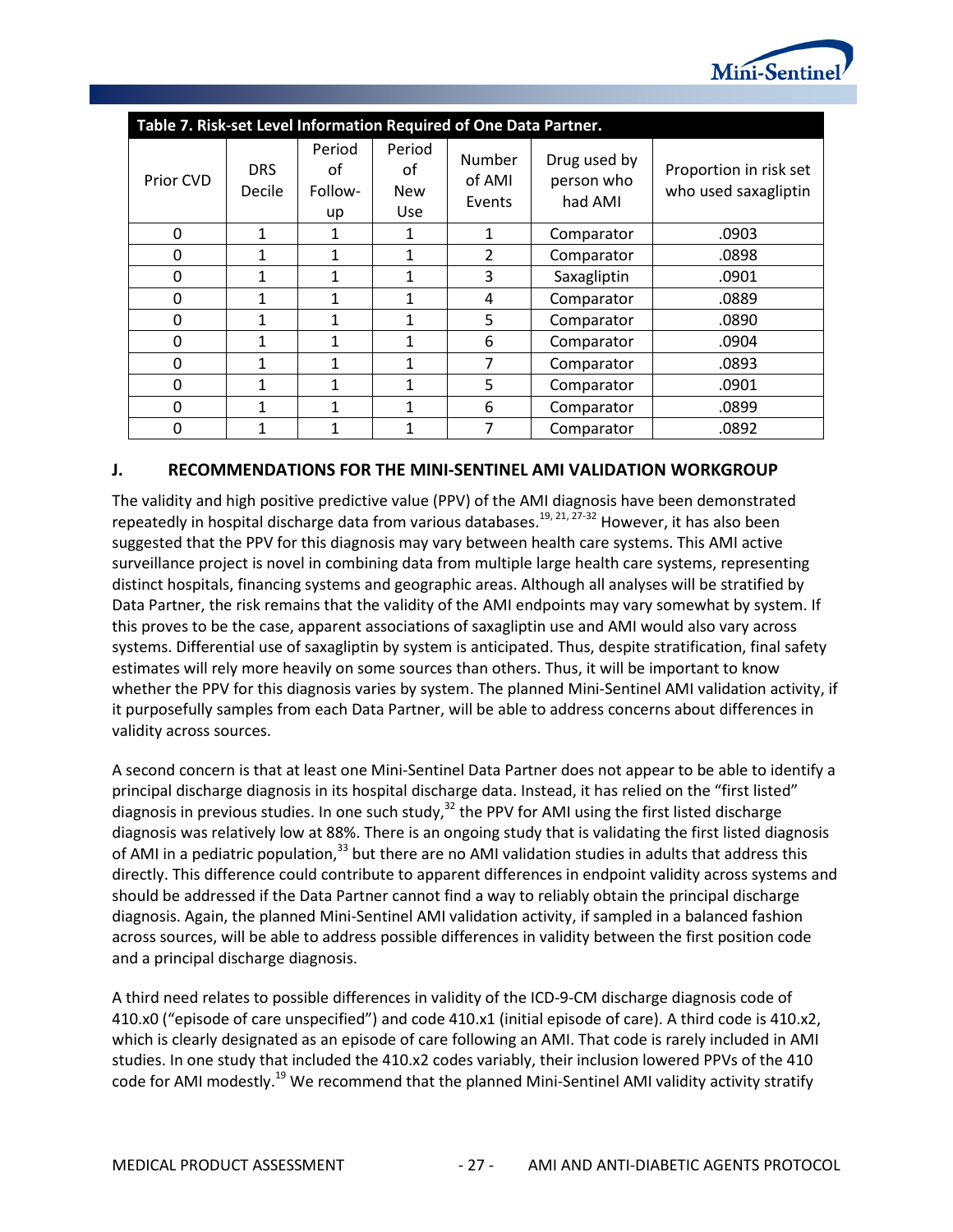

the sample in equal numbers between those with a discharge code of 410.x0 and 410.x1. A look at the preliminary data suggests that the 410.x0 constitute approximately 30% of the endpoints identified.

The workgroup acknowledges the careful work contained in the systematic reviews<sup>34, 35</sup> prepared by the Observational Medical Outcomes Partnership (OMOP). Our recommendations are made in light of the findings of these two reports and are consistent with their conclusions.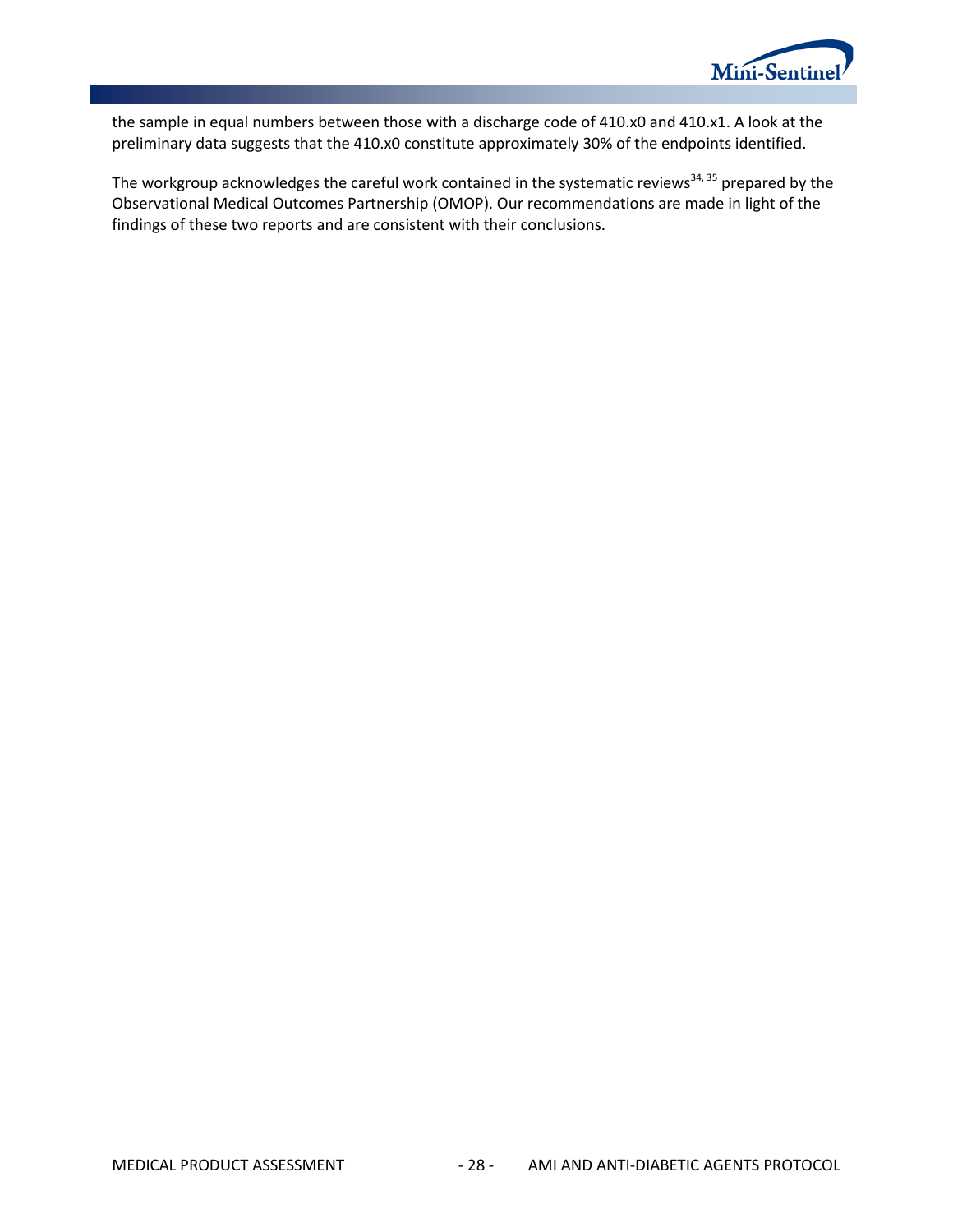

#### **K. TIMELINE**

The proposed timeline below distinguishes work done by the analytic center at Kaiser Permanente Northern California (white rows) and that done by Data Partners (shaded rows).

<span id="page-32-0"></span>

| Table 8a. Original Timeline For Surveillance of Saxagliptin Use and AMI                                              |                           |      |      |      |      |      |      |      |      |
|----------------------------------------------------------------------------------------------------------------------|---------------------------|------|------|------|------|------|------|------|------|
|                                                                                                                      | 2Q                        | 3Q   | 4Q   | 1Q   | 2Q   | 3Q   | 4Q   | 10   | 2Q   |
|                                                                                                                      | 2011                      | 2011 | 2011 | 2012 | 2012 | 2012 | 2012 | 2013 | 2013 |
| Develop and test initial programs for creating the new-user cohort                                                   | $\mathbf{x}$              |      |      |      |      |      |      |      |      |
| Distribute initial program to Data Partners                                                                          | $\mathbf{x}$              |      |      |      |      |      |      |      |      |
| Identify and describe analytic cohort, Aug 2009 - December 2010 or<br>later (Data Partners)                          | $\boldsymbol{\mathsf{x}}$ |      |      |      |      |      |      |      |      |
| Develop and test programs for calculating PS and doing 1:1<br>matching - using Kaiser Permanente and HealthCore data | X                         |      |      |      |      |      |      |      |      |
| Distribute program for PS calculation and 1:1 matching                                                               | $\boldsymbol{\mathsf{x}}$ |      |      |      |      |      |      |      |      |
| Initial quarterly update with PS program (Data Partners)                                                             | $\boldsymbol{\mathsf{x}}$ |      |      |      |      |      |      |      |      |
| Prepare and test programs for calculating DRS                                                                        | $\mathbf{x}$              |      |      |      |      |      |      |      |      |
| Distribute program for calculating DRS                                                                               | X                         |      |      |      |      |      |      |      |      |
| Run the DRS program (Data Partners)                                                                                  | X                         |      |      |      |      |      |      |      |      |
| Quarterly update, including updates of PS and other analyses (Data<br>Partners)                                      |                           | X    | X    | X    | X    | X    | X    | X    | X    |
| Develop and test programs for creating aggregate data                                                                |                           | X    |      |      |      |      |      |      |      |
| Distribute program for creating aggregate data                                                                       |                           | X    |      |      |      |      |      |      |      |
| Work with Data Partners to create and check aggregate data                                                           |                           | X    |      |      |      |      |      |      |      |
| Receive and analyze aggregate data                                                                                   |                           |      | X    | X    | X    | X    | X    | X    |      |
| Final look; conduct "end-of-surveillance" analysis                                                                   |                           |      |      |      |      |      |      |      | X    |
| Prepare final report                                                                                                 |                           |      |      |      |      |      |      |      | X    |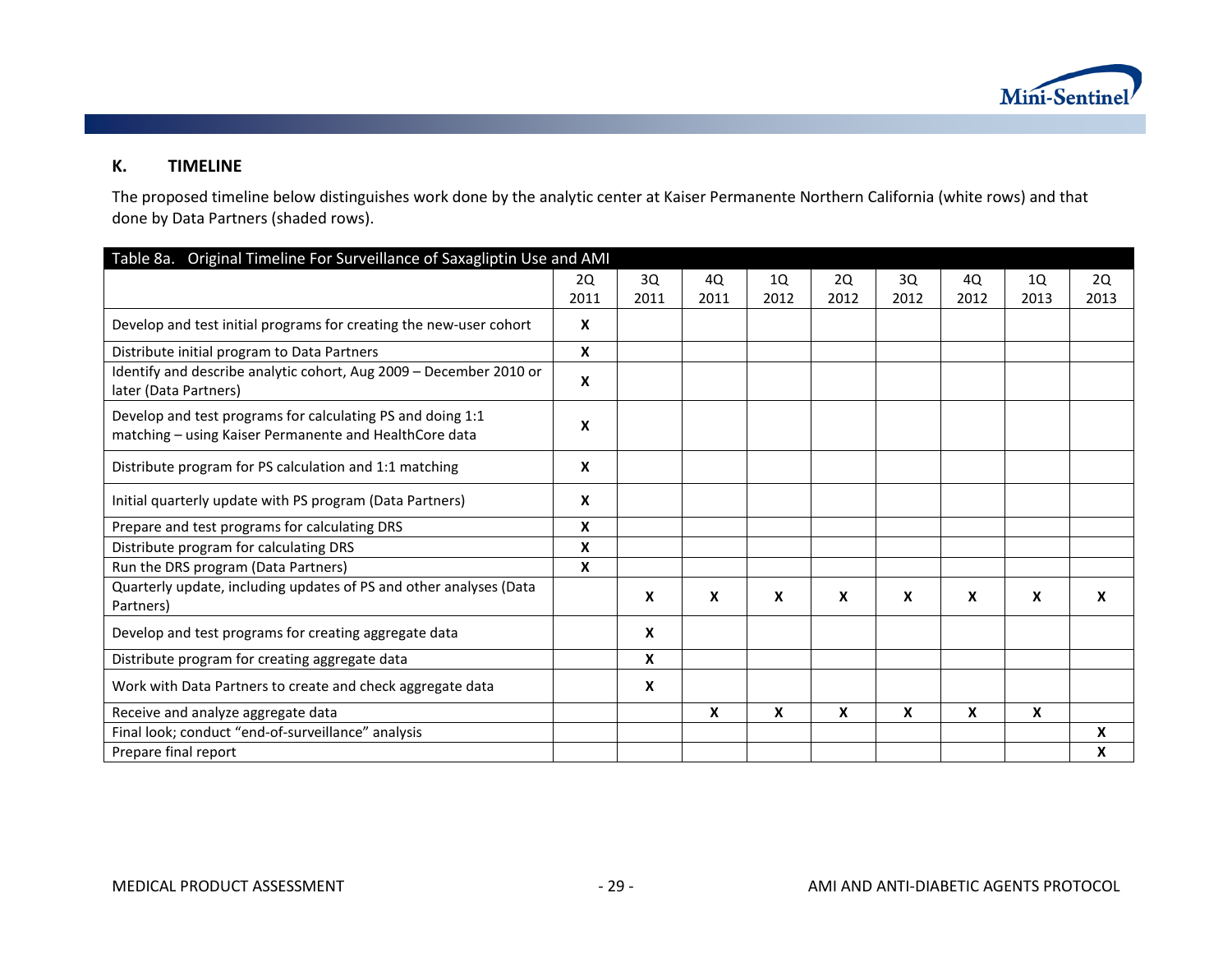

*Addendum (Version 4): Revised timeline.* 

| Table 8b. Revised Timeline For Surveillance of Saxagliptin Use and AMI                                               |      |      |      |      |      |      |      |      |      |      |      |      |
|----------------------------------------------------------------------------------------------------------------------|------|------|------|------|------|------|------|------|------|------|------|------|
|                                                                                                                      | 2Q   | 3Q   | 4Q   | 1Q   | 2Q   | 3Q   | 4Q   | 1Q   | 2Q   | 3Q   | 4Q   | 1Q   |
|                                                                                                                      | 2011 | 2011 | 2011 | 2012 | 2012 | 2012 | 2012 | 2013 | 2013 | 2013 | 2013 | 2014 |
| Develop and test initial programs for creating the new-user cohort                                                   | X    |      |      |      |      |      |      |      |      |      |      |      |
| Distribute initial program to Data Partners                                                                          | X    |      |      |      |      |      |      |      |      |      |      |      |
| Identify and describe analytic cohort, Aug 2009 - December 2010 or<br>later (Data Partners)                          | X    |      |      |      |      |      |      |      |      |      |      |      |
| Develop and test programs for calculating PS and doing 1:1<br>matching - using Kaiser Permanente and HealthCore data | X    |      |      |      |      |      |      |      |      |      |      |      |
| Distribute program for PS calculation and 1:1 matching                                                               | X    |      |      |      |      |      |      |      |      |      |      |      |
| Initial quarterly update with PS program (Data Partners)                                                             | X    |      |      |      |      |      |      |      |      |      |      |      |
| Prepare and test programs for calculating DRS                                                                        | X    |      |      |      |      |      |      |      |      |      |      |      |
| Distribute program for calculating DRS                                                                               | X    |      |      |      |      |      |      |      |      |      |      |      |
| Run the DRS program (Data Partners)                                                                                  | X    |      |      |      |      |      |      |      |      |      |      |      |
| Quarterly update, including updates of PS and other analyses (Data<br>Partners)                                      |      | X    |      | X    |      | X    |      | X    |      | X    |      |      |
| Develop and test programs for creating aggregate data                                                                |      |      | X    |      |      |      |      |      |      |      |      |      |
| Distribute program for creating aggregate data                                                                       |      |      | X    |      |      |      |      |      |      |      |      |      |
| Work with Data Partners to create and check aggregate data                                                           |      |      | X    |      |      |      |      |      |      |      |      |      |
| Receive and analyze aggregate data                                                                                   |      |      | X    | X    |      | X    |      |      | X    |      | X    |      |
| Final look; conduct "end-of-surveillance" analysis                                                                   |      |      |      |      |      |      |      |      |      |      |      | X    |
| Prepare final report                                                                                                 |      |      |      |      |      |      |      |      |      |      |      | X    |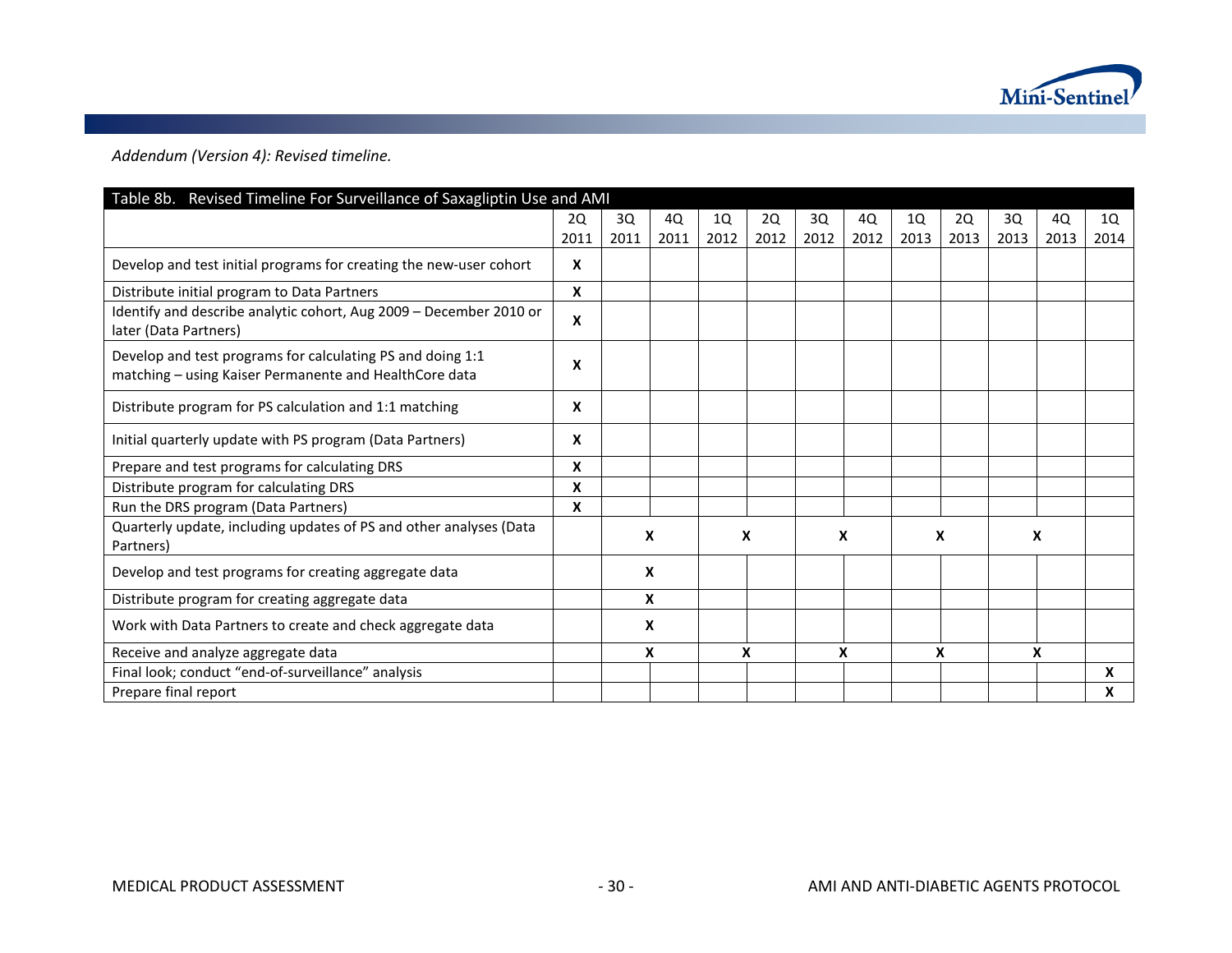

## <span id="page-34-0"></span>**V. APPENDIX A**

## **DELIBERATIONS RELATED TO THE DEVELOPMENT OF A PROTOCOL FOR ACTIVE SURVEILLANCE OF ACUTE MYOCARDIAL INFARCTION IN ASSOCIATION WITH USE OF ANTI-DIABETIC AGENTS**

#### <span id="page-34-1"></span>**A. OBJECTIVES**

To document the decisions, alternatives and reasoning that contributed to the development of "A Protocol for Active Surveillance of Acute Myocardial Infarction in Association with Use of Anti-Diabetic Agents."

#### <span id="page-34-2"></span>**B. DELIBERATION DEVELOPMENT**

This report documents the deliberations of a three-month protocol development process. Deliberations were conducted in bi-weekly meetings for all investigators, in frequent meetings and email communications of the Methods, Data, Diabetes, and Endpoints working groups. Questions raised at the Investigators' meeting or at any working group were directed to the appropriate working group and answers and proposed strategies were brought back to the Investigators' meetings. Responses to these questions guided development of the first draft of the protocol. After circulating early drafts of the proposal, more granular suggestions and comments focused on aspects of measuring exposures, followup time, and outcomes. The most complex decisions were related to aspects of data analyses. Final decisions on the protocol have considered all input, represent consensus among the large group of scientists involved, and take into account limitations of the data, epidemiologic and clinical trials standard practice, current uncertainties regarding optimal methods for active surveillance, and the need to recognize a safety signal as quickly as possible while preserving validity. We also considered the design of the FDA mandated post-market randomized controlled trial of saxagliptin safety.

#### <span id="page-34-3"></span>**C. SURVEILLANCE DESIGN**

We considered, at least briefly, three designs often used in observational studies of drug safety:

- a) Mixed prevalent and new user cohort
- b) New-user cohort
- c) Self-controlled case series

A mixed-user design includes both incident drug users (i.e., those starting on a saxagliptin or a comparator during a fixed period of observation) and prevalent users (i.e. those taking saxagliptin or a comparator for an indeterminate period at (prior to) the start of the observation period). Although this design could theoretically identify slightly more users of saxagliptin and many more users of comparators, it has several drawbacks compared to the new-user design and was therefore quickly discarded. The disadvantages are listed below (as advantages of the new-user design).

In a new-user design the analytic cohort is defined only by new users of the drugs of interest during a defined period of observation. One compelling argument for adopting the new-user design rather than the mixed-user design is that it will be possible to fix the beginning of the observation period precisely on the date that saxagliptin was approved for use. That is, essentially all saxagliptin users can be treated as new users. Thus, the major potential advantage of the mixed cohort design is nullified – few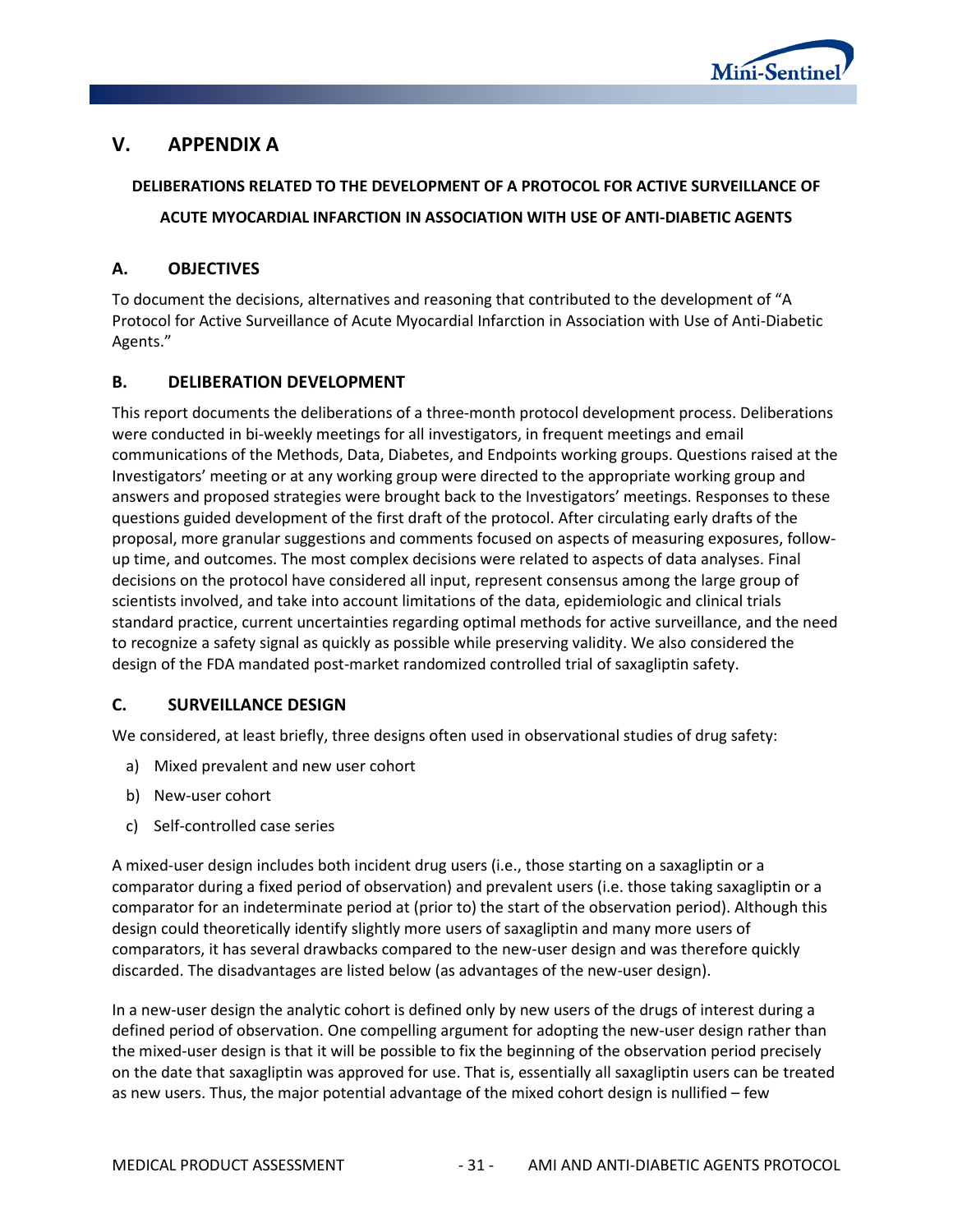

additional saxagliptin users would be found. The only exceptions will be people who appear to have joined the health plan less than a year prior to starting saxagliptin or, who appear to already be taking saxagliptin when they join. Because we expect saxagliptin users to be much less numerous than users of any comparator, especially early on in active surveillance, there would be little gain in power with the mixed-user design. Other advantages of the new-user design have been described by Ray et al<sup>6</sup> and Schneeweiss et al<sup>7</sup> and include the following:

- a) All covariates in each group can be ascertained prior to the start of therapy. Therefore at the start of follow-up, no covariate is a consequence of the therapy choice (and in the causal pathway) rather than a determinant of the therapy choice.
- b) No events occurring during early weeks of treatment will be missed in either saxagliptin or comparator cohorts. Missing these events differentially in one group could conceivably bias estimates of drug-associated risk if risk is either increased early or delayed.
- c) Because no persons who experience an early event or who stop therapy early on because of adverse events are overlooked in either group, the cohort is not selected for persons who survive or who persist and are adherent with therapy. These characteristics and behaviors could reflect "depletion of susceptibles" or a healthy-user bias and lead to an underestimation of acute myocardial infarction (AMI) risk.
- d) Duration of use is known in users of saxagliptin and each comparator. By contrast, in a mixeduser design, duration is often unknown for the prevalent users and may vary widely between the study agents.

The self-controlled case series was considered only briefly. This design can be especially useful for exposures that are intermittent, and that are not affected by earlier outcome events or changes in risk for the outcome. It has been used most often to examine brief "windows" of risk that occur relatively promptly after exposure. In the case of saxagliptin and other anti-diabetic drugs, exposure is intended to persist after initiation, i.e., to not be intermittent. Informative cases would be comprised of patients who experienced an AMI and were exposed to saxagliptin at some point. For each patient, the "unexposed" period would necessarily be a period after saxagliptin use stopped (at least once). That is, one could not sample on AMI and then examine a period before saxagliptin use – that could introduce bias. Thus, those patients who took the drug as intended, without stopping it would be uninformative. Those who would be informative could have stopped or restarted use at times when risk is changing due to unmeasured within-person confounders such as a worsening in the severity of diabetes. Decisions to start or stop saxagliptin may be associated with risk for AMI.

#### <span id="page-35-0"></span>**D. CHOICE OF COMPARATORS**

The simplest analysis would compare saxagliptin with a single comparator agent. However, the group agreed to evaluate multiple comparators immediately because there are so many treatment options for type 2 diabetes mellitus, with differing cardiovascular disease (CVD) risk profiles. Further, the actual risks and differences in risk between these options are not well defined, so no obvious primary or "standard" comparator that could provide the benchmark for safety occurred to the group. Thus, there was no rationale for designating one comparator as primary. It was felt that evaluating multiple comparators would add value in that saxagliptin's level of risk could be appreciated from multiple perspectives.

The agents used to treat type 2 diabetes mellitus include sulfonylureas, thiazolidinediones (TZD), glucagon like peptide-1 (GLP-1) analogues, long-acting or basal insulin preparations, alpha glucosidase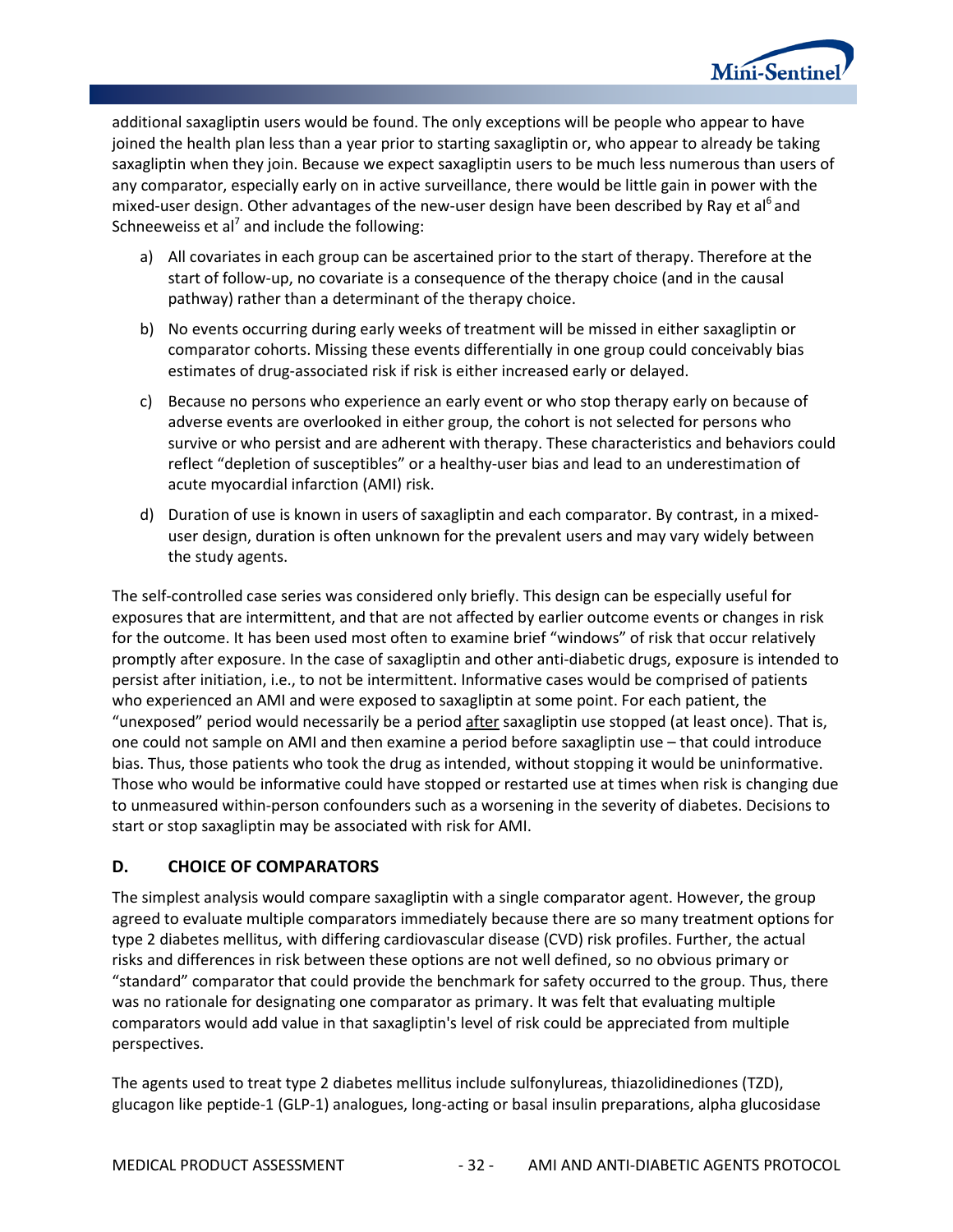

inhibitors, amylin analogs, and meglitinides. The Diabetes working group felt the choice of comparators should be limited to agents used with some frequency as alternatives to saxagliptin. Some members thought saxagliptin would be used primarily as a third-line agent, being added to metformin and a sulfonylurea. For this application, drugs used at a similar stage in therapy would be the other DPP-4 inhibitor, sitagliptin, a TZD, and basal insulin. Others felt it may often be used as second-line therapy, being added to metformin. In this case, sulfonylureas would be the principal additional alternative. These differing roles, as a second-line and third-line therapy align with the views of the American Diabetes Association<sup>1</sup> and American Association of Clinical Endocrinologists/American College of Endocrinology $8$  with regards to the place of DPP-4 inhibitors.

Four comparators were chosen: sitagliptin, pioglitazone, long-acting or basal insulin, and secondgeneration sulfonylureas (glyburide, glipizide, and glimepiride). Sitagliptin was chosen because it is the only other DPP-4 inhibitor marketed at the time and would be the most obvious treatment alternative to saxagliptin.

The TZDs were chosen because this class would be a likely alternative to DPP-4 inhibitors. We proposed to consider only pioglitazone as a comparator because new use of rosiglitazone would likely be low, given recent published evidence linking it with increased risk of CVD.<sup>20</sup> Given uncertainty regarding the magnitude of rosiglitazone's effect on AMI risk, a saxagliptin-rosiglitazone comparison would be especially difficult to interpret. Further, what use there is of rosiglitazone would also be potentially more selected on the basis of perceived risk for CVD.

Long-acting insulin was chosen as a comparator because it is also a potential alternative to saxagliptin initiation, especially in patients who are already using two or more oral agents. The Diabetes working group recognized that the potential risk of an AMI would likely be higher in patients initiating insulin, because the appearance of other complications of diabetes (e.g., diabetic nephropathy) often triggers a recommendation for insulin therapy by the clinician and may also be a marker of increased risk for AMI and other CVD events. The working group also recognized that earlier initiation of insulin therapy is being encouraged in some quarters, so that it may increasingly be seen as a true alternative to saxagliptin initiation.

Sulfonylureas were not initially identified as a comparator for saxagliptin, because they have historically been used as a first- or second-line therapy. However, prescribing patterns are changing. DPP-4 inhibitors are listed among second-line agents in recent guidelines<sup>1</sup> and concurrently, sulfonylureas may more often be reserved as a third-line therapy, after a DPP-4 inhibitor or a TZD. The Diabetes working group felt sulfonylureas would be competing alternatives and should be studied. A specific agent was not chosen. Rather comparators will include users of any of the three second-generation agents, although we will preserve our ability to distinguish among these exposures.

Metformin was not chosen as a comparator because metformin is now widely recommended and used as first-line therapy. It was considered likely most patients' initial diabetes treatment would be with metformin and the Diabetes working group felt that so few patients would use saxagliptin as initial therapy that a comparison would not be reasonable.

GLP-1 analogues were not recommended because the Diabetes working group felt that rates of use of these agents would be relatively low and that persistence could be an additional problem. The other anti-diabetes agents, including alpha glucosidase inhibitors, amylin analogs, and meglitinides, were also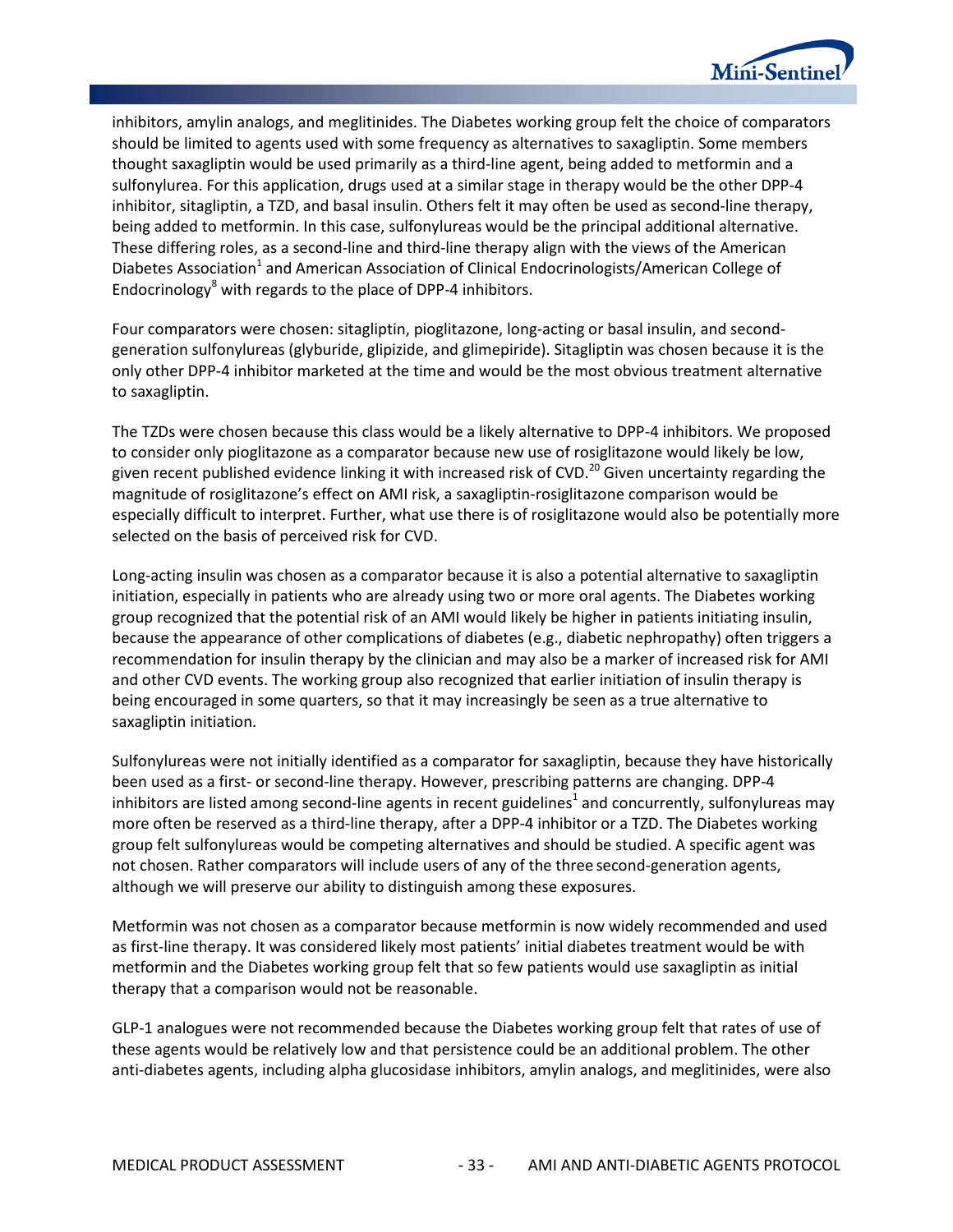

not recommended, again because they are not prescribed broadly and do not have a distinct, recommended place in therapy which is comparable to saxagliptin.

## **E. COHORT IDENTIFICATION**

Several issues surrounding cohort selection were considered by one or more working groups. These included strategies for identifying persons with type 2 diabetes mellitus, the definition of a new user, exclusion criteria for specific comparisons, and the need to identify a previous history of CVD.

# **E.1. Identifying Patients with Type 2 Diabetes Mellitus**

The age distribution for the cohort is all otherwise eligible patients age 18 years and older. Our rationale is that an advantage of observational assessments is the ability to examine all ages, to the extent that patients in an age group can have the condition and be users of the agent. We exclude patients < 18 years of age because of the low probability that these are type 2 diabetes mellitus patients. To further reduce the chances of including persons with type 1 diabetes, we require evidence of at least one prior or concomitant dispensing of an anti-diabetic agent (excluding short-acting insulin) for persons identified as new users of long-acting insulin. We did not require concurrent use of an oral medication because the Diabetes working group felt that a substantial portion of patients with type 2 diabetes mellitus who newly initiate long-acting insulin would not be using another oral medication at that time. Note that the propensity score (PS) and disease risk score (DRS) will account for concomitant and prior medication use, largely as a means of adjusting for severity of diabetes. To the extent that concomitant use of multiple agents is driven down by insulin initiation, this could result in comparing sicker insulinusing patients with a subset of saxagliptin users who may be earlier in the course of their diabetes. However, we will be adjusting for medications used in the year prior to initiation of insulin. This fact and our planned adjustment for prior complications and comorbidities should help reduce this potential bias. Nevertheless, the decision to initiate insulin may be associated with additional aspects of disease severity not captured in prior diagnoses. Thus, we anticipate that risk should be lower in users of saxagliptin.

The Diabetes working group also recommended that we not include non-diabetic persons, and was not convinced that a new dispensing of saxagliptin or any comparator except insulin would be sufficient to confidently identify a patient as having type 2 diabetes mellitus. We therefore aimed to reduce the chances of including patients with other diagnoses (e.g., polycystic ovary syndrome or metabolic syndrome) by requiring, in addition to the newly initiated therapy, either a diagnosis of diabetes or dispensing of another anti-diabetic agent (excluding short-term insulin) at any point during the prior year.

## **E.2. Identifying "New Use"**

In identifying new use, our preference would have been to require a full 2-year period prior to initiation of the agent of interest (saxagliptin or comparator) to rule out prior use. However, we were advised by Data Partners that turnover in enrollment is sufficient that this would substantially reduce the cohort size. We therefore require at least one year's continuous enrollment prior to the first dispensing to identify a new user. Because saxagliptin was newly marketed in August 2009, this is an issue primarily for identifying new use of comparators. The year's prior enrollment is also essential for identifying baseline comorbidities uniformly. There is a small risk that the shorter pre-observation period will allow for inclusion of a few people who are not true new users of the comparator, having used the same agent earlier – at some point between one and two years previously. We will attempt to quantify the extent to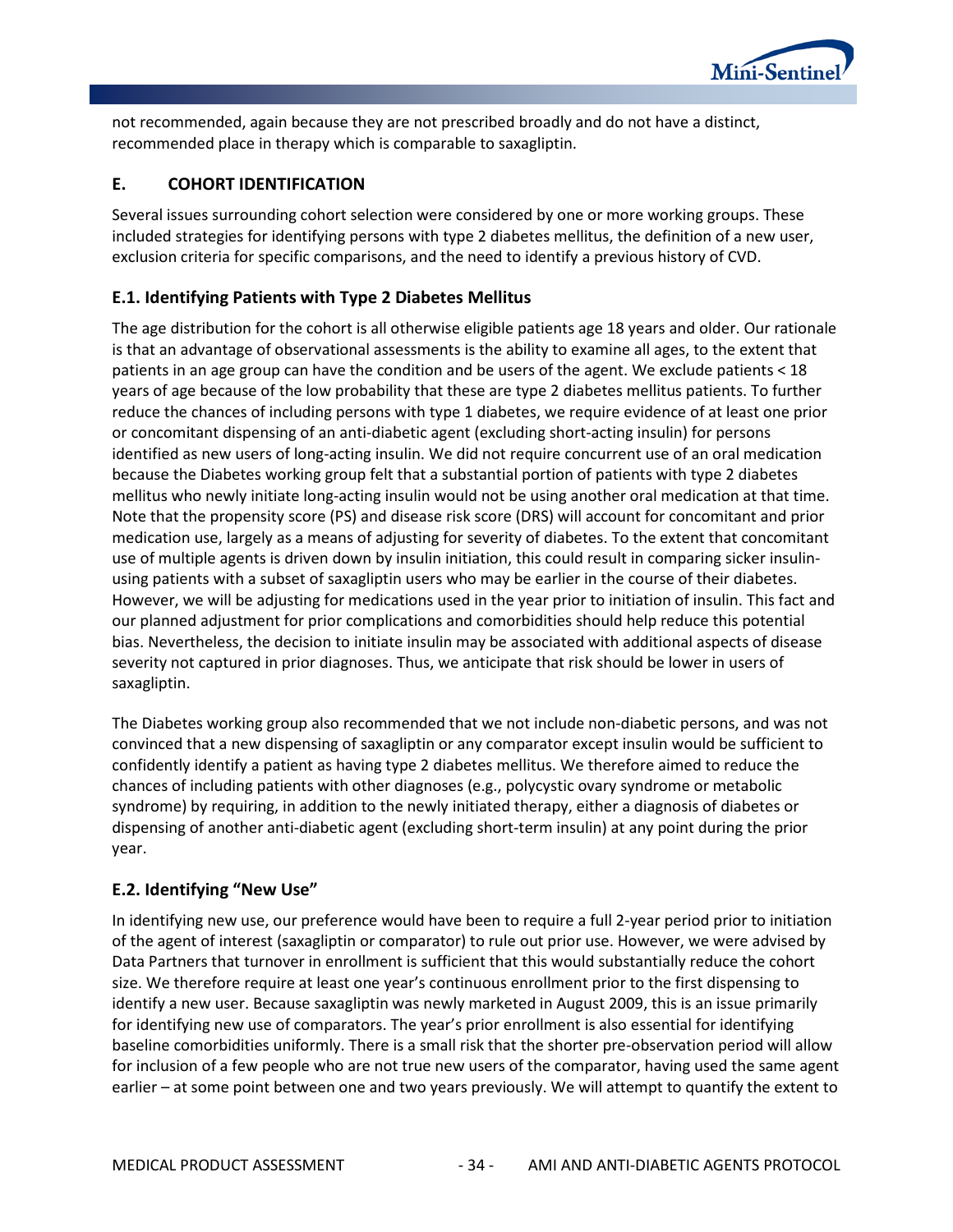

which this could be a problem by looking for earlier use of the same medication in persons who meet the criteria for new use but have more than the required 12 months of prior enrollment.

The protocol recognizes that patients can be true new users of more than one medication of interest during the course of the surveillance activity. At any time during the surveillance period (from licensure in August 2009 until our final planned look at the end of 2012 or beyond), a patient with type 2 diabetes mellitus can enter into a saxagliptin versus comparator comparison, as a new user of saxagliptin or a particular comparator, if they are not known to have previously used the agent earlier. There are four parallel comparisons. We will permit a patient to start contributing to one of our four comparisons even if they have previously (or simultaneously) contributed follow-up in another comparison, provided they meet all eligibility criteria. This ability to identify new use of second medications of interest will be particularly useful for maximizing the numbers of eligible saxagliptin initiators, where numbers are likely to be smallest, and use likely to increase over time.

Patients may switch during follow-up from one comparator to another, or from a comparator to saxagliptin. Switching from saxagliptin to a comparator would typically disqualify one from being in any comparison. However, if they remained off the saxagliptin for more than 12 months, they would meet eligibility criteria if they became a new user of a comparator. Inclusion of these patients is no different from inclusion of a patient who switched or added just prior to their initial cohort entry (i.e., the first observed new use). A patient could contribute follow-up to two comparator cohorts at the same time if they start new use of two agents on the same day or if a second comparator is added to therapy at some time during follow-up. If a person adds new use of saxagliptin to use of a comparator, that person is censored immediately from comparisons with that comparator, but they may join the saxagliptin user cohorts for other comparisons. Addition of a comparator to saxagliptin use results in censoring from analyses with that comparator, but the person remains in analyses for other comparisons. When a person becomes eligible to enter a new comparison, covariates must be re-assessed for the prior 12 months followed by calculation of PS and DRS, and matching or stratification with other new users from the same time period of entry.

## **E.3. Exclusion Criteria**

There are few exclusion criteria in this surveillance activity. Patients less than 18 years of age are excluded because of the high probability that they are patients with type 1 diabetes. Patients are also excluded if their age is missing or if their sex is neither "F" nor "M".

A key area of discussion was the patient with a recent AMI and others with a prior diagnosis of CVD. Persons with a recent AMI (within past 60 days of saxagliptin or comparator initiation) are at extremely high risk for a subsequent AMI, much greater than those with a more distant AMI or other CVD. One major concern was that enrolling patients in randomized trials after a very recent cardiovascular event could add "noise" and bias towards showing no effect (if one existed) because these patients may have another event soon after randomization that is unrelated to recent treatment choices but purely to the fact that they had had a very recent event.

Patients with a recent AMI are also more likely to get treatment intensification with a new agent and among these agents, they are more likely to start insulin either in hospital or just after discharge. A second concern, therefore, is that confounding by indication may be quantitatively greater shortly after discharge. The FDA-mandated post-market randomized trials excluded patients who had been discharged within the prior 60 days for an AMI.<sup>9</sup> We will do the same. This is a very small group of persons, but they could contribute a larger number of events and distort findings. Information on these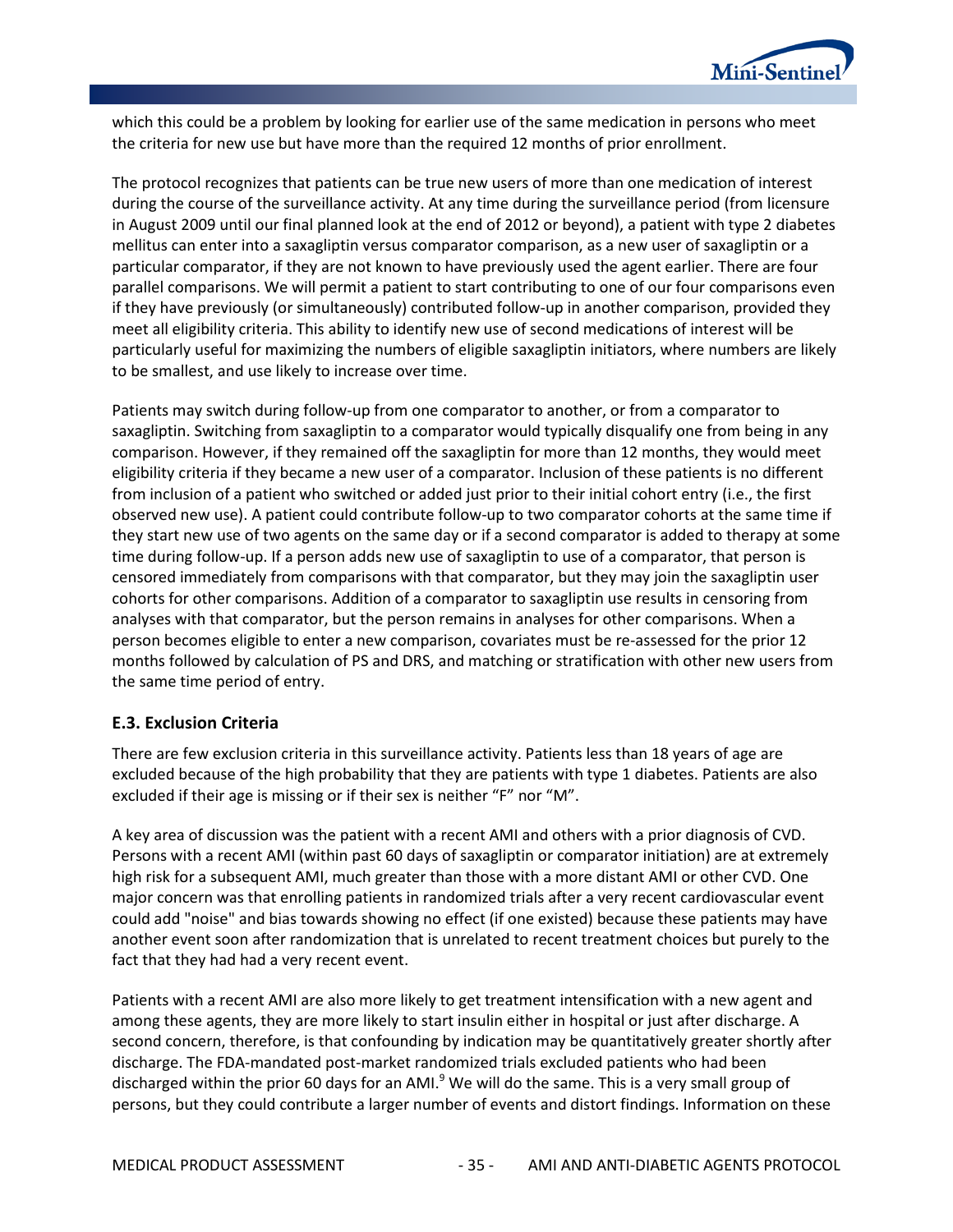

patients will be kept by each Data Partner, and if sufficient numbers accumulate and if there is some variation in treatment choices, it may be feasible to examine the comparisons in this very high risk subgroup.

Patients' medication history will impact the comparisons they are eligible for. Thus, in analyses of each comparator, prior users of saxagliptin or that comparator (within the year preceding the start of followup) are excluded. For this reason, the composition of saxagliptin users in the four comparisons will differ somewhat.

One additional exclusion criterion is applied when saxagliptin is being compared to pioglitazone. Because congestive heart failure is a contraindication to pioglitazone and also a predictor of AMI, we exclude patients with any history of congestive heart failure from both the saxagliptin group and the pioglitazone group for this comparison only. The excluded saxagliptin initiators with congestive heart failure can be included in the other comparisons. There were no other contraindications or precautions strong enough to warrant exclusion.

## **E.4. Stratification of Population for Prior History of CVD**

Concerns remained about other patients with known CVD. Regardless of duration, its presence is also suspected of causing confounding by indication. This is true across a broad range of vascular disease diagnoses because these are all considered to be complications of diabetes. Not only may the presence of these complications be a direct confounder, increasing risk for AMI and the likelihood of certain treatment choices, but relationships of other diagnoses and medications with diabetes treatment choices and with outcomes could vary in the presence of CVD. In other words, those with prevalent versus no prevalent CVD were considered too different with respect to outcome risk, factors impacting use of exposures, and confounding mechanisms to combine and be assured that common confounder adjustment would be adequate. Rather than excluding all patients with CVD, and making this a pure incidence study, the workgroup felt it was critically important to include and be able to generalize inferences from safety data to these patients as well.

We therefore propose that separate analyses be done in the subgroups defined by prior CVD, and that analyses combining the two subgroups will be stratified by subgroup (as well as by site, etc.) This approach was selected, in lieu of simply relying on adjustment for CVD comorbidities, because of the concerns that numerous confounders may operate differently in the presence of CVD. The stratification is then carried through to the analytic phase. The stratified approach should not diminish the power of the stratified analyses on the combined analytic cohort (including both subgroups defined by prior CVD), assuming that substantial interaction is not observed in the safety signal between the subgroups. In that case, it would be inappropriate to combine the subgroups.

There is also a concern about under-recognition of prior CVD, given the limitation of 12 months of follow-back prior to cohort entry. We will certainly misclassify some persons whose CVD was diagnosed or treated more than 12 months earlier. This can be investigated by looking for prevalent disease noted only earlier in those with a full two years follow-back. We will ask each site to report the prevalence of additional CVD noted during this period. Despite this misclassification, the two subgroups will differ dramatically in the prevalence of CVD. Because the missed disease is more distant, with less evidence of recent activity, the undetected CVD in the "no CVD stratum" is likely to reflect somewhat lower risk. Further, adjustment will still be made for the same set of covariates, so it seems highly unlikely that this misclassification could distort our effect estimates substantially.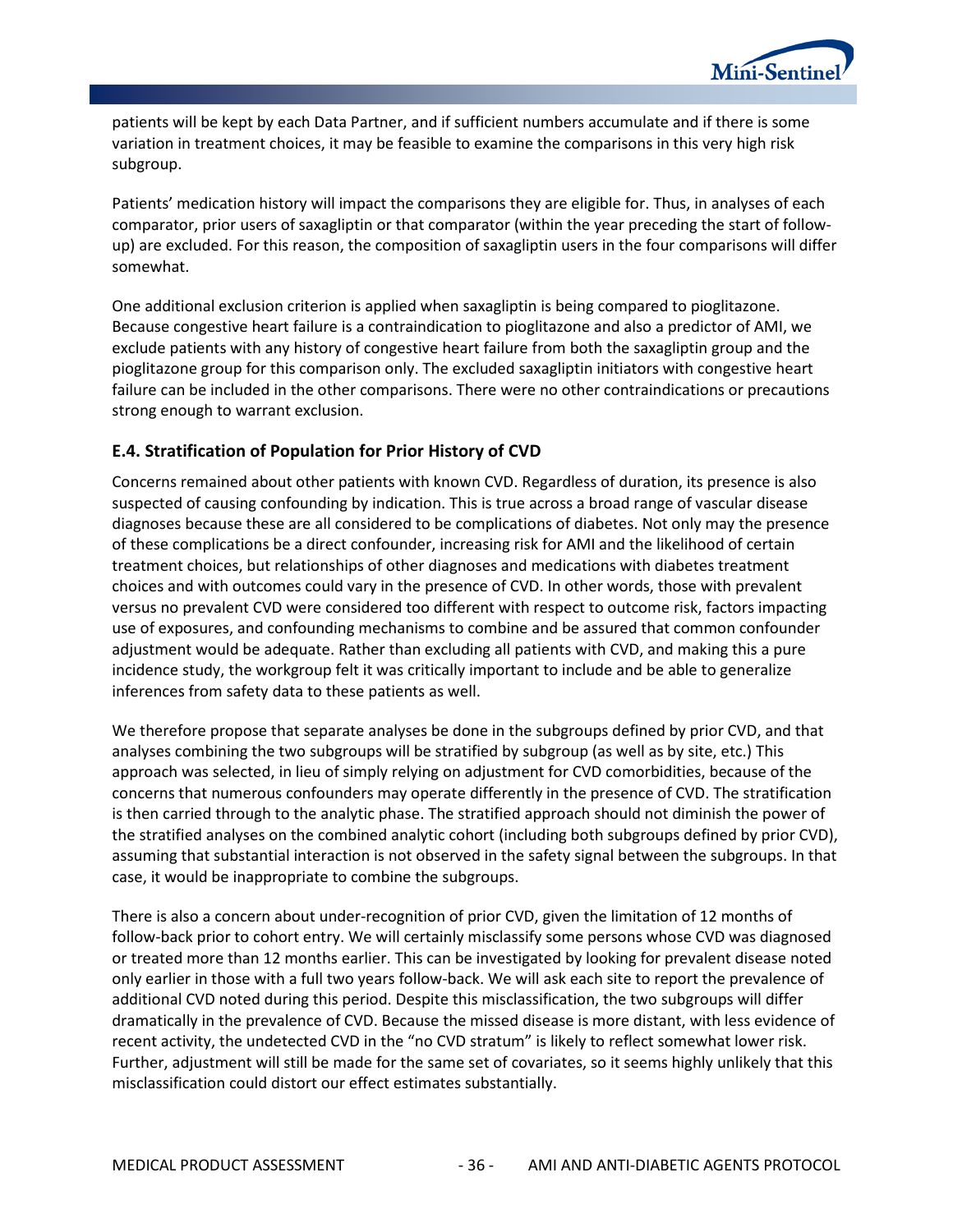

## **F. CONTROLLING FOR CONFOUNDING**

We propose limiting model covariates in all primary analyses to variables that are consistently available in the Mini-Sentinel Distributed Database (MSDD). Using the same variables across Data Partners allows for a single, centralized writing of the code for regression models that produce the PS and DRS described below. This will reduce the data programming burden and the chance for programming errors across sites and having the same variables at all sites will also ease data interpretation. At least two of the Data Partners could produce a number of additional risk factor covariates from electronic medical records (blood pressure, LDL-cholesterol, hemoglobin A1c levels, and body mass index). The effect of further adjusting for these covariates will be examined in secondary analyses at the Data Partners that possess them if sufficient resources are present.

Most covariates are either demographic traits (age, sex), diagnoses and procedures recorded, or medications dispensed during the prior 12 months. Several variables quantifying utilization – of hospital, outpatient visits and pharmacy – are included as surrogates for comorbidity level. The absence of a diagnosis will be taken as absence of the condition.

We also considered the possibility of using a more empirical approach to evaluating a longer list of potential covariates, and selecting only those that met defined criteria for confounding (e.g., result in a 10% change in the exposure-outcome odds ratio when added to a regression model), but discarded it because of its complexity and because of the likely result that there would be hard-to-justify variation across Data Partners in the potential confounders that we would be adjusting for. We opted instead for a lengthy but uniform, *a priori,* list of covariates, selected because of their likely associations with the outcome of AMI, their availability in the MSDD, and their likely prevalence of at least 1% in the population. Each comorbid condition listed has been reported to be associated with increased AMI risk. We are concerned that inclusion of other covariates that predict exposure choice but not outcomes (i.e., that are instrumental variables) could lead to reduced precision and possibly even bias.<sup>15,16</sup> Use of indices such as the Charlson comorbidity index was rejected in lieu of using large numbers of diagnoses relevant specifically to AMI in PS and DRS that should capture the comorbidities of such an index at least as well without over-adjusting.

There was a desire to determine the severity of diabetes because patients with more severe diabetes have a higher risk of CVD and may be more likely to use certain medications, especially insulin. Limitations in the data would not allow one to assess either the duration of diabetes or the presence of certain comorbidities such as microalbuminuria. Current anti-diabetic medications are a helpful proxy for severity as will be the measures of utilization.

We have proposed conducting several analyses that will address the issues related to covariate data and confounding (**[Table A1](#page-40-0)**).

#### <span id="page-40-0"></span>**Table A1. 1Proposed Analyses to Examine Covariate Adjustment Issues**

- *a)* We will examine and report differences in observed comorbidity prevalence between Data Partners and between new users of saxagliptin and each comparator.
- *b)* We will examine, compare and report the results of PS and DRS models across Data Partners.
- *c)* In each Data Partner, we will examine the additional follow-back prior to 12 months before cohort entry for all patients who have additional follow-back in order to estimate how often we miss specific diagnoses or procedures using just 12 months data.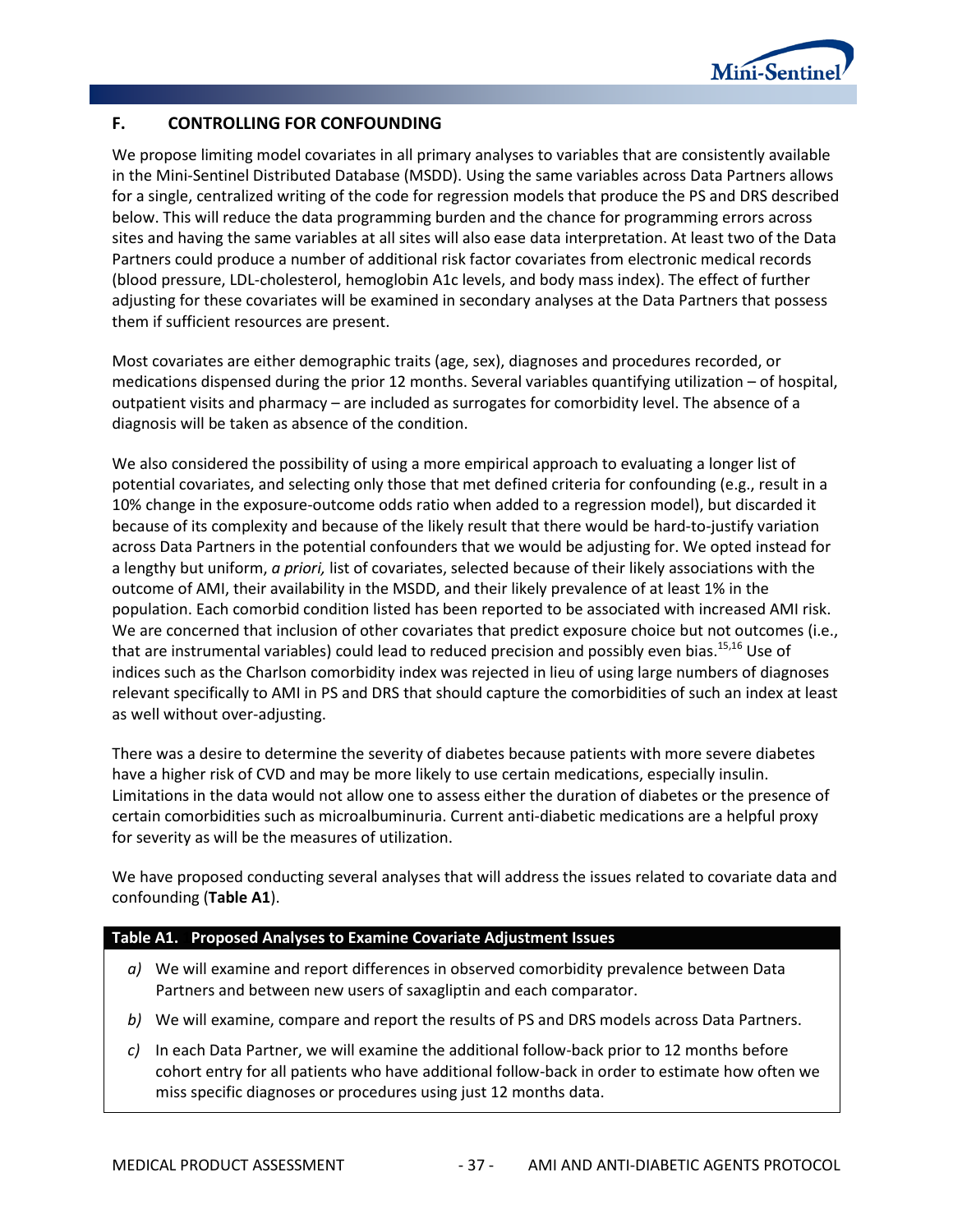

### **Table A1. 1Proposed Analyses to Examine Covariate Adjustment Issues**

*d)* Data Partners with additional covariate data will be asked to collect that information. At the end of the surveillance, these variables will be included in the various adjustment procedures to see whether further adjustment affects estimates of the associations of saxagliptin with AMI.

### **F.1. Adjusting for Confounding**

The Methods working group considered a variety of strategies that could be used to adjust for measured confounders, the rationale for each of the three strategies ultimately selected, and the manner in which each will be implemented are described in the following sections. The strategies selected included use of PS, DRS, and individual covariate adjustment. Although the PS was initially considered to be the primary approach for confounder adjustment, further deliberation led the group see a number of potential advantages of the DRS and determine that there was no rationale for making the PS the preferred or primary approach. The Methods working group also discussed the relative merits of 1:1 or 1:N matching versus stratification on the two scores extensively. We recognized our particular uncertainty and lack of previous experience applying either score to active surveillance. Our recommendations reflect the hope that this first active surveillance project will provide insight into the advantages and disadvantages of each approach.

## **F.1.1. Propensity Score (PS)**

A summary score approach to adjusting for confounding was considered first by the Methods working group because these scores obscure individual-level covariate values, reducing any concerns about data sharing and because summary scores are more practical than including large numbers of covariates in surveillance analyses, and can be more efficient during early surveillance when the number of endpoints is small relative to the numbers of covariates. In this case, the summary score has shown greater power than individual covariate adjustment.<sup>15</sup> The PS was considered first among summary scores because of its relatively greater use and familiarity in recent years (versus DRS), One further advantage of the PS is that, were there to be multiple endpoints of interest, the single PS suffices for more than one comparison.

Conversely, one disadvantage of the PS is that a separate PS must be calculated for each pairwise comparison of exposures. In this case, four separate PSs must be calculated by each Data Partner, each derived from an analysis of all saxagliptin new users and all new users of one comparator. In fact, because we propose to stratify the analyses on history of CVD, eight PSs must be calculated. Although a single multinomial PS model could theoretically be used,<sup>10</sup> such models have not been widely used or evaluated, especially in the case of non-ordinal (i.e., categorical) exposures.<sup>14</sup> Further, we have proposed that the pairwise safety comparisons be conducted so that earlier and concurrent users of the specific comparator could be excluded, while earlier and concurrent users of other comparators are included. This pattern of inclusion and exclusion would be impossible to replicate in a single model that pools all new users – for either the PS or the outcomes models. Thus, the preferred PS, like the final analyses for safety, would be based on comparisons of saxagliptin new users with users solely of the other agent.

Although the PS will contain the same predictor covariates at each Data Partner, the PS will be generated locally by Data Partner staff using a program developed centrally by the lead team. This choice was made in part because it requires much less sharing of individual covariate information, but it was also recognized that the predictors of treatment choice are likely to differ greatly across Data Partners (e.g., in relationship to clinician practice styles and formulary differences). Coefficients in the model as well as the distribution of the PS are very likely to differ by data source. In this case, the idea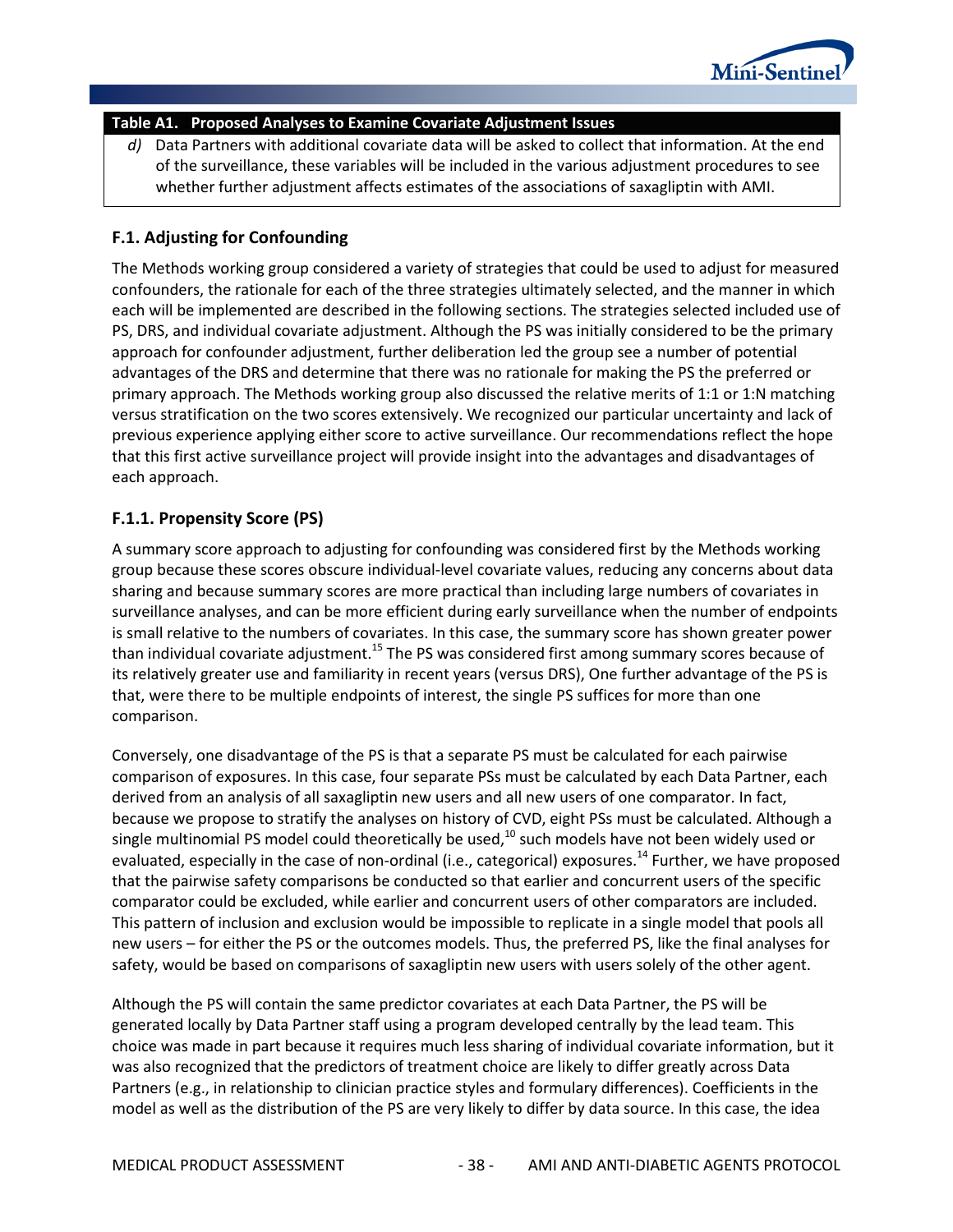

that a single Mini-Sentinel-wide PS could explain as much of the variation in treatment choice as locally generated scores seemed unlikely. Moreover, matching and stratification on the summary scores also occur within strata defined by Data Partners. The better the fit of the PS models to available data, the better matching and stratification will balance important covariates.

One downside of local computing of PS scores is that the number of exposed persons will accumulate more slowly, possibly delaying the initial PS model construction (due to expected lack of reliability of PS estimation) and slowing the initiation of the first and possibly subsequent looks. If little variation in the major predictors is seen and if relatively small numbers of exposures at some sites is precluding their use, the application of a broader PS could be reconsidered.

Another concern with PS is that the predictors of saxagliptin use will change over time as this newly introduced agent becomes more familiar and possibly as more is learned of its effectiveness. We address this in two ways. First, PSs are re-calculated as each new data pull is accomplished by pooling all previous baseline information with the newly acquired data. PS score calculation becomes increasingly robust over time. The newly calculated PSs are used to match newly identified saxagliptin users with new users of comparators who enter during the same quarter (or other period). Once matched, new users remain paired with their original match, even though their baseline data are used again the following quarter for re-calculating the PS. By matching closely on time of entry, we also tend to match on available follow-up time. The second step will be to include interactions of time (i.e., quarter) with other predictors in PS models if they appear to improve model fit.

## **F.1.2. Disease Risk Score (DRS)**

The concept of a summary confounder score based on identifying those covariates that predict the outcome of interest (in this case AMI) rather than exposure, was proposed long before the PS.<sup>36</sup> To date, however, the statistical properties and value of what has come to be called a DRS have been studied less thoroughly.<sup>13, 14</sup> In the course of our deliberations, several potentially attractive characteristics of the DRS came into clear view, and we therefore propose that it be implemented and that its performance and findings be compared with those of the PS. These advantages (**[Table A2](#page-43-0)**) increased the workgroup's interests in the DRS during our deliberations.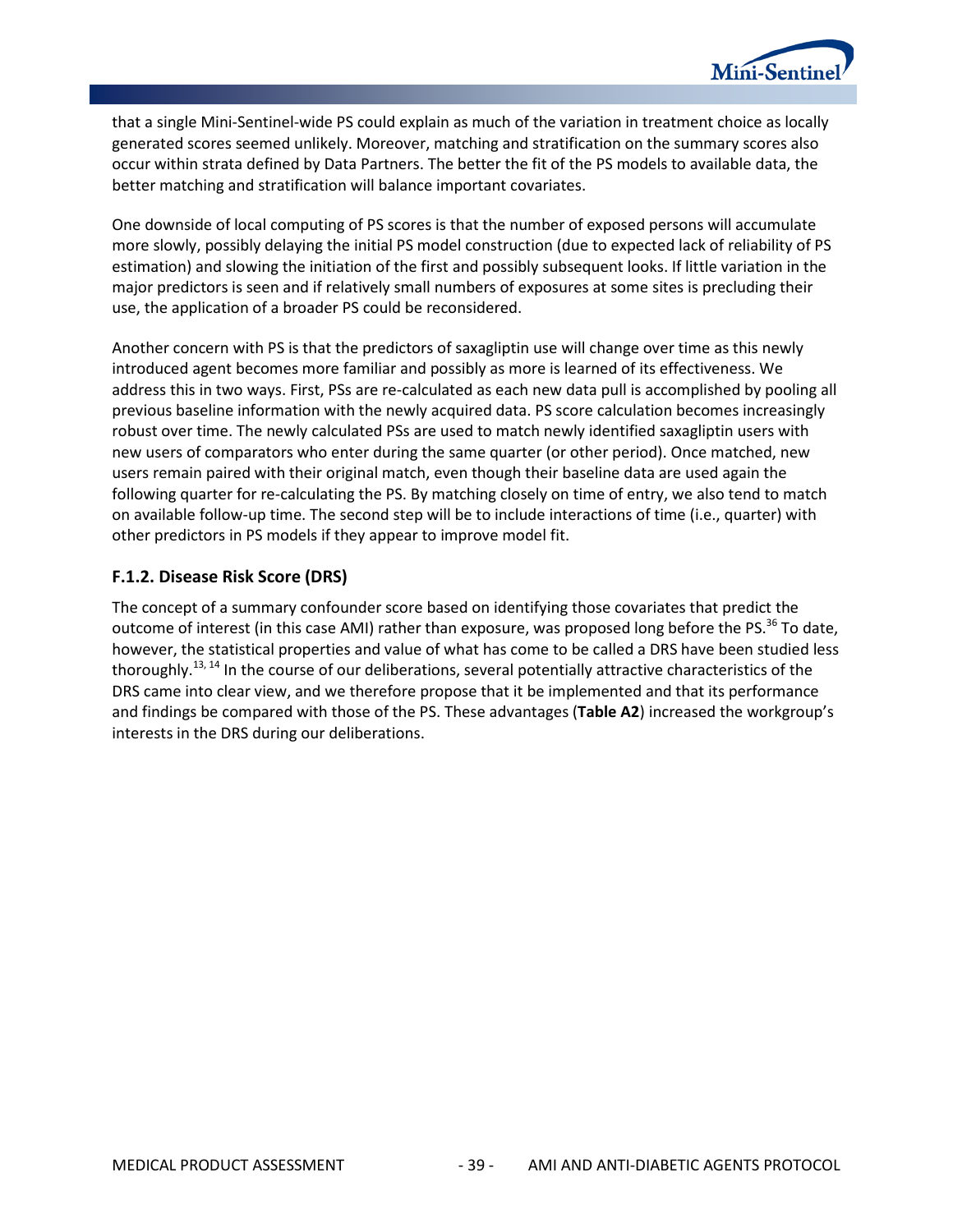

#### <span id="page-43-0"></span>**Table A2. 1Potential Advantages of the DRS versus the PS for Active Surveillance**

- a) A single DRS can accommodate all exposure comparisons with respect to the outcome of AMI. It is not necessary to calculate separate DRSs for users of various comparators.
- b) We expect that the DRS can probably be calculated once, prior to the start of surveillance. There should be enough events during the baseline period that stable model coefficients can be obtained, within or at least by pooling across Data Partners, even for the earliest surveillance looks. By contrast, the PS will require at least 300 users of saxagliptin and a comparator at each Data Partner before a model can be estimated.
- c) The single DRS will also allow comparisons of event rates between any two comparators, which may prove to be as or more valuable than comparisons with saxagliptin, especially if saxagliptin uptake is slow.
- d) The major predictors of AMI are well established and should be relatively similar across Data Partners, increasing comfort with pooling data across these sources.
- e) The major predictors of AMI are unlikely to change over time, increasing comfort with pooling data across time.
- f) The meaning of the DRS is clearer than that of the PS. Thus, comparisons of DRS distributions, between agents of interest as well as across Data Partners, will be more useful for understanding potential confounding than those for the PS.
- g) Because the DRS reflects CVD risk status, interactions of treatment choice with the DRS are also of interest and readily interpretable.

Miettinen, $36$  Arbogast<sup>13</sup> and others recommend that the DRS be calculated in an "unexposed" cohort. In the present comparative situation, it is difficult to apply such a rule, because everyone is exposed to one agent or the other. Moreover, the intent of this advice was primarily to guard against estimating scores in cohorts artificially enriched with exposed patients, which is not the case in our proposed cohort. Because the DRS is generated prior to baseline, there will in fact be extremely little exposure to saxagliptin during follow-up. However, we have recommended that the cohort be limited to those patients with diabetes who are exposed to at least one anti-diabetic medication.

The DRS will be calculated within each Data Partner using a program written centrally. Separate scores will be derived for persons with and without prior CVD. We will examine and compare model results across Data Partners. If one or more Data Partners appear to have unstable coefficient estimates due to relatively small numbers of events, we will carefully consider the possibility of combining data across Data Partners to create a Mini-Sentinel-wide DRS model. This is more feasible than for the PS, which we expect to produce heterogeneous results across Data Partners. Pooling of data could be accomplished by meta-analysis of the results of identical models from the Data Partners.

#### **F.1.3. Conventional Multivariable Regression Modeling**

Inadequate numbers of saxagliptin users or AMI events, as well as possible issues related to sharing of individual-level data, will make it difficult or impossible to use conventional multivariable modeling with individual-level covariate and outcome data during each stage of active surveillance. However, we believe that a conventional model conducted at the end of the surveillance, whether or not a signal is found, will be important for corroborating findings from the surveillance analyses. All the variables used to create the PS and DRS will be entered individually into a multivariable Cox regression. Separate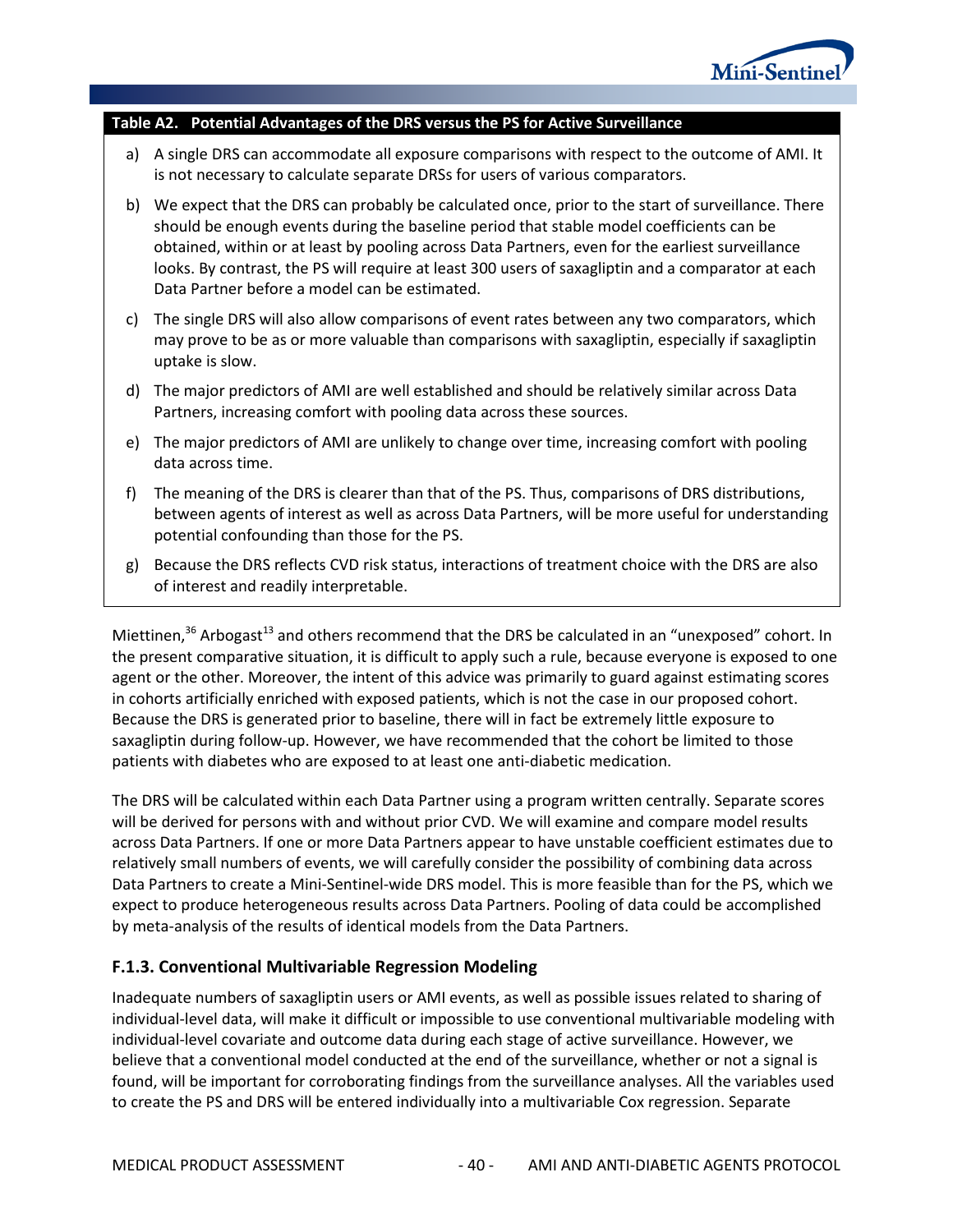

models would be fit by each Data Partner within CVD history strata, all using the same methods to examine time-to-AMI in relation to the drugs of interest, after adjustment for the potential confounders. We will use meta-analytic methods to combine these identical models, test for heterogeneity and estimate pooled effects.

## **F.2. Matching versus Stratification**

Matching (either 1:1 or 1:N) on either the PS or the DRS was considered to produce the closest adjustment for the large number of confounders. In fact, matching was expected to yield such similar covariate distributions for the cohorts of saxagliptin and comparators at baseline that some Methods working group members felt that, after matching, cohorts of saxagliptin and comparator users could be treated as if they had been randomized. If initial comparisons confirmed nearly identical baseline covariate distributions, then cohorts could be followed and compared during surveillance using simple, unmatched statistics. Relative risks could be estimated by simply dividing AMI incidence in saxagliptin users by AMI incidence in comparator users, where each incidence rate is simply a count of AMIs divided by the person-times of follow-up. Kaplan-Meier survival curves could be shown, and log-rank tests used to test whether differences between two curves might be due to chance alone.

Using unmatched analyses (i.e., ignoring the matched pairs) during surveillance would require that the number of matched comparators be fixed (either 1:1 or 1:N) to create identical covariate distributions. If we want to preserve the simplicity of analysis, N must be constant across matched sets. Consequently, the number of comparators would likely be either one or two, simply because the requirement for a larger fixed number would result in excluding some saxagliptin users for lack of close matches. Exclusion of any saxagliptin users would result in loss of power, especially earlier in the surveillance. Using an unmatched approach to follow-up would also require close monitoring for differential dropout which could lead to a loss of balance in covariates with continued surveillance. If the unconditional comparisons become unbalanced, and matched analyses are called for, then additional power would be lost because an entire pair would be lost to follow-up when either the saxagliptin user or the comparator user is censored.

The primary advantage of stratification was the ability afforded to use a larger proportion (or all) of comparator patients in analyses. Although we do not know how quickly saxagliptin use will increase in Mini-Sentinel populations, it is likely that the number of users will be small enough early in surveillance to make limited statistical power a significant concern. In this case, the availability of multiple comparator users per saxagliptin user will improve power somewhat. A second advantage of stratification, which pertains only to the DRS, is the ability to examine possible heterogeneity of effects across the range of risk for CVD. A stratified Cox model is also quite flexible in that it allows a different baseline hazard for each stratum rather than assuming a single common baseline hazard.

It is possible that stratification (e.g., on deciles of DRS) could create extreme subgroups in which use of either saxagliptin or a comparator is very rare. In this case, matching within the accepted caliper would also be difficult. It is also argued that such extreme strata are so highly unrepresentative of the users of one agent or the other that they are not of great interest and should simply be excluded (i.e., "restriction").<sup>22</sup> There is no wish to be able to generalize to such unlikely individuals. A further concern is that the rare users who are found within these extreme subgroups may be there by virtue of some very strong unmeasured confounders. We agree that elimination of such deciles or subgroups would be appropriate, but believe that this would be more likely to occur with the PS, which aims directly at predicting use of one agent versus another, than with the DRS. It seems unlikely that the association of treatment with AMI risk would be sufficiently strong to create DRS strata with severe imbalance in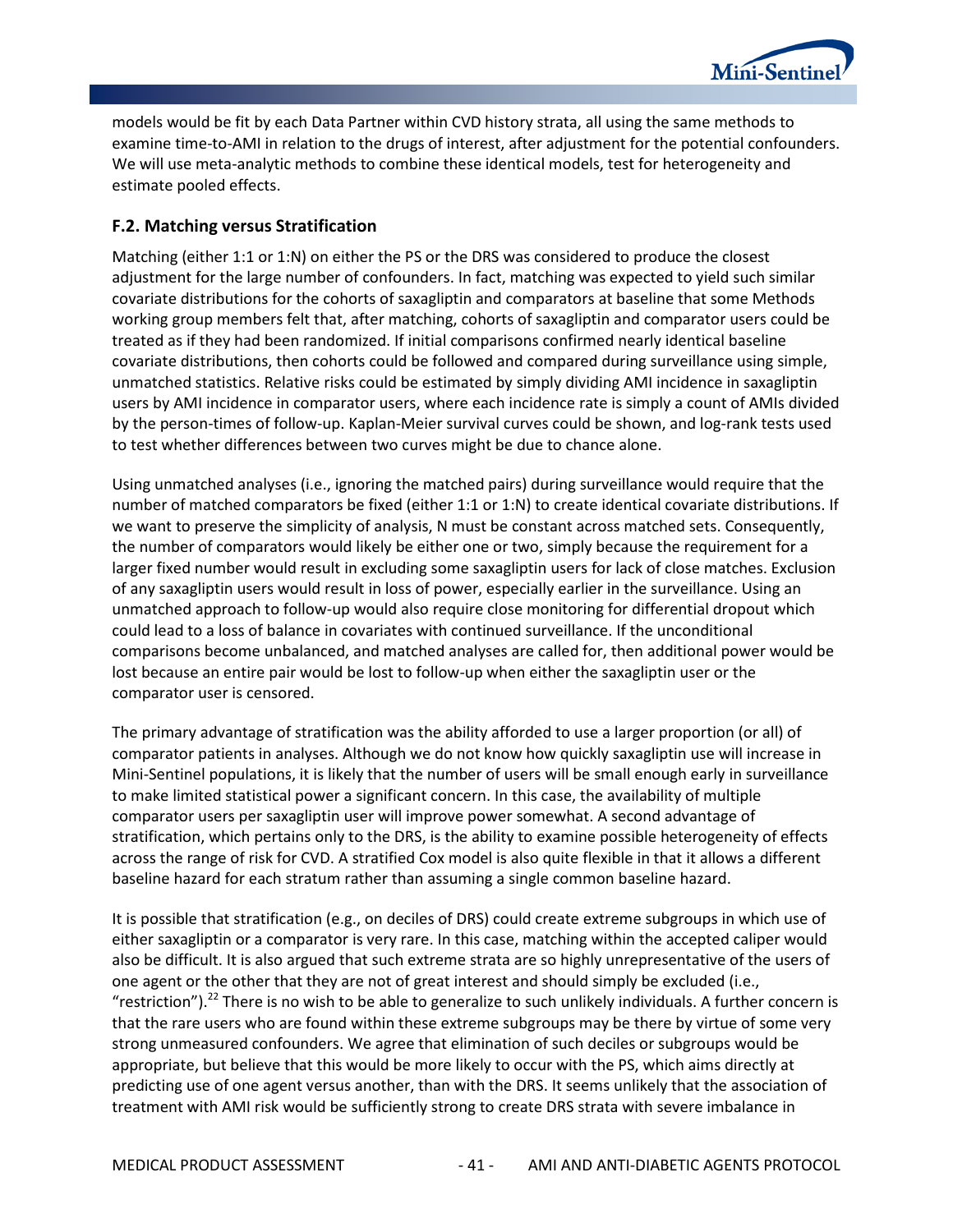

treatment choice. The fact that we are stratifying on prior history of CVD before calculating DRS should make this even less likely because the strongest confounder of treatment choice with AMI risk is very likely a known prior history of CVD.

## **F.3. Proposed Use of PS, DRS, Matching and Stratification**

The Methods working group ultimately did not feel that either matching or stratification was a clearly superior approach in the active surveillance setting, in large part because neither has been used extensively in the active surveillance setting. Advantages and disadvantages of each have been cited above. In the context of the first Mini-Sentinel surveillance project, it seemed more reasonable to use and evaluate both approaches without selecting one as primary. However, we do not propose to conduct both matched and stratified analyses for both the PS and DRS. Rather, we proposed to use matching in association with the PS analyses and stratification in association with the DRS analyses. Conducting all four combinations was felt to be too cumbersome. We further felt that the relative merits of each (PS versus DRS; matching versus stratification) could be isolated.

Our reasoning in linking stratification with the DRS was explained above. Namely, strata of the DRS have epidemiologic meaning, being associated with risk status for the outcome. Tests of interaction with treatment choice are interpretable, whereas "interactions with the PS" would be less likely and more difficult to interpret. Secondly, the chance of having extreme deciles of the PS that would have to be eliminated is greater than for the DRS.

## **G. OBSERVATIONAL PERIOD**

The observation period is broken into two sections, the time before the index dispensing of new use of saxagliptin or a comparator and the follow up period after the medication is prescribed.

# **G.1. Pre-Follow Up Period**

The pre-observation period is the 12-month time frame to assess cohort eligibility and capture of patient characteristics at baseline. The information captured during this period is used to generate the PS and DRS. Two decisions were needed to define the pre-observation period: 1) Should the pre-period be equal across all sites; and 2) If the pre-period is equal, how long should it be?

The rationale for a fixed, 12-month pre-baseline assessment period was given in the section above. Requiring a longer, fixed period would improve classification for prior CVD and other comorbidities, but would lead to exclusion of a substantial number of otherwise eligible patients who have been enrolled for less than two years. Conversely, a fixed period of less than one year may increase sample size somewhat but at the expense of making appropriate classification difficult or impossible. Using all available follow-back for each patient risks systematic bias. New joiners, who are typically healthier than longer term members, would look even healthier by virtue of having less follow-back for capturing comorbidities. Thus, adjustment would be biased.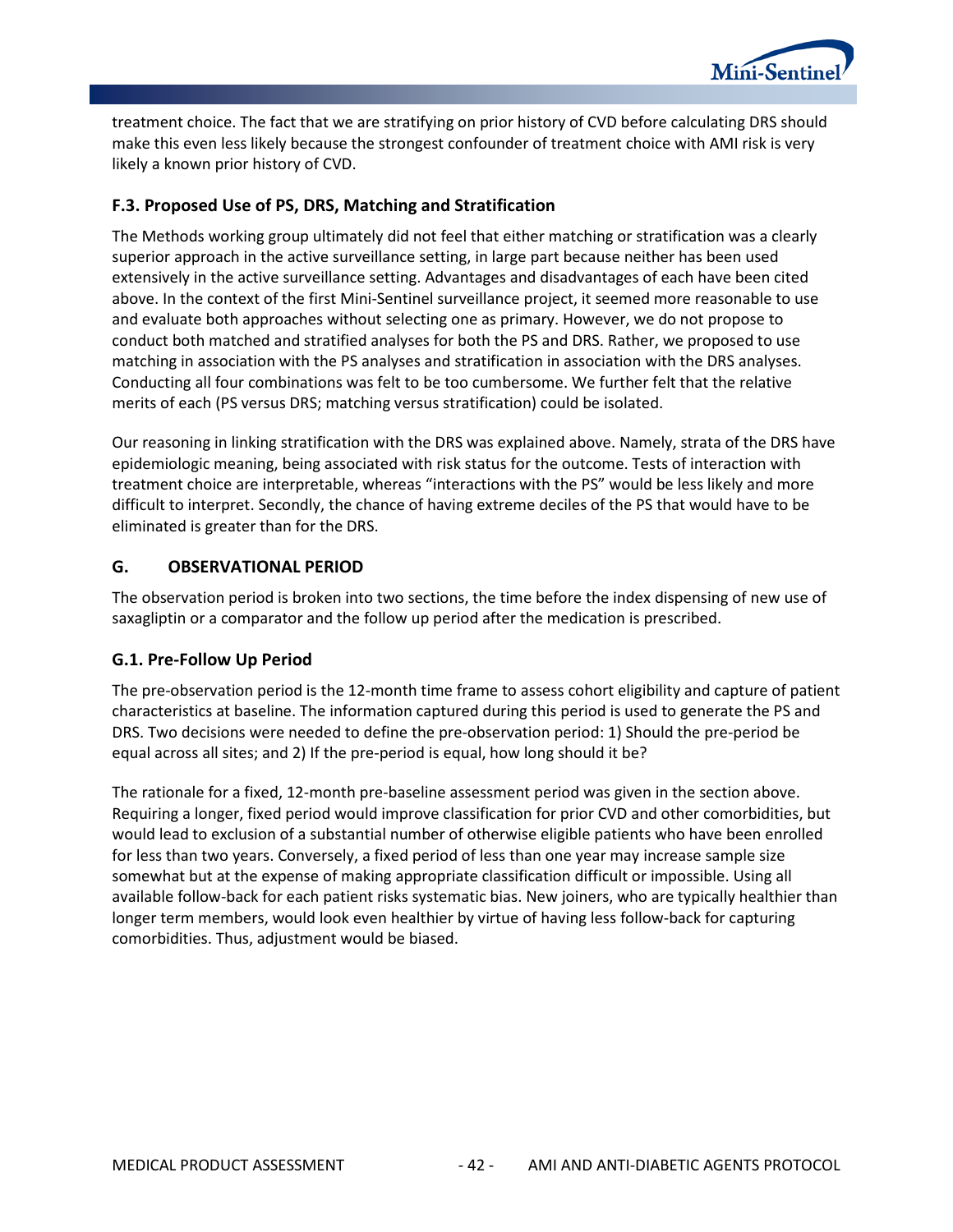

## **G.2. Follow Up**

When a person enters the cohort by virtue of a new dispensing, follow-up begins on the dispensing date of the index dispensing. A second dispensing is not required, because doing so could prevent the capture of acute effects that occurred after a single dispensing. Follow-up then continues until the first of any of the following events:

- a) The first occurrence of AMI;
- b) Known death from any other cause (ICD-10 code other than I21.09, I21.19, I21,11, I21.29, I21.3,  $121.4$ ;
- c) A gap in continuous enrollment;
- d) Discontinuation, or a gap in use, of saxagliptin or the comparator;
- e) Switching or augmenting therapy to saxagliptin (for any user of a comparator); or switching to a comparator (if on saxagliptin);
- f) The end of the surveillance period.

Although some patients may have multiple AMI events during observed follow-up, their inclusion would require more complex analytic methods. The predictors of repeat AMI, including drug exposures, may differ from those of an initial AMI. Moreover, treatments are likely to change following an AMI. For all of these reasons, only the first AMI during surveillance will be counted and follow-up will be terminated at that point.

**Death from any other cause.** Mortality data will not be routinely available. However, some deaths will be identified from hospital discharge summaries and occasionally from membership or enrollment data. When identified, non-AMI death is always a cause for censoring. Although the availability of death data may differ by Data Partner, matching and stratification both occur within Data Partner.

**Disenrollment.** While the initial thought was to require continuous enrollment, short allowable gaps were later considered because these typically are due to administrative errors rather than genuine loss of coverage. Two options for allowable enrollment gaps were proposed: 30 or 60 days. The majority of participating Data Partners reported that any gap longer than 31 days likely meant a true absence of coverage within their health system, during which events or new dispensing could be missed. However, there is a difference in the coding of monthly enrollment across Data Partners; some but not all use the first day of the month to indicate the start of enrollment. Therefore, 30-day was selected as the maximum allowable gap in enrollment allowable across all Data Partners. This gap applies to the requirement for continuous enrollment during the 12 months of the pre-baseline period as well as to the period of follow-up.

**Discontinuation of medication of interest.** Initially, a 30-day gap in medication possession (after exhaustion of the apparent day's supply and before filling a next dispensing) was proposed for defining the discontinuation of a medication and the end of follow-up. Such gaps recognize that many individuals on chronic medications occasionally fail to take the medication every day due to forgetfulness, acute illnesses, or lost medication. Subsequent discussion determined that the average size of a dispensing varied across the participating Data Partners from 30 to 100 days' supply. Under these circumstances, a uniform gap of 30 days seemed excessive for those with only 30 days supply at the last dispensing. One recent study of the association of rosiglitazone versus pioglitazone with CVD<sup>20</sup> used a uniform gap of seven days, which resulted in an average follow-up time to censoring of only six months. However, when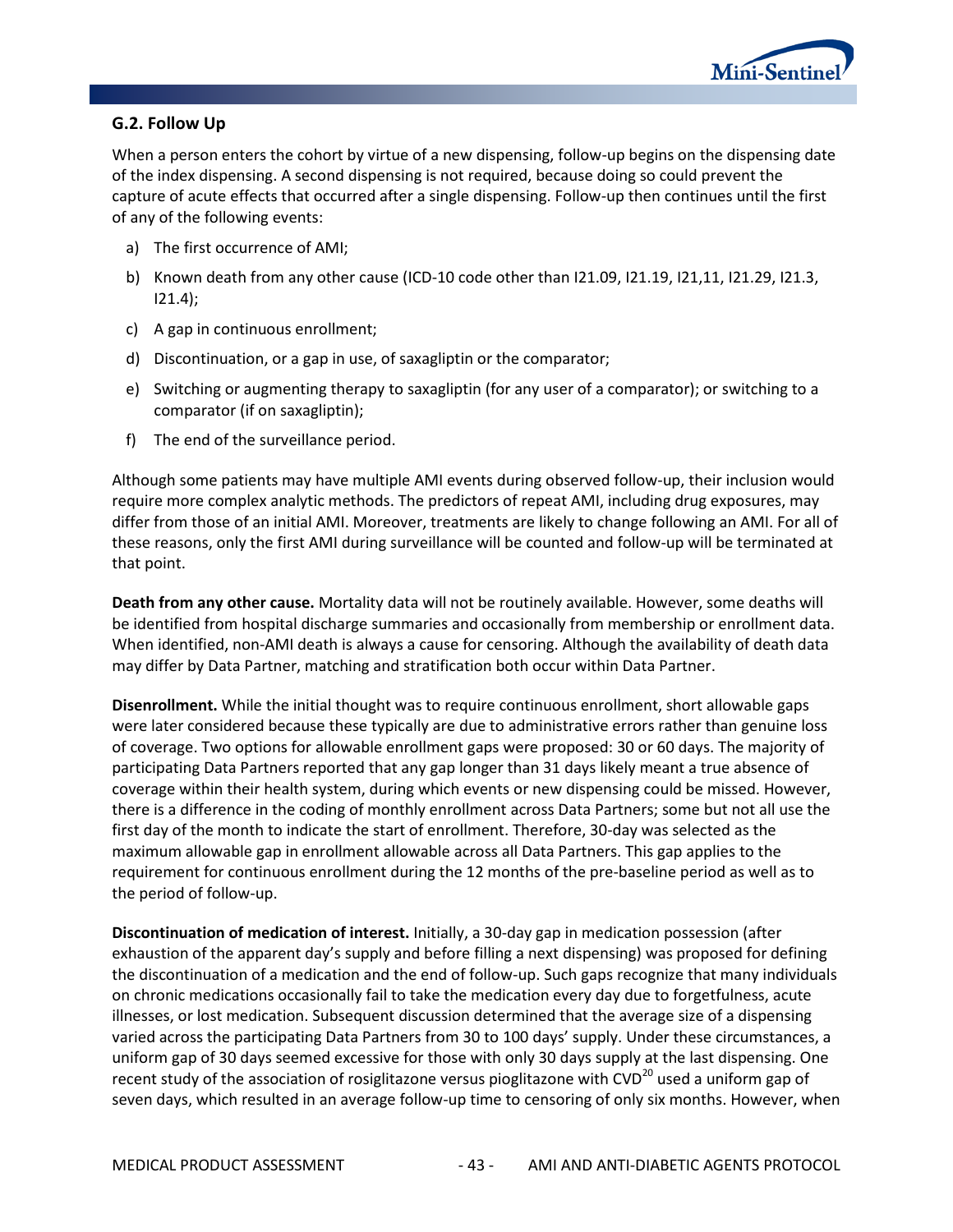

the authors extended the gap to 30 days, person-time increased only modestly. (D Graham, personal communication) Thus, it is not entirely clear how much difference in total available follow-up would result from varying the allowable gap. The final decision was to define the allowable gap in medications as a proportion (1/3) of the days' supply of the latest dispensing. A minimum gap of 10 days was also specified for those whose most recent dispensing was for < 30 days' supply. If a Data Partner proves to have a very typical dispensing size (and most do), we will allow the Data Partner to simply fix the allowable gap at one third of the typical days' supply. This will be computationally simpler.

**Switching and augmentation.** As discussed in Section E.2., switching medications during surveillance can lead to censoring from some or all analyses, or in some instances may lead to entry into a new cohort. Briefly, if a new user of saxagliptin subsequently adds a comparator, that user is censored from analyses involving the added comparator, but not from other comparisons. If a saxagliptin user switches to a comparator, that user is censored from all analyses because saxagliptin use has ceased and they cannot enter any analysis as a new user of a comparator because they are a prior user of saxagliptin. If a user of a comparator adds or switches to saxagliptin, they are censored from the analysis involving that comparator, but can enter other analyses as a new user of saxagliptin. Finally, if a user of a comparator adds another comparator, they continue in the analyses for the first comparator, but become eligible to enter analyses for the second comparator.

There was discussion about whether to resume follow-up for people who discontinued treatment based on our definition, but later restarted the same treatment. This is done in many drug safety studies by following subjects during such periods and attributing the follow-up to an exposure category called "former user." Several concerns led the group away from this approach for the active surveillance analyses. The first was simply the complexities of data management and analyses in having to monitor all users on a quarterly basis for resumption of use while doing active surveillance. Person-time would have to be tracked in the new category of former user. Complexity would arise with our plan to stratify analyses on the quarter (or period) of follow-up. Whereas this stratification was intended to group patients with similar length of follow-up, the follow-up stratum would no longer be equivalent to duration of use for some users. A second concern was the possibility that those users who interrupted and then resumed treatment with the same medication were different from continuous users in ways that were unmeasured but that could bias comparisons. For similar reasons, it was determined that a person could not meet eligibility criteria for new use of the same drug twice, even if more than 12 months elapsed between episodes of use. The group did feel, however, that at the end of surveillance, final analyses should try to examine the more complete exposure experience, incorporating exposure categories for former use and allowing resumption of medication use.

**Follow-up during hospitalizations** Periods during which a person is hospitalized for diagnoses that are ultimately specified as other than AMI (as the principal discharge diagnosis) are, by definition, periods in which a person could not have a primary discharge diagnosis of AMI. If they had an AMI, the attending physician and hospital coding staff obviously chose to list another diagnosis in the principal position, suggesting that an AMI may have a different etiology or epidemiology than AMIs which cause hospitalization. Importantly, in-hospital time represents a period when exposures are unclear. Patients are often switched off their usual medications. It can be argued that person-times spent in hospital for other diagnoses should be removed from follow-up of all cohort members. However, excluding these person-days times based on information obtained later in the follow-up (i.e., at discharge) may introduce bias, and removal of these person-days times is somewhat complex in the determination of risk sets. Risk sets are composed of all cohort members who are under observation on the date of the AMI that anchors the set. It will be necessary to identify and remove any persons who were in hospital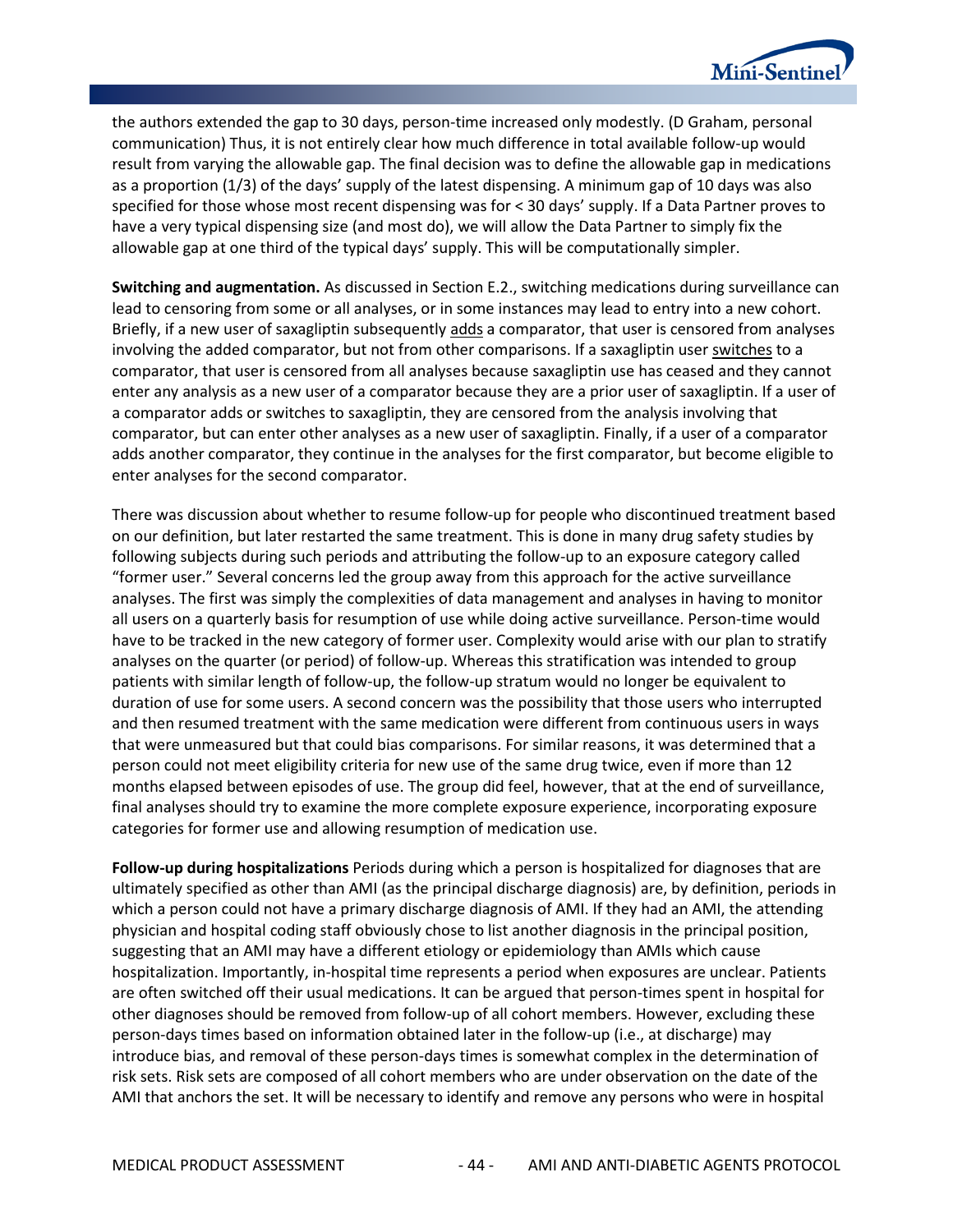

for another cause on the day of the risk set formation. Therefore, hospitalized person-times during the follow-up will not be removed from the primary analyses.

## **H. OUTCOMES**

Discussion by the Endpoints working group and the larger Investigator group touched on the selection of appropriate hospital discharge diagnosis codes for identifying AMI, whether to impose a length of stay requirement, on possibilities for identifying out-of-hospital AMIs ending in death, and on the advisability of expanding the endpoint definition to include other events with similar pathophysiology to AMI. Descriptive data provided by four Mini-Sentinel Data Partners on the occurrence of AMI, by age and by presence of diabetes are given in **[Appendix B](#page-57-0)**. The data suggest strong, expected associations with both increasing age and with presence of diabetes. Some differences in rates are apparent across four Data Partners, with two Partners having consistently lower rates than the other two.

## **H.1. Selection of ICD-9-CM Codes**

Previous studies have used various sets of ICD-9-CM discharge codes to identify AMI outcomes. Many have used any ICD-9-CM code of 410 code, regardless of  $4^{th}$  or  $5^{th}$  digits (i.e., 410.xx).<sup>34, 35</sup> However, the fifth digit of "2" refers specifically to a "subsequent episode of care following an AMI." Although it suggests that an earlier AMI episode probably occurred, the absence of a claim for that hospitalization raises concern. One validation study observed that the positive predictive value (PPV) of an AMI diagnosis declined only slightly (from 94.1% to 92.3%) when hospitalizations with a discharge code of 410.x2 were included.<sup>19</sup> Such hospitalizations were relatively rare, however, amounting to only 7% of discharges, suggesting that the PPV for these cases was substantially lower. Therefore, we have specifically excluded hospitalizations with a discharge code of 410.x2, leaving all discharges with a principal diagnosis of 410.x0 (unspecified episode) or 410.x1 (initial episode) as the primary AMI endpoint.

This same criterion has been used in other recent studies.<sup>19, 37-39</sup> all of which reported PPV's >90%. We are not aware of any validation study that specifically compares the validity of a 410.x0 with that of a 410.x1. However, a preliminary look at the AMI's identified by the Data Partners found that as many as one third of all episodes were identified by a 410.x0 code. We know from Kiyota et al<sup>19</sup> and from Yeh et al<sup>39</sup> that this combination yields a PPV of 95% or above. Therefore, we can deduce that the PPV for 410.x0 must be quite high too, and we do not wish to exclude such a high fraction of highly likely cases. However, we do recommend that the planned AMI validation activity specifically stratify its sample on the basis of the fifth digit (0 versus 1) to assure that this is not a source of substantial misclassification at any Data Partner.

In addition to hospital discharges of AMI, the protocol also specifies that any deaths known to have occurred within one day of an emergency department visit for acute ischemic heart disease (ICD-9-CM code: 410.x0, 410.x1, 411.1, 411.8X, 413.x) also be defined as AMI. It is unclear how many deaths Data Partners will identify, but we expect the co-occurrence of an emergency department visit for ischemic heart disease followed by an out-of-hospital death to be rare. However, it is included because of the possibility that some AMI events may result in death in the emergency department without a hospital admission, and therefore without a hospital discharge. This strategy is intended to identify as many of such episodes as possible, and to minimize the possibility that bias would arise from the possible effect of a drug on the chance of surviving an AMI.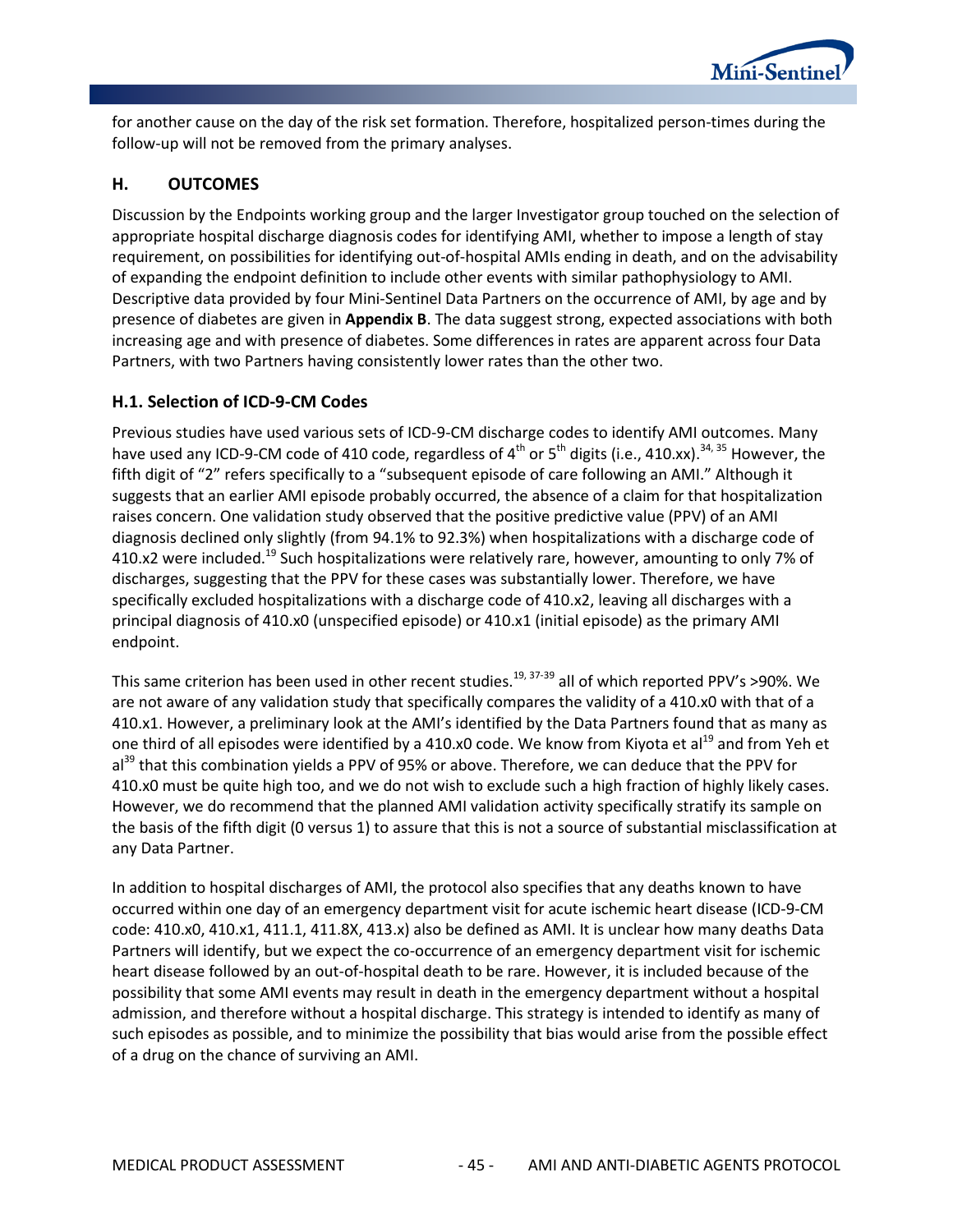

ICD-9-CM codes other than 410 (e.g., 411) have been shown to have a low PPV for AMI and therefore were not considered for inclusion in the assessment of risk for AMI.<sup>34, 35</sup>

## **H.2. Diagnosis Position for Identifying the AMI ICD-9-CM Codes**

Many previous database studies of AMI have included only those cases with the ICD-9-CM code in the primary or principal position. Approximately the same number have accepted a diagnosis in either the primary or the second position.<sup>34, 35</sup> A somewhat larger number of validation studies have been reported for studies using the primary discharge diagnosis only. However, Kiyota et al found only a minor difference in the PPV: 95.1% for a primary position diagnosis versus 94.1% when either a primary or secondary position was considered.<sup>19</sup> There is some uncertainty about the meaning and use of AMI in the second position. In some cases, the AMI may truly be secondary to another condition (e.g., hypotension or hypovolemia during surgery; pneumonia). In such cases, the AMI may a have different underlying pathophysiology and may be unrelated to drug exposures. If so, these events amount to "noise" in the analysis, which is undesirable because it tends to bias risk estimates toward 1.0 and slow detection of a true signal. In some instances, AMI in the second position may be accompanied by another ischemic heart disease code (ICD-9-CM codes 411-414) in the primary position. And in others, hospitals may opt to put another diagnosis in the primary position if it results in a Diagnosis-related Group that is better reimbursed. There is uncertainty as to which of these mechanisms may be predominant in our data and whether this varies by Data Partner. For these reasons, the Endpoints working group has recommended that we define AMI as a primary or principal discharge diagnosis of 410.x0 or 410.x1. We do recommend, however, that the Data Core pursue additional analyses of secondary position AMI diagnoses early in surveillance to determine its frequency, variation in occurrence across Data Partners, and accompanying primary discharge diagnoses.

It also became apparent in discussions with Data Partners that one Data Partner does not receive diagnoses with designations of primary or principal. Rather, diagnoses are simply listed in order. Researchers at this Partner have often used the diagnosis in the "first position" as the equivalent of the primary discharge diagnosis. However, this practice has not been carefully validated. The protocol recommends that this Data Partner continue the practice of selecting only diagnoses in the first position for identifying endpoints and that the Mini-Sentinel AMI validation workgroup specifically addresses the PPV of this diagnosis.

## **H.3. Length of Hospital Stay Requirement**

Some outcomes studies have required a length of stay restriction of two or three days to avoid misclassifying patients being admitted for diagnostic evaluation for suspected AMI; however, Kiyota et al found that eliminating a requirement for any minimum length of stay increased the number of AMI's identified by approximately 6% with no reduction in PPV for an AMI.<sup>19</sup> Shorter lengths of stay (without indication of in-hospital death) typically indicate a transfer, either to or from another hospital. On the basis of the Kiyota study findings, we recommend that length of stay not be a requirement in identifying AMI.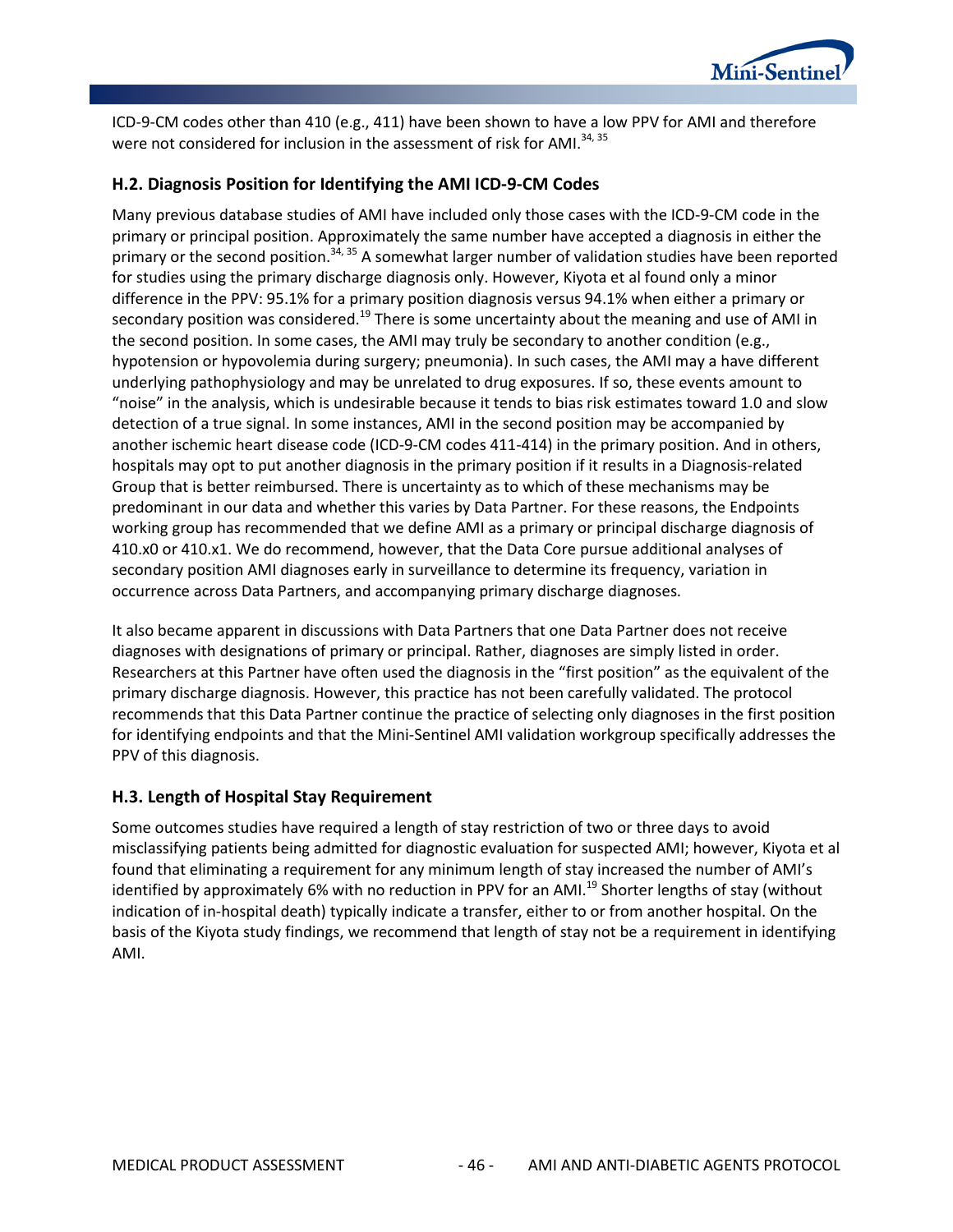

### **H.4. Other Possible Sources of Hospital-Related Diagnosis Codes**

Data Partners pointed out that some sources of data contain diagnostic codes submitted by clinicians for professional care delivered during a hospitalization. However, these codes have never been validated and are not typically used for research by the Data Partners. A decision was made to include only hospital facility codes and emergency department codes. Professional codes will not be used to identify AMI because there could more error associated with them, not all Data Partners could identify professional claims, and use of codes from professional claims have not be used in any previous validation study.

### **H.5. Possible Additional Acute Coronary Syndrome Endpoints**

The Endpoints working group considered the potential value of examining additional ischemic heart disease outcomes (i.e., acute coronary syndrome without infarction) in secondary analyses. Assuming that the underlying pathophysiology is similar, a broader endpoint definition could provide an earlier warning by increasing event rates. A second concern was that differential coding practices for AMI across Data Partners could lead to apparent variation in AMI rates.<sup>21</sup> Such "upcoding" could be manifest by apparent "compensation" or substitution, such that Data Partners with lower AMI rates would have higher rates for other acute coronary syndrome diagnoses. That is, some sites may code more aggressively for AMI more frequently, while others coded more conservatively.

However, preliminary data from four Data Partners (**[Appendix B](#page-57-0)**) suggests that although the occurrence of AMI does appear to vary in frequency across four Data Partners, with rates being lower in integrated HMOs than in network model plans, there was no evidence of compensatory coding of non-AMI acute coronary syndrome in sites with lower apparent rates of AMI. Thus, concerns about possible missed AMI's in the lower rate plans are reduced. This surveillance activity will not include acute coronary syndrome as a secondary endpoint.

Sudden cardiac death events were also considered as potential outcomes. However, identification of such events would be delayed in most cases for 18 to 24 months, until mortality data from state or national death files could be obtained, matched and validated. This process would be infeasible for an active surveillance activity.

Most sites will not be able to conduct analyses that include inpatient biomarker data (e.g., cardiac troponin I, CK-MB), but the workgroup highlighted that sensitivity analyses for sites that have these data available could be very important for assessing both the presence of a confirmed AMI as well as possibly determining AMI severity. When the MSDD expands to include clinical data, these markers may be considered in future surveillance assessing AMI.

## **H.6. Recommendations for the Mini-Sentinel AMI Validation Workgroup and AMI Other Validation Activities**

We have several recommendations for the validation activity that will be conducted by the Mini-Sentinel AMI validation workgroup or others. The first is to examine the validity of identifying AMI using the first listed diagnosis in the Data Partner that cannot identify primary discharge diagnosis. This can be accomplished by modestly oversampling records from that Data Partner. While there is an ongoing AMI validation in a pediatric population using the first diagnosis designation,  $33$  there are no AMI validation studies in adults from data sources which do not have primary discharge diagnosis. A second recommendation is to stratify the sample on patients with ICD-9-CM code 410.x0 versus 410.x1 to see if the PPV for 410.x0 is comparably high. A preliminary look at data from several Data Partners indicated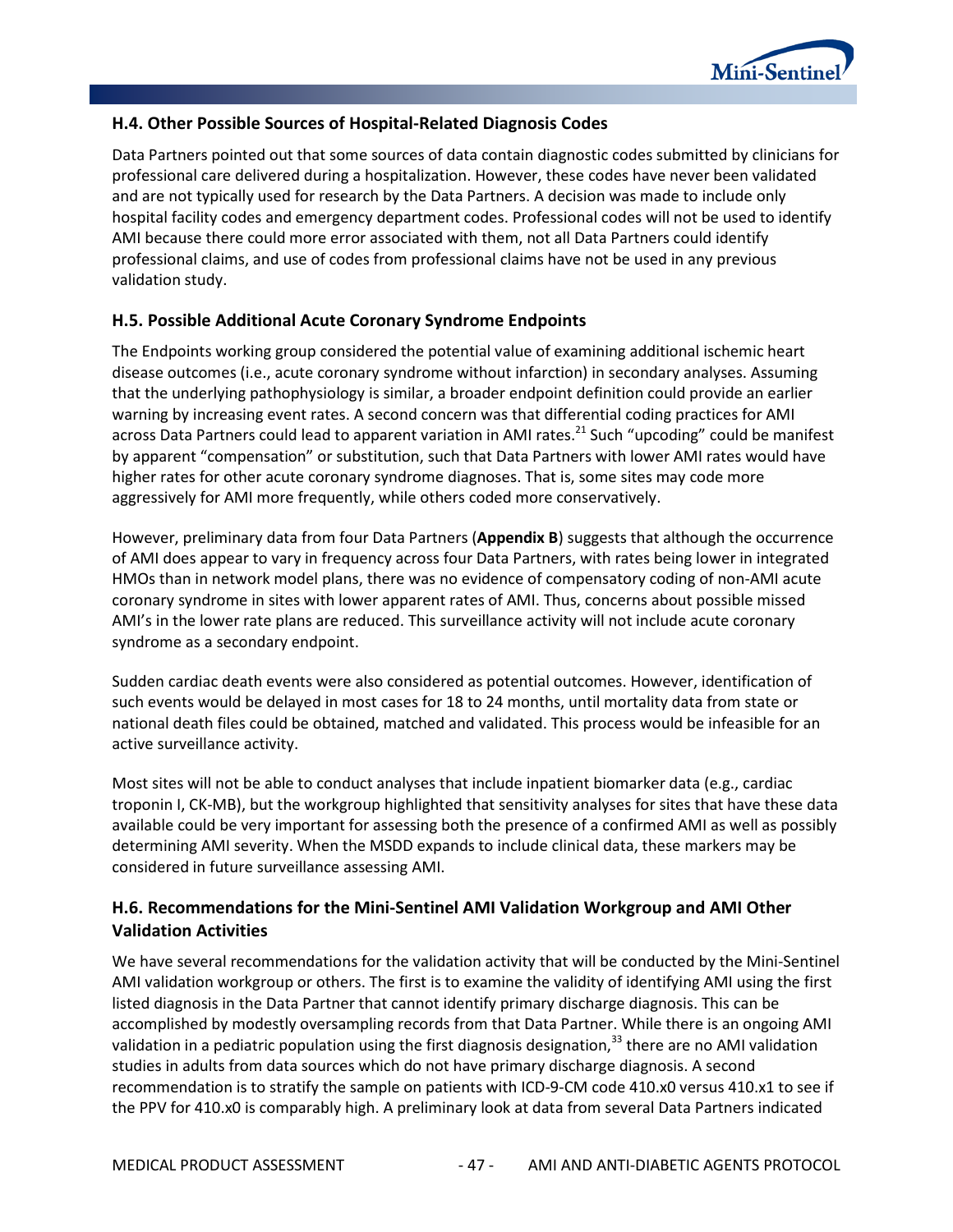

that the code 410.x0 was found with sufficient frequency to make 50:50 stratification of the proposed samples feasible.

### **I. DATA ANALYSIS**

### **I.1. Overview of Analysis Plan**

The protocol specifies several approaches to adjusting for confounding and estimating exposureoutcome associations. Associations are expressed in primary analyses as relative risks. We recognize that risk differences are important in decision-making, providing a scale on which risks can be weighed against benefits. However, risk differences tend to vary much more across subgroups than the relative risk and therefore most methods of adjustment for confounding have targeted the relative risk. Once adjusted relative risks are estimated, adjusted risk differences (in subgroups and overall) can be derived from estimates of the relative risk in conjunction with incidence information. Thus, in addition to reporting relative risks and confidence intervals (CIs), we will describe the incidence of AMI in users of saxagliptin and comparators and provide estimates of risk differences. If we find heterogeneity in the relative risks across subgroups, then subgroup specific relative risk estimates can be applied to the specific incidence rates to estimate risk differences. It should be noted that in surveillance for rare outcomes (rarer than AMI) the relative risk estimate tends to be unstable, and it can be preferable to model the risk difference directly, rather than derive it from the relative risk estimate.

## **I.2. Analytic Strategies**

We believe that each of the three proposed approaches has important advantages. The PS and DRS are alternative ways to address "the curse of dimensionality" – the problems that arise when we adjust for a large number of individual covariates (some of them collinear, and some of them indicator variables flagging relatively rare risk factors) with only a limited number of outcome events. This is typical in surveillance studies of newly approved medical products, especially early in surveillance when the number of events is lowest, but the number of covariates is large. We can simplify and stabilize the analysis by combining the large number of covariates into a single PS or DRS, which can then be used to balance comparisons of saxagliptin users versus comparator users. Additionally, there remain concerns among Data Partners about pooling individual-level data, PS-matching and DRS-stratification permit stratified analyses using only aggregate data.

PS matching has the intuitive advantage of balancing the analytic cohort in a way that mimics a randomized trial of saxagliptin versus comparator. DRS stratification has the intuitive advantage of facilitating comparison of saxagliptin versus comparator in subgroups defined by level of risk for AMI. PS is easier to use when comparing multiple outcomes in relation to a binary exposure; DRS is easier to use when comparing multiple types or levels of exposure with respect to a single type of outcome. PS is advantageous when there is relatively more available data and externally-derived knowledge for modeling the exposures of interest; DRS is advantageous when there is much available data, and externally-derived knowledge, to model the outcomes of interest. Although the PS has been used more often than the DRS in recent years, the proposed surveillance has multiple comparators, and more data available early on for modeling the outcome of AMI. Predicting exposure (i.e., saxagliptin use) will require some waiting at each Data Partner until sufficient saxagliptin users accumulate. Additionally, the outcome of AMI has been modeled in multiple studies, is well understood, and is likely to be fairly consistent across Data Partners. These factors each render the DRS advantageous – and worthy of use – in this surveillance activity.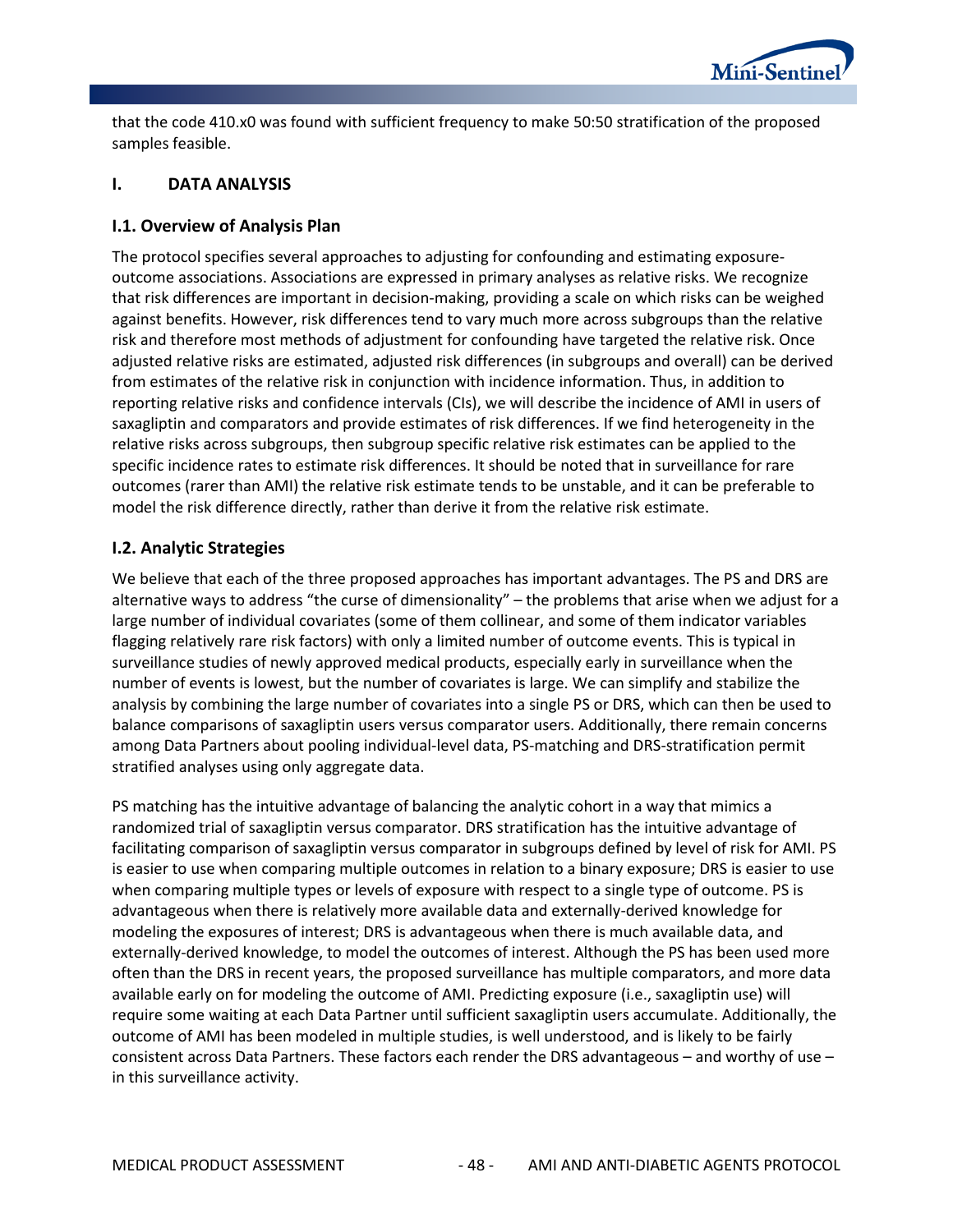

The protocol calls for use of both 1:1 matching (with the PS) and stratification (with the DRS). Matching (1:1) can minimize bias by restricting analyses to the single best-matching comparator users for each saxagliptin user. But 1:1 matching discards relevant information from all potential matches that are not used. Stratification can maximize efficiency by making use of relevant information from all of the comparable users of comparator drugs. 1:1 matching is more intuitive because it facilitates simple transparent analyses as could be done with data from a randomized trial (with 1:1 allocation). Stratification is less burdensome to implement in multi-site, sequential surveillance. One-to-one matching could be augmented to 1:N matching, increasing statistical efficiency. However, N must be constant across matched sets if the simplicity of analyses is to be preserved. In reality N would have to be small (likely 1 or 2) because some saxagliptin users will only have one acceptable match and we would be reluctant to exclude any saxagliptin users.

Our proposal to use both PS-matching and DRS-stratification, complemented by individual covariate adjustment at the final stage of analysis, will permit us to 1) gain extra insight from these complementary methods into the association of the anti-diabetic drugs with AMI, and 2) gain experience and understanding for Mini-Sentinel – in this initial surveillance effort – with the implementation, strengths and possible limitations of each of these approaches.

## **I.3. Choice of Models**

The protocol specifies that Cox proportional hazards models will be used in all primary analyses. Cox regression is powerful, flexible, and widely used in cohort studies such as ours, given 1) follow-up that will be long for some users and will be censored for most users (due to dropout, non-adherence, switching, etc.), and 2) an outcome that is binary and non-repeatable (first AMI). PS-matching and DRSstratification both permit the use of stratified Cox models in which there is only a single binary covariate: saxagliptin versus comparator. Such models can be easily fit to pool data across all Data Partners with only one record per risk set.<sup>23</sup> These models also facilitate the design of an alpha-spending plan for sequential analysis because the risk sets can be easily simulated as Bernoulli trials.

Poisson regression is expected to yield very similar results. Results would be virtually identical if the ratios of follow-up time (in saxagliptin users versus comparator users) in the Data Partners, subgroups, and time periods specified by the Poisson model are the same as the ratios of saxagliptin users to comparator users in the risk sets of the Cox model. If Cox and Poisson yield estimates that differ nontrivially, then the Cox model is less vulnerable to bias because its risk sets are anchored to specific time points, which would presumably make them more homogeneous in level of risk than the stratified time periods used in Poisson regression. However, Poisson regression is more intuitive to some researchers, and yields explicit estimates, not only of the relative risk, but also of AMI incidence rate – in subgroups and time periods as well as overall.

## **I.4. Sequential Testing Plan**

We will follow the general alpha-spending approach of Lan and DeMets.<sup>24-26</sup> The test statistic for each of our planned periodic analyses will be the nominal p-value associated with the estimated saxagliptin effect on the hazard of AMI. This estimate will be obtained by stratified Cox regression. Lan and DeMets showed that in large samples the overall chance of a Type I error, across multiple looks, can be limited to a desired level of alpha by using (at every look) a threshold level of the nominal p-value that can be derived from the following simple formula:

Threshold = alpha /  $log(1 + N*(e-1))$ ,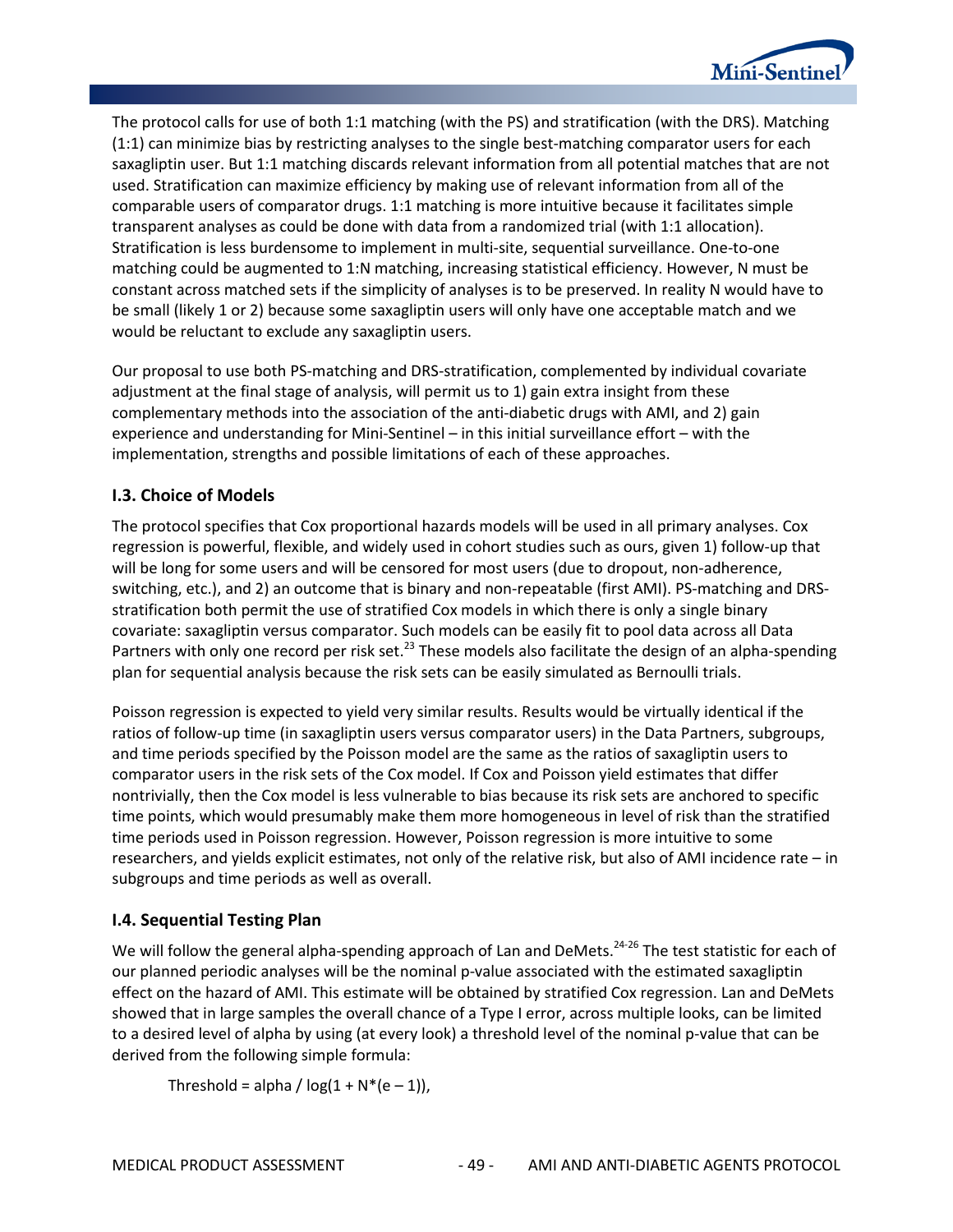

where N is the number of planned looks, and alpha is the overall chance of a Type I error.

Given our interest in limiting the chance of a Type I error to 0.05 across 10 planned looks, the threshold level of the nominal p-value in large samples would then be:

Threshold =  $0.05 / log(1 + 10*(2.718 - 1)) = .05 / log(18.18) = 0.017$ 

Although our Mini-Sentinel-wide diabetes population is very large, the number of additional AMIs that will be ascertained at each quarterly look for each pairwise comparison of saxagliptin users versus comparator users (PS-matched 1:1) is expected to be in the range of 20 to 60. We conducted a simulation to ascertain whether these expected numbers are large enough for us to rely on the formula that Lan and Demets derived for large samples. We found that our expected numbers of outcome events would not be quite large enough: a threshold slightly more stringent than 0.017 would be required, specifically a threshold level of 0.0144 for the nominal p-value would be required for us to limit Type I errors to 0.05, given the expected accumulation of outcome events in our analytic cohort. The simulation we conducted was similar to that proposed by Li and Kulldorff for a conditional sequential sampling procedure.<sup>40</sup>

This alpha-spending plan, like other "flat-boundary" sequential designs (see Kulldorff et al<sup>41</sup> and Pocock<sup>42</sup>) "spends" more alpha early in surveillance rather than "conserving" it for the final analysis. We also considered an intermediate strategy, which would spend alpha evenly (such that we would have a 0.005 chance of a Type I error at each of the 10 planned looks), but decided that our proposed plan is more intuitive and transparent (with a signaling threshold that is constant across looks in terms of the nominal p-value) and more consistent with the priority for timeliness in safety surveillance.

We also considered timing analyses according to the "information fraction": the proportion of needed information (needed for statistical power) that has come in, rather than the amount of months that have gone by. The power of our planned analyses at any point will be driven by information regarding AMI incidence and the numbers of new users of saxagliptin that have been identified to that point. In order for the planned 10-look sequential design to have 80% power to detect a relative risk of 1.33, the number of AMI events expected in saxagliptin users – under the null hypothesis – has to be about 207 (This number is derived from our power calculation that a relative risk of 1.33 is detectable by surveillance of 46,000 saxagliptin users for 23,000 persons-years with AMI incidence rate of 9 per 1,000 person-years: 23,000 \* 0.009 = 207).

Therefore, 10 sequential analyses could be conducted whenever the expected number of AMIs in saxagliptin users (approximately 10% of 207) has accumulated (given the saxagliptin uptake and AMI incidence observed during surveillance) rather than every three months. The initial look would be conducted as soon as the initial data can be collected (to assure ourselves that we are not allowing a very large effect go undetected) and the final,  $10<sup>th</sup>$  look performed when we've reached at least 207 AMIs. If saxagliptin uptake or AMI incidence turns out to be lower than we now expect, then our analyses will be either less timely or less powerful than we now expect. We could adapt by either reducing the number of planned looks (and thereby permit a slight increase in the nominal p-value required for signaling at each look – to retain as much power as possible while controlling Type I errors) or else we could increase the intervals between looks and thereby increase the expected duration of surveillance (in order to keep power the same as is now planned). We are inclined to look at 3-month intervals rather than intervals based on information fraction (numbers of users and event rates) for several reasons: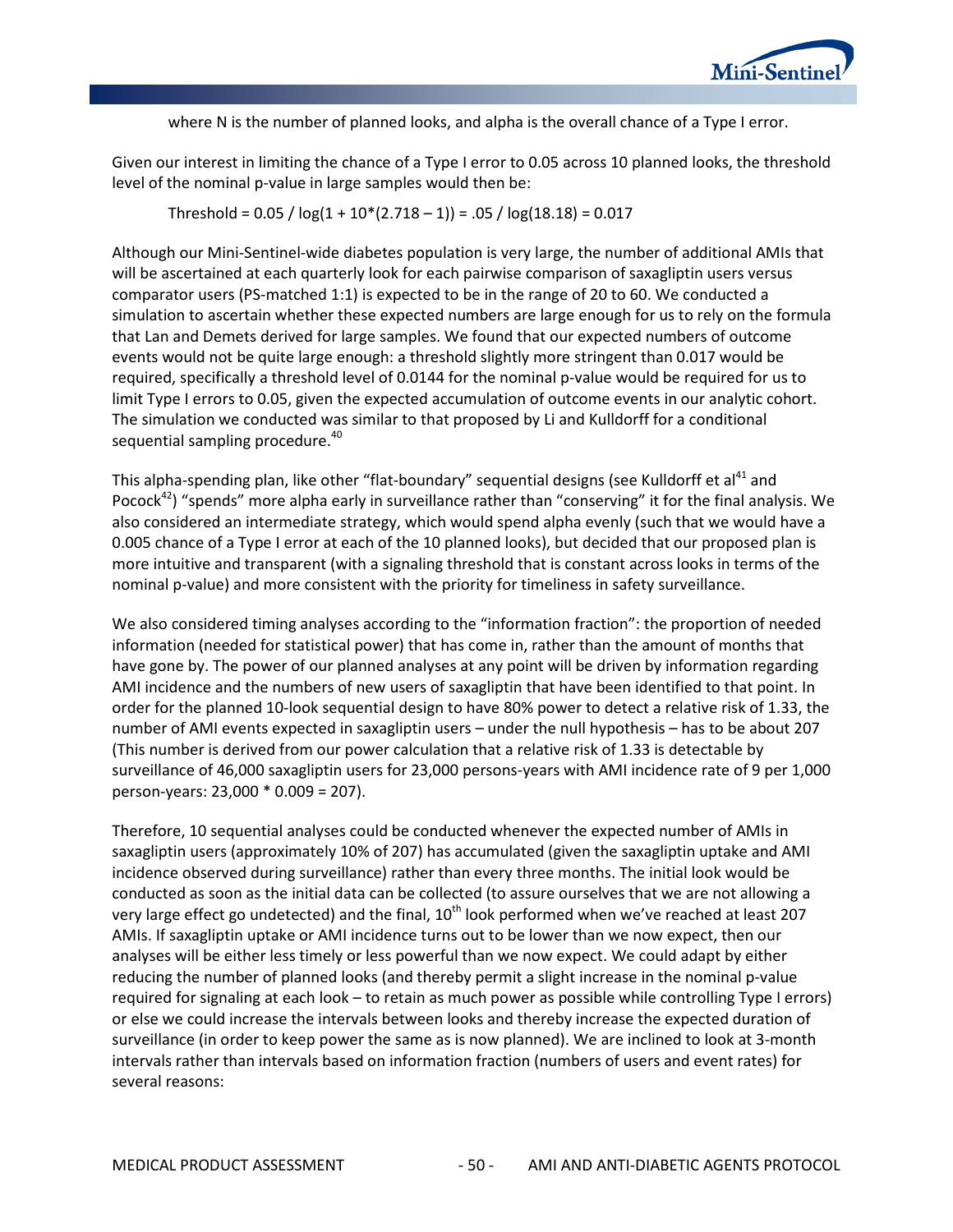

- a) After doing the work to manage the data and ascertain the drug use, follow-up, and AMI incidence on a quarterly basis, then deferring statistical analyses amounts to "shutting our eyes" to the information that has become readily available. Opening our eyes – by looking at the data that we are making available – would sacrifice very little power unless the amount of new information is trivial (or much less than expected). "Shutting our eyes" to available data is harder to justify in lengthy public-sponsored safety surveillance than in many randomized trials. This is clearly our rationale for taking the first look as soon as possible rather than waiting for a certain number of events.
- b) The timeliness that is prioritized in safety analyses is meaningful in terms of the calendar rather than information. Even if only a modest about of information is accumulated, so that only a very big safety problem is detectable, active surveillance provides some worthwhile reassurance: it will be reassuring that Mini-Sentinel is frequently looking at whatever data is available. Again, this is more critical for the first look than for subsequent looks, assuming that the first look suggested no important association.
- c) We are interested in permitting a rather comprehensive assessment of saxagliptin safety at each look, with analyses planned of several comparator drugs, two subgroups (with and without prior CVD), and two important measures of safety (the relative risk and risk difference, reassurance and safety). Even if there is little new information for one of the planned analyses, there may be enough information for another planned analysis to make a comprehensive set of analyses worthwhile. Given the multiple analyses planned at each look, it is hard to specify specific transparent criteria in advance that justify delays in surveillance. For example, if reassurance matters and is based on the upper limit of the 95% CI of the risk difference, then lower-thanexpected AMI incidence would make it easier for us to rule out a big risk difference despite making it harder for us to "rule out" a big relative risk.

We have also considered and are prepared to implement a compromise approach whereby, after an initial look, we would defer subsequently planned quarterly analyses for up to three additional months – but for no more than three months – if the AMI events accrued in the new-user cohort are far less than expected.

Our deliberations included consideration of the special problems posed by sequential analysis of survival data, especially if the timeline is time-from-entry to the cohort rather than calendar time. The risk set anchored to an AMI that contributes to an early analysis can grow by the time of a later analysis, and the proportion in the risk set who are saxagliptin users can change. However, in simulation a modest degree of such change mattered very little to the threshold required for alpha control. The Methods working group recommends that as the AMI surveillance activity is launched, the work on sequential methods workgroup sponsored by Mini-Sentinel will be very helpful for refining analyses. We expect to coordinate surveillance plans with the efforts of this workgroup.

The workgroup also considered the advantages and disadvantages of the proposed alpha-spending plan, in which the same level of the nominal p-value is required for signaling at each analysis, versus a plan that would incorporate a lower, more stringent threshold in early analyses that would "save alpha", permitting a less stringent threshold – closer to the conventional 0.05 – at the end of planned surveillance. With the proposed plan, more of our chances (for a Type I error) are spent early, but we have more power to detect a safety problem early. If instead we conserve alpha during early surveillance then, on average, we sacrifice timeliness for greater power later on.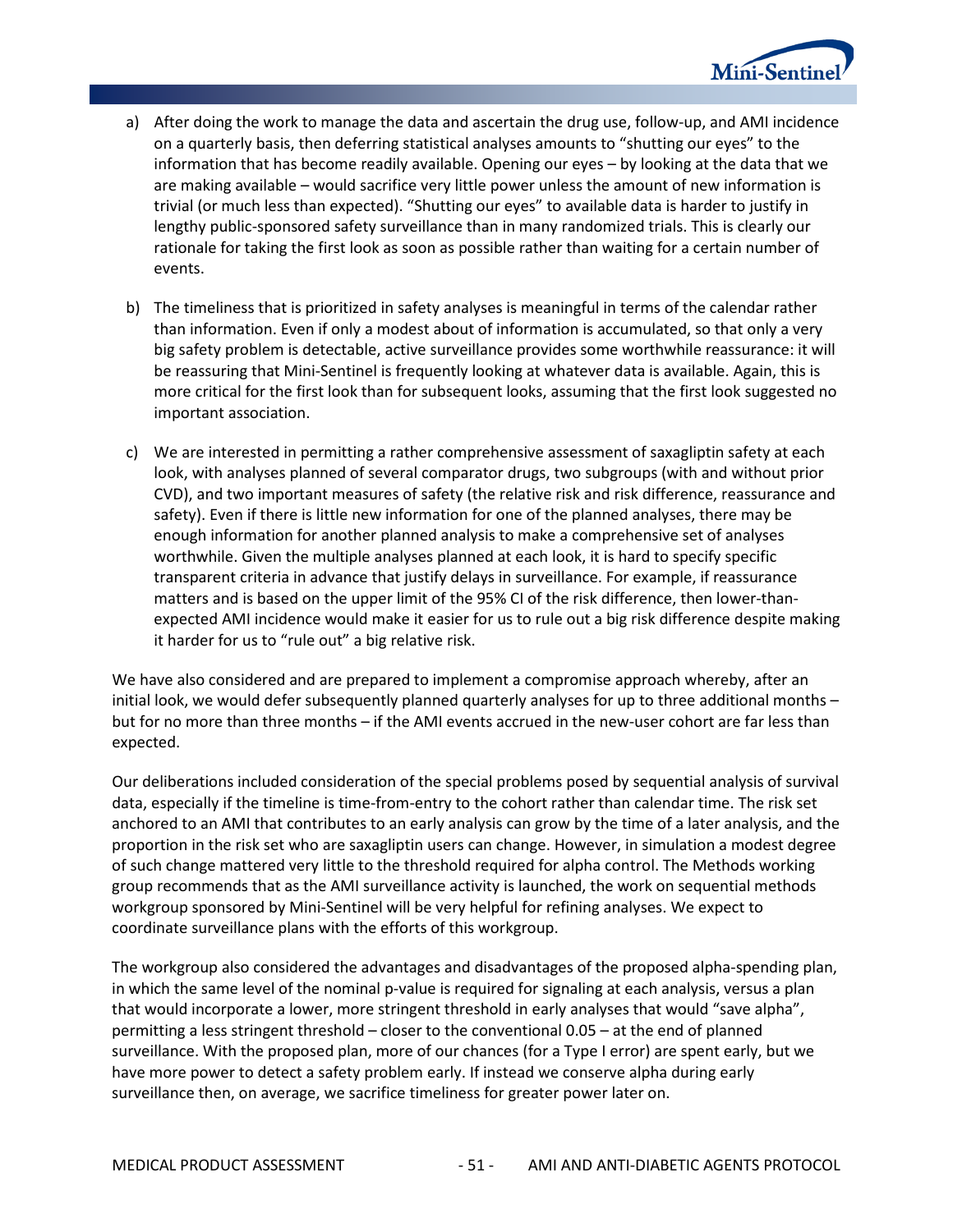

Many randomized trials conserve alpha at early interim analyses so that the final look will be able to use a threshold for signaling that is fairly close to 0.05. However, the constraints and priorities are different in Mini-Sentinel's sequential safety surveillance than in most sequential randomized trials in a number of relevant ways: 1) timeliness may be a higher priority in Mini-Sentinel – a larger alpha early on enhances ability to detect a true signal if it is emerging; 2) in Mini-Sentinel, signaling is less closely linked to a decision to stop – use of the drug is not stopped immediately in the U.S. and there is no requirement that follow-up cease; thus, if lower power at the end of planned surveillance appears to preclude detecting a possible effect, the surveillance activity can be extended (albeit with additional chance of Type I error); 3) if more than 2-4 interim looks are planned, it is intuitive and convenient to use the same threshold at all looks. It is worth noting, however, that the primary analytic method we are proposing – stratified Cox regression – can be used with any alpha-spending plan, if a consensus emerges that an alternative alpha spending plan would be preferable.

Although we have proposed to adjust the threshold p-values in these sequential analyses, we are not proposing to adjust the CIs or point estimates of relative risks or risk differences. Multiple sequential analyses yield multiple opportunities for a false positive signal (a Type I error). The possible harms of Type I errors for decisions make it important to limit the chance of a Type I error to a specified amount across all planned analyses. However, it does not necessarily follow that CIs should be similarly widened. The primary role of the CI is not to replace the hypothesis test. That is, we do not focus on its lower bound in deciding whether to signal. The CI provides richer added information and its upper bound can serve to provide a measure of reassurance during surveillance when there is no signal. Widening CIs would inappropriately distort the utility of the upper limit for reassurance.

Alternatives to the nominal CI (such as post-hoc statements about power or the "repeated CIs" that merely invert sequential tests) are less useful than the nominal CI for interpreting uncertainty about effect size. Post-hoc power ignores the observed data, and repeated CIs incorporate a type of uncertainty (about the furthest extent of any CI at any analysis) that should usually be less relevant to reassurance (which is not usually linked to costly-to-reverse decisions) than to signaling. We expect that point and CI estimates will be assessed routinely, as part of surveillance, and will not be assessed only at the time of a signal. For policymakers who would only consider the CI at the time of a signal, we plan to accompany the CI with guidance about interpretation in the context of sequential surveillance: we will caution the audience regarding the extent to which – at the time of a signal – the point and CI estimates are more likely to be high than low (relative to the truth).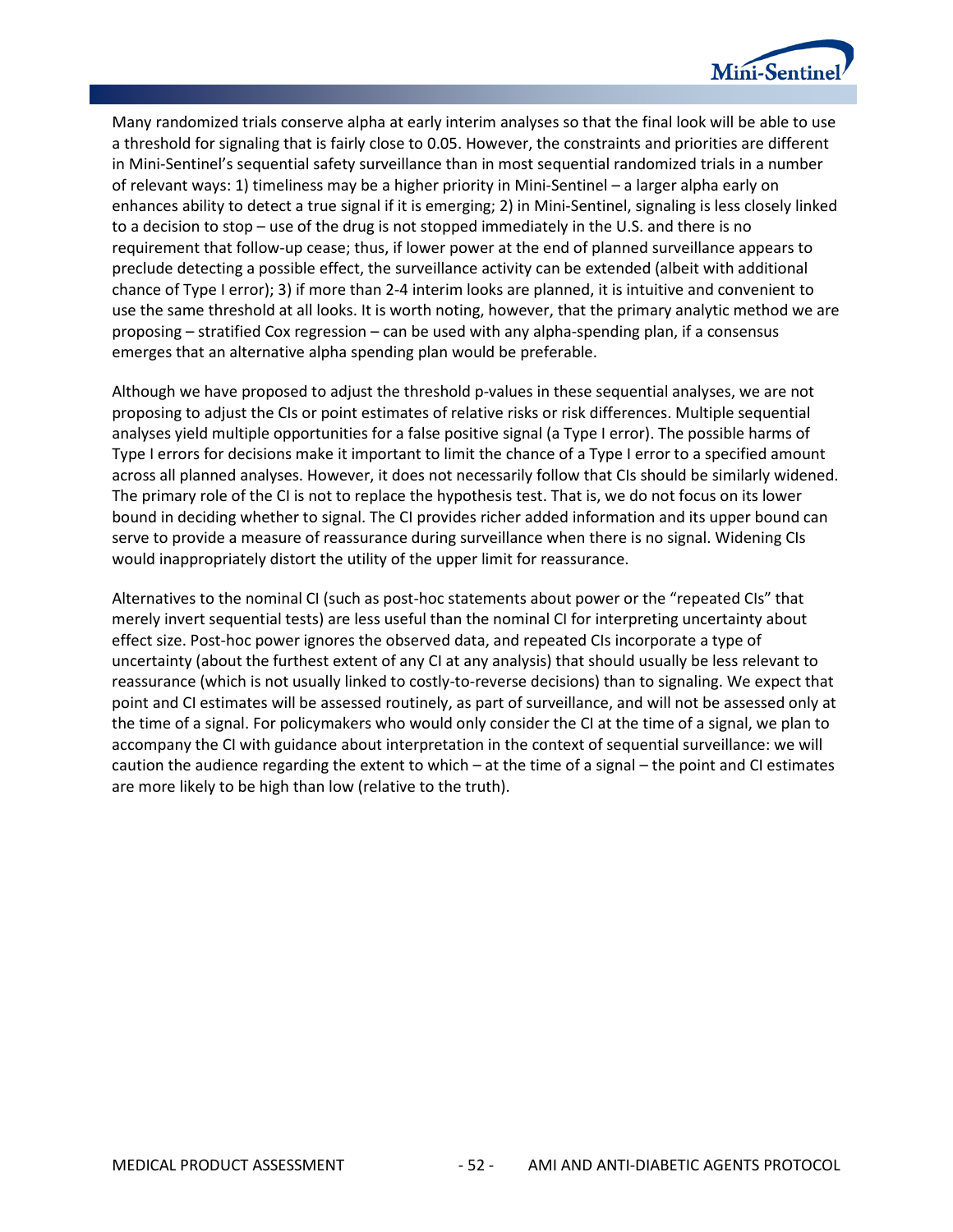

## **I.5. Multiple comparisons; Primary versus secondary methods of analysis; Consistency of results across comparator drugs, across subgroups defined by CVD history or site, and across time periods defined by time-on-drug**

At each quarterly (or periodic) analysis, we are planning to conduct multiple hypothesis tests. Saxagliptin will be separately compared to four comparator drugs. Separate comparisons will be done in patients with and without a history of CVD, and in these two subgroups combined. And each hypothesis test will be conducted once with PS-matching to adjust for confounders and once with DRS-stratification. Thus, there will be  $4 \times 3 \times 2 = 24$  hypothesis tests done at each quarterly analysis, and 24 corresponding relative risk estimates will be obtained. Each of these 24 "primary" analyses will be accompanied by examination and testing of the heterogeneity of the relative risk estimate across Data Partners and over time. With stratified Cox regression, subgroup-by-saxagliptin interaction terms, and time-by-saxagliptin interaction terms will be used to examine heterogeneity (and to test the hypothesis that there is none).

Throughout, we will be explicit and transparent about the extent to which there is an elevated chance (> 0.05) that a Type I error will occur at least once. The chance of at least one Type I error is driven not only by the number of tests conducted, but also by the pattern of correlations among the multiple tests (which is now unknown). At the end of surveillance, the observed data will have defined this pattern of correlations, and we can then ascertain the chance of a Type I error by conducting a randomization test. For such a test, we simulate random re-assignment of the drugs of interest to the observed analytic cohort with its observed follow-up and outcomes, and then we re-analyze the data. By repeatedly randomizing and re-analyzing of the observed data, we ascertain the rate of Type I errors in a large number of simulated assessments, each of which has the observed patterns of follow-up and outcomes. Although we plan to be explicit and transparent in this way about the chance of a Type I error, we do not believe that it would be appropriate to impose a corresponding formal adjustment of the nominal pvalue required for a signal.

While we acknowledge that heterogeneity in results (by comparator, method, subgroup, or time period) can arise due to chance alone, we plan to examine heterogeneity and consider possible implications for confounding, for the strengths and weaknesses of alternative methods, and for possible variation in real drug safety. The goal is a comprehensive assessment of the safety of saxagliptin with respect to the risk of AMI.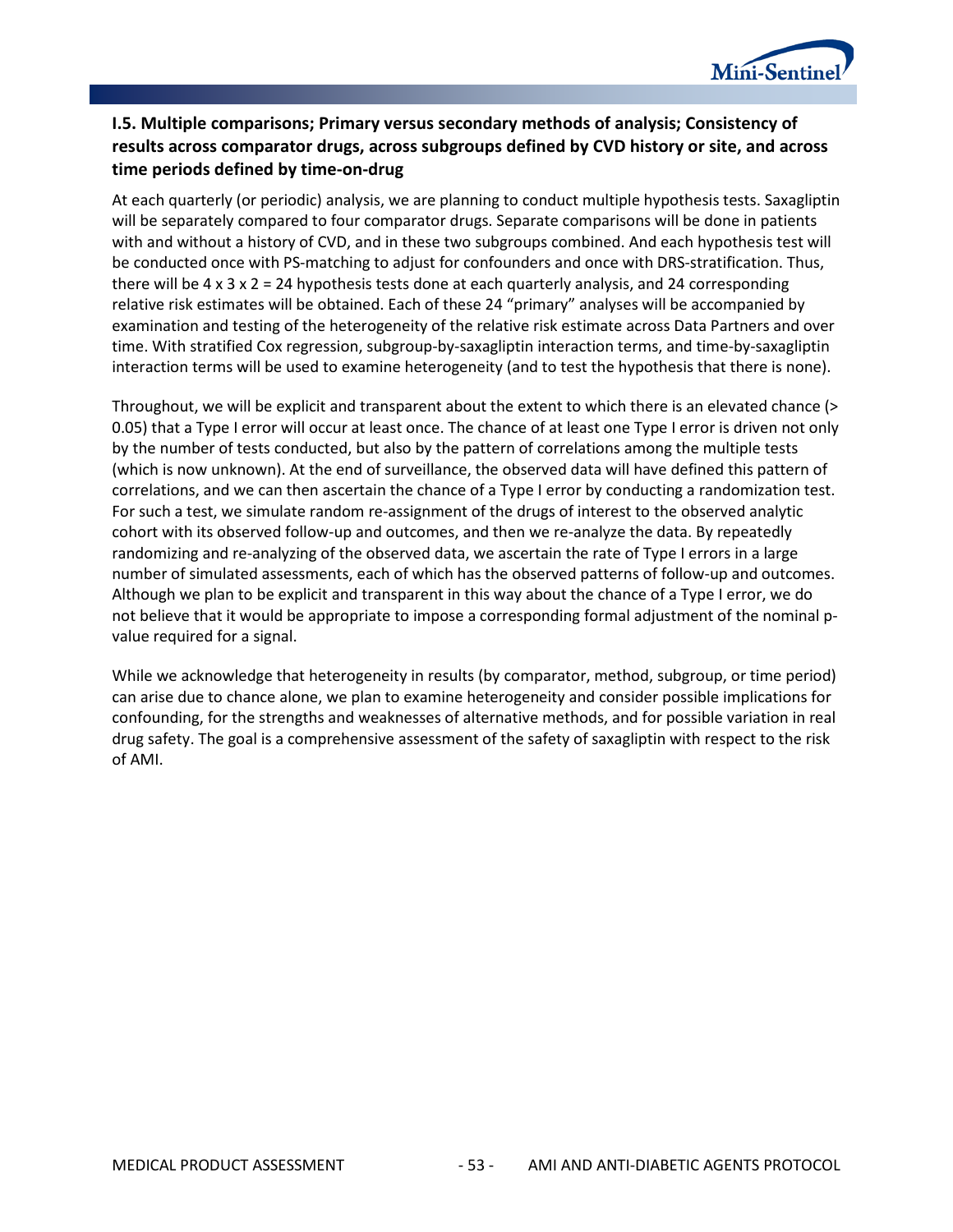

# <span id="page-57-0"></span>**VI. APPENDIX B**

#### **RESULTS FROM THE DATA REQUEST FOR THE DATA CORE**

A list of queries and criteria were submitted to the Mini-Sentinel Data Core to capture the utilization of the anti-diabetic agents of interest as well as the prevalence of acute myocardial infarction (AMI) and acute coronary syndrome from four Data Partners. Summary of the criteria and results of the queries are listed below.

#### **A. FREQUENCY OF NEW USE OF VARIOUS ANTI-DIABETIC AGENTS IN 2009**

New use is defined as no earlier use of the same agent in the prior 12 months:

- 1) Saxagliptin count the use by month over the last six months of 2009
- 2) Sitagliptin
- 3) Exenatide
- 4) Long-acting insulin alone or as mixed preparation with short-acting insulin
- 5) Thiazolidinedione pioglitazone or rosiglitazone

Inclusion criteria:

- 1) Identify all recipients of each medication at their first dispensing during 2009.
- 2) Then identify the subset of recipients who have no prior dispensing in the 12 months before the first dispensing in 2009.
- 3) Present counts overall and by age group (e.g., 20-44, 45-65, 65-74, 75+ years) and keep separate by Data Partner so that differences across sites can be appreciated.
- 4) For this table, include all members covered by each Data Partner, even those for whom claims are not available (i.e., the Medicare Part D Plan only enrollees).
- 5) For each medication, present a descriptive table of concurrent anti-diabetic medications (defined as any medication prescribed in the prior six months).

| Table B1. New Users of Saxagliptin and Each Proposed Comparator during 2009, by Data Partner |                                                                                      |        |       |       |         |  |  |  |  |
|----------------------------------------------------------------------------------------------|--------------------------------------------------------------------------------------|--------|-------|-------|---------|--|--|--|--|
| <b>Drug</b>                                                                                  | Data Partner 1   Data Partner 2   Data Partner 3   Data Partner 4  <br><b>Totals</b> |        |       |       |         |  |  |  |  |
| Saxagliptin <sup>1</sup>                                                                     | 260                                                                                  | 89     |       |       | $357^1$ |  |  |  |  |
| Sitagliptin                                                                                  | 15,530                                                                               | 6,232  | 908   | 500   | 23,170  |  |  |  |  |
| Exenatide                                                                                    | 4,187                                                                                | 1,432  | 475   | 163   | 6,257   |  |  |  |  |
| Pioglitazone                                                                                 | 14,417                                                                               | 20,679 | 1,202 | 5,489 | 41,787  |  |  |  |  |
| Long-acting insulin <sup>2</sup><br>20,026<br>82,915<br>37,959<br>15,450<br>4,205            |                                                                                      |        |       |       |         |  |  |  |  |
| <sup>1</sup> Based on data from August 2009 to the end of the year                           |                                                                                      |        |       |       |         |  |  |  |  |
| <sup>2</sup> Prescribed alone or in combination with short-acting insulin                    |                                                                                      |        |       |       |         |  |  |  |  |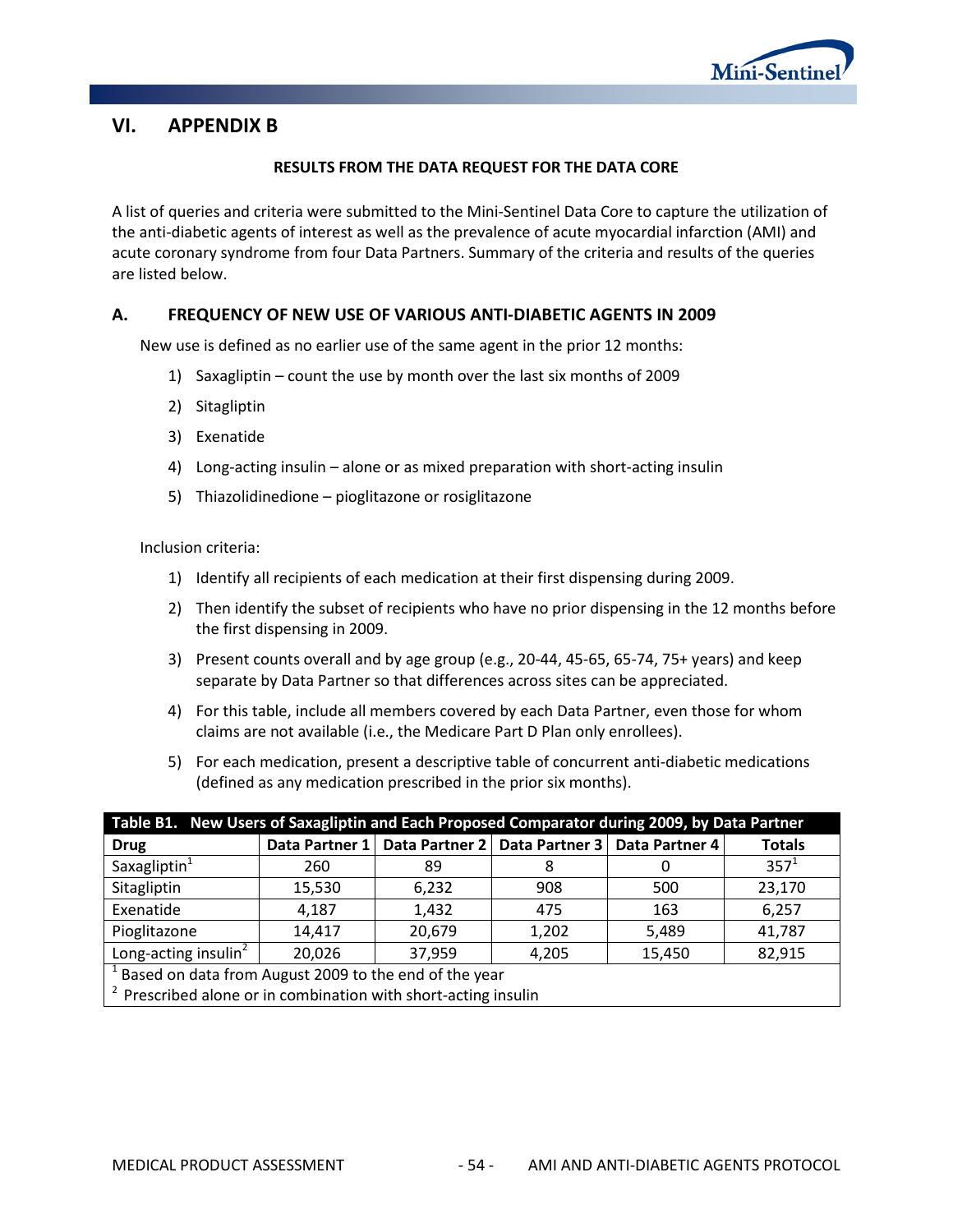

# **B. FREQUENCY OF PERSONS WITH DIABETES AGED 40 YEARS OR OLDER DURING 2007- 2008**

Classify as diabetic all members aged 40 years and above who have one or more of the following during the two year period 2007-2008:

- 1) A dispensing of an anti-diabetic medication (excluding metformin)
- 2) An inpatient principal diagnosis of diabetes
- 3) Two outpatient diagnoses of diabetes on separate days
- 4) A dispensing of metformin + a single outpatient diagnosis of diabetes

Present counts by Data Partner and by 10-year age group beginning at age 40 years through 80+.

| Table B2. Numbers of Diabetic Members during 2007-2008, by Data Partner and Age |                   |                                                |                  |                 |  |  |  |  |  |
|---------------------------------------------------------------------------------|-------------------|------------------------------------------------|------------------|-----------------|--|--|--|--|--|
|                                                                                 | a. Data           | <b>Data Partner 3</b><br><b>Data Partner 2</b> |                  | Data Partner 4  |  |  |  |  |  |
|                                                                                 | Partner 1         | $(N=1,956,049)$                                | $(N = 828, 241)$ | $(N=2,270,346)$ |  |  |  |  |  |
|                                                                                 | $(N=4,612,356^1)$ |                                                |                  |                 |  |  |  |  |  |
| <b>All Diabetics</b>                                                            | 404,983 (8.8%)    | 368,428 (18.8%)                                | 86,038 (10.4%)   | 261,719 (11.5%) |  |  |  |  |  |
| 40-49                                                                           | 57,181            | 17,022                                         | 9,738            | 31,379          |  |  |  |  |  |
| 50-59                                                                           | 110,048           | 42,680                                         | 21,993           | 63,749          |  |  |  |  |  |
| 60-69                                                                           | 113,563           | 107,097                                        | 24,809           | 75,870          |  |  |  |  |  |
| 70-79                                                                           | 70,934            | 131,703                                        | 17,128           | 57,794          |  |  |  |  |  |
| $80+$                                                                           | 45,004            | 67,424                                         | 12,370           | 32,927          |  |  |  |  |  |
| <sup>1</sup> N is based on all members on January 1, 2009                       |                   |                                                |                  |                 |  |  |  |  |  |

# **C. ESTIMATES OF THE CRUDE INCIDENCE OF AMI AND ACUTE CORONARY SYNDROME HOSPITALIZATIONS IN ADULTS AGED 40 YEARS OR OLDER IN 2009**

Estimate the "crude incidence" of hospitalized AMI, by Data Partner, during 2009 for persons age 40 years and above, stratified by whether or not they have diabetes (as discerned in 2007-2008).

- 1) Identify all first hospitalizations with a principal diagnosis of 410.x0 and 410.x1 in 2009, these are the numerator.
- 2) The denominators are all persons who were members on January 1, 2009, stratified by age and by whether or not diabetes was identified in 2007-2008.
- 3) Create event rate tables stratified by Data Partner, by diabetes status (identified in 2007- 2008), and by 10-year age group beginning at age 40 years through 80+.
- 4) Identify the first occurrence of non-AMI acute coronary syndrome: unstable angina (ICD-9- CM codes 411.1 or 411.8) diagnosis at any position, or a primary diagnosis of 414.x with a secondary diagnosis of 411.1 or 411.8.
- 5) For both diabetic and non-diabetic enrollees, look at the crude incidence separately for subendocardial MI (410.7x or 410.9x) versus STEMI (410.0-410.6, 410.8).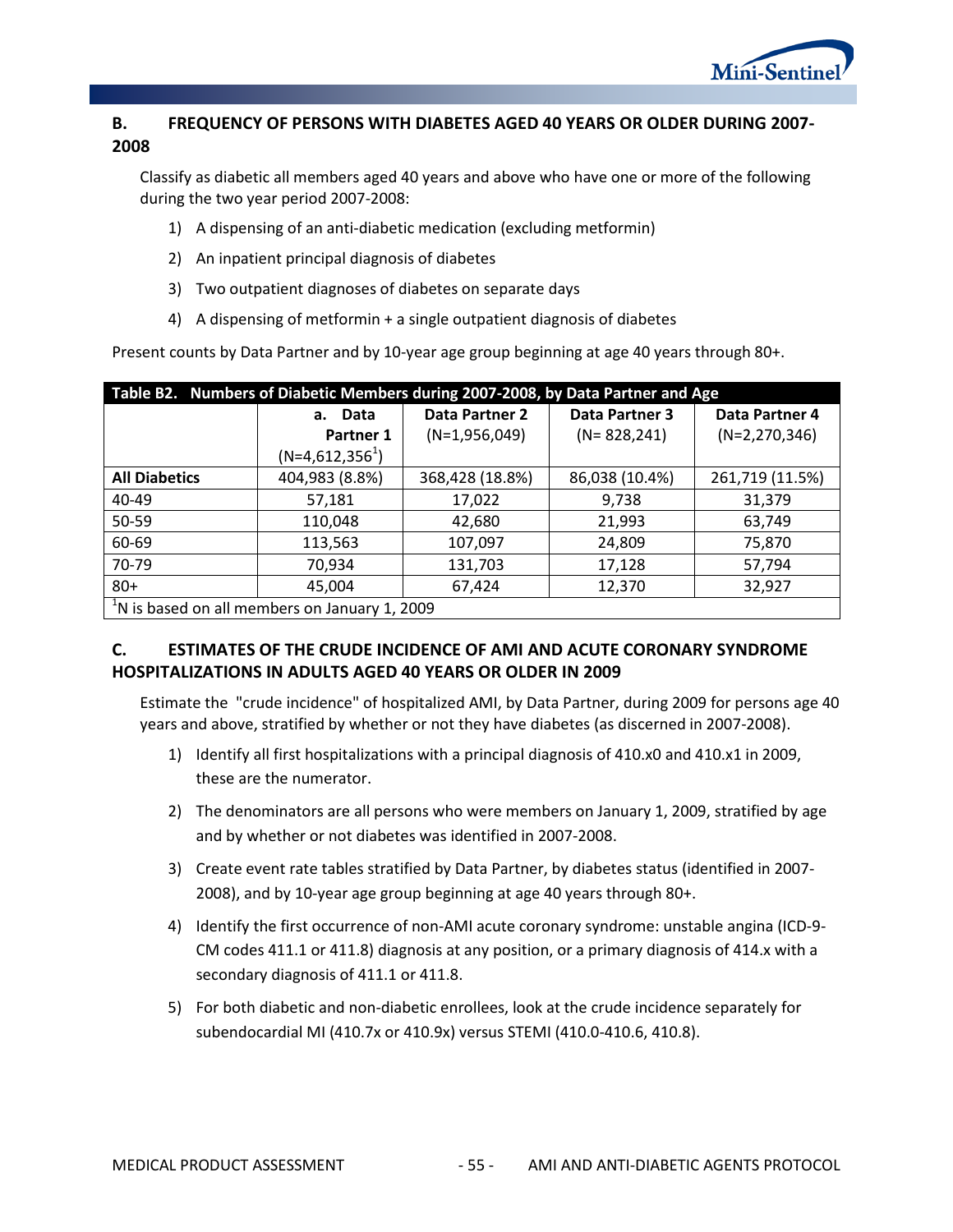

| Table B3.<br>Occurrence of AMI in 2009, by Data Partner, Age, Diabetes Status |                   |       |                   |                       |                  |                |                   |       |  |
|-------------------------------------------------------------------------------|-------------------|-------|-------------------|-----------------------|------------------|----------------|-------------------|-------|--|
|                                                                               | Data Partner 1    |       |                   | <b>Data Partner 2</b> |                  | Data Partner 3 | Data Partner 4    |       |  |
|                                                                               | N (nondiab/diab)  |       | N (nondiab/diab)  |                       | N (nondiab/diab) |                | N (nondiab/diab)  |       |  |
|                                                                               |                   |       |                   |                       |                  |                |                   |       |  |
|                                                                               | 4,207,673/404,983 |       | 1,587,621/368,428 |                       | 742,203/86,038   |                | 2,270,236/261,719 |       |  |
|                                                                               | N                 | %     | N                 | %                     | N                | %              | N                 | %     |  |
| <b>All non-Diabetics</b>                                                      | 10,648            | .003  | 6151              | .004                  | 1,587            | .002           | 4,252             | .002  |  |
| 40-49                                                                         | 1169              | .0007 | 226               | .0008                 | 149              | .0006          | 389               | .0006 |  |
| 50-59                                                                         | 2413              | .002  | 595               | .002                  | 425              | .002           | 959               | .002  |  |
| 60-69                                                                         | 2315              | .003  | 1489              | .004                  | 377              | .003           | 980               | .002  |  |
| 70-79                                                                         | 1913              | .007  | 1922              | .005                  | 264              | .005           | 858               | .004  |  |
| $80+$                                                                         | 2838              | .015  | 1919              | .009                  | 372              | .009           | 1066              | .008  |  |
| <b>All Diabetics</b>                                                          | 3,926             | .01   | 3,315             | .009                  | 684              | .008           | 1,868             | .007  |  |
| 40-49                                                                         | 197               | .003  | 61                | .004                  | 31               | .003           | 83                | .003  |  |
| 50-59                                                                         | 580               | .005  | 236               | .005                  | 103              | .005           | 228               | .004  |  |
| 60-69                                                                         | 901               | .008  | 848               | .008                  | 208              | .008           | 517               | .007  |  |
| 70-79                                                                         | 1,076             | .015  | 1,253             | .009                  | 157              | .009           | 556               | .010  |  |
| $80+$                                                                         | 1,172             | .026  | 917               | .013                  | 185              | .014           | 484               | .015  |  |
| <sup>1</sup> N is based on all members on January 1, 2009                     |                   |       |                   |                       |                  |                |                   |       |  |

|                 | Table B4. Occurrence of non-AMI Acute Coronary Syndrome in 2009, by Data Partner, Age, |
|-----------------|----------------------------------------------------------------------------------------|
| Diahatac Status |                                                                                        |

| <b>Diabetes Status</b>                                    |                   |       |                   |                       |                  |                       |                   |       |  |
|-----------------------------------------------------------|-------------------|-------|-------------------|-----------------------|------------------|-----------------------|-------------------|-------|--|
|                                                           | Data Partner 1    |       |                   | <b>Data Partner 2</b> |                  | <b>Data Partner 3</b> | Data Partner 4    |       |  |
|                                                           | N (nondiab/diab)  |       | N (nondiab/diab)  |                       | N (nondiab/diab) |                       | N (nondiab/diab)  |       |  |
|                                                           |                   |       |                   |                       |                  |                       |                   |       |  |
|                                                           | 4,207,673/404,983 |       | 1,587,621/368,428 |                       |                  | 742,203/86,038        | 2,270,236/261,719 |       |  |
|                                                           | N                 | ℅     | N                 | ℅                     | N                | ℅                     | N                 | ℅     |  |
| <b>All non-Diabetics</b>                                  | 8719              | .002  | 3384              | .002                  | 886              | .001                  | 2,033             | .0009 |  |
| 40-49                                                     | 975               | .0006 | 111               | .0004                 | 91               | .0004                 | 183               | .0003 |  |
| 50-59                                                     | 2180              | .002  | 384               | .001                  | 244              | .001                  | 482               | .0008 |  |
| 60-69                                                     | 2231              | .003  | 1081              | .003                  | 263              | .002                  | 588               | .001  |  |
| 70-79                                                     | 1860              | .007  | 1214              | .003                  | 160              | .003                  | 458               | .002  |  |
| $80 +$                                                    | 1478              | .008  | 595               | .003                  | 128              | .003                  | 322               | .002  |  |
| <b>All Diabetics</b>                                      | 3415              | .008  | 2089              | .006                  | 437              | .005                  | 835               | .003  |  |
| 40-49                                                     | 245               | .004  | 59                | .003                  | 25               | .003                  | 48                | .002  |  |
| 50-59                                                     | 655               | .006  | 270               | .006                  | 91               | .004                  | 158               | .002  |  |
| 60-69                                                     | 974               | .008  | 716               | .007                  | 146              | .006                  | 275               | .004  |  |
| 70-79                                                     | 965               | .013  | 734               | .006                  | 107              | .006                  | 243               | .004  |  |
| $80+$                                                     | 573               | .013  | 310               | .005                  | 68               | .005                  | 111               | .003  |  |
| <sup>1</sup> N is based on all members on January 1, 2009 |                   |       |                   |                       |                  |                       |                   |       |  |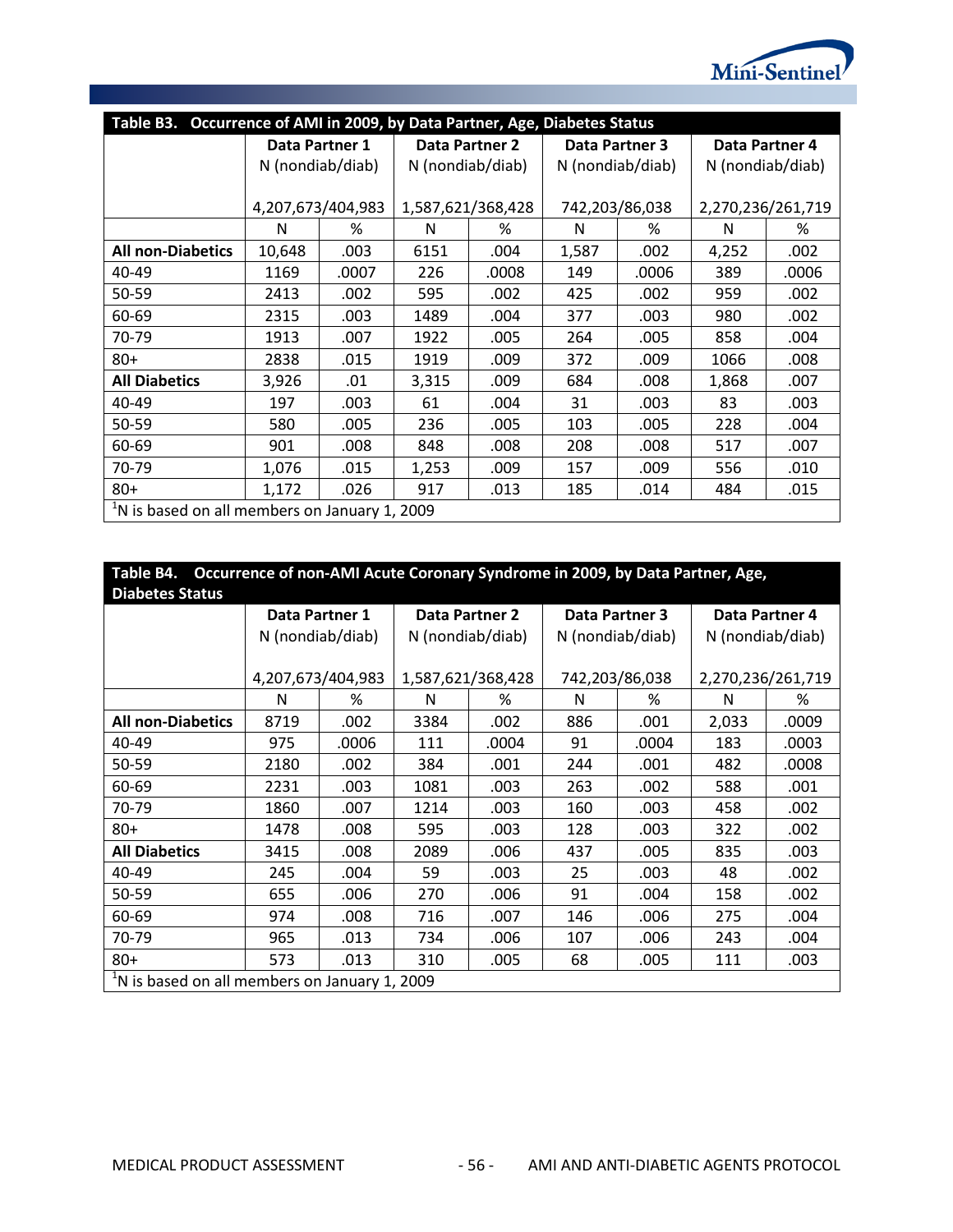

| Percent of STEMI Among all AMIs in 2009, by Data Partner, Age, Diabetes Status<br>Table B5. |                   |                                      |                |                   |  |  |  |  |  |
|---------------------------------------------------------------------------------------------|-------------------|--------------------------------------|----------------|-------------------|--|--|--|--|--|
|                                                                                             | Data Partner 1    | Data Partner 2                       | Data Partner 3 | Data Partner 4    |  |  |  |  |  |
|                                                                                             | N (nondiab/diab)  | N (nondiab/diab)<br>N (nondiab/diab) |                | N (nondiab/diab)  |  |  |  |  |  |
|                                                                                             |                   |                                      |                |                   |  |  |  |  |  |
|                                                                                             | 4,207,673/404,983 | 1,587,621/368,428                    | 742,203/86,038 | 2,270,236/261,719 |  |  |  |  |  |
|                                                                                             | % STEMI           | % STEMI                              | % STEMI        | % STEMI           |  |  |  |  |  |
| <b>All non-Diabetics</b>                                                                    | 30                | 30                                   | 38             | 36                |  |  |  |  |  |
| 40-49                                                                                       | 38                | 44                                   | 40             | 38                |  |  |  |  |  |
| 50-59                                                                                       | 36                | 42                                   | 40             | 37                |  |  |  |  |  |
| 60-69                                                                                       | 34                | 36                                   | 36             | 32                |  |  |  |  |  |
| 70-79                                                                                       | 25                | 29                                   | 40             | 25                |  |  |  |  |  |
| $80+$                                                                                       | 21                | 21                                   | 36             | 20                |  |  |  |  |  |
| <b>All Diabetics</b>                                                                        | 22                | 19                                   | 29             | 25                |  |  |  |  |  |
| 40-49                                                                                       | 24                | 26                                   | 35             | 40                |  |  |  |  |  |
| 50-59                                                                                       | 25                | 25                                   | 36             | 26                |  |  |  |  |  |
| 60-69                                                                                       | 25                | 21                                   | 20             | 21                |  |  |  |  |  |
| 70-79                                                                                       | 21                | 18                                   | 30             | 16                |  |  |  |  |  |
| $80 +$                                                                                      | 17                | 15                                   | 32             | 14                |  |  |  |  |  |
| <sup>1</sup> N is based on all members on January 1, 2009                                   |                   |                                      |                |                   |  |  |  |  |  |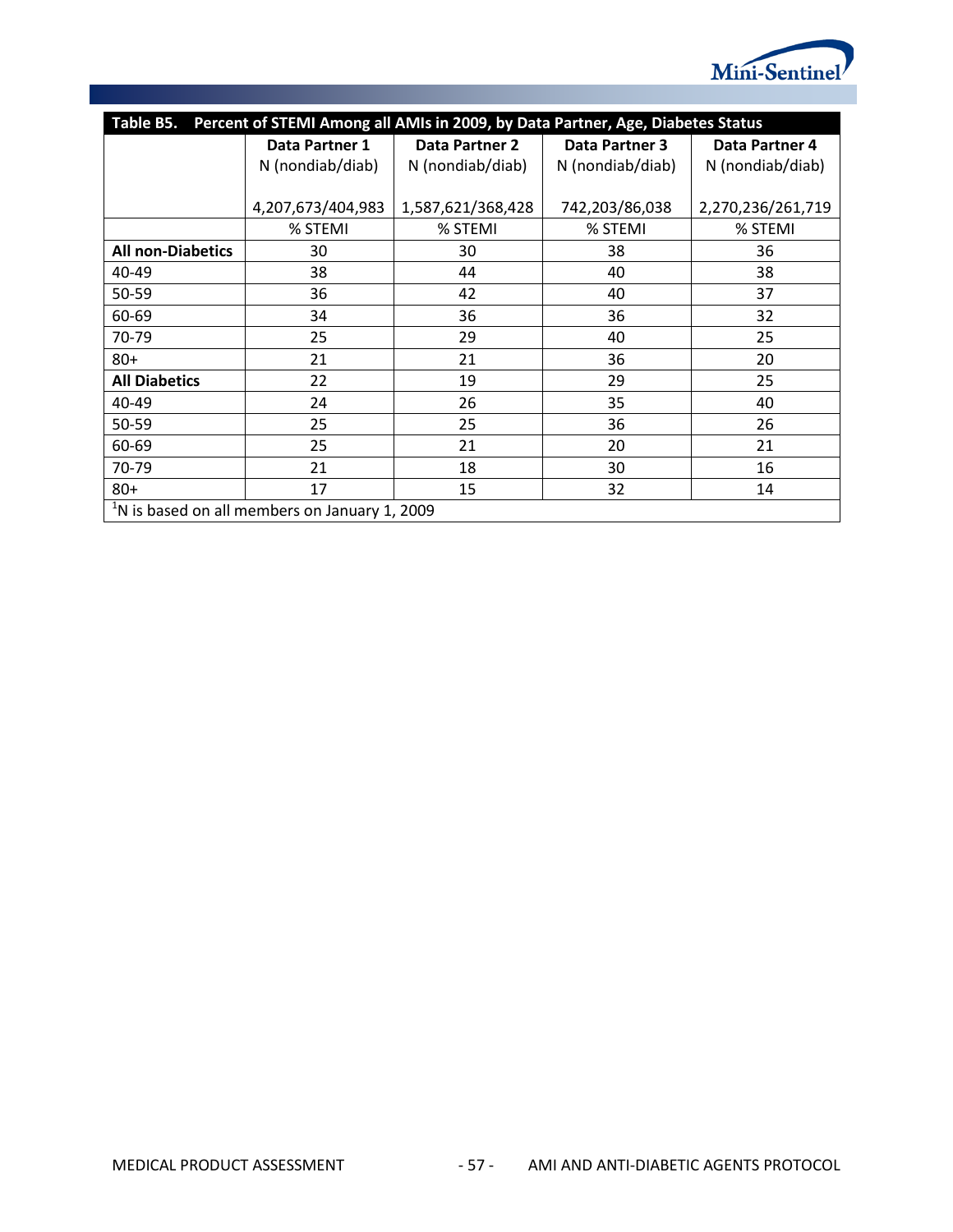

# **VII. APPENDIX C**

### **PROTOCOL ADDENDUM: SIMULATED ACTIVE SURVEILLANCE FOR SITAGLIPTIN EXPOSURE, 2006-2010**

## **A. INTRODUCTION**

It is difficult to predict how quickly saxagliptin use will increase in the health systems affiliated with the Mini-Sentinel Data Partners. The availability at this time of four years or more of previously collected longitudinal data across multiple Data Partners provides an opportunity to learn about the active surveillance methods proposed in the saxagliptin surveillance protocol. We will simulate active, sequential surveillance using data on the early years of use of sitagliptin (from October 2006 through the first quarter of 2010). In doing so, we will follow the saxagliptin protocol as closely as possible. However, because all data needed for the entire sequence of analyses are available immediately, several aspects of the protocol differ. In the following paragraphs, we point out aspects of the plan that differ from the prospective surveillance proposed in the original protocol for saxagliptin.

In this simulation, we will conduct 10 scheduled "looks" to parallel the saxagliptin protocol. Each of these 10 looks is comprised of a set of analyses on the cumulative data that is available (from the time when sitagliptin was licensed [October 2006] through one of the 10 dates when we are scheduling simulated surveillance). The first look will use data from October 2006 through the end of 2007, simulating saxagliptin surveillance that would have begun as soon as data through 2010 became available. Nine subsequent looks will each incorporate an additional quarter's data. The statistical criterion for simulating a safety signal at each look will follow the alpha-spending plan of the saxagliptin protocol. However, no real safety signal will be based on the data used in simulated surveillance. The only formal hypothesis-testing analyses of sitagliptin will use all available data through the end of 2010, i.e., it will incorporate more data than are used in the simulation exercise, which only uses data through the first quarter of 2010. This analysis will be done very near in time to the simulated surveillance analyses, since all data are available before the simulations begin.

## **B. IDENTIFICATION OF NEW USERS OF SITAGLIPTIN AND COMPARATORS**

We will identify new users of sitagliptin, long-acting insulin, pioglitazone, second-generation sulfonylureas, beginning in October 2006, when sitagliptin was approved. New users will be identified using the same algorithm proposed in the saxagliptin protocol. Identification begins once the individual has 12 full months of enrollment. These initial 12 months of data are needed so that new use can be distinguished from repeat fills in newly enrolled individuals and so that the earliest identified new users will have a 12-month period for ascertaining baseline comorbidities. The date at which identification becomes feasible may vary by Data Partner, depending on how far back the data is available, but will be no earlier than October 2006.

# **C. EXTRACTION OF OTHER NEEDED DATA**

Using centrally written programs, each Data Partner will extract all needed information on all new users identified above between October 1 2006 and December 31, 2010, in a single data pull. This includes subsequent enrollment and pharmacy benefit data; subsequent dispensing and day's supply information to calculate persistence and the end of exposure, switching and addition of new drug(s) of interest, censoring and disenrollment dates, and incidence of acute myocardial infarction (AMI) through the end of 2010 in all new users. Data extraction programs will be written so that new use of a second comparator can be identified at each look.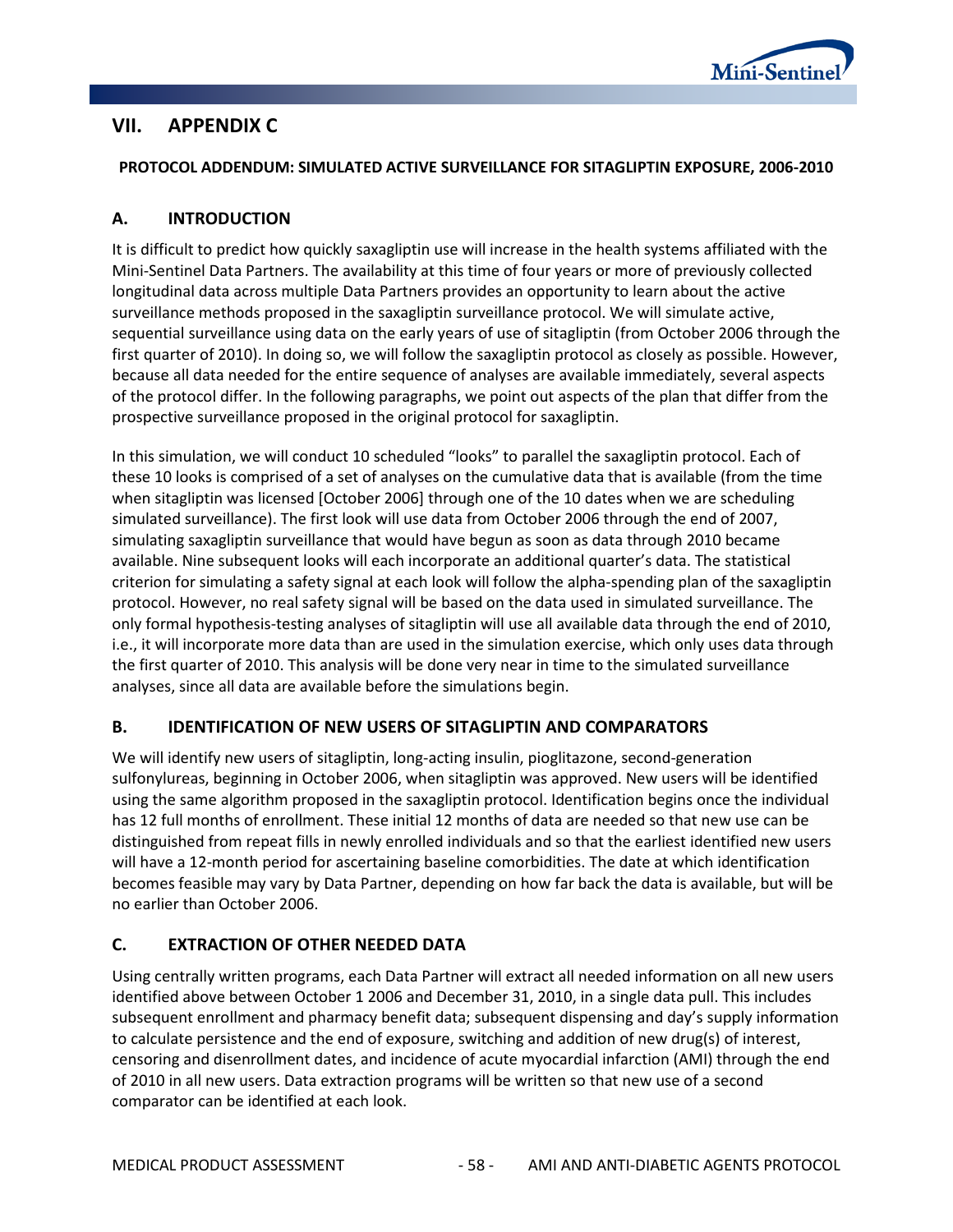

## **D. DISEASE RISK SCORE ANALYSIS**

The disease risk score (DRS) will again be calculated based on a single Cox proportional hazards model analysis conducted onsite at each Data Partner. Cohort inclusion and exclusion criteria will be identical to those used in calculating the DRS in the saxagliptin protocol. In most Data Partners, the cohort will be ascertained during 2004-2005 and followed through the end of 2006. Thus, no member would be on sitagliptin when first ascertained and essentially none would start it in the final three months of followup. There would be essentially no overlap of event ascertainment between the DRS cohort and the surveillance cohort. It is possible however that a Data Partner may be unable to go back as far as 2004 to build a DRS cohort. In that case, the first two years of available data would be used to create the DRS and surveillance for sitagliptin would begin as soon as data were available for at least 12 months (to distinguish new users). In this case, there could be some overlap in membership of the DRS cohort and the sitagliptin surveillance cohort. The concern with such overlap is that when the same patients and events contribute to both calculating the DRS and to surveillance analyses for AMI that use the DRS, then the surveillance models might be overfit and the precision of associations in the surveillance analyses might be overstated. However, we expect that the extent of overlap would be small, even if the time frames for DRS estimation and surveillance were fully concurrent, because each surveillance analysis focuses on new users of sitagliptin versus a single comparator, whereas the DRS is derived from a cohort including new and prevalent users of many anti-diabetic drugs. In any ascertainment window, prevalent users will likely greatly outnumber new users.

Follow-up will begin as soon as each individual has a year of total observation (i.e., continuous enrollment). Predictors in the DRS model will be the same as those in the saxagliptin analysis (**[Table 4](#page-12-0)** of the saxagliptin protocol) and will include dummy variables for baseline use of each class of anti-diabetic medications, including all comparator drugs. Their inclusion is necessary to obtain unbiased (i.e., unconfounded) estimates of the other model coefficients. However, in calculating the DRS for the new users who will be in surveillance, the coefficients for sitagliptin and the comparator will be inconsequential (as if they were set at "0") because new users cannot have used either of these drugs during the 12-month pre-initiation period used for risk profiling. Thus the effects of drugs of interest can be examined without having their effects obscured in the DRS.

We will also examine for heterogeneity of DRS model findings across Data Partners and across sites within two of the Partners, Kaiser Permanente and the HMO Research Network. However, we expect heterogeneity to be much less than for the propensity score (see below), because the major predictors of AMI are well known and unlikely to vary substantially (unless coding differences alter the meaning of specific diagnoses across sites).

## **E. PROPENSITY SCORE ANALYSIS**

The propensity score (PS) will also be calculated separately by each Data Partner. Per the saxagliptin protocol, the first PS score will be calculated as soon as 300 new users of sitagliptin and of the comparator have been accumulated at a Data Partner in either the stratum with or without prior cardiovascular disease (CVD). The same set of covariates used in the saxagliptin protocol will be used for both the PS and the DRS. The length of the period needed to accumulate 300 new users in each drug group will vary somewhat across Data Partners. In preliminary data collected from several Data Partners, some appear to have sufficient numbers by the first quarter of 2007. Others either lack any preliminary data until 2008 or had small enough numbers that several quarters of data would be required. We anticipate that all Data Partners will have sufficient numbers of sitagliptin new users by the first surveillance analysis (with data through end of 2007).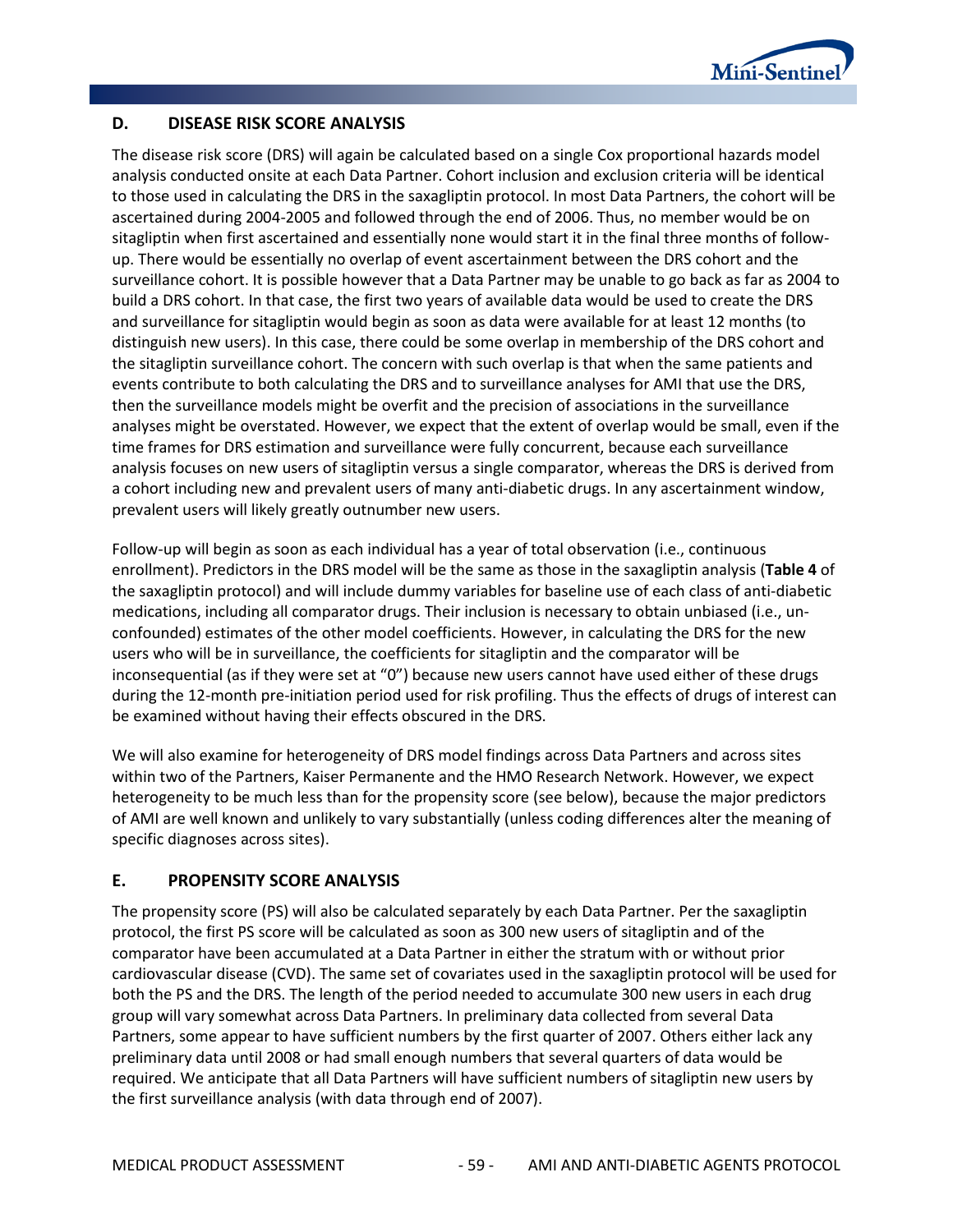

For Data Partners that can begin PS calculations at the end of 2007, there are four years of follow-up in this simulation, compared to approximately three years in the saxagliptin protocol. However, to preserve the similarities in design and statistical issues to the saxagliptin protocol, we will take only 10 quarterly looks. The first will use data through the end of 2007. The final quarterly look will be at the end of the first quarter of 2010.

As in the saxagliptin protocol, re-calculations of the PS for each interval will build cumulatively on the models from the previous period by adding new users identified in the most recent period, but matching will only take place among the new users in that quarter. We will carefully examine the PS model recalculations over time to evaluate possible changes in the predictive value of various confounders (as prescribing patterns may change). If covariate relationships appear to be changing substantially over time as new data accumulate, interaction terms of time (i.e., quarter) with covariates will be evaluated in later PS models.

Heterogeneity in PS associations across Data Partners and particularly across sites within Data Partners will be examined in models for the PS. As in the saxagliptin protocol, PS models will be fit separately for each Data Partner, and matching will be done within Data Partners. However, for two of the Data Partners, Kaiser Permanente and the HMO Research Network, there may be a nontrivial amount of variation in predictors of drug use across sites within the Partner; that is across six regions within Kaiser Permanente or across the seven independent health plans in the HMO Research Network. Although all Kaiser Permanente regions use the same formulary and share clinical practice guidelines, local variations in practice or coding patterns or patient demographics may exist. We will first conduct PS calculations for each region. If these models suggest heterogeneity in associations, we will include indicators for region in a pooled model and test for interactions of site with other model covariates. If these analyses also suggest heterogeneity, we will include interaction terms in the final PS calculation and then perform all matching within region. This should not substantially impair our ability to find matches because we expect to have multiple users of each comparator for each eligible sitagliptin user.

For the seven sites of the HMO Research Network, we will use the same approach as for Kaiser Permanente. HMO Research Network sites have agreed to share individual-level data with their coordinating center at the Group Health Research Institute. Preliminary data suggest that this pooling will be needed even in the sitagliptin surveillance project to satisfy the requirement for at least 300 new users each of sitagliptin and of a comparator before calculating a PS. Across the HMO Research Network sites, prescribing rates for sitagliptin appear to vary significantly. It is likely that AMI rate will also vary at least modestly. Therefore, the predictors of sitagliptin use may differ, as may predictors of AMI. We will include indicators for each participating health plan in calculating the PS and DRS and include interaction terms of site with other covariates. We would perform matching within sites. If or when data allow, we would calculate fully site-specific PS and use these for matching.

The sitagliptin simulation will allow us to examine the stability of early PS estimates (based on at least 300 new users each of sitagliptin and a comparator) by comparing PS rankings of individuals and the quality of matches obtained from the first samples with those obtained at PS re-calculations in the second and third periods. If rankings and matches appear to change substantially, we will consider delaying the initial PS calculations and matchings until more data (e.g., 600 new users each of sitagliptin and of a comparator) become available.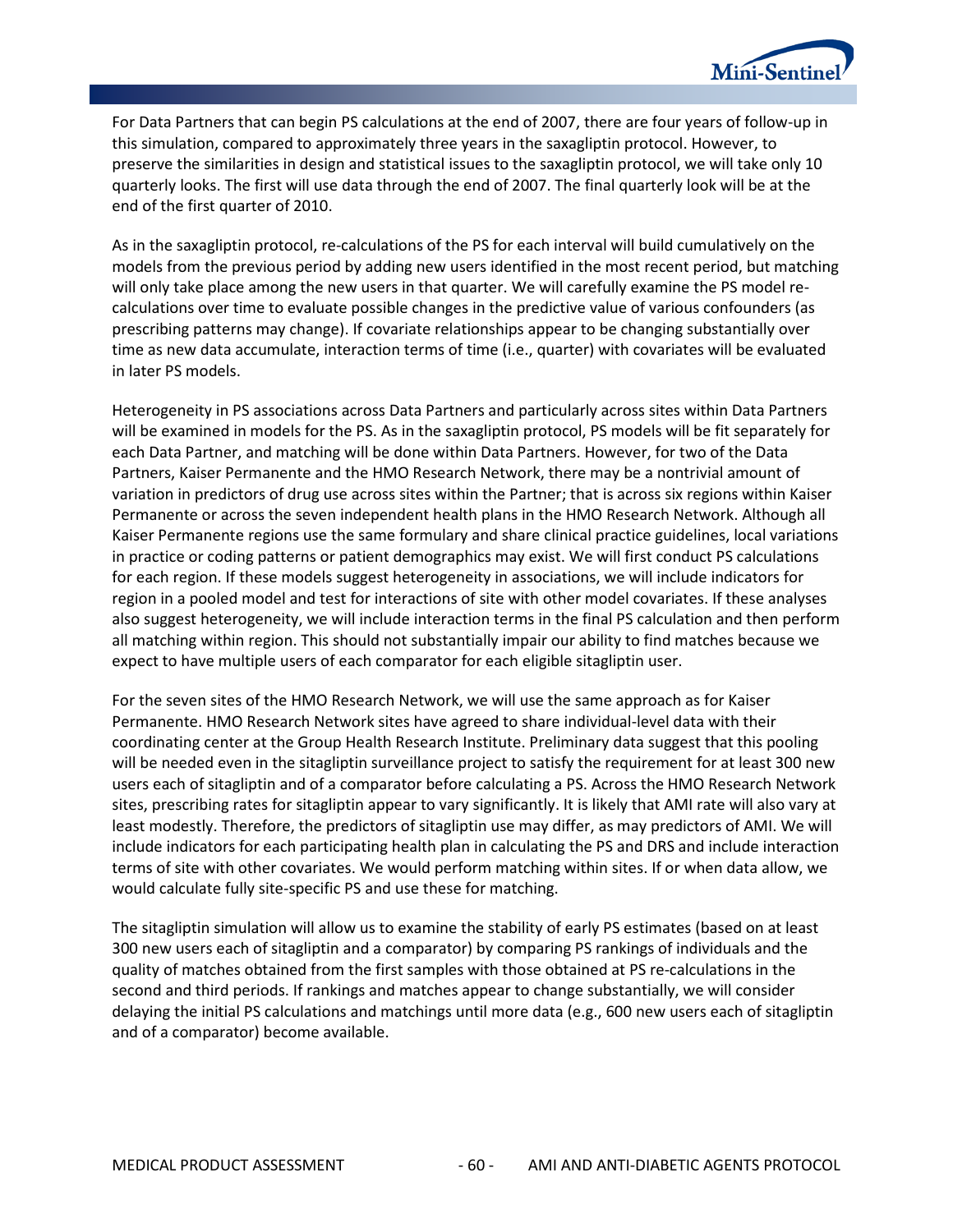

### **F. CONVENTIONAL MULTIVARIABLE REGRESSION ANALYSIS**

The saxagliptin protocol specifies that a conventional multivariable-adjusted regression analysis, using the entire set of predictors that is included in the PS and DRS, will be conducted at the end of the surveillance period using meta-analytic techniques. Specifically, a conventional multivariable-adjusted regression analysis will be done at each Data Partner; then the effect estimates will be pooled. The pooled estimate of the effect of sitagliptin on AMI risk will be calculated as a weighted average of the Data Partner-specific estimates, using precision weights – also known as inverse variance weights. The 95% confidence interval (CI) and hypothesis test will be calculated, using the inverse of the sum of the precision weights to estimate the variance. Similarly, heterogeneity of the Data Partner-specific estimates will be assessed by a chi-square test (based on the weighted sum of squared differences of the site-specific estimates from the pooled estimate, again using precision weights, and where the degrees of freedom equal the number of Data Partners minus one). The amount and possible sources of heterogeneity will be considered when we evaluate the pooled effect estimate and the hypothesis test, even if the heterogeneity could be deemed "statistically insignificant" (i.e., somewhat above 0.05). These methods for meta-analysis are described by Greenland and O'Rourke in Modern Epidemiology, 3<sup>rd</sup> ed., p 668-672.

The FDA has requested that the workgroup also consider conducting sequential multivariable-adjusted regression analyses at individual Data Partners during the active surveillance period. This simulation activity provides an opportunity to evaluate that strategy. We will provide a centrally written program to each Data Partner to run Cox proportional hazards analyses predicting time to AMI incidence with instructions to attempt the models at the same time the PS are calculated, using the same samples. Separate models would compare sitagliptin to each comparator in unmatched analyses using all new users of sitagliptin and the comparator.

Because of the relatively small numbers of observations per Data Partner initially, the large number of covariates, and the very small numbers of endpoints expected with short follow-up, we expect that many early Data Partner-specific multivariable-adjusted models will not converge. Data Partners will be instructed to repeat the process sequentially after adding the next period of data. When models first converge for a Data Partner, model results (coefficients and their standard errors) will be transmitted to the analytic center at Kaiser Permanente Northern California. Once results are available from two or more Data Partners, they will be combined meta-analytically. Trajectories of serial results (hazard ratios for sitagliptin use versus each comparator with CIs) will then be compared with the same estimates obtained using PS matching and DRS stratification. We will be able to evaluate the relative precision of the estimates obtained and draw some conclusions about the earliest point in the saxagliptin surveillance at which this approach could reasonably be recommended.

## **G. EVALUATING POTENTIAL BIAS OR INSTABILITY DUE TO RETROSPECTIVE UPDATING OF CLAIMS AND ADMINISTRATIVE DATA**

In the active surveillance context, it is desirable to maximize available information at each look by using all data as quickly as it becomes available to each Data Partner. However, in most systems, the most recent data is typically incomplete and subject to updating in the months that follow. Updates are of two types. First, late-arriving pharmacy or hospital discharge claims may simply be added at a later date. Thus, with respect to complete data, earlier looks would suffer from some "missingness." A second type of update is the correction of earlier entries. In this case, earlier looks would have some "misclassification" of outcomes and exposures. Most Data Partners know the time required for data in their system to "settle;" that is, for most additions and corrections to have occurred. We suspect that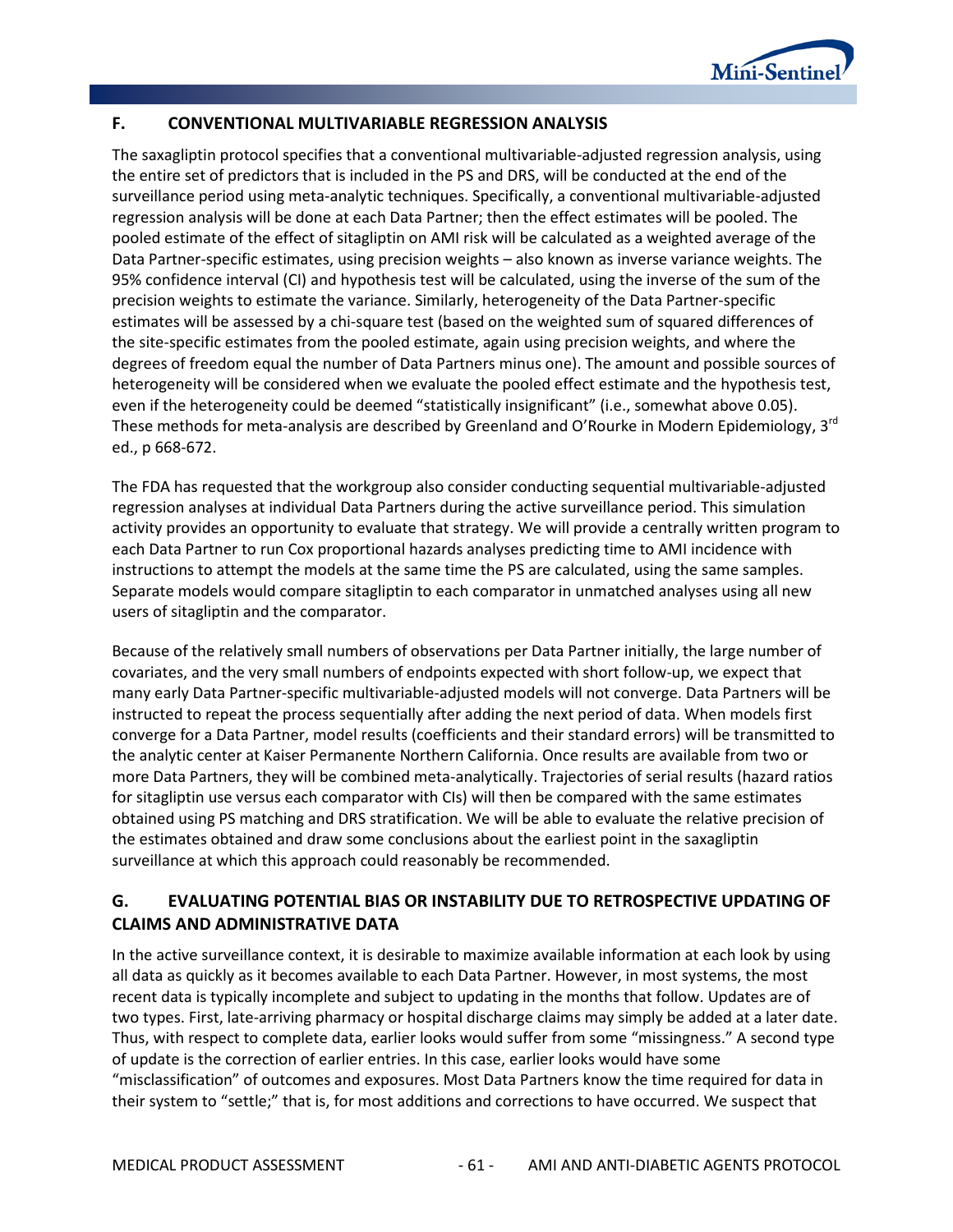

misclassification (due to corrections) is a much smaller issue than missingness when using data before it is finalized.

Missingness and misclassification in data sampled early may be entirely random with respect to drug exposures or AMI events. If so, missingness simply reduces the statistical power when compared with waiting for full data, but the advantage of having partial data earlier remains. If misclassification is random, it would be expected to create a bias toward the null if indeed there is a drug-outcome association. Whether such non-differential misclassification undoes the advantage of taking earlier looks at data depends on the volume of corrections to endpoints (and to a much less extent drug exposures) after initial entry. Its impact would be greater earlier in surveillance when recent events comprise a larger fraction of total endpoints.

However, either missingness or misclassification could also be non-random or differential with respect to the drugs of interest. For instance, some providers may routinely submit claims later than others and also be more (or less) likely to prescribe specific anti-diabetic agents. The presence and magnitude of such differential bias could vary by Data Partner and also by the exposure–outcome pair being studied. Determining whether and how severely early or incomplete data may be biased compared with looking later at complete data is a critical question for Mini-Sentinel. A related question is how long it is necessary to wait in order to ensure that data are essentially complete for each Data Partner. Both of these questions can be addressed empirically. Mini-Sentinel is currently conducting a data stability assessment. This will provide valuable information on the volume of late arriving and corrected data and the interval needed to insure that data are complete or stable for each Data Partner.

It is not possible to examine the question of bias in this retrospective surveillance simulation activity of sitagliptin, because it requires being able to identify the late additions and corrections. Data Partners and their parent health plans do not preserve earlier versions of datasets. Only a complete dataset, after all additions and corrections have been made, will be available. However, we can and will examine the effects of non-differential missingness of data on patterns of risk ratios and risk differences at each look by randomly removing fractions of the most recent data. If the data stability assessment activity suggests that missingness varies by Data Partner, we will modify the random removal exercise to reflect observed differences in missingness across sites. Similarly, if there is evidence that delays in data entry are more common for some drugs (e.g., newer drugs requiring prior authorization in some settings), we can simulate greater missingness for those drugs. We will produce two tables, one for risk ratios and one for risk differences and their CIs. Each table will present the estimates, at each look, for complete data and for random exclusions of 5, 10, and 20% of data from the most recent interval. We expect that point estimates will not change materially, but that CIs will be wider, especially at the earlier looks. It would also be possible to simulate the random misclassification that could occur due to late corrections. If the data stability report suggests that such corrections are numerous enough to cause concern, we will consult with the FDA whether such simulation would be useful.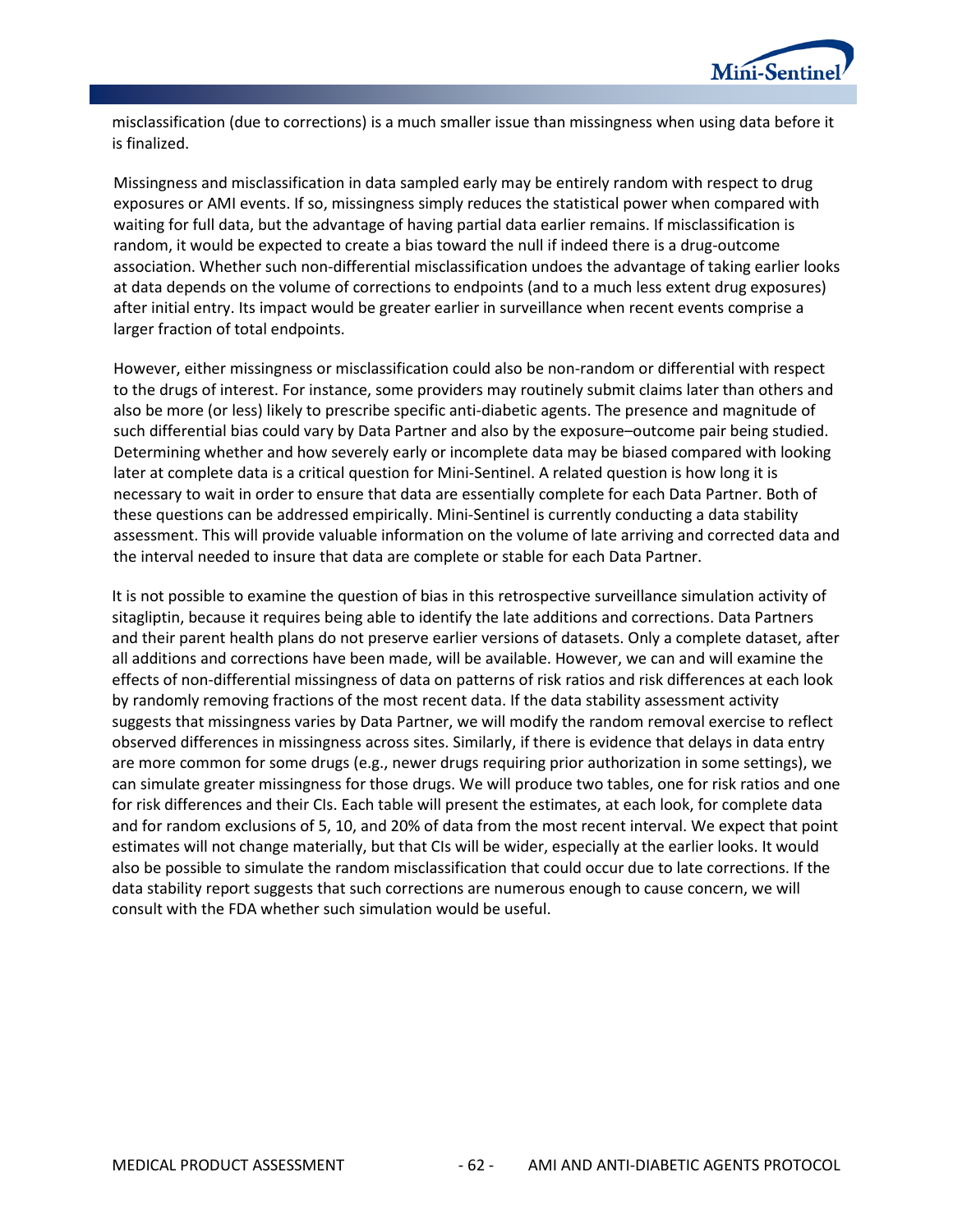

# **H. DECIDING WHETHER TO END SITAGLIPTIN SURVEILLANCE OR CONTINUE IT PROSPECTIVELY**

Based on power considerations for the saxagliptin analyses, we believe it unlikely that we would need to continue follow-up for sitagliptin beyond the  $10^{th}$  look, after the first quarter of 2010. Even if a weak though causal association is present, the available data should yield a precise estimate. Preliminary looks at new-user data suggest that there will be nearly three times as many sitagliptin users identified (~125,000) between 2007–2010 as the projected number of saxagliptin users (~46,000). We have further specified that the formal hypothesis tests for AMI risk with sitagliptin will be performed on the full dataset through the end of 2010, conducted at the same time as the 10 sequential analyses but containing the additional data from the last three quarters of 2010.

There is no plan or expectation to continue follow-up beyond the end of 2010. However, it is nevertheless possible that we could see a suggestion of an association, possibly in one stratum (e.g., in those with a prior CVD), and that the precision for this subgroup estimate is insufficient. In that case, it would be straightforward to continue assessment of sitagliptin into the prospective saxagliptin surveillance project. The DRS-stratified analysis in particular affords the opportunity to readily compare risks with sitagliptin to that of users of each other comparator. Depending on what we find regarding the comparability of PS- and DRS-derived estimates, we may elect to continue calculating PS for matching sitagliptin users to other comparators too or we may decide that the DRS stratified analyses are sufficient.

## **I. TIMELINE FOR THE SIMULATED ACTIVE SURVEILLANCE ANALYSIS OF SITAGLIPTIN**

We propose a timeline of nine months to complete these analyses using data through the end of 2010. The workplan, by month, is given in the table below. Programs will be written at the analytic center at Kaiser Permanente Northern California and tested in both Kaiser Permanente data and with Data Partner collaborators at HealthCore. Once distributing programs to all Partners, we will work closely with each Data Partner to insure that the programs work well and that the data generated appear to be reasonable. The programs will include the steps needed to randomly delete small fractions of the most recent data at each Data Partner in order to look at the effects of random missingness on patterns of associations.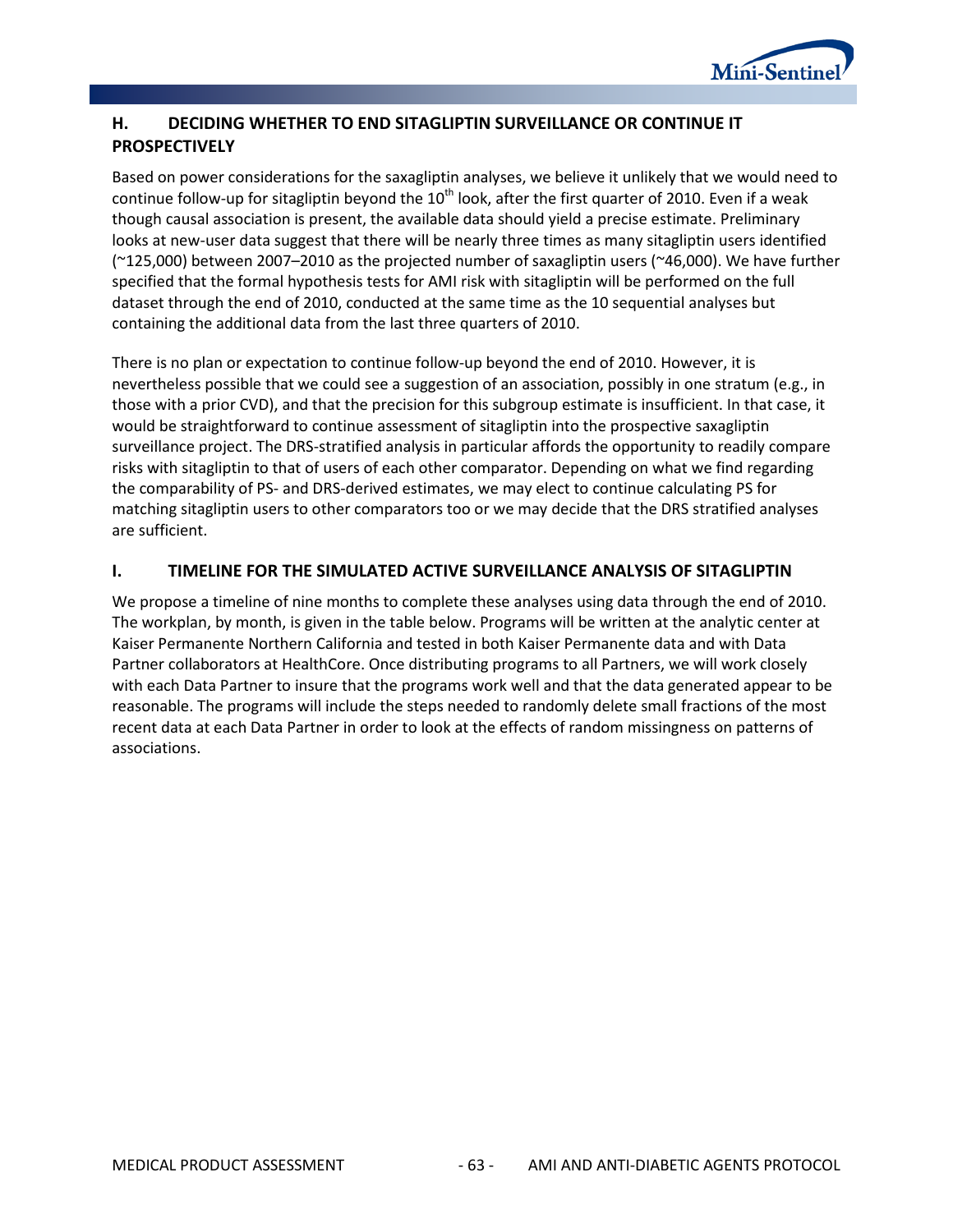

| <b>Timeline</b>                                                            |     |             |     |     |                  |     |             |     |     |
|----------------------------------------------------------------------------|-----|-------------|-----|-----|------------------|-----|-------------|-----|-----|
| $2011 \rightarrow$                                                         | Apr | May         | Jun | Jul | Aug              | Sep | Oct         | Nov | Dec |
| Develop and test initial programs for creating<br>the new-user cohort      | X   |             |     |     |                  |     |             |     |     |
| Distribute initial program to Data Partners                                |     | $\mathbf x$ |     |     |                  |     |             |     |     |
| Develop and test programs for calculating the<br>PS and doing 1:1 matching |     | $\mathbf x$ |     |     |                  |     |             |     |     |
| Distribute program for PS calculation and 1:1<br>matching                  |     |             | X   |     |                  |     |             |     |     |
| Prepare and test programs for calculating DRS                              |     |             | X   |     |                  |     |             |     |     |
| Distribute program for calculating DRS                                     |     |             |     | X   |                  |     |             |     |     |
| Develop and test programs for creating<br>aggregate data                   |     |             |     | X   |                  |     |             |     |     |
| Distribute program for creating aggregate data                             |     |             |     |     | $\boldsymbol{x}$ |     |             |     |     |
| Work with Data Partners to create and check<br>aggregated data             |     |             |     |     |                  | X   |             |     |     |
| Receive and analyze data, prepare final report                             |     |             |     |     |                  |     | $\mathbf x$ | X   | X   |

*Addendum (Version 4): As we revised the timeline for the saxagliptin surveillance, we decided to continue the simulated sitagliptin surveillance beyond 2010. The cost to continue the surveillance is marginal because a single data request provides data needed for both saxagliptin and sitagliptin surveillance.*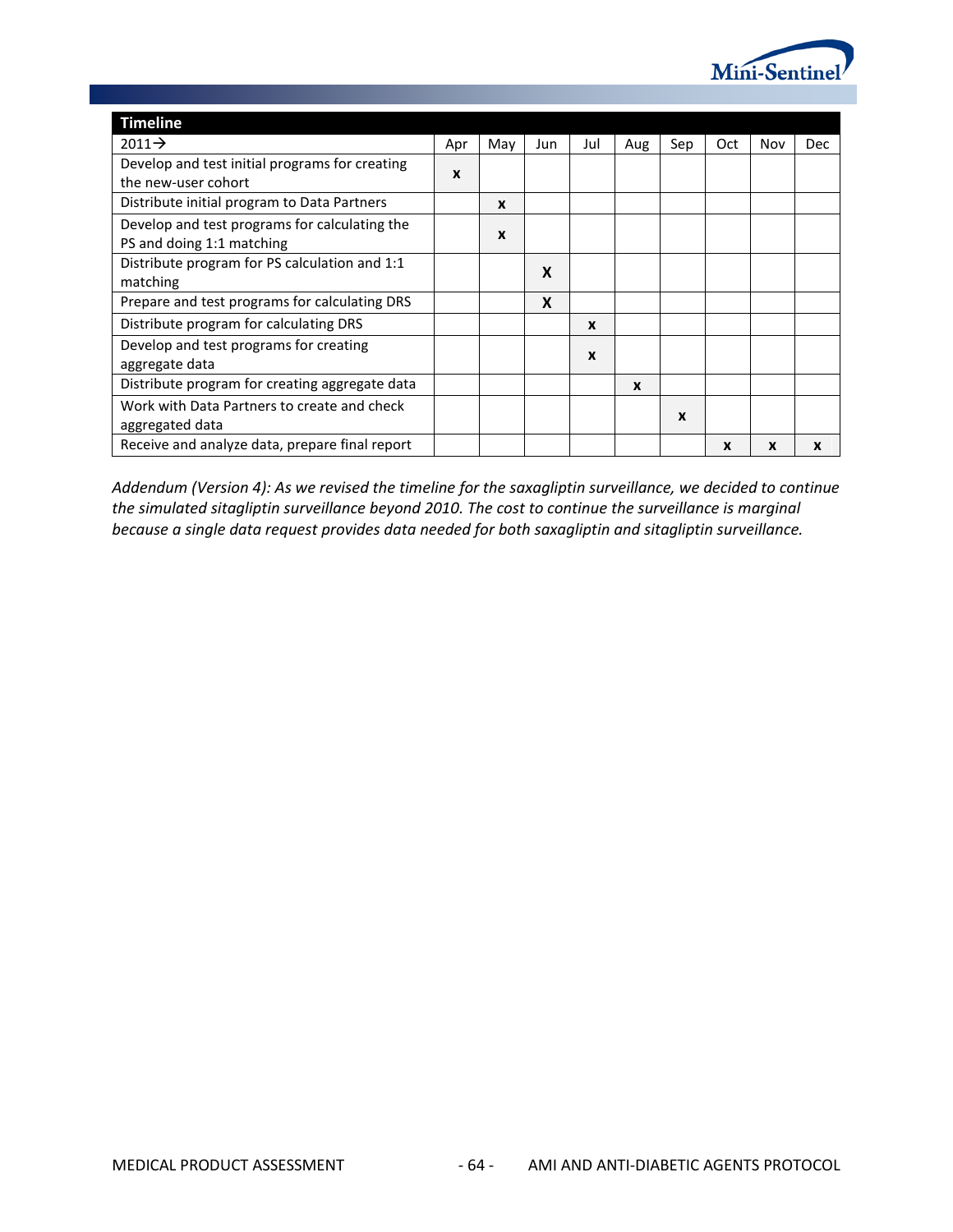

# **VIII. ADDENDUM: ASSESSMENT OF HOSPITALIZED HEART FAILURE OUTCOME**

Prepared by: Darren Toh, ScD<sup>1</sup>; Christian Hampp, PhD<sup>2</sup>; Marsha E. Reichman, PhD<sup>2</sup>; David J. Graham, MD, MPH<sup>2</sup>; Suchitra Balakrishnan, MD, PhD<sup>3</sup>; Frank Pucino, PharmD, MPH<sup>3</sup>; Jack Hamilton, AB<sup>4</sup>, Samuel Landle, PhD<sup>4</sup>; Aarthi Iyer JD, MPH<sup>1</sup>; Malcolm Rucker, MS<sup>1</sup>; Madelyn Pimentel, BA<sup>1</sup>; Neesha Nathwani, BS<sup>1</sup>; Marie R. Griffin, MD, MPH<sup>5</sup>; Nancy J. Brown, MD<sup>6</sup>; Bruce H. Fireman, MA<sup>4</sup>

**Affiliations**: <sup>1</sup> Department of Population Medicine, Harvard Medical School and Harvard Pilgrim Health Care Institute, Boston, MA, <sup>2</sup>Office of Surveillance and Epidemiology, Center for Drug Evaluation and Research, Food and Drug Administration, Silver Spring, MD, <sup>3</sup>Office of New Drugs, Center for Drug Evaluation and Research, Food and Drug Administration, Silver Spring, MD, <sup>4</sup>Division of Research, Kaiser Permanente Northern California, Oakland, CA, <sup>5</sup>Departments of Health Policy and Medicine, Vanderbilt University and the Mid-South Geriatric Research Education and Clinical Center, VA TN Valley Health Care System, Nashville, TN, <sup>6</sup>Vanderbilt University School of Medicine, Nashville, TN

**Background**. A large placebo-controlled randomized trial (Saxagliptin Assessment of Vascular Outcomes Recorded in Patients with Diabetes Mellitus–Thrombolysis in Myocardial Infarction 53 [SAVOR-TIMI 53]) found that saxagliptin did not increase or decrease the rate of the primary combined outcome nonfatal myocardial infarction, nonfatal ischemic stroke, or cardiovascular death—in patients with type 2 diabetes (T2D) who were at risk for cardiovascular events.<sup>43</sup> However more patients in the saxagliptin group than in the placebo group were hospitalized for heart failure (HF): 3.5% vs. 2.8%, hazard ratio: 1.27 (95% CI, 1.07 to 1.51, p=.0007), causing concern that DPP-4 inhibitors, such as saxagliptin or sitagliptin, may increase HF risk. Additionally, hospitalized HF (hHF) events may be associated with increased morbidity and mortality in patients with T2D.

**Objective**. Examine the risk of hHF in new users of saxagliptin and sitagliptin versus new users of second generation sulfonylureas, pioglitazone, and long-acting insulin, using the infrastructure of the Mini-Sentinel AMI surveillance of these antihyperglycemic drugs.

**New-User Cohort Design.** The protocol for AMI surveillance specifies most features of the study design, including identification of eligible T2D patients who are new users of the study drugs, ascertainment of baseline covariates, assessment of follow-up time and censoring, stratification by prior cardiovascular disease, and analysis by stratified Cox regression. As in AMI surveillance, there will be two approaches to covariate adjustment: one set of analyses adjusting for covariates by matching on a propensity score (PS), and another set of analyses adjusting for covariates by stratifying on a disease risk score (DRS). New users of the same antihyperglycemic drugs as have been monitored in AMI surveillance will be followed from the initial filled prescription until an outcome event, which will be a hHF event rather than AMI. The risk of a first HF hospitalization (after initiating a study drug) in new users of a DPP-4 inhibitor will be compared with risk in new users of a comparator drug using a stratified Cox regression model. Unlike AMI surveillance, there will not be multiple "sequential" analyses; instead we propose a single analysis in the spring of 2014 of all information available on new users since licensure of sitagliptin in 2006 (and licensure of saxagliptin in 2009). Key features of the design include:

• hHF will be identified by ICD-9-CM codes 402.x1, 404.x1, 404.x3, and 428 recorded as principal diagnosis in an inpatient encounter in the MSDD. Previous validation studies of hospital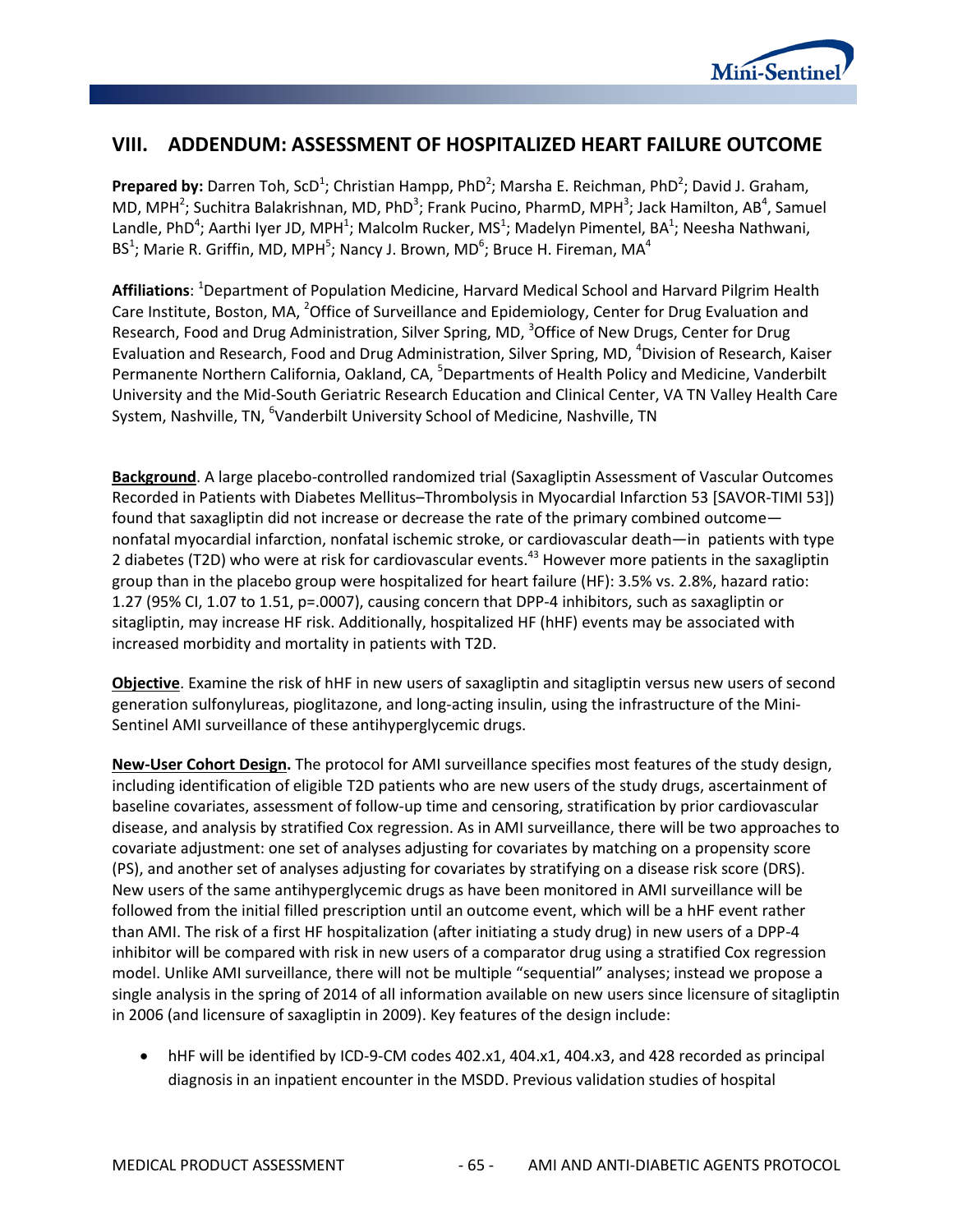

discharge diagnosis codes 402.x1, 404.x3, and 428 in the first position showed a PPV of 85% to 96%.44

- Seven separate pairwise comparisons, as in AMI surveillance: (a) saxagliptin will be compared to each of three other types of antihyperglycemic drugs: pioglitazone, second generation sulfonylureas, and long-acting insulin, (b) sitagliptin will be compared to each of the same 3 comparators, and (c) the two DPP-4 inhibitors, saxagliptin and sitagliptin, will be compared to each other.
- Patients hospitalized during the 60-day period before the index dispensing date will be excluded from the analysis if the principal discharge diagnosis was AMI or HF (due to the high potential for residual confounding during follow-up that would start <60 days after such an event).
- Each pairwise comparison will be balanced by 1:1 PS matching, using the same baseline covariates as are used to adjust for potential confounding in AMI surveillance.
- Each pairwise comparison will also be balanced by a DRS, in a separate analysis from the PSmatched analysis. Whereas the AMI surveillance calibrated the DRS by risk of AMI in the underlying study population (at each Data Partner), the HF analysis will calibrate the DRS by risk of hHF in the underlying study population (at each Data Partner).
- Subgroup analyses will focus on the patients who are at relatively high risk of hHF, as indicated by decile of the DRS. This subgroup will be comprised of the decile or deciles that are predicted to yield an average incidence of hHF in new users of the study drugs that is nearest to the incidence observed in the placebo arm of the SAVOR-TIMI trial: 13.6 per 1,000 person-years.
- We will also assess whether relative risk estimates differ across Data Partners and over time (time-on-study-drug and calendar time).

**Sample size considerations and power**. In pairwise comparisons of saxagliptin with the comparator drugs that were conducted in June 2013 (for Look 5) the new users of saxagliptin contributed the following person-years of follow-up to the comparison with: sulfonylurea (~11,000), pioglitazone (~14,000), long-acting insulin (~18,000), and sitagliptin (~18,000). Simulated sitagliptin surveillance included many more new users and a longer study period: we had about 6.6 times more person-years in sitagliptin new users than in saxagliptin new users eligible for the pairwise comparisons. In 2014, more new users and follow-up are available: at least 20% more person-years can be expected for the saxagliptin comparisons and 10% more for the sitagliptin comparisons. Using 1:1 PS matching we expect each saxagliptin comparison to have totals (counting the comparator-users as well as the saxagliptin users) of ~24,000 to ~44,000 person-years, and the sitagliptin comparisons to have totals of ~152,000 to ~262,000 person-years of follow-up.

The incidence of hHF in SAVOR-TIMI 53 was 3.5% in saxagliptin group versus 2.8% in the placebo group, amounting to 17.1 and 13.6 events per 1,000 person-years, respectively. The patients in the trial were older than Mini-Sentinel users of DPP-4 inhibitors: mean age 65 years versus 57 (saxagliptin) and 58 (sitagliptin); and a higher percentage of patients in the trial had a history of HF at baseline: 12.8% versus 4.7% (saxagliptin) and 6.5% (sitagliptin). Thus, it may be reasonable to expect outcome events in the Mini-Sentinel cohorts to occur at lower rates. The incidence of AMI in Mini-Sentinel saxagliptin users is about 6 per 1,000 person-years compared to 15 per 1,000 in the trial. A preliminary estimate is that rates of hHF events in users of the study drugs may range from roughly 6 to 9 per 1,000 person-years.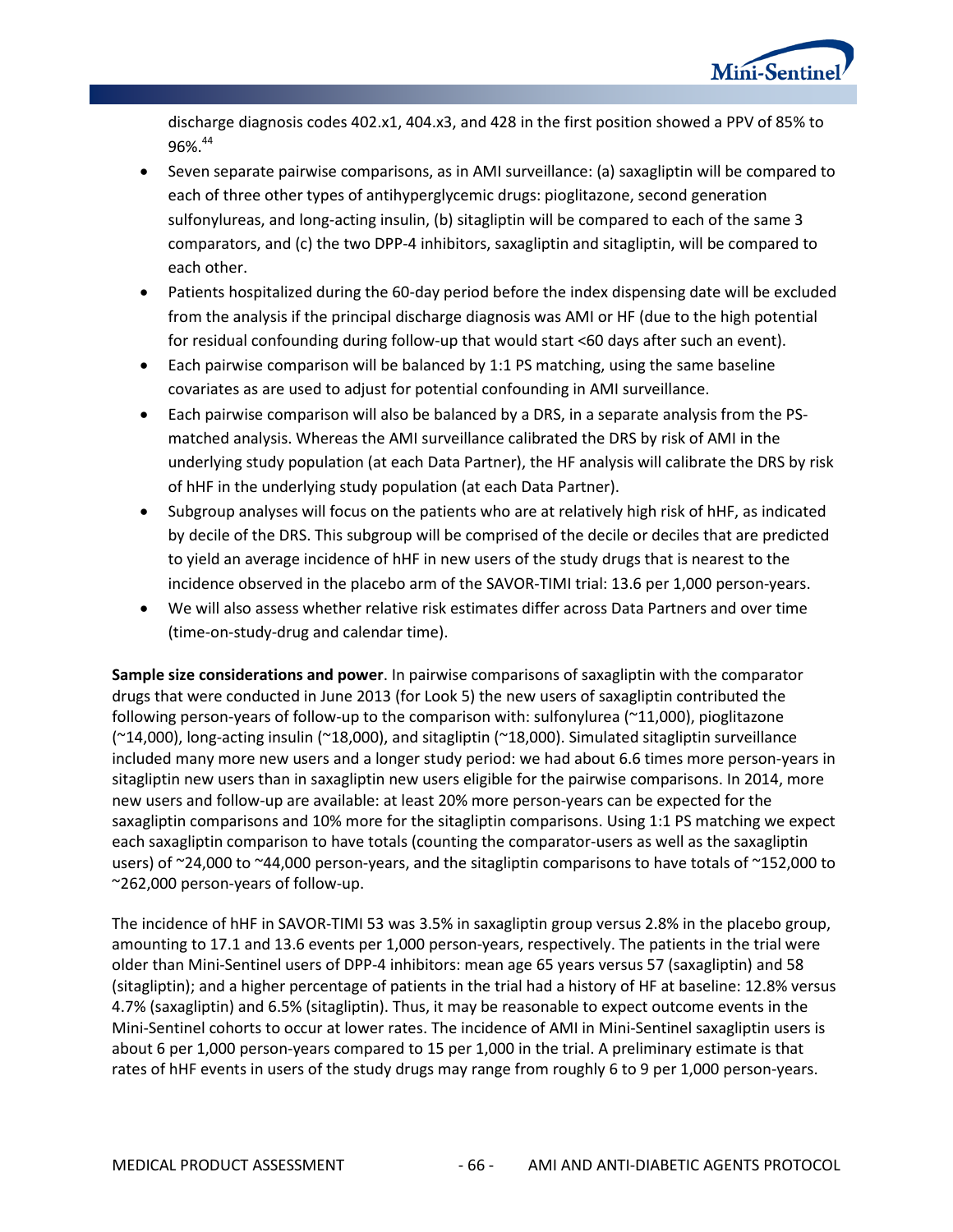

Given baseline incidence of 6 per 1,000 person-years, the proposed design would provide 80% power to detect relative risks of 1.15 to 1.20 in the 3 pairwise sitagliptin comparisons, and 1.38 to 1.53 in the 3 saxagliptin comparisons, using 2-sided tests with alpha=0.05 or 1-sided alpha=0.025. If our threshold for a signal is 1-sided alpha=0.05 rather than 1-sided alpha=0.025, then our power to detect these relative risks would be 88% rather than 80%.

If baseline incidence of hHF outcomes in new users of the study drugs is 9 per 1,000 person-years rather than 6, then the proposed design would provide 80% power to detect relative risks of 1.12 to 1.16 in the 3 pairwise sitagliptin comparisons (rather than 1.15 to 1.20 if baseline incidence is 6 per 1,000 personyears), and the least detectable relative risks for the saxagliptin comparisons would be 1.30 to 1.42 (rather than 1.38 to 1.53).

In subgroup analyses, focusing on highest quintile of the DRS among patients in the stratum with prior CVD, and assuming that hHF risk in this high-risk quintile will be 25 per 1,000 person years (which may be expected if prior cardiovascular disease and the hHF DRS predict the HF outcome as well as prior cardiovascular disease and the AMI DRS predict the AMI outcome): we would have 80% power to detect a relative risk of about 1.35, 1.31 and 1.26 for sitagliptin versus the sulfonylureas, pioglitazone and longacting insulin, respectively. Similarly, relative risks of about 1.98, 1.84, and 1.70 would be detectable in analyses of saxagliptin versus these 3 comparators, respectively.

It should be noted that patients with prior HF are excluded from comparisons of the DPP-4 inhibitors with pioglitazone (because prior HF can be a contraindication for pioglitazone); this reduces the expected incidence of hHF, and consequently reduces the power of the pioglitazone comparisons (below the estimates suggested above).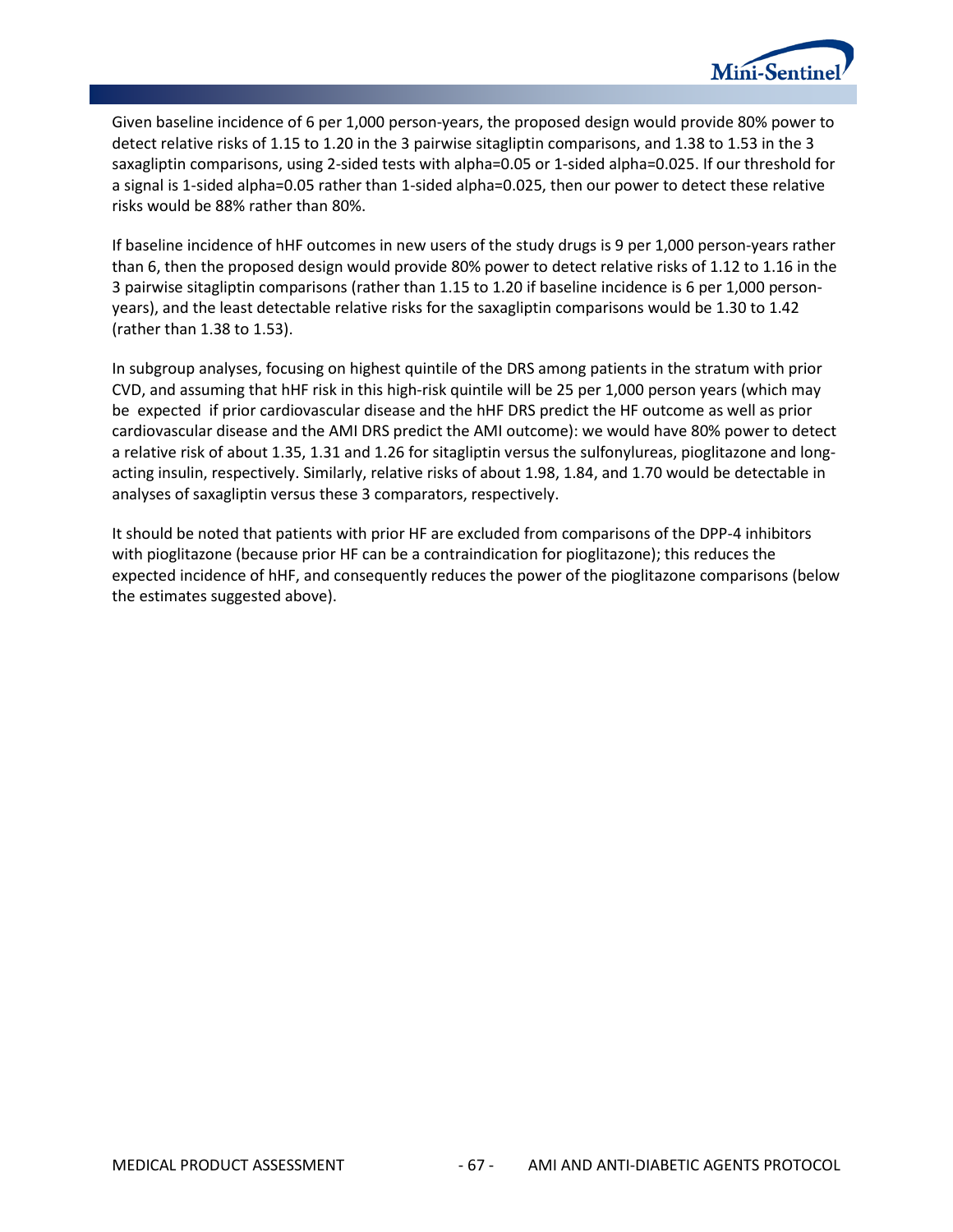

# **IX. REFERENCES**

- 1. Nathan DM, Buse JB, Davidson MB, et al. Medical management of hyperglycemia in type 2 diabetes: a consensus algorithm for the initiation and adjustment of therapy: a consensus statement of the American Diabetes Association and the European Association for the Study of Diabetes. Diabetes care 2009;32:193-203.
- 2. Onglyza. In: package insert. In. Princeton, NJ: Bristol-Myers Squibb Company; 2009.
- 3. Frederich R, Alexander JH, Fiedorek FT, et al. A systematic assessment of cardiovascular outcomes in the saxagliptin drug development program for type 2 diabetes. Postgraduate medicine 2010;122:16-27.
- 4. U.S. Food and Drug Administration. Guidance for Industry: Diabetes Mellitus Evaluating Cardiovascular Risk in New Antidiabetic Therapies to Treat Type 2 Diabetes. In.
- 5. Scirica BM, Bhatt DL, Braunwald E, et al. The design and rationale of the saxagliptin assessment of vascular outcomes recorded in patients with diabetes mellitus-thrombolysis in myocardial infarction (SAVOR-TIMI) 53 study. Am Heart J 2011;162:818-25 e6.
- 6. Ray WA. Evaluating medication effects outside of clinical trials: new-user designs. American journal of epidemiology 2003;158:915-20.
- 7. Schneeweiss S. A basic study design for expedited safety signal evaluation based on electronic healthcare data. Pharmacoepidemiol Drug Saf 2010;19:858-68.
- 8. Rodbard HW, Jellinger PS, Davidson JA, et al. Statement by an American Association of Clinical Endocrinologists/American College of Endocrinology consensus panel on type 2 diabetes mellitus: an algorithm for glycemic control. Endocr Pract 2009;15:540-59.
- 9. Ray WA. Population-based studies of adverse drug effects. N Engl J Med 2003;349:1592-4.
- 10. Glynn RJ, Schneeweiss S, Sturmer T. Indications for propensity scores and review of their use in pharmacoepidemiology. Basic & clinical pharmacology & toxicology 2006;98:253-9.
- 11. Joffee MM, Rosenbaum PR. Invited commentary: propensity scores. American journal of epidemiology 1999;150:327-33.
- 12. Rosenbaum PR, Rubin DB. The central role of the propensity score in observational studies for causal effects. Biometrika 1983;70:41-55.
- 13. Arbogast PG, Ray WA. Use of disease risk scores in pharmacoepidemiologic studies. Stat Methods Med Res 2009;18:67-80.
- 14. Cadarette SM, Gagne JJ, Solomon DH, Katz JN, Sturmer T. Confounder summary scores when comparing the effects of multiple drug exposures. Pharmacoepidemiol Drug Saf 2010;19:2-9.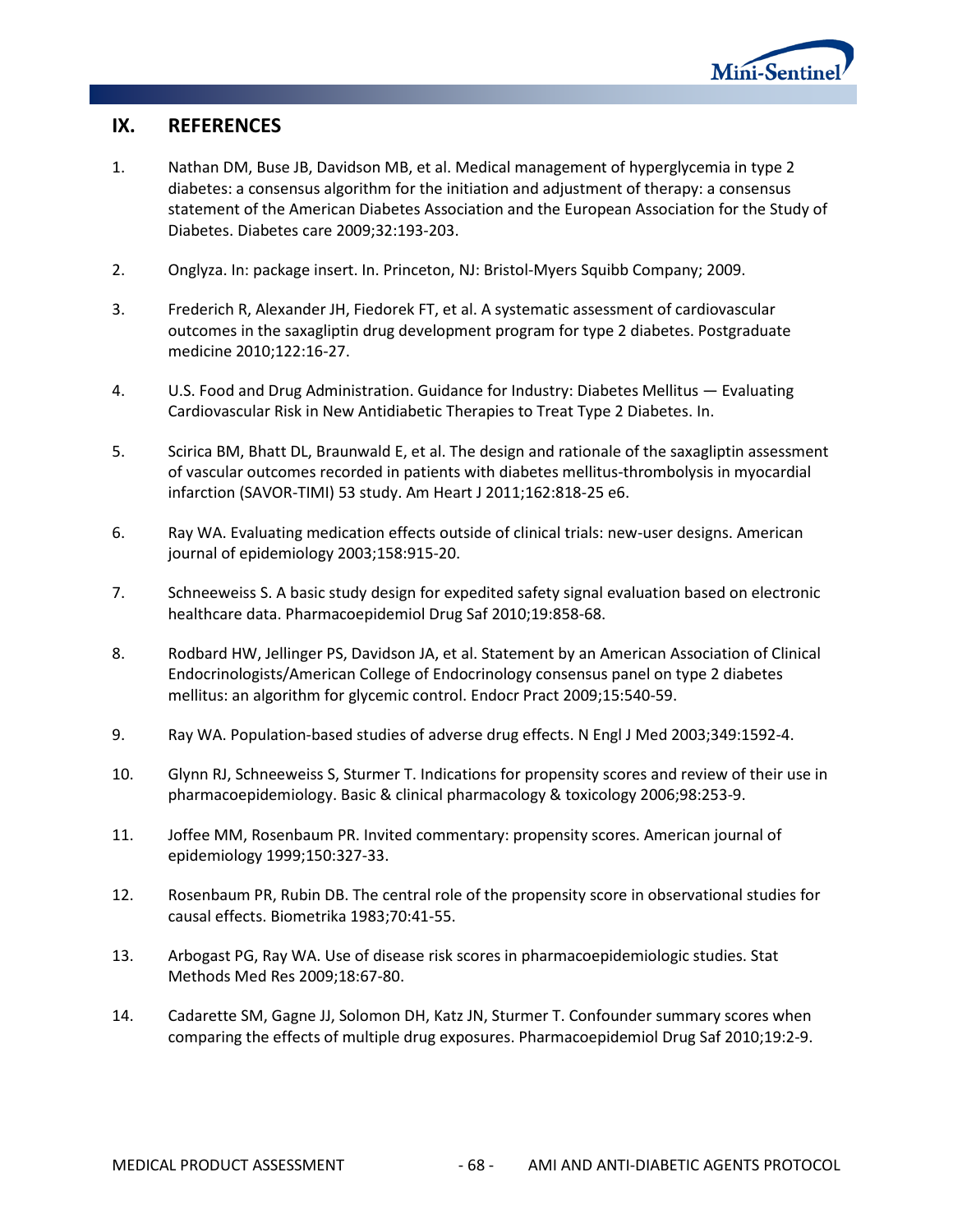

- 15. Cepeda MS, Boston R, Farrar JT, Strom BL. Comparison of logistic regression versus propensity score when the number of events is low and there are multiple confounders. American journal of epidemiology 2003;158:280-7.
- 16. Brookhart MA, Schneeweiss S, Rothman KJ, Glynn RJ, Avorn J, Sturmer T. Variable selection for propensity score models. American journal of epidemiology 2006;163:1149-56.
- 17. Brookhart MA, Sturmer T, Glynn RJ, Rassen J, Schneeweiss S. Confounding control in healthcare database research: challenges and potential approaches. Medical care 2010;48:S114-20.
- 18. Peduzzi P, Concato J, Kemper E, Holford TR, Feinstein AR. A simulation study of the number of events per variable in logistic regression analysis. Journal of clinical epidemiology 1996;49:1373- 9.
- 19. Kiyota Y, Schneeweiss S, Glynn RJ, Cannuscio CC, Avorn J, Solomon DH. Accuracy of Medicare claims-based diagnosis of acute myocardial infarction: estimating positive predictive value on the basis of review of hospital records. Am Heart J 2004;148:99-104.
- 20. Graham DJ, Ouellet-Hellstrom R, MaCurdy TE, et al. Risk of acute myocardial infarction, stroke, heart failure, and death in elderly Medicare patients treated with rosiglitazone or pioglitazone. JAMA : the journal of the American Medical Association 2010;304:411-8.
- 21. Lanes SF, de Luise C. Bias due to false-positive diagnoses in an automated health insurance claims database. Drug Saf 2006;29:1069-75.
- 22. Schneeweiss S, Patrick AR, Sturmer T, et al. Increasing levels of restriction in pharmacoepidemiologic database studies of elderly and comparison with randomized trial results. Medical care 2007;45:S131-42.
- 23. Fireman B, Lee J, Lewis N, Bembom O, van der Laan M, Baxter R. Influenza vaccination and mortality: differentiating vaccine effects from bias. American journal of epidemiology 2009;170:650-6.
- 24. DeMets DL, Lan KK. Interim analysis: the alpha spending function approach. Statistics in medicine 1994;13:1341-52; discussion 53-6.
- 25. Lan KK, DeMets DL. Changing frequency of interim analysis in sequential monitoring. Biometrics 1989;45:1017-20.
- 26. Lan KKG, DeMets DL. Discrete sequential boundries for clinical trials. Biometrika 1983;70:659- 63.
- 27. Choma NN, Griffin MR, Huang RL, et al. An algorithm to identify incident myocardial infarction using Medicaid data. Pharmacoepidemiol Drug Saf 2009;18:1064-71.
- 28. Petersen LA, Wright S, Normand SL, Daley J. Positive predictive value of the diagnosis of acute myocardial infarction in an administrative database. Journal of general internal medicine 1999;14:555-8.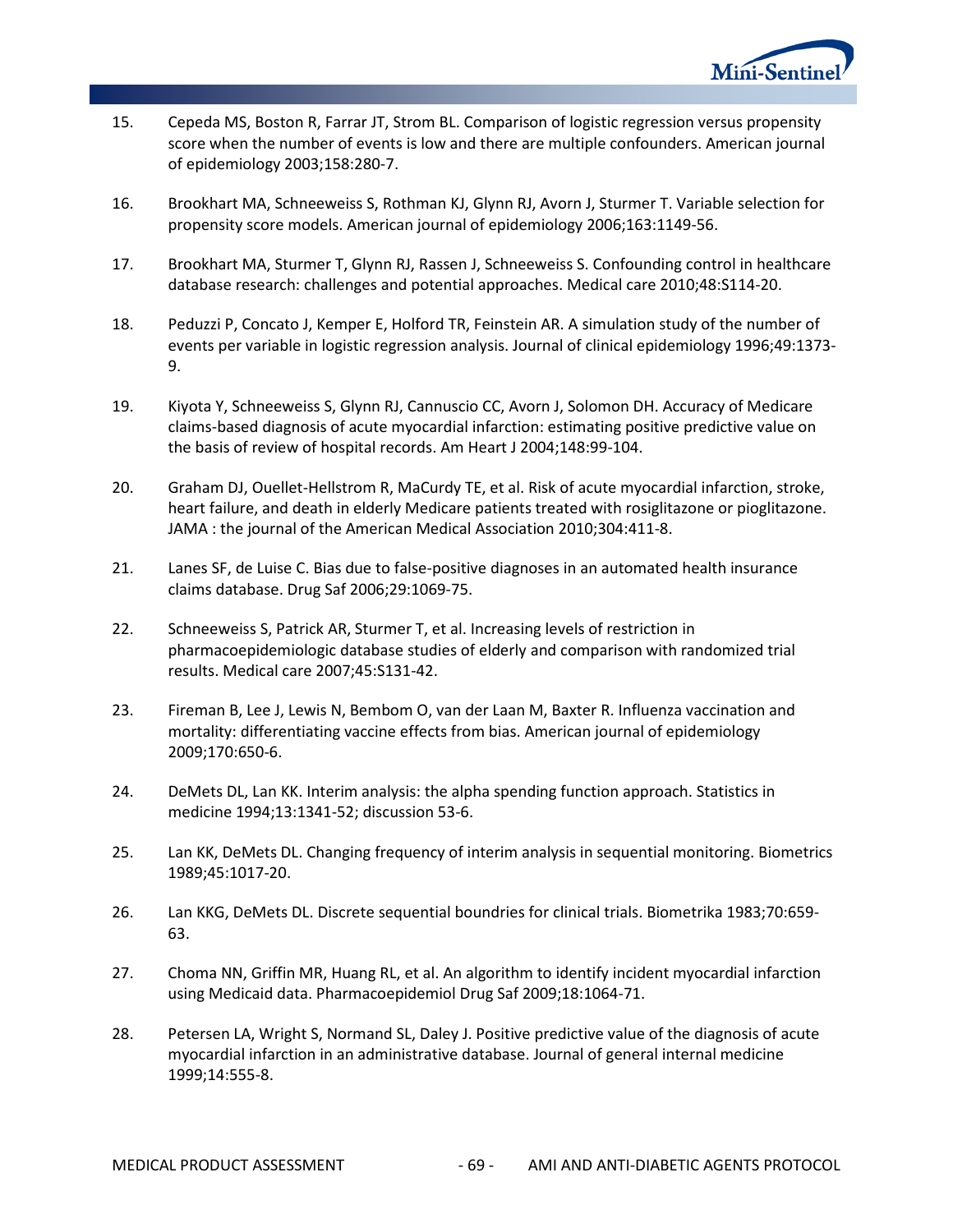

- 29. Rosamond WD, Chambless LE, Sorlie PD, et al. Trends in the sensitivity, positive predictive value, false-positive rate, and comparability ratio of hospital discharge diagnosis codes for acute myocardial infarction in four US communities, 1987-2000. American journal of epidemiology 2004;160:1137-46.
- 30. Solomon DH, Schneeweiss S, Glynn RJ, et al. Relationship between selective cyclooxygenase-2 inhibitors and acute myocardial infarction in older adults. Circulation 2004;109:2068-73.
- 31. Varas-Lorenzo C, Castellsague J, Stang MR, Tomas L, Aguado J, Perez-Gutthann S. Positive predictive value of ICD-9 codes 410 and 411 in the identification of cases of acute coronary syndromes in the Saskatchewan Hospital automated database. Pharmacoepidemiol Drug Saf 2008;17:842-52.
- 32. Wahl PM, Rodgers K, Schneeweiss S, et al. Validation of claims-based diagnostic and procedure codes for cardiovascular and gastrointestinal serious adverse events in a commercially-insured population. Pharmacoepidemiol Drug Saf 2010;19:596-603.
- 33. Hennessy S, Schelleman H, Daniel GW, et al. Cardiovascular safety of ADHD medications: rationale for and design of an investigator-initiated observational study. Pharmacoepidemiol Drug Saf 2010;19:934-41.
- 34. Kachroo S, Jones N, Reynolds MW. Systematic literature review for evaluation of myocardial infarction. Final report prepared for the Foundation for the National Institutes of Health via the Observational Medical Outcomes Partnership (OMOP). Lexington, MA: United Biosource Corporation; 2009.
- 35. Lux LJ, West S. Systematic Evaluation of Health Outcome of Interest Definitions in Observational Studies and Clinical Definitions for the Observational Medical Outcomes Partnership: Myocardial Infarction Report. Final Report prepared for the Foundation for the National Institutes of Health via the Observational Medical Outcomes Partnership (OMOP). Research Triangle Park, NC: Research Triangle Institute; 2009.
- 36. Miettinen OS. Stratification by a multivariate confounder score. American journal of epidemiology 1976;104:609-20.
- 37. Ishani A, Herzog CA, Collins AJ, Foley RN. Cardiac medications and their association with cardiovascular events in incident dialysis patients: cause or effect? Kidney Int 2004;56:1017-25.
- 38. Romano PS, Chan BK. Risk-adjusting acute myocardial infarction mortality: are APR-DRGs the right tool? Health services research 2000;34:1469-89.
- 39. Yeh RW, Sidney S, Chandra M, Sorel M, Selby JV, Go AS. Population trends in the incidence and outcomes of acute myocardial infarction. The New England journal of medicine 2010;362:2155- 65.
- 40. Li L, Kulldorff M. A conditional maximized sequential probability ratio test for pharmacovigilance. Statistics in medicine 2010;29:284-95.